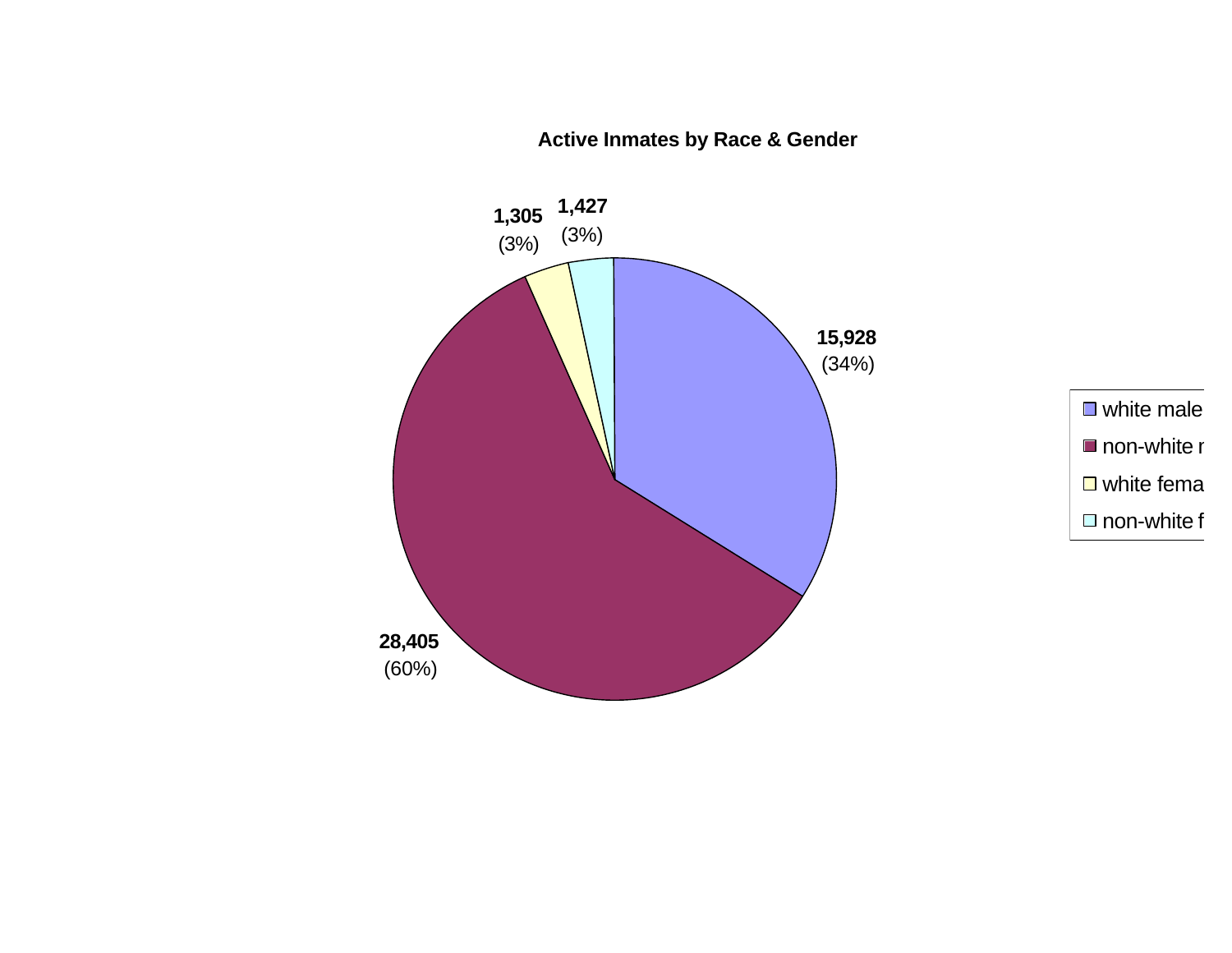**Active Inmates by Security Level**

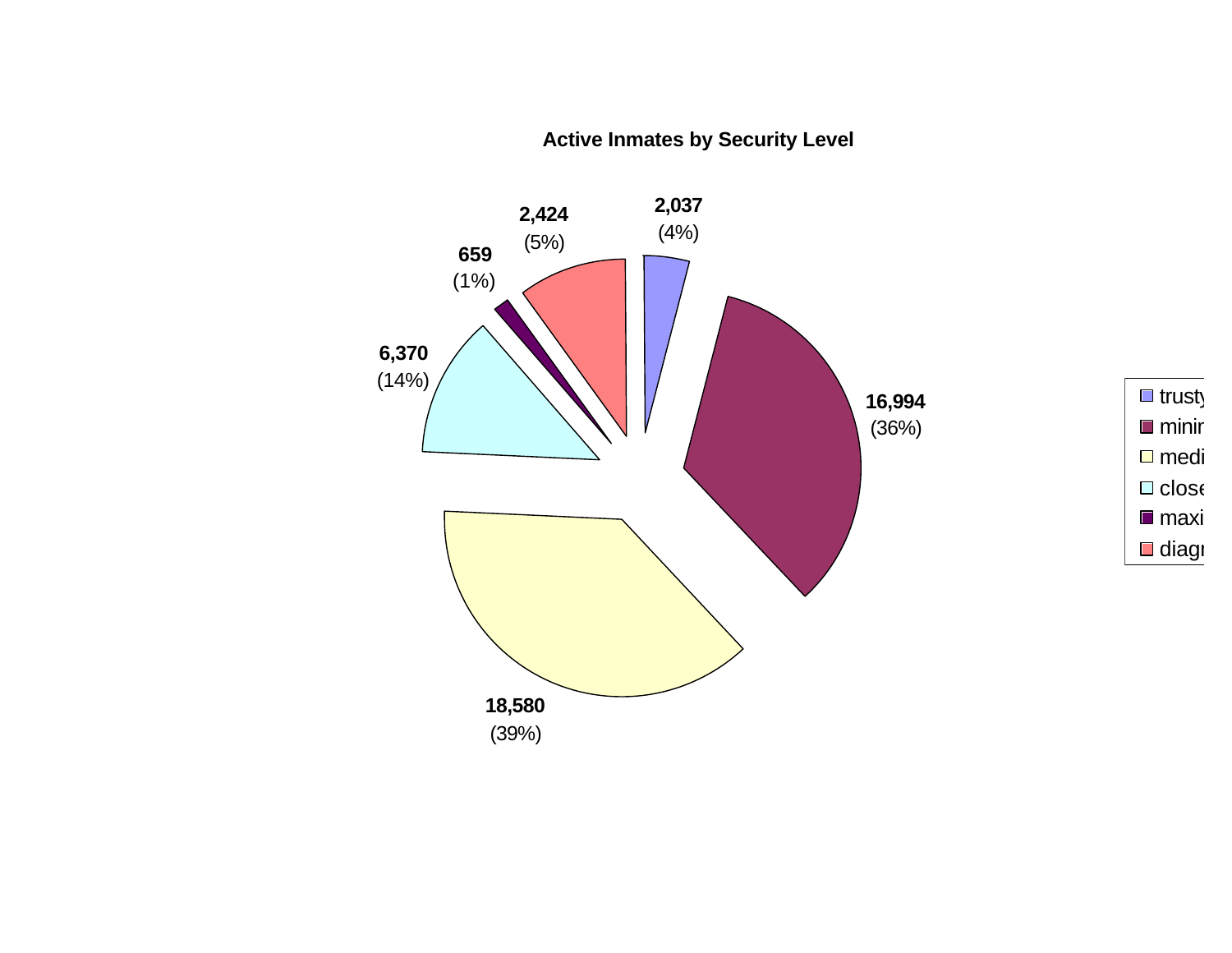## **Active Inmates By Sentence Length**

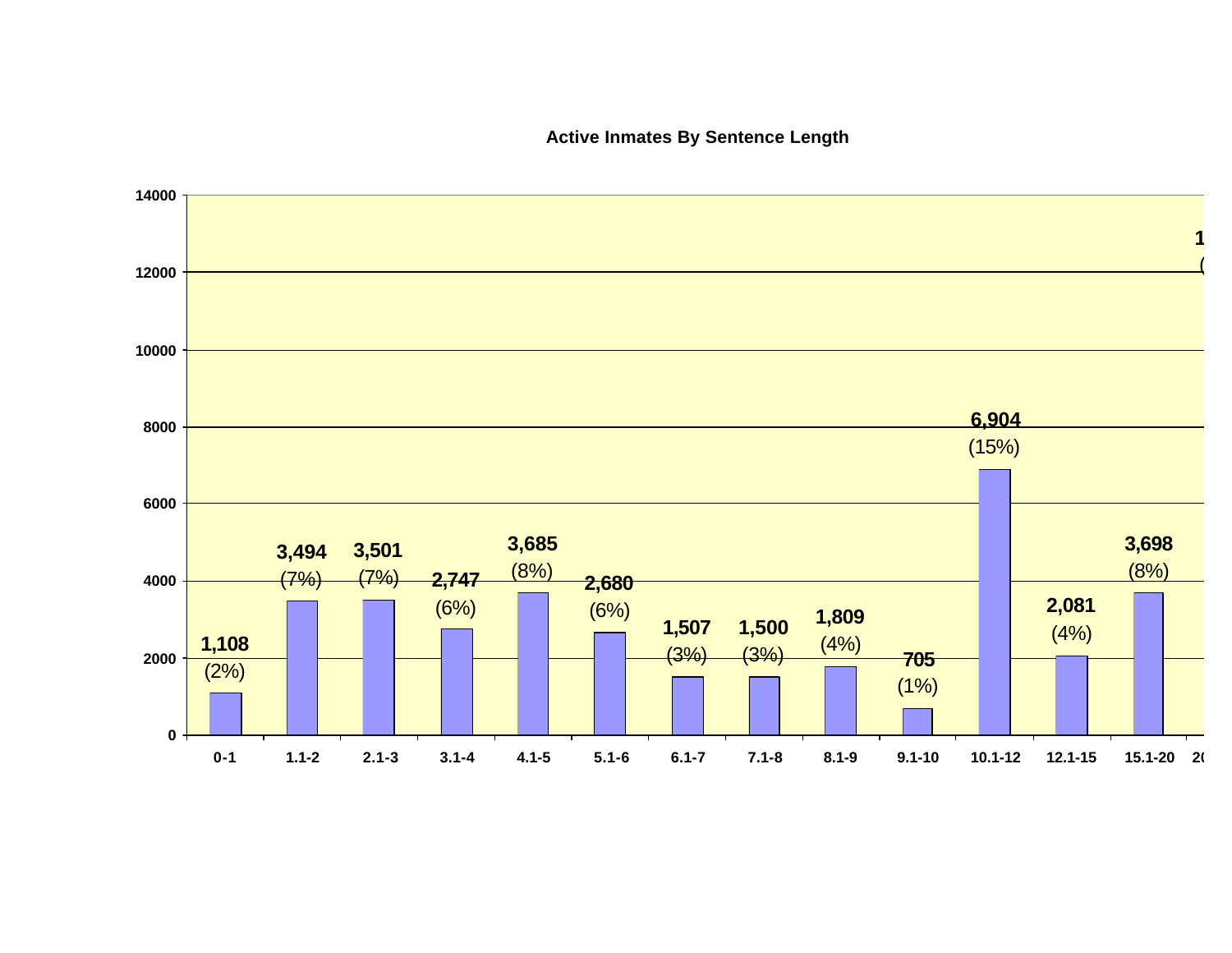**Active Inmates With Probation to Follow Prison**

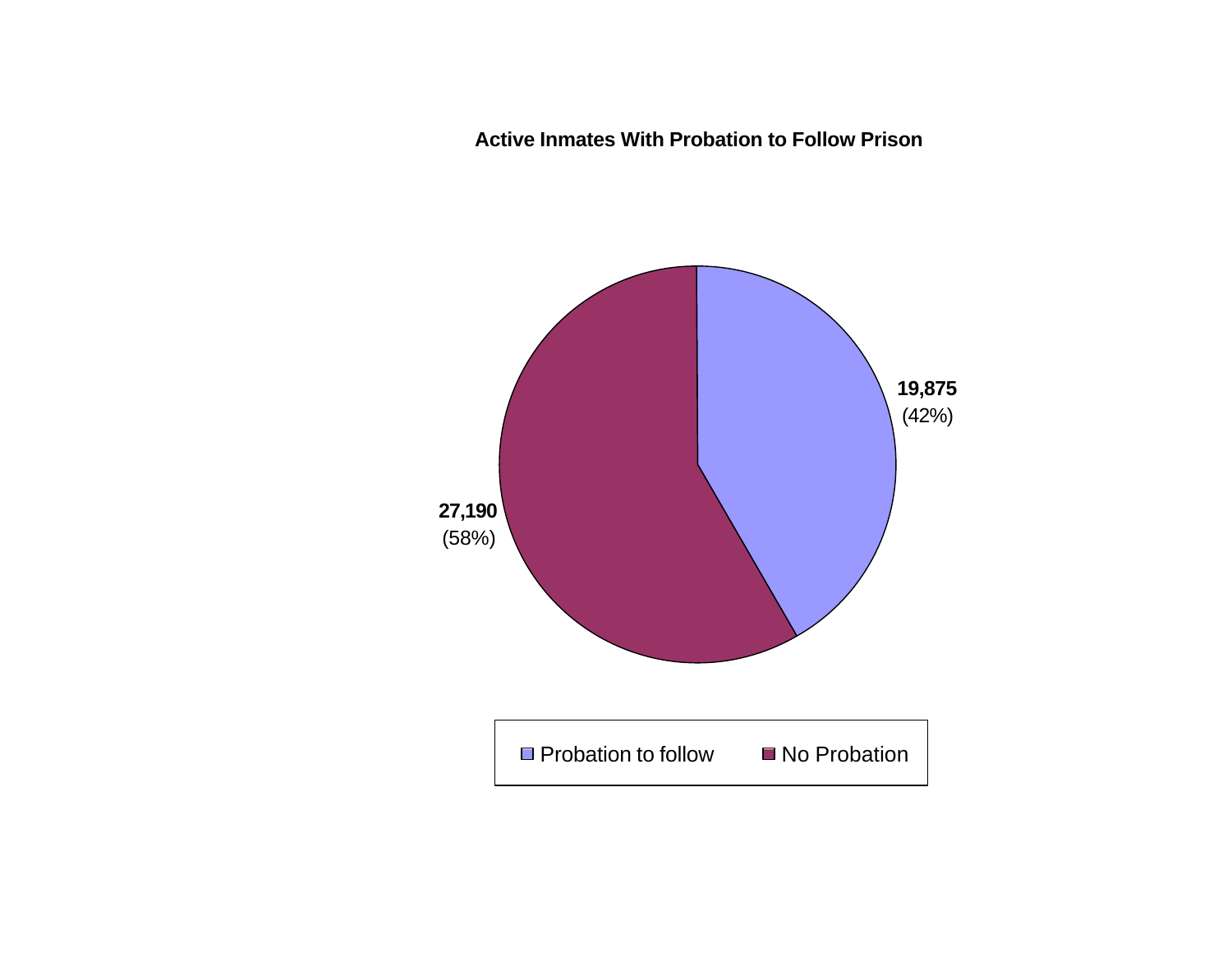## **Active Inmates by Institution Type**

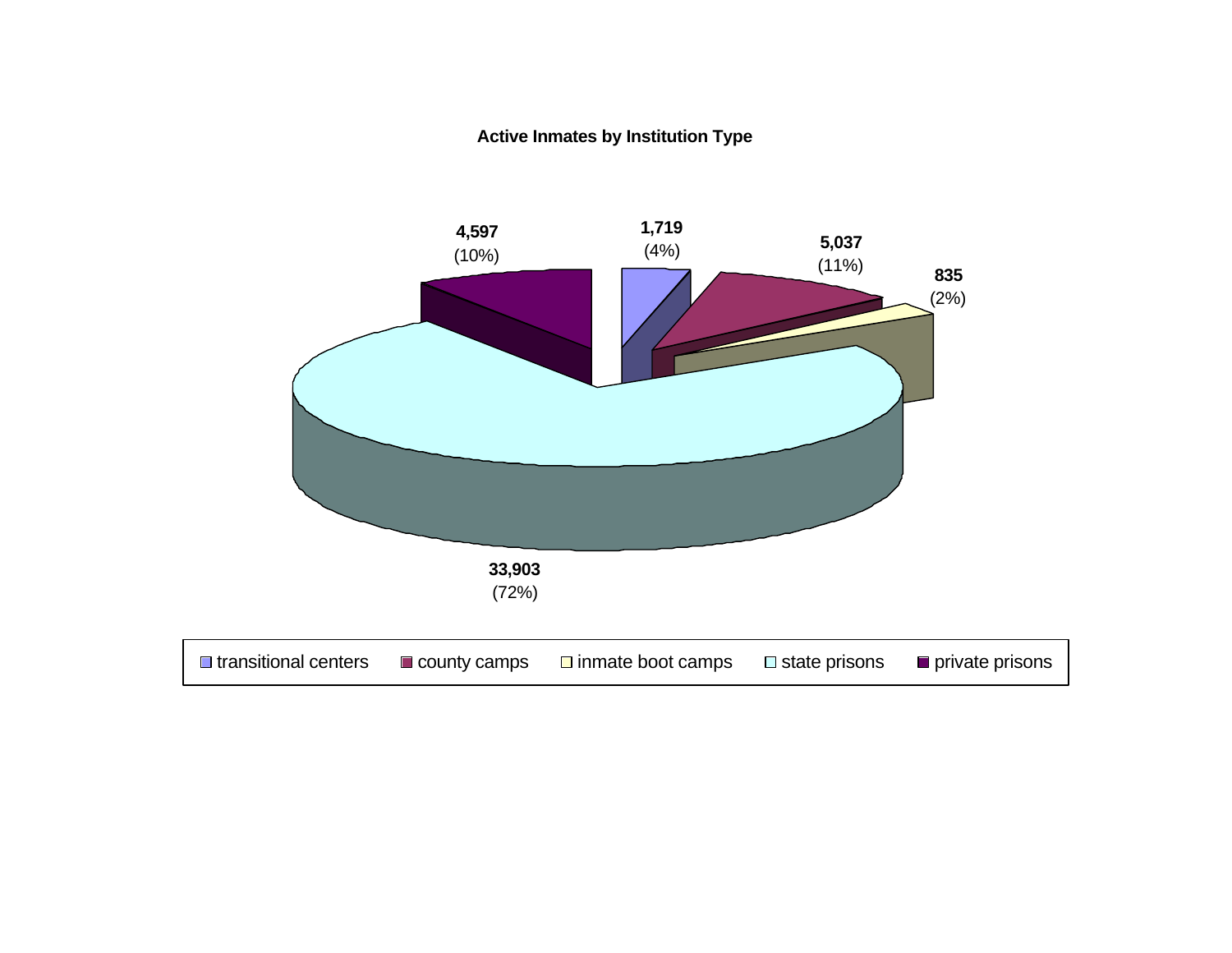# **Active Inmates by Crime Type**

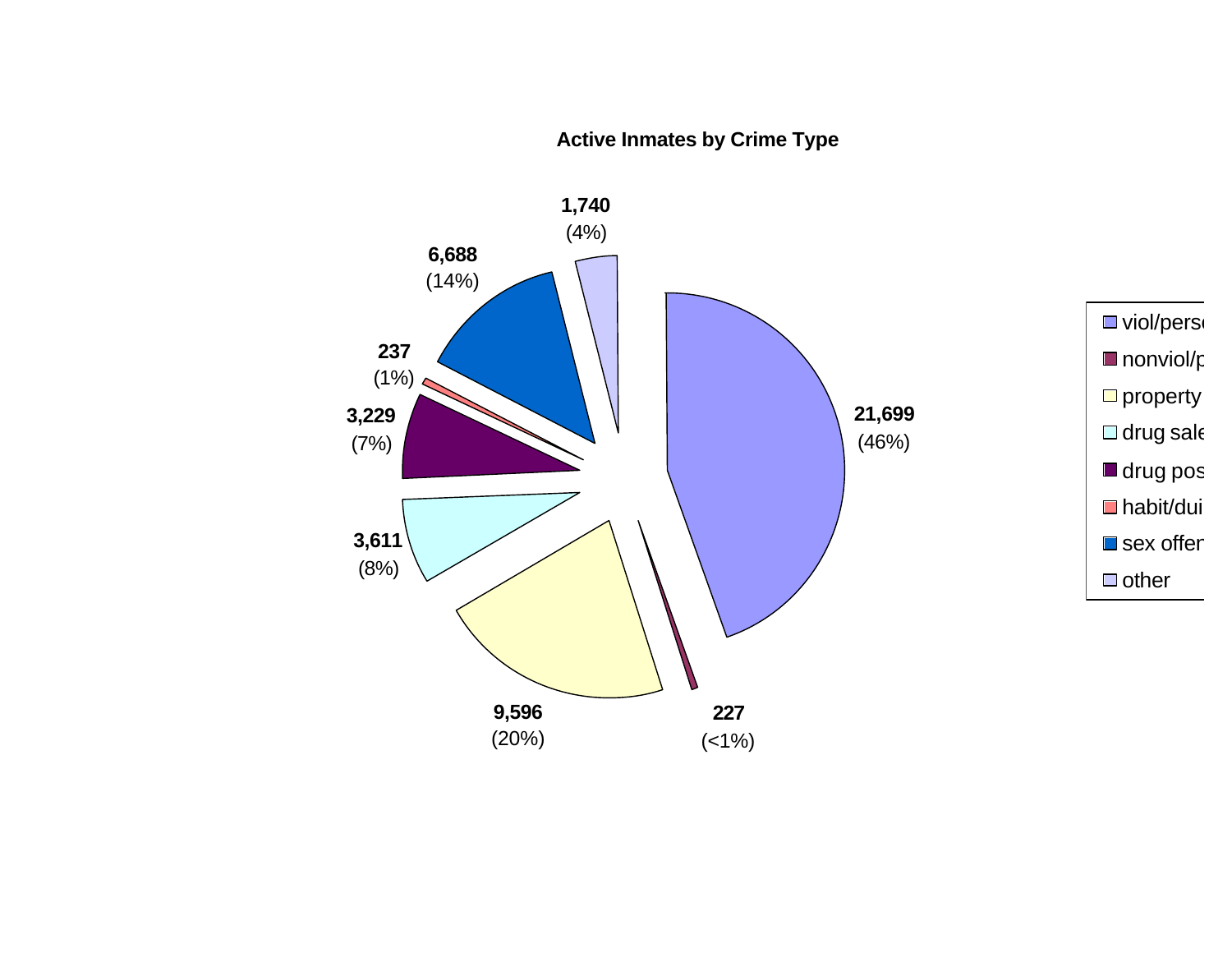Georgia Department of Corrections Page 1 Run 03/29/05 14:48 pm Decision Support

Inmate statistical profile

TABLE OF CONTENTS FOR ACTIVE PRISONERS EXCLUDING JAIL

Title PAGE ----- ---- RACE AND SEX............................ 2 Culture Fair IQ Scores.................. 3 Self-Rpt Socioeconomic Class............ 4 Self-Rpt Environment To Age 16.......... 5 Self-Rpt Education Level................... 6 Functional Reading Level (WRAT Scores).. 7 Functional Math Level (WRAT Scores)..... 8 Functional Spelling Level (WRAT Scores). 9 Self-Rpt Guardian Status To Age 16......10 Self-Rpt Employment Status Before Prison11 Self-Rpt Marital Status At Admission....12 Self-Rpt Number Of Children At Admission13 Self-Rpt Religious Affiliation..........14 Self-Rpt Family Behavior Patterns \*.....15 Inmate Diagnostic Behavior Problem \*....16 Physical Profile (General Condition)....17 Security Status............................18 Number Of Sentences......................19 Number Of Disciplinaries................20 Number Of Escapes.........................21 Number Of Prior Georgia Incarcerations \*22 Number Of Transfers.......................23 County Of Conviction....................24 Circ Of Conviction.........................29 Home County.............................31 Prison Sentence In Years................36 Probation To Follow Prison..............37 Admission Type.............................38 Release Type...............................39 Inst By Group.............................40 Institution.............................41 Misdemeanors And Felonies...............44 Crimes By Group...........................45 Most Serious Offense....................46 Most Serious Crime Type..................52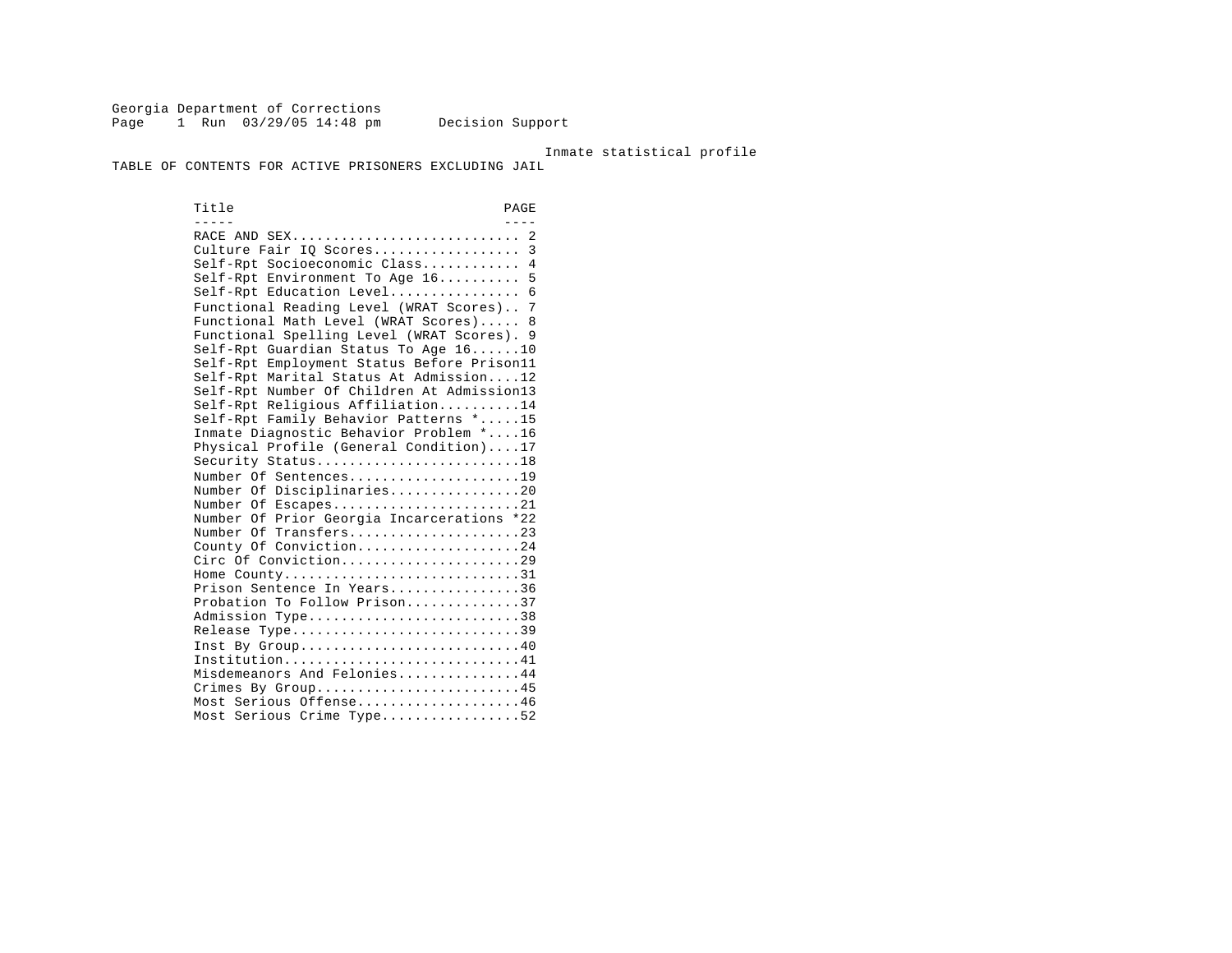Inmate statistical profile

Sample: ACTIVE PRISONERS EXCLUDING JAIL **Requestor:** OFFICE OF PLANNING & ANALYSIS Active inmates 03/29/2005

RACE AND SEX by current age & sex

| RACE AND SEX                                                     | Age<br>$00 - 21$       |                       | Age<br>$8 22-39$                                 |                                                   | Age<br>$8   40 - 54$            | M E N         | Age<br>$8 55-99$                                                     |                                  | Men<br>% Total      |                                   | Age<br>$8   00 - 21$ |                                            | Age<br>$ 22-39 $ |                                               | Age<br>୫∣40-54                                                     |                | <b>WOMEN</b><br>Age |                               | Women                          |             | Grand<br>$ \$ 55-99$ $ \$ Total \$ $ \$ Total \$ |       |
|------------------------------------------------------------------|------------------------|-----------------------|--------------------------------------------------|---------------------------------------------------|---------------------------------|---------------|----------------------------------------------------------------------|----------------------------------|---------------------|-----------------------------------|----------------------|--------------------------------------------|------------------|-----------------------------------------------|--------------------------------------------------------------------|----------------|---------------------|-------------------------------|--------------------------------|-------------|--------------------------------------------------|-------|
| WHITE MALE<br>NON WHITE MALE<br>WHITE FEMALE<br>NON WHITE FEMALE | 786<br>2034<br>$\circ$ | 281<br>0 <sup>1</sup> | 8707<br>72 17535<br>$\mathbf{0}$<br>$\mathbf{0}$ | 33 5147<br>67<br>0 <sup>1</sup><br>0 <sup>1</sup> | 7841<br>$\mathbf{0}$<br>$\circ$ | $\circ$<br> 0 | 40 1288 56 15928<br>60 995 44 28405 64<br>$\Omega$<br>$\mathbf{0}$   | 0 <sup>1</sup><br>0 <sup>1</sup> | $\Omega$<br>$\circ$ | 36  <br>0 <sup>1</sup><br>$\circ$ | $\overline{0}$       | 0<br>$\begin{bmatrix} 0 & 0 \end{bmatrix}$ | $\overline{0}$   | $0 \mid$<br>$0 \qquad 0 \mid$<br>64 56 851 52 | $\mathbf{0}$<br>$0 \qquad 0 \mid$<br>50 44 778 48 429 47<br>480 53 | 0 <sup>1</sup> |                     | 0 <sup>1</sup><br>$0 \quad 0$ | 48 60 1305 48<br>32 40 1427 52 | $0\qquad 0$ | 0 15928<br>28405 60<br>1305 3<br>$1427$ 3        | - 34  |
| Total reported                                                   |                        |                       |                                                  |                                                   |                                 |               | 2820 100 26242 100 12988 100 2283 100 44333 100   114 100   1629 100 |                                  |                     |                                   |                      |                                            |                  |                                               | 909 100                                                            |                |                     |                               |                                |             | 80 100 2732 100 47065 100                        |       |
| Percent reported                                                 |                        | 100.0                 |                                                  | 100.0                                             |                                 | 100.0         |                                                                      | 100.0                            |                     | 100.0                             |                      | 100.0                                      |                  | 100.0                                         |                                                                    | 100.0          |                     | 100.0                         |                                | 100.0       |                                                  | 100.0 |
| NOT REPORTED                                                     |                        |                       | $\Omega$                                         |                                                   | $\Omega$                        |               |                                                                      |                                  | <sup>0</sup>        |                                   |                      | $\Omega$                                   | <sup>0</sup>     |                                               | $\Omega$                                                           |                |                     | $\Omega$                      |                                |             |                                                  |       |
| Total                                                            | 2820                   |                       | 26242                                            |                                                   | 12988                           |               | 2283                                                                 |                                  | 44333               |                                   | 114                  |                                            | 1629             |                                               | 909                                                                |                | 80                  |                               | 2732                           |             |                                                  | 47065 |
| AVERAGE AGE                                                      | 19.99                  |                       | 30.00                                            |                                                   | 45.41                           |               | 60.37                                                                |                                  | 35.44               |                                   | 20.02                |                                            | 30.92            |                                               | 44.98                                                              |                | $60.40$             |                               | 36.01                          |             |                                                  | 35.48 |

### Page 2 Run 03/29/05 14:48 pm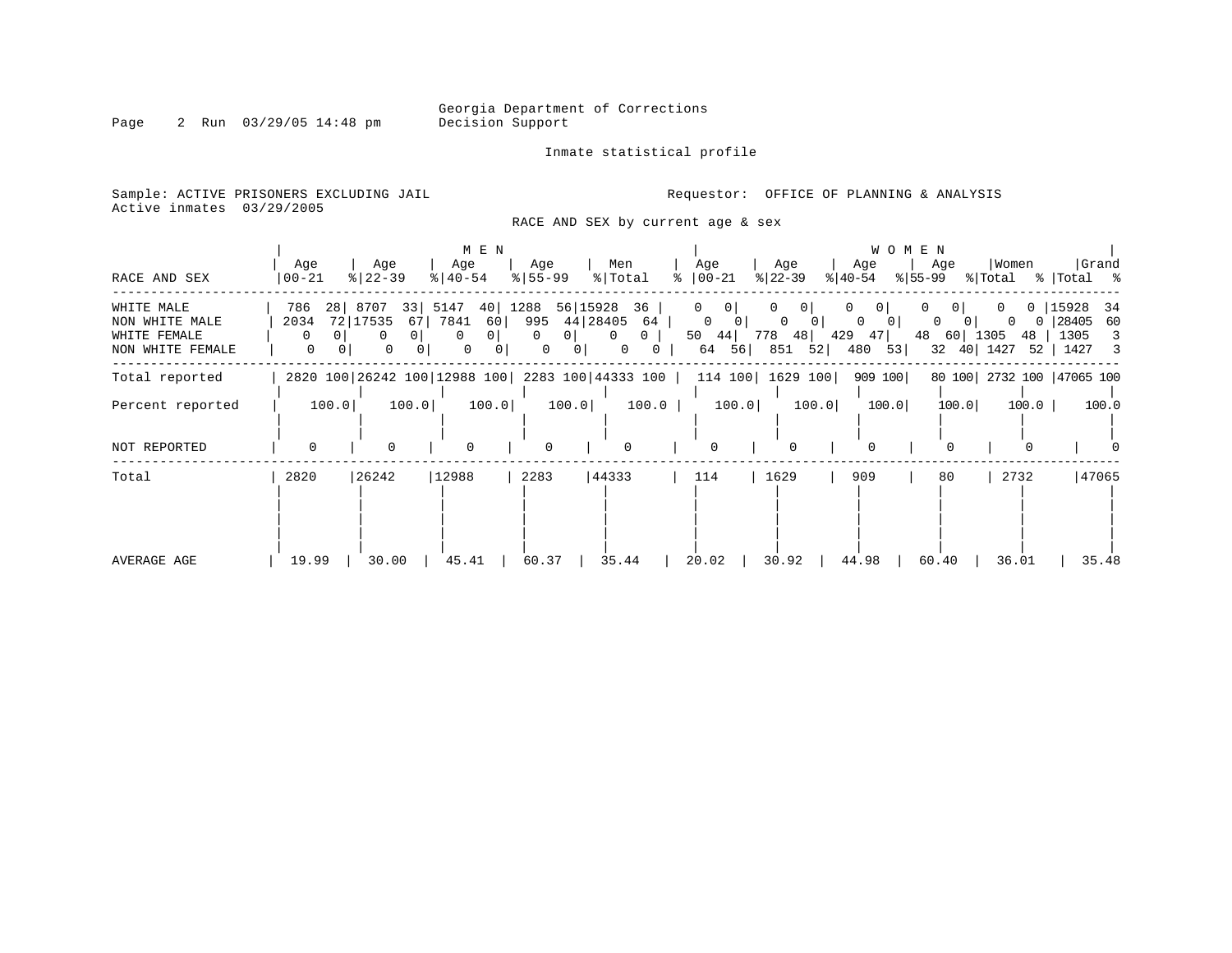Inmate statistical profile

Sample: ACTIVE PRISONERS EXCLUDING JAIL **Requestor:** OFFICE OF PLANNING & ANALYSIS Active inmates 03/29/2005

Culture Fair IQ Scores by current age & sex

| IQ Score                  | Age<br>  00-21               | Age<br>$ 22-39 $      | M E N<br>Age<br>$8   40 - 54$                   | Age<br>$8 55-99$ | Men<br>% Total                              | Age<br>$ 00-21$<br>៖  | Age<br>$ 22-39 $                    | Age<br>$ 40-54 $         | W O M E N<br>Age<br>$ 55-99$ | Women<br>% Total        | Grand                     |
|---------------------------|------------------------------|-----------------------|-------------------------------------------------|------------------|---------------------------------------------|-----------------------|-------------------------------------|--------------------------|------------------------------|-------------------------|---------------------------|
| LESS THAN 70<br>70 AND UP | 88<br>3 <sup>1</sup><br>2508 | 3 <br>771<br>97 23787 | 827<br>7 I<br>97 11250<br>93                    | 135<br>1909      | 7 1821<br>$4\overline{ }$<br>93 39454<br>96 | 5  <br>5<br>101<br>95 | 123<br>8 <sup>1</sup><br>1423<br>92 | 192<br>23<br>77 I<br>661 | 25<br>34<br>66<br>49         | 345<br>13<br>2234<br>87 | 2166<br>5<br> 41688<br>95 |
| Total reported            |                              |                       | 2596 100 24558 100 12077 100 2044 100 41275 100 |                  |                                             |                       | 106 100 1546 100                    | 853 100                  |                              |                         | 74 100 2579 100 43854 100 |
| Percent reported          | 92.1                         | 93.6                  | 93.0                                            | 89.5             | 93.1                                        | 93.0                  | 94.9                                | 93.8                     | 92.5                         | 94.4                    | 93.2                      |
| NOT REPORTED              | 224                          | 1684                  | 911                                             | 239              | 3058                                        | 8                     | 83                                  | 56                       | 6                            | 153                     | 3211                      |
| Total                     | 2820                         | 26242                 | 12988                                           | 2283             | 44333                                       | 114                   | 1629                                | 909                      | 80                           | 2732                    | 47065                     |
| AVERAGE IQ                | 98.05                        | 99.57                 | 95.92                                           | 95.30            | 98.19                                       | 101.66                | 96.37                               | 87.17                    | 81.76                        | 93.13                   | 97.90                     |

### Page 3 Run 03/29/05 14:48 pm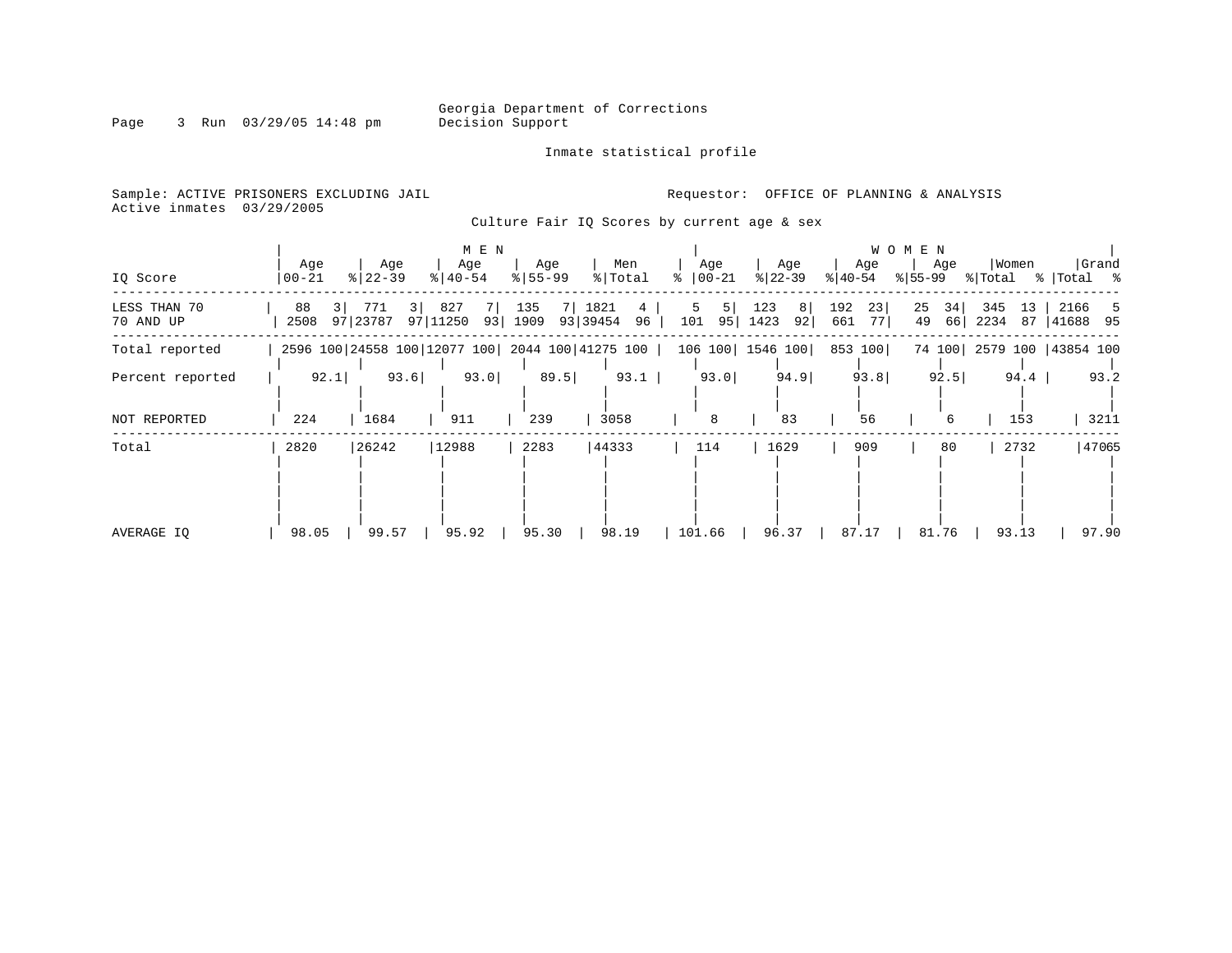Inmate statistical profile

Page 4 Run 03/29/05 14:48 pm

### Sample: ACTIVE PRISONERS EXCLUDING JAIL **Requestor:** OFFICE OF PLANNING & ANALYSIS Active inmates 03/29/2005

Self-Rpt Socioeconomic Class by current age & sex

| Socioeconomic Class                                     | Aqe<br>$00 - 21$                |                | Age<br>$8 22-39$                                      |      | M E N<br>Age<br>$8   40 - 54$                             | Age<br>$8155 - 99$                                                           |                  | Men<br>% Total            |    | Age<br>$8   00 - 21$                                                             |           | Age<br>$ 22-39 $                                                           | $ 40-54$              | Age                                                        | W O M E N<br>$ 55-99 $     | Age                        | % Total                        | Women                           | %   Total %                           | Grand           |
|---------------------------------------------------------|---------------------------------|----------------|-------------------------------------------------------|------|-----------------------------------------------------------|------------------------------------------------------------------------------|------------------|---------------------------|----|----------------------------------------------------------------------------------|-----------|----------------------------------------------------------------------------|-----------------------|------------------------------------------------------------|----------------------------|----------------------------|--------------------------------|---------------------------------|---------------------------------------|-----------------|
| WELFARE<br>OCC EMPLOY<br>MINIMUM STD<br>MIDDLE<br>OTHER | 265<br>178<br>1249<br>952<br>62 | 2 <sub>1</sub> | 10 1944<br>7 1733<br>46   11491<br>35 10095 40<br>272 | 7 I  | 863<br>8<br>$527 \t 4$<br>45 5589<br>44<br>5511 44<br>105 | 120<br>7 L<br>$\overline{2}$<br>51<br>1081 49 19410<br>942 43 17500 41<br>19 | 2489<br>$1\vert$ | $5 \mid 3192$<br>6<br>458 | 45 | 8<br>0<br>0 <sup>1</sup><br>$35 \quad 31$<br>71 62<br>$\Omega$<br>0 <sup>1</sup> | 71<br>926 | $212$ 13<br>6<br>0 <sup>1</sup><br>28<br>448<br>57 I<br>30<br><sup>2</sup> | 2<br>297<br>495<br>19 | 85<br>9 <br>0 <sup>1</sup><br>33<br>55  <br>2 <sup>1</sup> | $\overline{2}$<br>36<br>37 | 3 <sup>1</sup><br>47<br>48 | 306<br>10<br>816<br>1529<br>50 | 11<br>$\Omega$<br>30<br>56<br>2 | 3498<br>2499<br>20226<br>19029<br>508 | -8<br>-44<br>42 |
| Total reported                                          |                                 |                |                                                       |      | 2706 100 25535 100 12595 100 2213 100 43049 100           |                                                                              |                  |                           |    | 114 100  1622 100                                                                |           |                                                                            |                       | 898 100                                                    |                            |                            | 77 100 2711 100                |                                 | 45760 100                             |                 |
| Percent reported                                        |                                 | 96.0           |                                                       | 97.3 | 97.0                                                      | 96.9                                                                         |                  | 97.1                      |    | 100.0                                                                            |           | 99.6                                                                       |                       | 98.8                                                       |                            | 96.3                       |                                | 99.2                            |                                       | 97.2            |
| NOT RPTD                                                | 114                             |                | 707                                                   |      | 393                                                       | 70                                                                           |                  | 1284                      |    | 0                                                                                |           |                                                                            |                       | 11                                                         |                            |                            |                                | 21                              |                                       | 1305            |
| Total                                                   | 2820                            |                | 26242                                                 |      | 12988                                                     | 2283                                                                         |                  | 44333                     |    | 114                                                                              |           | 1629                                                                       |                       | 909                                                        |                            | 80                         |                                | 2732                            |                                       | 47065           |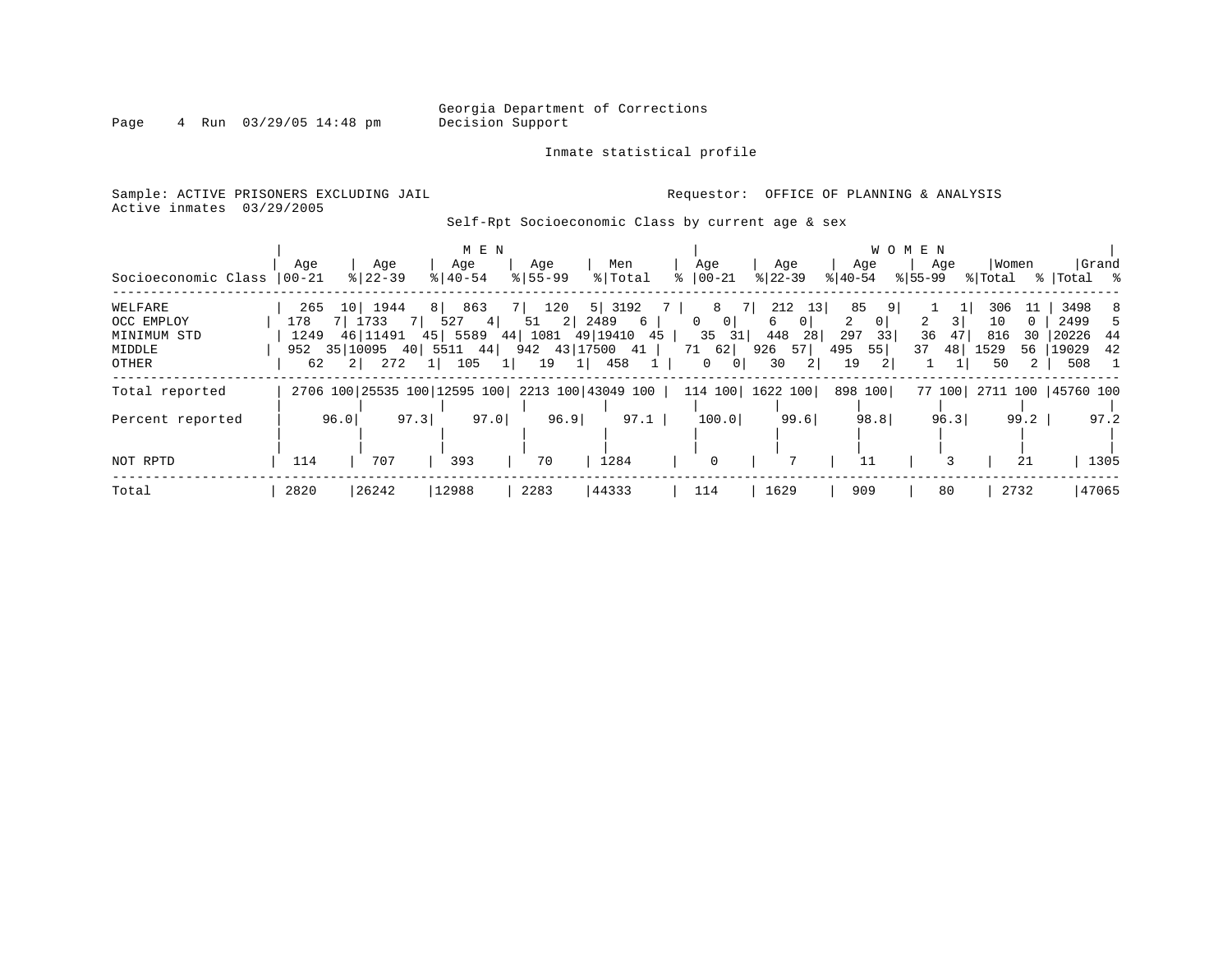Inmate statistical profile

Page 5 Run 03/29/05 14:48 pm

Active inmates 03/29/2005

Sample: ACTIVE PRISONERS EXCLUDING JAIL **Requestor:** OFFICE OF PLANNING & ANALYSIS

Self-Rpt Environment To Age 16 by current age & sex

|                  |                     |                       | M E N                   |                                                 |                       |                              |           |               | W O M E N                  |            |                      |
|------------------|---------------------|-----------------------|-------------------------|-------------------------------------------------|-----------------------|------------------------------|-----------|---------------|----------------------------|------------|----------------------|
|                  | Age                 | Age                   | Age                     | Age                                             | Men                   | Age                          | Age       | Age           | Age                        | Women      | Grand                |
| Environment      | $00 - 21$           | $8$   22-39           | $8 40-54$               | $8155 - 99$                                     | % Total               | $ 00-21 $                    | $ 22-39 $ | $8 40-54$     | $ 55-99 $                  | % Total    | %   Total %          |
| RURAL/FARM       | 19                  | 548                   | 595<br>2 <sup>1</sup>   | 299<br>$5 \mid$                                 | 13 <br>1461           | 2                            | 2 <br>28  | 39<br>2 <br>4 | 17<br>13                   | 82<br>3    | 1543<br>-3           |
| RURAL/NFARM      | 72                  | 3 1099<br>4           | 764<br>6                | 164<br>- 7 I                                    | 2099<br>5             | 16 <br>18                    | 303<br>19 | 129<br>14     | 6                          | 455<br>17  | 2554<br>6            |
| S.M.S.A          | 857                 | 31 8498               | 33 3971                 | 649<br>31                                       | 29 13975<br>32        | 18<br>16                     | 195<br>12 | 120<br>13     | 12<br>16                   | 345<br>13  | 14320<br>- 31        |
| URBAN            | 27<br>740           | 5885<br>23            | 2592<br>20 <sup>1</sup> | 14 9531<br>314                                  | 22                    | 53<br>46                     | 641<br>39 | 39<br>348     | 27<br>21                   | 1063<br>39 | 10594<br>-23         |
| SMALL TOWN       | 1035                | 38 9583<br>371        | 4684                    | 37  <br>794                                     | 36 16096 37           | - 20  <br>23                 | 448<br>28 | 259<br>29     | 26<br>34                   | 756<br>28  | 16852 37             |
| OTHER            | 0 <sup>1</sup><br>6 | 129<br>1 <sup>1</sup> | 1 <br>69                | $0$  <br>10                                     | 214<br>$\overline{0}$ | $\mathbf{0}$<br>$\mathbf{0}$ | 9         | 8             | $\Omega$<br>$\overline{0}$ | 17         | 231                  |
| Total reported   |                     |                       |                         | 2729 100 25742 100 12675 100 2230 100 43376 100 |                       | 114 100   1624 100           |           | 903 100       | 77 100                     |            | 2718 100   46094 100 |
|                  |                     |                       |                         |                                                 |                       |                              |           |               |                            |            |                      |
| Percent reported | 96.8                | 98.1                  | 97.6                    | 97.7                                            | 97.8                  | 100.0                        | 99.7      | 99.3          | 96.3                       | 99.5       | 97.9                 |
|                  |                     |                       |                         |                                                 |                       |                              |           |               |                            |            |                      |
| NOT RPTD         | 91                  | 500                   | 313                     | 53                                              | 957                   |                              | 5         | 6             |                            | 14         | 971                  |
| Total            | 2820                | 26242                 | 12988                   | 2283                                            | 44333                 | 114                          | 1629      | 909           | 80                         | 2732       | 47065                |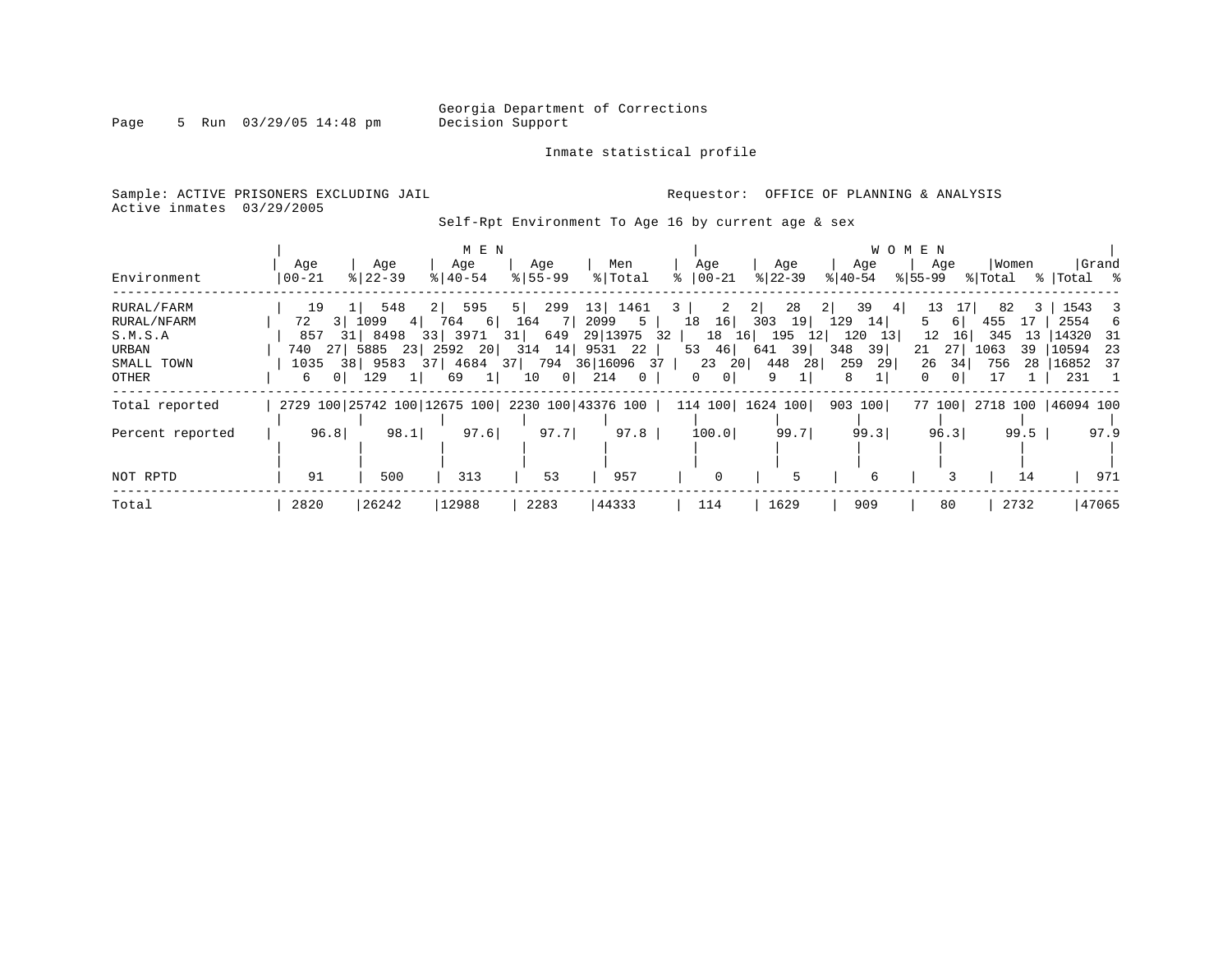Page 6 Run  $03/29/05$  14:48 pm

Inmate statistical profile

Sample: ACTIVE PRISONERS EXCLUDING JAIL **Requestor:** OFFICE OF PLANNING & ANALYSIS Active inmates 03/29/2005

Self-Rpt Education Level by current age & sex

| Education Level                                                                                              | Aqe<br>$ 00 - 21$ | Age<br>$ 22-39 $                                                                                                                                                                                                                                                                        | M E N<br>  Age<br>$ 40-54 $ | Age<br>% 55-99  | Men            | Age                                                | Age                                                                   | WOMEN<br>Age   Age                                                                                                                               | Women<br>$ \gamma $ Total $ \gamma $   00-21 $ \gamma $   22-39 $ \gamma $   40-54 $ \gamma $   55-99 $ \gamma $   Total $ \gamma $                                                                   | Grand                                                                                 |
|--------------------------------------------------------------------------------------------------------------|-------------------|-----------------------------------------------------------------------------------------------------------------------------------------------------------------------------------------------------------------------------------------------------------------------------------------|-----------------------------|-----------------|----------------|----------------------------------------------------|-----------------------------------------------------------------------|--------------------------------------------------------------------------------------------------------------------------------------------------|-------------------------------------------------------------------------------------------------------------------------------------------------------------------------------------------------------|---------------------------------------------------------------------------------------|
| LESS THAN GRADE 7<br>GRADE 7<br>GRADE 8<br>GRADE 9<br>GRADE 10<br>GRADE 11<br>GRADE 12<br>MORE THAN GRADE 12 | 36<br>68          | 598<br>$2 \mid$<br>2 601 2 371 3 146<br>382 14 2391 9 1090 9 258 12 4121 9<br>724 27   5793 22   2105 17   241 11  <br>647 24 5276 20 1763 14 184 8 7870 18 30 27 237 15 95 11<br>182 7 4415 17 3310 26 486 22 8393 19<br>39 1   2252 9   1984 16   379 17   4654 11   1   7   438   28 | 433 3                       | 326 15 1393 3   |                | 2 <br>$\overline{\phantom{a}}$<br>7   1186   3   1 | 27<br>$\left 2\right $<br>46<br>8 7   154 10  <br>13 12 228 15 187 21 | 20<br>2 <br>3  21 2 <br>77 9<br>647 24 4434 17 1644 13 221 10 6946 16 25 23 212 13 81 9<br>8863 20   25 23   230 15   114 13   11 14  <br>284 32 | 57<br>10 <sup>1</sup><br>2<br>3 70<br>3<br>$6 \quad 8$<br>245<br>9<br>$4 \quad 5$<br>322<br>-12<br>380<br>14<br>367<br>5<br>- 6  <br>- 14<br>$15 \quad 19$<br>443<br>17<br>$26 \quad 34$<br>755<br>29 | 1450<br>1256 3<br>4366 9<br>7268 16<br>9243<br>20<br>18<br>8237<br>8836 19<br>5409 12 |
| Total reported<br>Percent reported                                                                           | 96.6              | 2725 100   25760 100   12700 100   2241 100   43426 100   111 100   1572 100   879 100                                                                                                                                                                                                  | 98.2 97.8                   | 98.2            | 98.0           | 97.4                                               | 96.5                                                                  | 96.7                                                                                                                                             | 77 100 2639 100 46065 100<br>96.3<br>96.6                                                                                                                                                             | 97.9                                                                                  |
| NOT REPORTED                                                                                                 | 95                | 482                                                                                                                                                                                                                                                                                     | 288                         | 42              | 907            | 3                                                  | 57                                                                    | 30                                                                                                                                               | 93                                                                                                                                                                                                    | 1000                                                                                  |
| Total<br>AVG EDUCATION LEVEL                                                                                 | 2820<br>9.84      | 26242<br>10.72                                                                                                                                                                                                                                                                          | 12988<br>11.49              | 2283<br>$10.52$ | 44333<br>10.88 | 114<br>10.86                                       | 1629<br>$13.75$                                                       | 909<br>14.13                                                                                                                                     | 2732<br>80<br>12.14<br>13.71                                                                                                                                                                          | 47065<br>11.05                                                                        |

\* NOTE: THE FIELD LABLED "LESS THAN GRADE 7" WAS CORRECTED IN MARCH 1989: MISSING DATA FOR INMATES STILL IN DIAGNOSTICS NOW HAS BEEN REMOVED FROM THIS FIELD AND IDENTIFIED AS "NOT REPORTED" INFORMATION.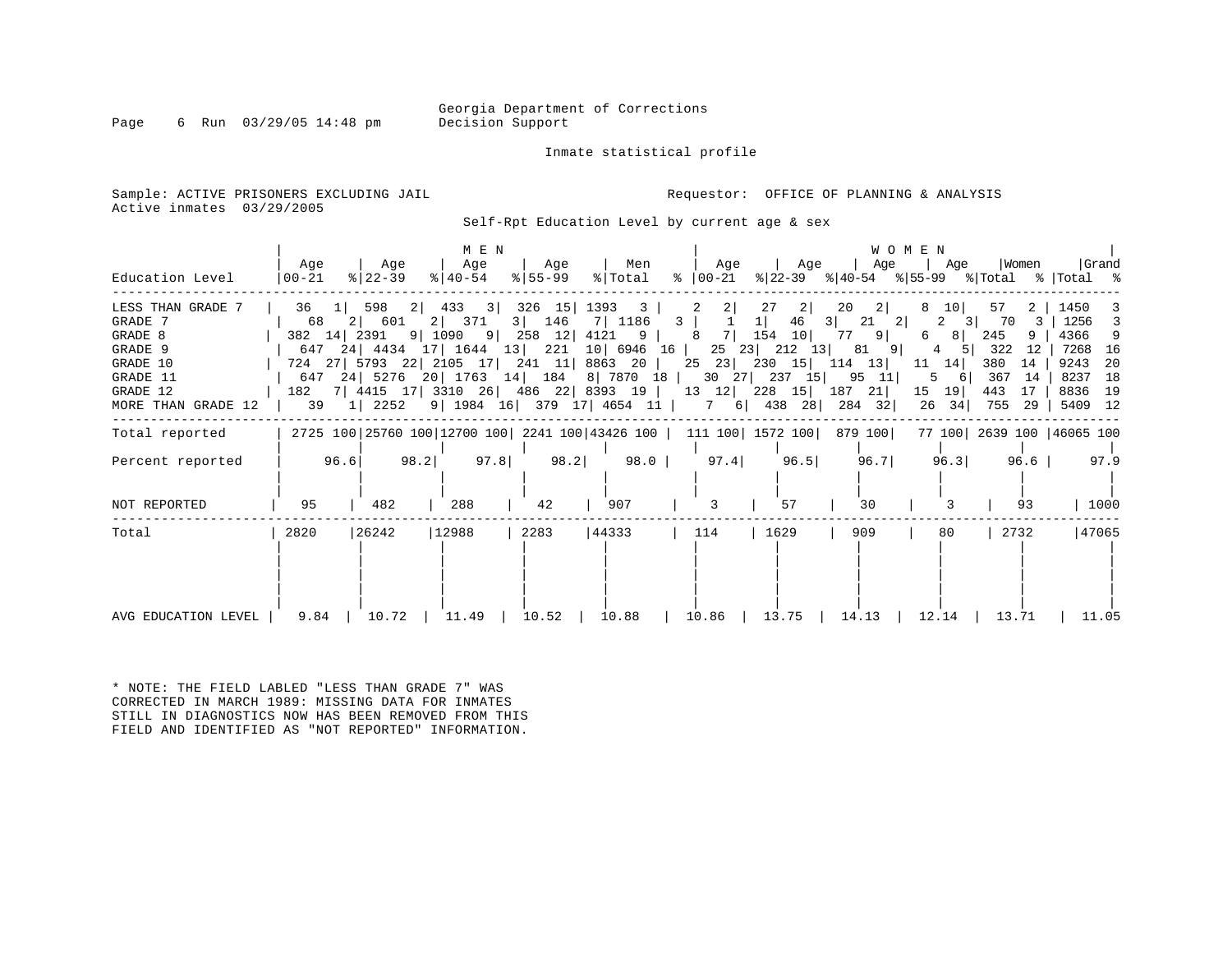Inmate statistical profile

Page 7 Run 03/29/05 14:48 pm

Active inmates 03/29/2005

Sample: ACTIVE PRISONERS EXCLUDING JAIL **Requestor:** OFFICE OF PLANNING & ANALYSIS

Functional Reading Level (WRAT Scores) by current age & sex

| WRAT Reading Score                                                                                           | Age<br>$ 00 - 21$                       |               | Age<br>$ 22-39 $                                        |                                                              | Age<br>$ 40-54 $                                | M E N                                        | Age<br>$8 55-99$                                            |                                                  | Men<br>% Total |                                                        | Age<br>$\frac{1}{6}$   00-21                                                    |                                                 | Age<br>$ 22-39 $                                           |                                          | Age<br>$ 40-54 $                                         | WOMEN                                | Age                                       | Women                                               |                                       | $ \$$  55-99 $ \$$  Total $ \$$  Total $ \$$              | Grand          |
|--------------------------------------------------------------------------------------------------------------|-----------------------------------------|---------------|---------------------------------------------------------|--------------------------------------------------------------|-------------------------------------------------|----------------------------------------------|-------------------------------------------------------------|--------------------------------------------------|----------------|--------------------------------------------------------|---------------------------------------------------------------------------------|-------------------------------------------------|------------------------------------------------------------|------------------------------------------|----------------------------------------------------------|--------------------------------------|-------------------------------------------|-----------------------------------------------------|---------------------------------------|-----------------------------------------------------------|----------------|
| LESS THAN GRADE 6<br>6TH THRU 8TH GRADE<br>GRADE 9<br>GRADE 10<br>GRADE 11<br>GRADE 12<br>MORE THAN GRADE 12 | 1191<br>588<br>230<br>117<br>108<br>371 | 23<br>4<br>14 | 46 10686<br>5302<br>2288<br>4 1184<br>1202<br>4024<br>3 | 43<br>21<br>9  <br>5 <sup>1</sup><br>51<br>16 1931<br>$\cup$ | 5729<br>2604<br>953<br>460<br>452<br>3          | 47<br>21<br>8<br>4<br>16  <br>0 <sup>1</sup> | 996<br>395<br>142<br>79<br>72<br>384 19 6710 16<br>$\Omega$ | 48 18602<br>19 8889<br><b>7</b>  <br>4 1840<br>0 | 3613<br>3 1834 | 45<br>21<br>9 <sup>1</sup><br>4<br>$\overline{4}$<br>0 | 60<br>57<br>21<br>20<br>7<br>5<br>5 <sup>1</sup><br>$8 \quad 8$<br>$\mathbf{0}$ | 816<br>305<br>5 <sup>1</sup><br>$5 \mid$<br>159 | 53 <br>20 <br>132<br>70<br>5  <br>65<br>10<br>$\mathbf{0}$ | 512<br>146<br>9  <br>34<br>4<br>73<br>01 | 60<br>17 <br>57<br>4 <br>31<br>4<br>$9 \mid$<br>$\Omega$ | 51<br>12<br>3<br>0 <sup>1</sup><br>0 | 67<br>16<br>5 <br>4<br>3<br>4<br>4 <br>01 | 1439<br>484<br>200<br>112<br>104<br>243<br>$\Omega$ | 56<br>19  <br>8<br>4<br>4<br>$\Omega$ | 20041 45<br>9373<br>3813<br>1952<br>1938 4<br>9   6953 16 | -21<br>9<br>70 |
| Total reported                                                                                               |                                         |               |                                                         |                                                              | 2606 100 24689 100 12132 100 2068 100 41495 100 |                                              |                                                             |                                                  |                |                                                        |                                                                                 | 106 100  1547 100                               |                                                            |                                          | 853 100                                                  |                                      |                                           |                                                     |                                       | 76 100 2582 100 44077 100                                 |                |
| Percent reported                                                                                             |                                         | 92.4          |                                                         | 94.1                                                         |                                                 | 93.4                                         |                                                             | 90.6                                             |                | 93.6                                                   |                                                                                 | 93.0                                            |                                                            | 95.0                                     | 93.8                                                     |                                      | 95.0                                      |                                                     | 94.5                                  |                                                           | 93.7           |
| NOT REPORTED                                                                                                 | 214                                     |               | 1553                                                    |                                                              | 856                                             |                                              | 215                                                         |                                                  | 2838           |                                                        | 8                                                                               |                                                 | 82                                                         |                                          | 56                                                       |                                      |                                           | 150                                                 |                                       |                                                           | 2988           |
| Total                                                                                                        | 2820                                    |               | 26242                                                   |                                                              | 12988                                           |                                              | 2283                                                        |                                                  | 44333          |                                                        | 114                                                                             |                                                 | 1629                                                       |                                          | 909                                                      |                                      | 80                                        | 2732                                                |                                       |                                                           | 47065          |
| AVG READING SCORE                                                                                            | 6.78                                    |               | 6.87                                                    |                                                              | 6.56                                            |                                              | 6.50                                                        |                                                  | 6.76           |                                                        | 5.11                                                                            |                                                 | 5.49                                                       |                                          | 4.97                                                     |                                      | 4.09                                      | 5.27                                                |                                       |                                                           | 6.67           |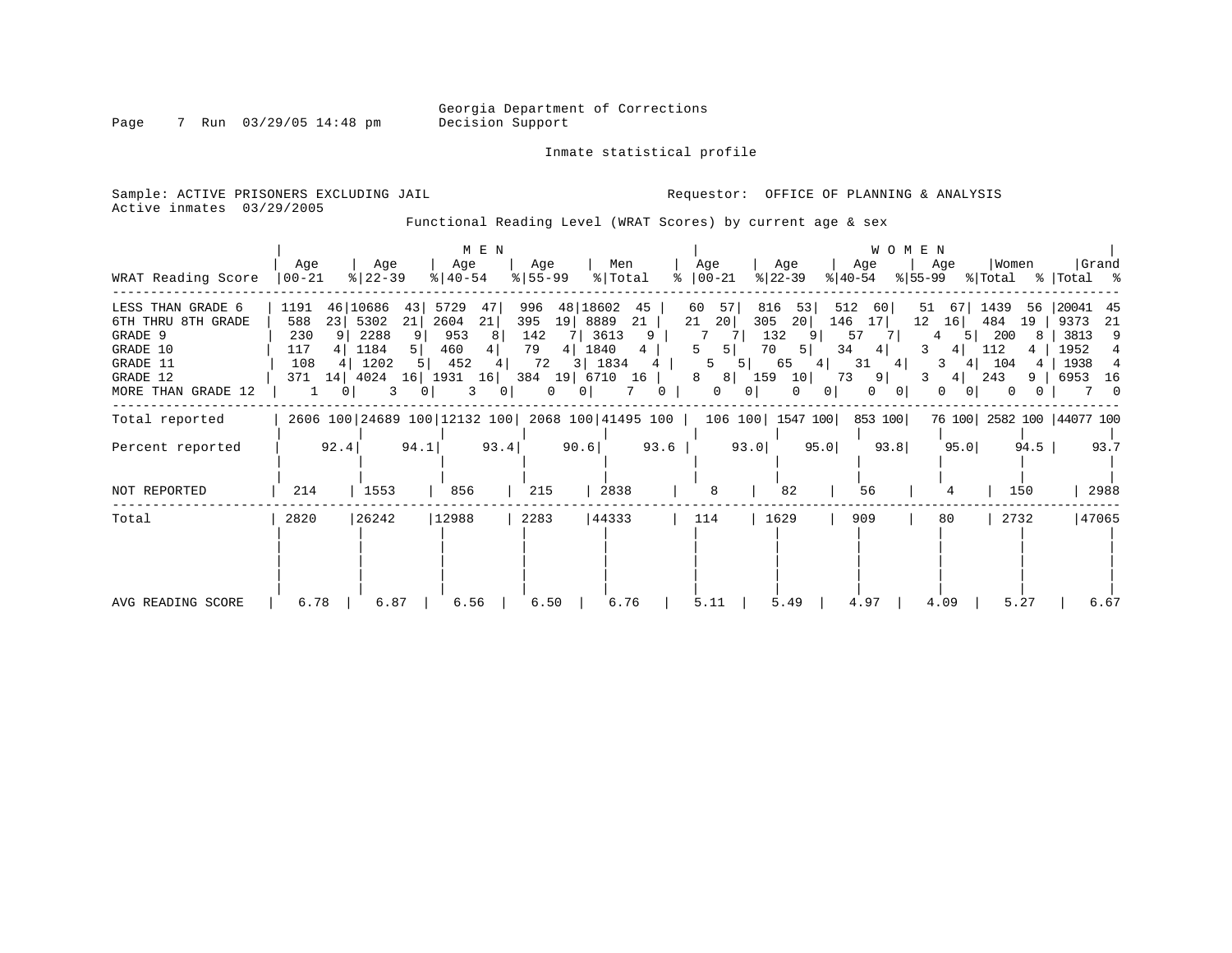Inmate statistical profile

Page 8 Run 03/29/05 14:48 pm

Sample: ACTIVE PRISONERS EXCLUDING JAIL **Requestor:** OFFICE OF PLANNING & ANALYSIS Active inmates 03/29/2005

Functional Math Level (WRAT Scores) by current age & sex

|                                                                                                              | Age                                                     |          | Age                                              |                      | Age                                             | M E N               | Age                                       |                                            | Men                               |                              |                     | Age                                       |                                      | Age                       |                                    | WOMEN<br>Age                                    |                           | Age                                                   | Women                                  |               |                                                     | Grand                        |
|--------------------------------------------------------------------------------------------------------------|---------------------------------------------------------|----------|--------------------------------------------------|----------------------|-------------------------------------------------|---------------------|-------------------------------------------|--------------------------------------------|-----------------------------------|------------------------------|---------------------|-------------------------------------------|--------------------------------------|---------------------------|------------------------------------|-------------------------------------------------|---------------------------|-------------------------------------------------------|----------------------------------------|---------------|-----------------------------------------------------|------------------------------|
| WRAT Math Score                                                                                              | 00-21                                                   |          | $ 22-39 $                                        |                      | $ 40-54 $                                       |                     | $8 55-99$                                 |                                            | % Total                           |                              | °≈                  | $ 00-21$                                  | $ 22-39 $                            |                           | ୫∣40-54                            |                                                 | %∣55-99                   |                                                       | % Total                                |               | %   Total %                                         |                              |
| LESS THAN GRADE 6<br>6TH THRU 8TH GRADE<br>GRADE 9<br>GRADE 10<br>GRADE 11<br>GRADE 12<br>MORE THAN GRADE 12 | 992<br>1221<br>187<br>113<br>63<br>31<br>$\overline{0}$ | 38<br>47 | 7693<br>11972<br>2339<br>1423<br>791<br>477<br>8 | 31<br>48<br>$6 \mid$ | 4798<br>5089<br>924<br>642<br>392<br>298<br>4   | 39<br>42<br>8<br>01 | 949<br>639<br>143<br>147<br>94<br>99<br>0 | 46 14432<br>31   18921<br>5  <br>5 I<br>01 | 3593<br>2325<br>1340<br>905<br>12 | 35<br>46<br>9<br>6<br>3<br>0 | 29<br>46<br>16<br>9 | 27<br>43 <br>15<br>8<br>3<br>3 <br>0<br>0 | 391<br>775<br>169<br>116<br>70<br>25 | 25<br>50<br>11<br>51<br>2 | 334<br>331<br>91<br>52<br>33<br>13 | 39<br>39<br>11<br>6<br>4 <sup>1</sup><br>2<br>0 | 32<br>24<br>6<br>5.<br>2. | 42<br>32<br>8<br>9 <sup>1</sup><br>3<br>0<br>$\Omega$ | 786<br>1176<br>282<br>184<br>111<br>43 | 30<br>46<br>4 | 15218<br>20097<br>3875<br>2509<br>1451<br>948<br>13 | 34<br>46<br>9<br>6<br>3<br>2 |
| Total reported                                                                                               |                                                         |          |                                                  |                      | 2607 100 24703 100 12147 100 2071 100 41528 100 |                     |                                           |                                            |                                   |                              |                     | 106 100   1547 100                        |                                      |                           |                                    | 854 100                                         |                           |                                                       |                                        |               | 76 100 2583 100 44111 100                           |                              |
| Percent reported                                                                                             |                                                         | 92.4     |                                                  | 94.1                 |                                                 | 93.5                |                                           | 90.7                                       |                                   | $93.7$                       |                     | 93.0                                      |                                      | 95.0                      |                                    | 93.9                                            |                           | 95.0                                                  |                                        | $94.5$        |                                                     | 93.7                         |
| NOT REPORTED                                                                                                 | 213                                                     |          | 1539                                             |                      | 841                                             |                     | 212                                       |                                            | 2805                              |                              |                     | 8                                         |                                      | 82                        |                                    | 55                                              |                           |                                                       |                                        | 149           |                                                     | 2954                         |
| Total                                                                                                        | 2820                                                    |          | 26242                                            |                      | 12988                                           |                     | 2283                                      |                                            | 44333                             |                              | 114                 |                                           | 1629                                 |                           |                                    | 909                                             |                           | 80                                                    | 2732                                   |               |                                                     | 47065                        |
| AVG MATH SCORE                                                                                               | 6.59                                                    |          | 6.95                                             |                      | 6.62                                            |                     | 6.41                                      |                                            | 6.81                              |                              |                     | 7.21                                      |                                      | 7.27                      |                                    | 6.61                                            |                           | 6.19                                                  | 7.01                                   |               |                                                     | 6.82                         |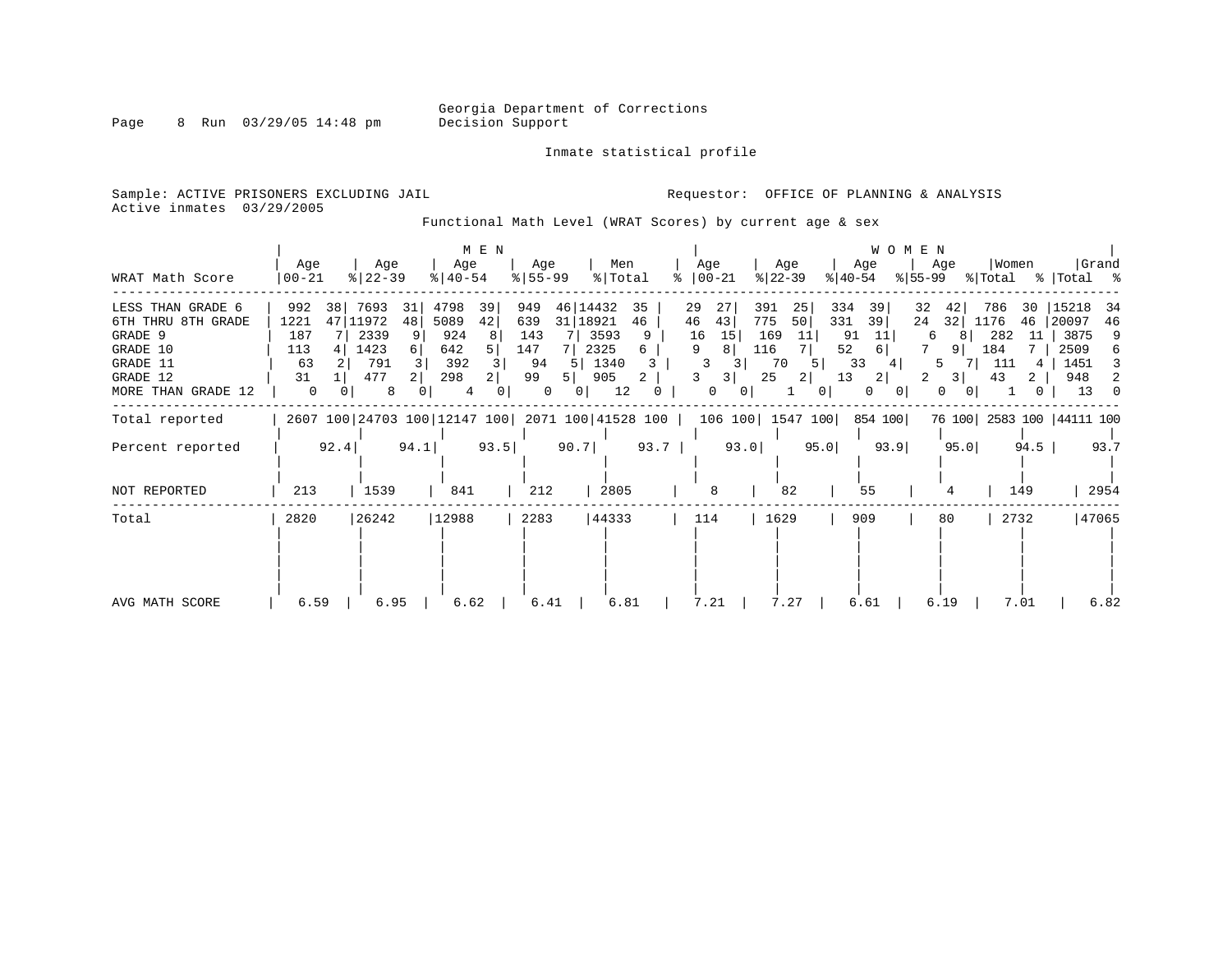Inmate statistical profile

Page 9 Run 03/29/05 14:48 pm

Active inmates 03/29/2005

Sample: ACTIVE PRISONERS EXCLUDING JAIL **Requestor:** OFFICE OF PLANNING & ANALYSIS

Functional Spelling Level (WRAT Scores) by current age & sex

| WRAT Spelling Score                                                                                          | Age<br>$00 - 21$                            |          | Age<br>$ 22-39 $                                  |          | Age<br>$ 40-54 $                                | M E N         | Age<br>$ 55 - 99 $                   |                                | Men<br>% Total                             |               | ៖                   | Age<br>$ 00-21$                                     |                                       | Age<br>$ 22-39 $      | $ 40-54 $                               | Age                | WOMEN<br>$ 55-99 $      | Age                                                  | Women<br>% Total                       |                                     | %  Total %                                           | Grand                     |
|--------------------------------------------------------------------------------------------------------------|---------------------------------------------|----------|---------------------------------------------------|----------|-------------------------------------------------|---------------|--------------------------------------|--------------------------------|--------------------------------------------|---------------|---------------------|-----------------------------------------------------|---------------------------------------|-----------------------|-----------------------------------------|--------------------|-------------------------|------------------------------------------------------|----------------------------------------|-------------------------------------|------------------------------------------------------|---------------------------|
| LESS THAN GRADE 6<br>6TH THRU 8TH GRADE<br>GRADE 9<br>GRADE 10<br>GRADE 11<br>GRADE 12<br>MORE THAN GRADE 12 | 1198<br>770<br>213<br>218<br>96<br>113<br>0 | 46<br>30 | 10550<br>7477<br>2028<br>1918<br>991<br>1726<br>6 | 43<br>30 | 6740<br>2988<br>652<br>607<br>343<br>808<br>2   | 56<br>25<br>0 | 1204<br>469<br>92<br>79<br>53<br>174 | 58 19692<br>23<br>4<br>4<br>81 | 11704<br>2985<br>2822<br>1483<br>2821<br>9 | 47<br>28<br>4 | 37<br>42<br>9<br>5. | 35<br>40<br>8<br>6<br>6<br>5  <br>0<br>$\mathbf{0}$ | 519<br>483<br>175<br>185<br>108<br>76 | 34<br>31<br>-11<br>12 | 394<br>254<br>65<br>66<br>37<br>38<br>0 | 46<br>30<br>4<br>0 | 41<br>14<br>5<br>9<br>2 | 54<br>18<br>12<br>5<br>3 <sup>1</sup><br>$\mathbf 0$ | 991<br>793<br>254<br>267<br>156<br>121 | 38<br>31<br>10<br>10<br>6<br>5<br>Ü | 20683<br>12497<br>3239<br>3089<br>1639<br>2942<br>10 | 47<br>28<br>7<br>4<br>- 0 |
| Total reported                                                                                               |                                             |          |                                                   |          | 2608 100 24696 100 12140 100 2072 100 41516 100 |               |                                      |                                |                                            |               |                     | 106 100 1547 100                                    |                                       |                       |                                         | 854 100            |                         |                                                      |                                        |                                     | 76 100 2583 100 44099 100                            |                           |
| Percent reported                                                                                             |                                             | 92.5     |                                                   | 94.1     |                                                 | 93.5          |                                      | 90.8                           |                                            | 93.6          |                     | 93.0                                                |                                       |                       | 95.0                                    | 93.9               |                         | 95.0                                                 |                                        | 94.5                                |                                                      | 93.7                      |
| NOT REPORTED                                                                                                 | 212                                         |          | 1546                                              |          | 848                                             |               | 211                                  |                                | 2817                                       |               |                     | 8                                                   |                                       | 82                    |                                         | 55                 |                         |                                                      |                                        | 149                                 |                                                      | 2966                      |
| Total                                                                                                        | 2820                                        |          | 26242                                             |          | 12988                                           |               | 2283                                 |                                | 44333                                      |               |                     | 114                                                 |                                       | 1629                  |                                         | 909                |                         | 80                                                   | 2732                                   |                                     |                                                      | 47065                     |
| AVG SPELLING SCORE                                                                                           | 6.46                                        |          | 6.64                                              |          | 5.76                                            |               | 5.49                                 |                                | 6.31                                       |               |                     | 6.32                                                |                                       | 6.92                  |                                         | 5.92               |                         | 5.50                                                 |                                        | 6.52                                |                                                      | 6.32                      |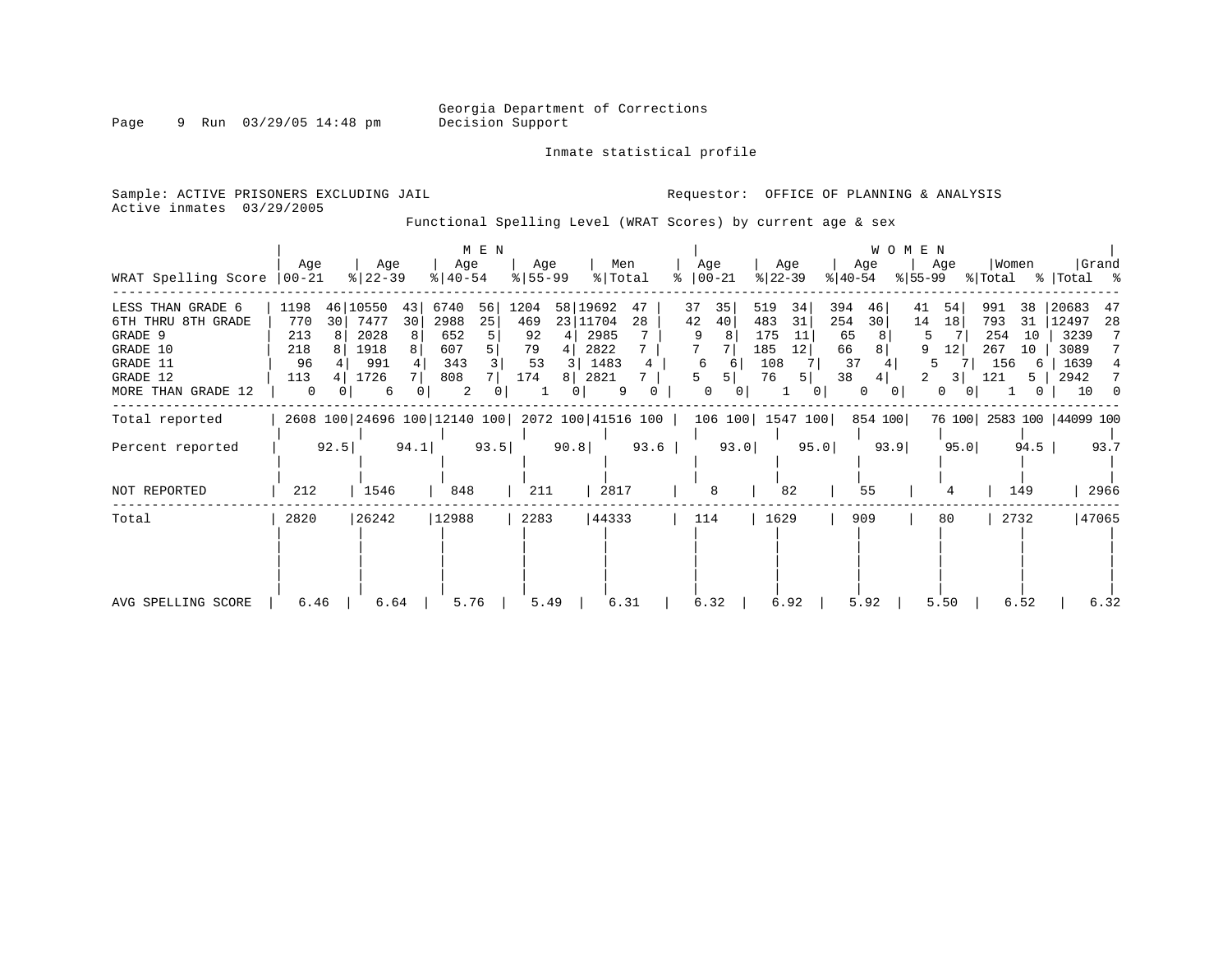Inmate statistical profile

Sample: ACTIVE PRISONERS EXCLUDING JAIL **Requestor:** OFFICE OF PLANNING & ANALYSIS

Active inmates 03/29/2005

Self-Rpt Guardian Status To Age 16 by current age & sex

|                  |          |      |          |      |                              | M E N |                    |              |                    |      |    |          |       |           |                   |           |      | W O M E N |         |          |      |                     |       |
|------------------|----------|------|----------|------|------------------------------|-------|--------------------|--------------|--------------------|------|----|----------|-------|-----------|-------------------|-----------|------|-----------|---------|----------|------|---------------------|-------|
|                  | Age      |      | Age      |      | Age                          |       | Age                |              | Men                |      |    | Age      |       | Age       |                   | Age       |      |           | Age     | Women    |      |                     | Grand |
| Guardian Status  | $ 00-21$ |      | $ 22-39$ |      | $8   40 - 54$                |       | $8 55-99$          |              | % Total            |      |    | $ 00-21$ |       | $ 22-39 $ |                   | $ 40-54 $ |      | $ 55-99 $ |         | % Total  |      | %   Total %         |       |
| ORPHANAGE        |          |      |          |      | 2824 103 26267 102 13010 102 |       | 2290 102 44391 102 |              |                    |      |    | 114 100  |       | 1632 100  |                   | 910 101   |      | 80 101    |         | 2736 101 |      | 47127 102           |       |
| FATHER ONLY      | 112      |      | 796      |      | 320                          |       | 47                 |              | 1275               |      |    |          | 45    |           |                   | 25        |      |           |         | 74       |      | 1349                | -3    |
| FTR MTR HD       | 174      | 6    | 1788     |      | 877                          |       | 145                | 6            | 2984               |      | 16 | 14       | 115   |           | 60                |           |      |           |         | 192      |      | 3176                |       |
| MOTHER ONLY      | 1423     | 52   | 11766    | 46   | 4401                         | 35    | 527                | 231<br>18117 |                    | 42   | 32 | 28       | 562   | 35        | 242               |           |      | 26        | 33      | 862      | 32   | 18979               | 41    |
| MTR FTR HD       | 589      | 22   | 7394     | 29   | 5404                         | 43    | 1227               | 55           | 14614              | 34   | 37 | 32       | 607   | 37        | 462               |           | 51   | 40        | 51      | 1146     | 42   | 15760               | -34   |
| OTH FEMALE       | 76       |      | 573      |      | 285                          |       | 49                 | 2            | 983                | 2    | 3  |          | 42    | 3         | 26                |           |      |           |         | 72       |      | 1055                | 2     |
| OTH MALE         | 10       |      | 114      |      | 49                           |       | 8                  | $\Omega$     | 181                |      |    | $\Omega$ |       |           |                   | 3         |      |           |         |          |      | 188                 |       |
| STEP-PARNTS      | 14       |      | 346      |      | 150                          |       | 29                 |              | 539                |      |    | 0        |       | 0         |                   | 3         |      |           |         |          |      | 543                 |       |
| FOSTER HOME      | 42       |      | 303      |      | 143                          |       | 28                 |              | 516                |      |    | 3        | 3.    | 34        |                   | 14        | 2    |           |         | 52       |      | 568                 |       |
| GRAND PRNTS      | 246      |      | 2148     | 8    | 788                          | 61    | 141                | 6            | 3323               | 8    | 19 | 171      | 206   | 13        | 64                |           |      |           | 9       | 296      |      | 3619                |       |
| OTHER            | 40       |      | 551      |      | 269                          |       | 36                 | 2            | 896                |      |    |          |       | 8         |                   |           | 0    |           |         | 12       |      | 908                 |       |
| Total reported   |          |      |          |      | 5550 100 52046 100 25696 100 |       |                    |              | 4527 100 87819 100 |      |    | 228 100  |       |           | 3255 100 1811 100 |           |      |           | 159 100 |          |      | 5453 100  93272 100 |       |
| Percent reported |          | 96.8 |          | 98.3 |                              | 97.8  |                    | 98.3         |                    | 98.1 |    |          | 100.0 |           | 99.8              |           | 99.2 |           | 98.8    |          | 99.6 |                     | 98.2  |
|                  |          |      |          |      |                              |       |                    |              |                    |      |    |          |       |           |                   |           |      |           |         |          |      |                     |       |
| NOT RPTD         | 90       |      | 438      |      | 280                          |       | 39                 |              | 847                |      |    | O        |       |           |                   |           |      |           |         |          |      |                     | 858   |
| Total            | 2820     |      | 26242    |      | 12988                        |       | 2283               |              | 44333              |      |    | 114      |       | 1629      |                   | 909       |      |           | 80      |          | 2732 |                     | 47065 |

Page 10 Run 03/29/05 14:48 pm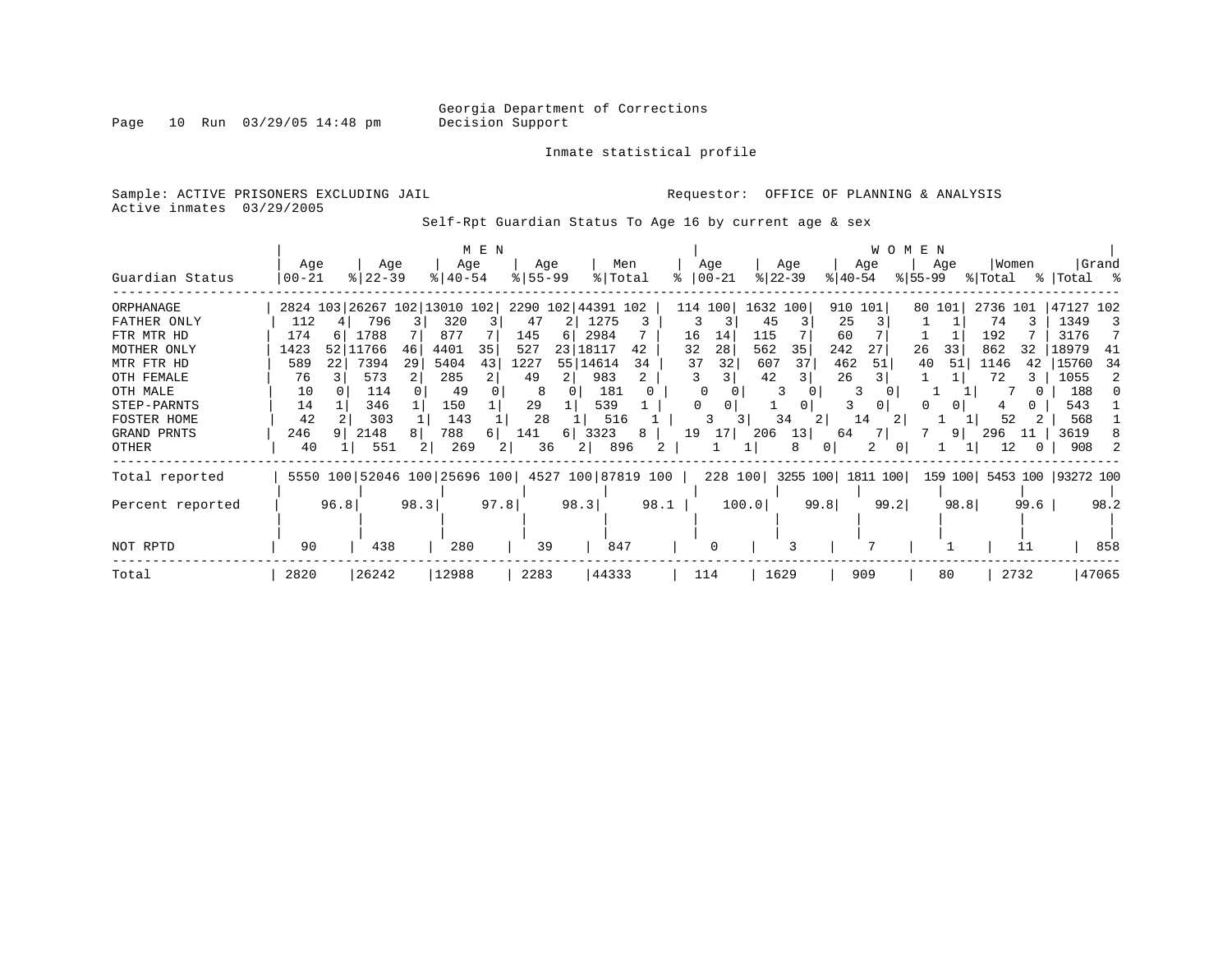Inmate statistical profile

Page 11 Run 03/29/05 14:48 pm

Active inmates 03/29/2005

Sample: ACTIVE PRISONERS EXCLUDING JAIL **Requestor:** OFFICE OF PLANNING & ANALYSIS

Self-Rpt Employment Status Before Prison by current age & sex

| Employment                                                                                           | Age<br>$00 - 21$                                                              | Age<br>$8$   22 – 39                                                                                           | M E N<br>Age<br>$8140 - 54$                                                                                                   | Age<br>$8 55-99$                                                                                                                                                              | Men<br>% Total                                                     | Age<br>$ 00 - 21$                                                    | Age<br>$ 22-39 $                                                                                    | W O M E N<br>Age<br>$ 40-54 $                                                                                    | Age<br>$8155 - 99$                                         | Women<br>% Total                                                              | Grand<br>%   Total %                                                                              |
|------------------------------------------------------------------------------------------------------|-------------------------------------------------------------------------------|----------------------------------------------------------------------------------------------------------------|-------------------------------------------------------------------------------------------------------------------------------|-------------------------------------------------------------------------------------------------------------------------------------------------------------------------------|--------------------------------------------------------------------|----------------------------------------------------------------------|-----------------------------------------------------------------------------------------------------|------------------------------------------------------------------------------------------------------------------|------------------------------------------------------------|-------------------------------------------------------------------------------|---------------------------------------------------------------------------------------------------|
| FULL TIME<br>PART TIME<br>UNEMPL < 6M<br>UNEMPL > 6M<br>NEVER WORKD<br>STUDENT<br>INCAPABLE<br>OTHER | 623<br>25<br>16<br>402<br>209<br>286<br>12<br>35<br>858<br>92<br>13<br>0<br>0 | 11855<br>50<br>2453<br>10<br>2831<br>12<br>15<br>3607<br>2337<br>10<br>261<br>410<br>2<br>$\Omega$<br>$\Omega$ | 6614<br>56<br>773<br>1278<br>2138<br>18 <sup>1</sup><br>255<br>17<br>0 <sup>1</sup><br>704<br>6<br>$\Omega$<br>0 <sup>1</sup> | 20041<br>949<br>46<br>3735<br>107<br>5 <sup>1</sup><br>221<br>11<br>402<br>20 <sup>1</sup><br>6433<br>35<br>$\overline{2}$<br>01<br>343<br>$\perp$ 7 $\perp$<br>$\Omega$<br>0 | 50<br>9<br>4539<br>16<br>3485<br>9<br>373<br>1470<br>$\Omega$<br>0 | 25<br>19<br>32<br>42<br>18<br>23 <br>2<br>0 <sup>1</sup><br>$\Omega$ | 526<br>47<br>49<br>4<br>123<br>167<br>15<br>129<br>12<br>21<br>2<br>98<br>3 <br>0<br>0 <sup>1</sup> | 265<br>40 l<br>24<br>4<br>82<br>13<br>131<br>20 <sub>1</sub><br>29<br>4<br>0<br>124<br>9 <sup>1</sup><br>19<br>0 | 15<br>23<br>11<br>32<br>21<br>0<br>U<br>14<br>22<br>0<br>0 | 825<br>43<br>77<br>4<br>220<br>12<br>320<br>191<br>10<br>39<br>238<br>12<br>0 | 20866<br>50<br>3812<br>-9<br>4759<br>- 11<br>6753<br>-16<br>3676<br>-9<br>412<br>1708<br>$\Omega$ |
| Total reported<br>Percent reported<br>NOT RPTD                                                       | 88.0<br>337                                                                   | 90.5<br>2488                                                                                                   | 2483 100 23754 100 11779 100 2060 100 40076 100<br>90.7<br>1209                                                               | 90.2<br>223                                                                                                                                                                   | 90.4<br>4257                                                       | 77 100 1113 100<br>67.5<br>37                                        | 68.3<br>516                                                                                         | 655 100<br>72.1<br>254                                                                                           | 65 100<br>81.3<br>15                                       | 69.9<br>822                                                                   | 1910 100  41986 100<br>89.2<br>5079                                                               |
| Total                                                                                                | 2820                                                                          | 26242                                                                                                          | 12988                                                                                                                         | 2283                                                                                                                                                                          | 44333                                                              | 114                                                                  | 1629                                                                                                | 909                                                                                                              | 80                                                         | 2732                                                                          | 47065                                                                                             |

\* NOTE: THE FIELD LABELD "OTHER" WAS CORRECTED IN APRIL 1989; INMATES CODED "PRE-OTIS NOT REPORTED" NOW HAVE BEEN REMOVED FROM THIS FIELD AND IDENTIFIED AS "NOT REPORTED".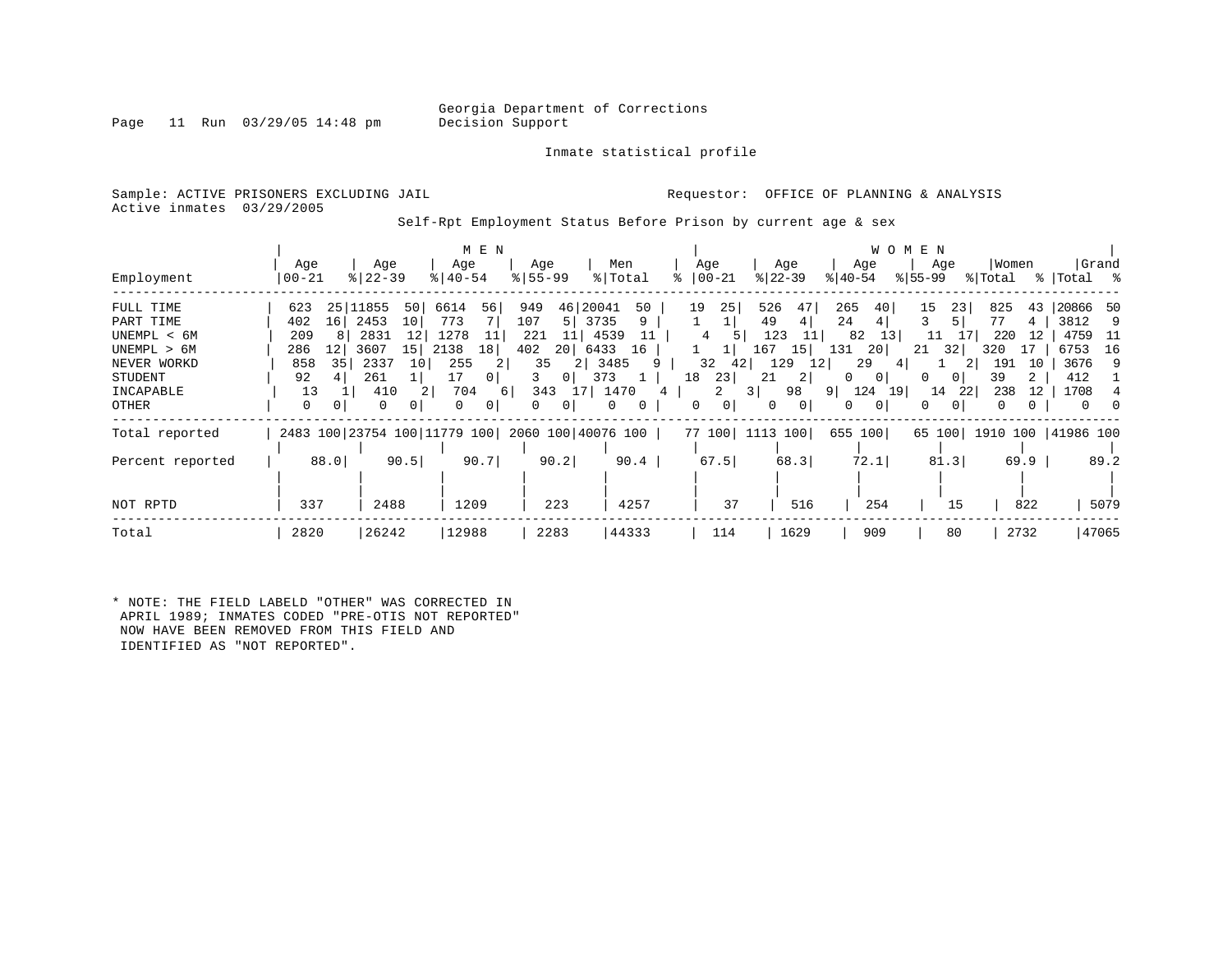Inmate statistical profile

Page 12 Run 03/29/05 14:48 pm

Active inmates 03/29/2005

Sample: ACTIVE PRISONERS EXCLUDING JAIL **Requestor:** OFFICE OF PLANNING & ANALYSIS

Self-Rpt Marital Status At Admission by current age & sex

|                  |                                                                              |                       |                | M E N               |                |             |                |              |    |               |       |             |                 |             |                 | <b>WOMEN</b> |                |         |       |                      |       |
|------------------|------------------------------------------------------------------------------|-----------------------|----------------|---------------------|----------------|-------------|----------------|--------------|----|---------------|-------|-------------|-----------------|-------------|-----------------|--------------|----------------|---------|-------|----------------------|-------|
|                  | Age                                                                          | Age                   |                | Age                 |                | Age         |                | Men          |    | Age           |       | Age         |                 |             | Age             |              | Age            |         | Women |                      | Grand |
| Marital Status   | $00 - 21$                                                                    | $8 22-39$             |                | $8   40 - 54$       |                | $8155 - 99$ |                | %   Total    |    | $8   00 - 21$ |       | $ 22 - 39 $ |                 | $ 40-54 $   |                 | % 55-99      |                | % Total |       | %   Total %          |       |
| SINGLE           | 2647                                                                         | 97   18478            | 72             | 5150                | 40             |             |                | 394 17 26669 | 61 | 109           | 96    | 1003        | 62              | 339         | 37              | 11           | 14             | 1462    | -54   | 28131 61             |       |
| MARRIED          | 36                                                                           | 1   2626 10           |                | 2161 17             | 564            |             | 25 5387        | 12           |    | 3             | 3     | 217         | 13              | 167         | 18              | 15           | 19             | 402     | 15    | 5789                 | 13    |
| SEPARATED        |                                                                              | 911<br>0 <sup>1</sup> |                | 1066<br>4           |                | 8 228       |                | 10 2212      |    | 2             |       | 154         |                 | 123         | 14              | 10           | 13             | 289     | -11   | 2501                 | -5    |
| DIVORCED         | 5.<br>$\Omega$                                                               | 1666                  | 61             | 2804<br>22          |                | 695 31 5170 |                | 12           |    | $\Omega$      | 0     | 170         | 10 <sup>1</sup> | 180         | 20 <sup>1</sup> | 19           | 24             | 369     | 14    | 5539                 | 12    |
| WIDOWED          |                                                                              | 83<br>0 <sup>1</sup>  | 0 <sup>1</sup> | 256                 | 2 <sup>1</sup> | 164         |                | 503          |    | 0             |       | 26          | 2               | 57          | 6               | 21           | 27             | 104     |       | 607                  |       |
| COMMON LAW       | 36<br>$1\vert$                                                               | 2064                  |                | 8 1281<br>10        | 203            |             | 9 3584         | 8            |    | $\Omega$      | 0     | 55          | $\overline{3}$  | 40          |                 | 2            |                | 97      |       | 3681                 | 8     |
| OTHER            | 0                                                                            | 12                    | 0 <sup>1</sup> | 5<br>0 <sup>1</sup> |                | 4           | 0 <sup>1</sup> | 21           | 0  | $\Omega$      |       |             | $\Omega$        | $\mathbf 0$ |                 | 0            | 0 <sup>1</sup> |         |       | 22                   |       |
| Total reported   | 2731 100   25840 100   12723 100   2252 100   43546 100   114 100   1626 100 |                       |                |                     |                |             |                |              |    |               |       |             |                 |             | 906 100         | 78 100       |                |         |       | 2724 100   46270 100 |       |
| Percent reported | 96.8                                                                         |                       | 98.5           | 98.0                |                | 98.6        |                | 98.2         |    |               | 100.0 |             | 99.8            |             | 99.7            |              | 97.5           |         | 99.7  |                      | 98.3  |
|                  |                                                                              |                       |                |                     |                |             |                |              |    |               |       |             |                 |             |                 |              |                |         |       |                      |       |
| NOT RPTD         | 89                                                                           | 402                   |                | 265                 |                | 31          |                | 787          |    |               | 0     |             |                 |             |                 |              |                |         |       |                      | 795   |
| Total            | 2820                                                                         | 26242                 |                | 12988               |                | 2283        |                | 44333        |    | 114           |       | 1629        |                 |             | 909             |              | 80             |         | 2732  |                      | 47065 |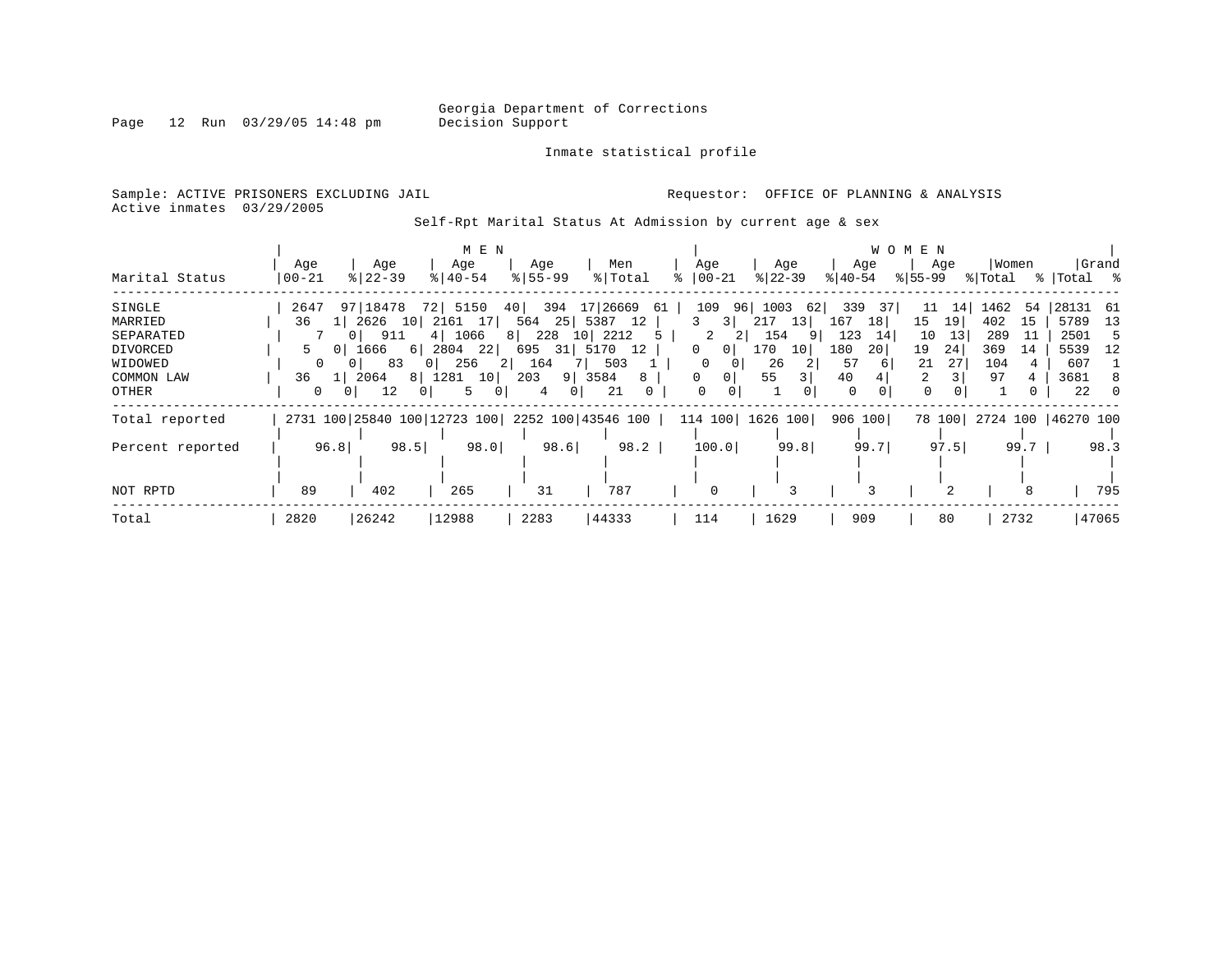Inmate statistical profile

Page 13 Run  $03/29/05$  14:48 pm

Sample: ACTIVE PRISONERS EXCLUDING JAIL **Requestor:** OFFICE OF PLANNING & ANALYSIS Active inmates 03/29/2005

Self-Rpt Number Of Children At Admission by current age & sex

|                                        |                                 |                                                                                   | M E N                |                                           |                |                                                                                |                                     | <b>WOMEN</b>           |                      |                           |                             |
|----------------------------------------|---------------------------------|-----------------------------------------------------------------------------------|----------------------|-------------------------------------------|----------------|--------------------------------------------------------------------------------|-------------------------------------|------------------------|----------------------|---------------------------|-----------------------------|
| Number Of Children                     | Age<br>$ 00-21 $                | Age<br>$ 22-39 $                                                                  | Age<br>$8   40 - 54$ | Age<br>$8 55-99$                          | Men<br>% Total | Age<br>$ 00-21 $<br>ႜ                                                          | Age<br>% 22−39                      | Age<br>୫∣40-54         | Age<br>%∣55-99       | Women<br>% Total          | Grand<br>%   Total %        |
| NO CHILDREN                            |                                 | 2096 77 10998 43 3623 29 407 19 17124 40                                          |                      |                                           |                |                                                                                |                                     | 81 71 364 22 131 15    | 14<br>11             | 587<br>22                 | 17711<br>-39                |
| ONE CHILD<br>TWO CHILDREN              | 115                             | 480 18 6341 25 2771 22 383 17 9975 23<br>4   4215 16   2614 21   456 21   7400 17 |                      |                                           |                | 20 18<br>10<br>- 91                                                            | 319<br>20 <sub>1</sub><br>396<br>24 | 19<br>171<br>237<br>26 | 13<br>10<br>23<br>18 | 520<br>19<br>661<br>24    | 10495<br>-23<br>8061<br>18  |
| THREE CHILDREN<br><b>FOUR CHILDREN</b> | 35                              | 1 2248<br>0   1008                                                                | 4 842                | 9 1672 13 390 18 4345 10<br>7 263 12 2117 | 5              | 2<br>2 <br>$\overline{0}$<br>$\overline{0}$                                    | 307<br>19<br>135                    | 212<br>23<br>81        | 19<br>24<br>11<br>9  | 540<br>20<br>225          | 4885<br>-11<br>2342<br>$-5$ |
| FIVE CHILDREN                          | 4<br>0 <sup>1</sup><br>$\Omega$ | 475<br>$2 \mid$                                                                   | 480                  | 4 129<br>6 1084                           | 3 I            | 0 <br>$\mathbf{0}$                                                             | 62<br>4                             | 3 <sup>1</sup><br>31   | 5<br>4               | 97                        | 1181                        |
| MORE THAN 5 CHILDREN                   | $\circ$<br>0 <sub>1</sub>       | 335                                                                               | 391<br>3             | 164<br>$7 \mid$                           | 2<br>890       | $\mathbf{1}$                                                                   | 42<br>$\overline{3}$                | 40                     | 9<br>11              | 92                        | 982<br>2                    |
| Total reported                         |                                 |                                                                                   |                      |                                           |                | 2730 100 25620 100 12393 100 2192 100 42935 100   114 100   1625 100   903 100 |                                     |                        |                      | 80 100 2722 100 45657 100 |                             |
| Percent reported                       | 96.8                            | 97.6                                                                              | 95.4                 | 96.0                                      | 96.8           | 100.0                                                                          | 99.8                                | 99.3                   | 100.0                | 99.6                      | 97.0                        |
| NOT REPORTED                           | 90                              | 622                                                                               | 595                  | 91                                        | 1398           | $\Omega$                                                                       |                                     |                        | $\Omega$             | 10                        | 1408                        |
| Total                                  | 2820                            | 26242                                                                             | 12988                | 2283                                      | 44333          | 114                                                                            | 1629                                | 909                    | 80                   | 2732                      | 47065                       |
|                                        |                                 |                                                                                   |                      |                                           |                |                                                                                |                                     |                        |                      |                           |                             |
|                                        |                                 |                                                                                   |                      |                                           |                |                                                                                |                                     |                        |                      |                           |                             |
| AVG NUM CHILDREN                       | .30                             | 1.19                                                                              | 1.75                 | 2.47                                      | 1.36           | .46                                                                            | 1.94                                | 2.25                   | 2.80                 | 2.01                      | 1.40                        |

\* NOTE: THE FIELD LABLED "NO CHILDREN" WAS CORRECTED IN MARCH 1989: MISSING DATA FOR INMATES STILL IN DIAGNOSTICS NOW HAS BEEN REMOVED FROM THIS FIELD AND IDENTIFIED AS "NOT REPORTED" INFORMATION.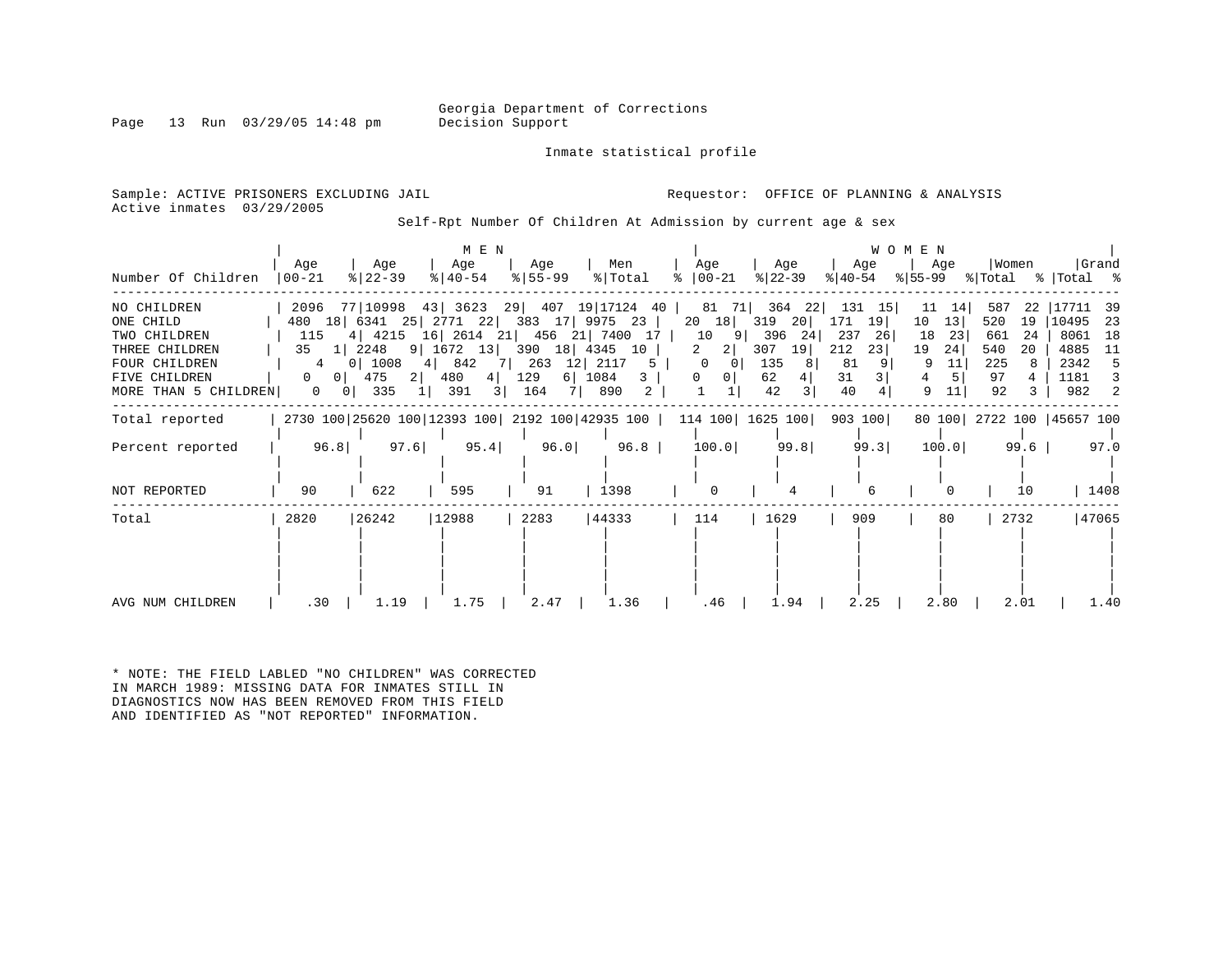Inmate statistical profile

Sample: ACTIVE PRISONERS EXCLUDING JAIL **Requestor:** OFFICE OF PLANNING & ANALYSIS Active inmates 03/29/2005

Self-Rpt Religious Affiliation by current age & sex

|                  |                   |               | M E N          |                     |                                                 |                          |                     | WOMEN     |                      |                 |                    |
|------------------|-------------------|---------------|----------------|---------------------|-------------------------------------------------|--------------------------|---------------------|-----------|----------------------|-----------------|--------------------|
|                  | Age               | Age           | Age            | Age                 | Men                                             | Age                      | Age                 | Age       | Age                  | Women           | Grand              |
| Religion         | $00 - 21$         | $8   22 - 39$ | $8140 - 54$    | $8155 - 99$         | % Total                                         | $ 00-21$<br>⊱            | $ 22-39$            | $ 40-54$  | $ 55-99$             | % Total         | %   Total<br>ႜ     |
| ISLAM            | 71                | 930<br>4      | 379<br>3       | 39<br>2             | 1419                                            | 0                        | 16                  |           |                      | 23              | 1442               |
| CATHOLIC         | 113<br>4          | 1169<br>5     | 446<br>4       | 95<br>4             | 1823<br>4                                       | 6                        | 74<br>5             | 35        | 9                    | 123<br>5        | 1946<br>4          |
| <b>BAPTIST</b>   | 970<br>36         | 10654<br>42   | 6886<br>55     | 1235                | 56 19745<br>46                                  | 56<br>49                 | 930<br>57           | 548<br>61 | 47<br>63             | 1581<br>58      | 21326<br>47        |
| METHODIST        | 23                | 380<br>1.     | 3<br>392       | 119<br>5            | 914<br>2                                        | 4                        | 46<br>3             | 46<br>5.  | 3<br>4               | 99              | 1013<br>2          |
| EPISCOPLN        | 3<br><sup>0</sup> | 24<br>0       | 24<br>0        | 6                   | 57                                              | <sup>0</sup><br>0        | 0                   |           |                      | O               | 64                 |
| PRESBYTRN        | 3                 | 43<br>0       | 36<br>0        | 15                  | 97                                              | O                        | 0<br>O              |           |                      | 2               | 99                 |
| CHC OF GOD       | 25                | 204           | 172            | 49                  | $\overline{2}$<br>450                           |                          | 23<br>1             | 15        |                      | 40              | 490                |
| HOLINESS         | 36<br>ΙI          | 712<br>31     | 543<br>4       | 105<br>5            | 1396<br>3                                       | 4                        | 133<br>8            | 82<br>9   | 5                    | 224<br>8        | 1620               |
| JEWISH           | 2                 | 21            | 15<br>$\Omega$ | 3<br>0 <sup>1</sup> | $\overline{0}$<br>41                            | 0<br>$\Omega$            | $\circ$<br>2        | 0<br>0    |                      | O               | 44                 |
| ANGLICAN         | 0<br>0            | 3<br>0        | 0              | 0<br>$\Omega$       | 6<br>$\Omega$                                   | $\mathbf{0}$<br>∩        | 0                   | 0<br>O    |                      |                 |                    |
| GRK ORTHDX       |                   | 0<br>0        | 0<br>4         | 0 <sup>1</sup><br>O | $\overline{0}$                                  | 0<br>O                   | $\overline{0}$<br>0 | 0<br>0    | 0<br>0               | ∩               |                    |
| HINDU            | 0<br>0            | 0<br>4        | 0              | 0                   | 6                                               | 0<br>n                   | 0<br>0              | 0         | 0                    |                 |                    |
| <b>BUDDHIST</b>  | 5                 | 28<br>O       | 5<br>$\Omega$  | 0 <sup>1</sup>      | $\overline{0}$<br>39                            | <sup>0</sup><br>$\Omega$ | 0<br>$\Omega$       | O<br>0    | $\Omega$             | O<br>n          | 39                 |
| TAOIST           | 0                 | O<br>0        | 0<br>0         | 0<br>0              | 0<br>$\Omega$                                   | $\Omega$                 | 0<br>0              | U<br>0    | <sup>0</sup><br>U    | O               |                    |
| SHINTOIST        | U                 | 5             | $\Omega$       | 0<br>O              | 9<br>0                                          | O                        | <sup>0</sup><br>0   | 0<br>0    | 0                    | $\Omega$<br>∩   |                    |
| SEVEN D AD       | 8<br>0            | 55<br>0       | 34<br>0        | 0                   | 104<br>0                                        |                          | 0<br>4              | 0         | 0<br>0               | 6<br>0          | 110                |
| JEHOVAH WT       | 13                | 209<br>0      | 109<br>1       | 9<br>0              | 340                                             |                          | 12<br>1             | 8<br>1    | $\Omega$<br>$\Omega$ | 21<br>1         | 361                |
| LATR DAY S       | 3<br>0            | 26<br>0       | 9<br>0         | 0                   | 43<br>0                                         | 0                        | 3<br>0              | 0         | 0<br>U               | 4<br>0          | 47<br><sup>0</sup> |
| QUAKER           | 0                 | 0             | 0              | 0                   | <sup>0</sup>                                    | $\Omega$<br>0            | $\Omega$<br>0       | $\Omega$  | 0<br>C               | $\Omega$<br>0   |                    |
| OTHER PROD       | 20<br>552         | 3876<br>15    | 971<br>8       | 140<br>6            | 5539<br>13                                      | 30<br>34                 | 302<br>19           | 117<br>13 | 11<br>8              | 461<br>17       | 6000<br>13         |
| <b>NONE</b>      | 19<br>505         | 4230<br>17    | 1365<br>11     | 9<br>199            | 6299<br>15                                      | 4                        | 48<br>3             | 16<br>2   | $\Omega$<br>$\Omega$ | 69<br>3         | 14<br>6368         |
| <b>OTHER</b>     | 365<br>14         | 2855<br>11    | 1053<br>8      | 164                 | 4437<br>10                                      | $\mathbf 0$<br>0         | 27<br>2             | 17<br>2   | ζ<br>4               | 47<br>2         | 4484<br>10         |
| Total reported   |                   |               |                |                     | 2698 100 25429 100 12451 100 2192 100 42770 100 |                          | 114 100 1622 100    | 900 100   |                      | 75 100 2711 100 | 45481 100          |
|                  |                   |               |                |                     |                                                 |                          |                     |           |                      |                 |                    |
| Percent reported | 95.7              | 96.9          | 95.9           | 96.0                | 96.5                                            | 100.0                    | 99.6                | 99.0      | 93.8                 | 99.2            | 96.6               |
|                  |                   |               |                |                     |                                                 |                          |                     |           |                      |                 |                    |
|                  |                   |               |                |                     |                                                 |                          |                     |           |                      |                 |                    |
| NOT RPTD         | 122               | 813           | 537            | 91                  | 1563                                            | 0                        |                     | 9         | 5                    | 21              | 1584               |
| Total            | 2820              | 26242         | 12988          | 2283                | 44333                                           | 114                      | 1629                | 909       | 80                   | 2732            | 47065              |

Page 14 Run 03/29/05 14:48 pm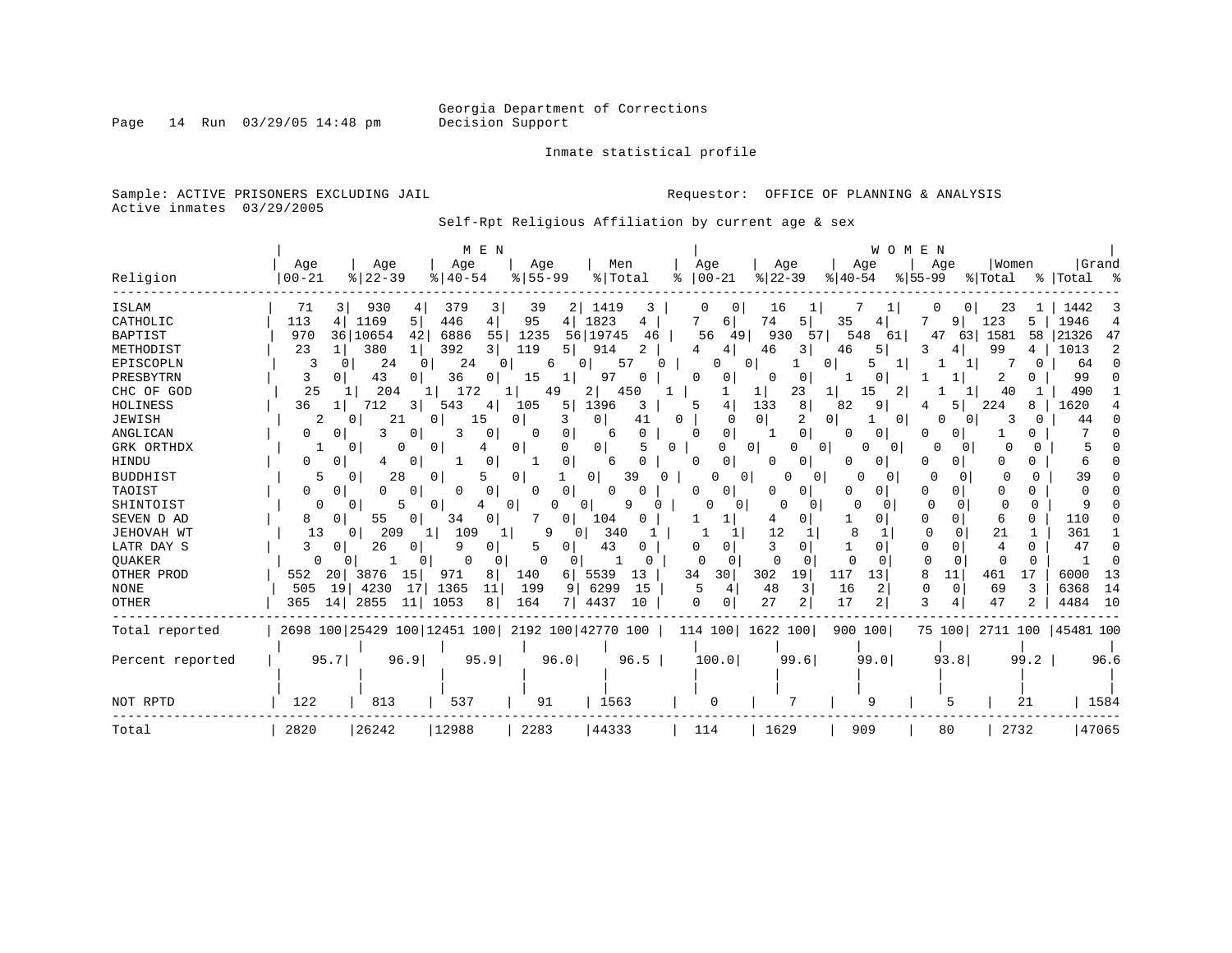Page 15 Run  $03/29/05$  14:48 pm

Inmate statistical profile

Sample: ACTIVE PRISONERS EXCLUDING JAIL **Requestor:** OFFICE OF PLANNING & ANALYSIS Active inmates 03/29/2005

Self-Rpt Family Behavior Patterns \* by current age & sex

|                                                                                                                       |                                                                            |                                                                                                                     | M E N                                                                          |                                                                                                    |                                                                                           |                                                                                |                                                                                         |                                                                                   | W O M E N                                                                                              |                                                                                                     |                                                                                                   |
|-----------------------------------------------------------------------------------------------------------------------|----------------------------------------------------------------------------|---------------------------------------------------------------------------------------------------------------------|--------------------------------------------------------------------------------|----------------------------------------------------------------------------------------------------|-------------------------------------------------------------------------------------------|--------------------------------------------------------------------------------|-----------------------------------------------------------------------------------------|-----------------------------------------------------------------------------------|--------------------------------------------------------------------------------------------------------|-----------------------------------------------------------------------------------------------------|---------------------------------------------------------------------------------------------------|
| Family Behavior                                                                                                       | Age<br>  00-21                                                             | Age<br>$8$   22-39                                                                                                  | Age<br>$8140 - 54$                                                             | Age<br>$8 55-99$                                                                                   | Men<br>% Total                                                                            | Age<br>$00 - 21$                                                               | Age<br>$ 22-39 $                                                                        | Age<br>$ 40-54 $                                                                  | Age<br>$ 55-99 $                                                                                       | Women<br>% Total                                                                                    | Grand<br>%  Total                                                                                 |
| CRIMINLTY<br>ALCOHOLISM<br>DRUG ABUSE<br>DOMINERING<br>MIGRANT<br>INFL BTGS<br>PERMISSIVE<br>FATH ABSNT<br>MOTH ABSNT | 904<br>22<br>11<br>466<br>10<br>401<br>14<br>50<br>43<br>1776<br>459<br>11 | 7535<br>22 3655<br>13<br>4414<br>8 <sup>1</sup><br>2929<br>60<br>157<br>0<br>909<br>43<br>14473<br>42<br>3713<br>11 | 24 <br>2669<br>18<br>1086<br>52<br>121<br>639<br>34<br>5216<br>35<br>1389<br>9 | 476<br>23 12570<br>364<br>107<br>5  <br>8<br>$\Omega$<br>19<br>129<br>12<br>33<br>667<br>215<br>11 | 23<br>18 7913<br>14<br>4523<br>8<br>121<br>311<br>1727<br>93<br>22132<br>40<br>5776<br>10 | 45<br>19<br>30<br>13<br>19<br>8<br>14<br>15<br>6<br>11<br>22<br>51<br>24<br>10 | 618<br>19<br>384<br>12<br>343<br>10<br>236<br>10<br>246<br>209<br>6<br>723<br>22<br>238 | 313<br>20 <sup>1</sup><br>252<br>16<br>142<br>144<br>150<br>74<br>283<br>18<br>76 | 14<br>17<br>15<br>18<br>9<br>14<br>12<br>$\Omega$<br>13<br>11<br>$\mathfrak{D}$<br>28<br>23<br>11<br>9 | 993<br>19<br>684<br>13<br>513<br>10<br>408<br>8<br>14<br>424<br>8<br>296<br>6.<br>1085<br>21<br>349 | 13563<br>-22<br>8597<br>14<br>5036<br>8<br>529<br>325<br>2151<br>389<br>23217<br>38<br>6125<br>10 |
| NONE<br>Total reported                                                                                                | 17<br>4092 100 34574 100 15037 100                                         | 341                                                                                                                 | 176                                                                            | 34<br>2<br>2031 100 55734 100                                                                      | 568                                                                                       | 9<br>21<br>231 100 3298 100 1582 100                                           | 291<br>9                                                                                | 145                                                                               | 8                                                                                                      | 465<br>9<br>120 100 5231 100 60965 100                                                              | 1033<br>-2                                                                                        |
| Percent reported                                                                                                      | 84.8                                                                       | 84.8                                                                                                                | 84.1                                                                           | 84.4                                                                                               | 84.6                                                                                      | 83.3                                                                           | 82.5                                                                                    | 76.9                                                                              | 80.0                                                                                                   | 80.6                                                                                                | 84.4                                                                                              |
| OTHER                                                                                                                 | 430                                                                        | 3980                                                                                                                | 2059                                                                           | 356                                                                                                | 6825                                                                                      | 19                                                                             | 285                                                                                     | 210                                                                               | 16                                                                                                     | 530                                                                                                 | 7355                                                                                              |
| Total                                                                                                                 | 2820                                                                       | 26242                                                                                                               | 12988                                                                          | 2283                                                                                               | 44333                                                                                     | 114                                                                            | 1629                                                                                    | 909                                                                               | 80                                                                                                     | 2732                                                                                                | 47065                                                                                             |

\* NOTE: SINCE THERE CAN BE UP TO FIVE BEHAVIOR CODES PER INMATE, THE NUMBER OF CASES REPORTED IN THE DETAIL LINES AND THE TOTAL REPORTED LINE MAY EXCEED THE TOTAL NUMBER OF CASES. IN SHORT, THIS TABLE COUNTS THE NUMBER OF BEHAVIOR PROBLEMS, NOT INMATES.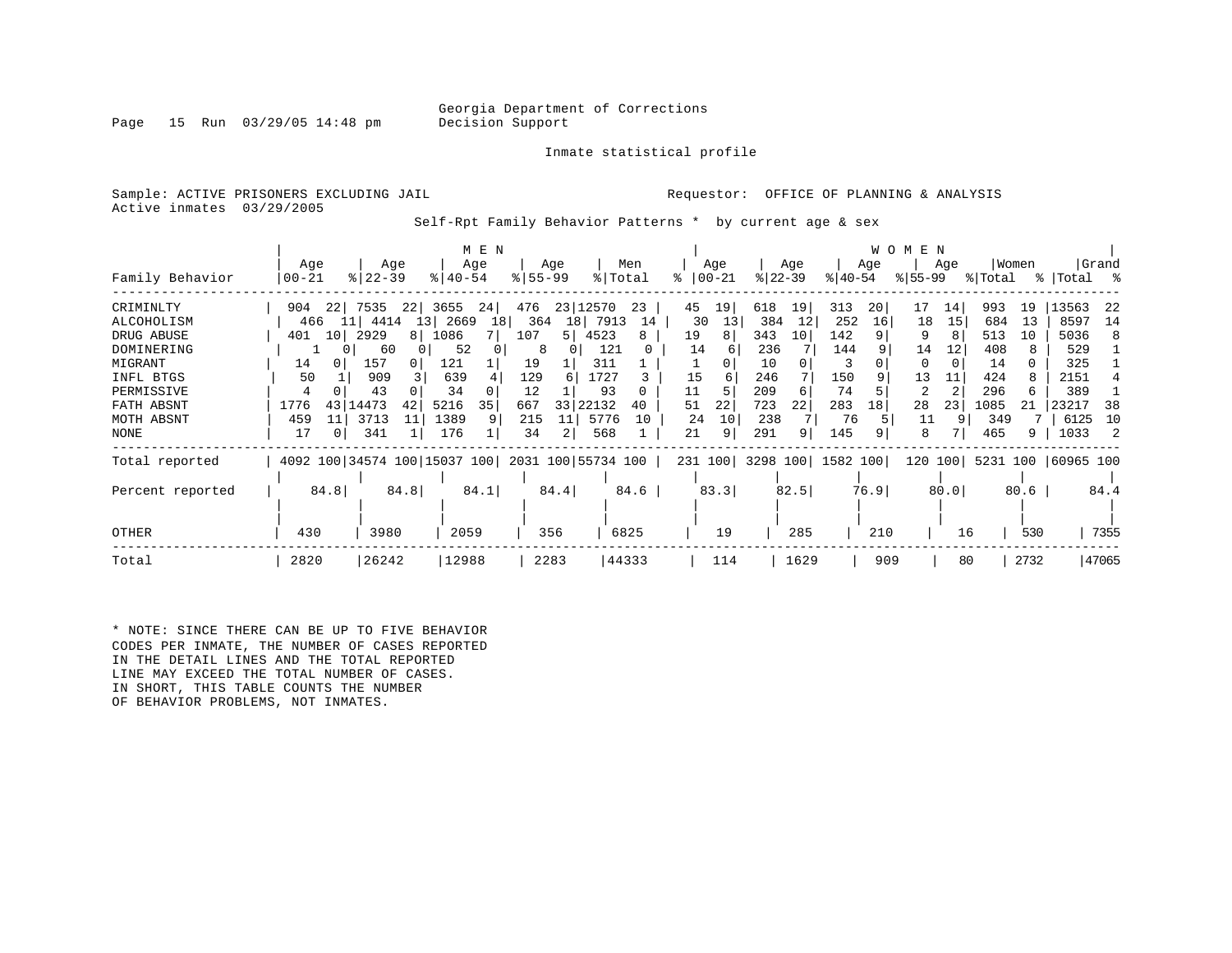Page 16 Run  $03/29/05$  14:48 pm

Inmate statistical profile

Sample: ACTIVE PRISONERS EXCLUDING JAIL **Requestor:** OFFICE OF PLANNING & ANALYSIS Active inmates 03/29/2005

Inmate Diagnostic Behavior Problem \* by current age & sex

| Diagnostic Problem | Age<br>$ 00 - 21$ | Age<br>$ 22-39$ | M E N<br>Age<br>$8   40 - 54$ | Age<br>$8155 - 99$    | Men<br>% Total              | Aqe<br>$ 00-21 $ | Age<br>$ 22-39 $  | <b>WOMEN</b><br>Age<br>$8140 - 54$<br>$8155 - 99$ | Aqe                   | Women<br>% Total  | Grand<br>%  Total %        |
|--------------------|-------------------|-----------------|-------------------------------|-----------------------|-----------------------------|------------------|-------------------|---------------------------------------------------|-----------------------|-------------------|----------------------------|
| ALCOHOLIC          | 76                | 1018<br>2       | 918<br>4                      | 192<br>5              | 2204<br>3                   | 2                | 117<br>4          | 111                                               |                       | 241<br>5.         | 2445                       |
| ALCOH ABSE         | 722<br>13         | 6683<br>13      | 4155<br>16                    | 621                   | 16   12181<br>14            | 2                | 113<br>4          | 95<br>6                                           | 9                     | 222<br>5          | 12403<br>14                |
| DRUG EXP           | 13<br>695         | 7868<br>15      | 3416<br>13                    | 352                   | 9 12331<br>14               | 16<br>8          | 239<br>9          | 146<br>9                                          |                       | 410<br>9          | 12741<br>14                |
| DRUG ABSE          | 1225              | 22 10069<br>20  | 20<br>5140                    | 374                   | 10 16808<br>19              | 48<br>23         | 776<br>28         | 440<br>27                                         | 13 <sup>1</sup><br>16 | 1280<br>27        | 18088<br>20                |
| NARC ADDCT         | 47                | 761             | 556<br>2                      | 55                    | 1419                        | 2<br>4           | 61                | 42<br>3                                           |                       | 108               | 2<br>1527                  |
| EPILEPTIC          | 23                | 268             | 225                           | 33                    | 549                         |                  | 77<br>.3 I        | 54<br>3.                                          |                       | 140               | 689                        |
| MANIPULTVE         | 907<br>16         | 7448<br>14      | 2766                          | 323                   | 8   11444<br>13             | 0                | 38                | 29<br>2                                           | 3                     | 72                | 11516<br>13                |
| ASSAULTIVE         | 1320<br>24        | 11525<br>22     | 5346                          | 985                   | 26 19176<br>22              | 67<br>32         | 625<br>22         | 316<br>201                                        | 33<br>26              | 22<br>1041        | 22<br>20217                |
| <b>ESCPE TEND</b>  | 58                | 965             | 31<br>744                     | 164<br>4 <sup>1</sup> | 1931                        | 2                | 3<br>74           | 41<br>3                                           | $\Omega$              | 117               | 2048<br>2                  |
| SUICIDAL           | 97<br>2.          | 986             | 578                           | 89                    | 2 <sup>1</sup><br>1750<br>2 | 12               | 150<br>5<br>6     | 84<br>5 I                                         |                       | 251               | 2001                       |
| WITHDRAWN          | 14                | 151<br>$\Omega$ | 106<br>0                      | 29<br>1               | 300<br>0                    | 5<br>11          | 3<br>84           | 51<br>3                                           | 5                     | 151               | 451                        |
| PR RLTY CT         | 68                | 608             | 345                           | 49                    | 1070                        |                  | 54<br>2<br>ᆚᅵ     | 27<br>2                                           |                       | -87               | 1157                       |
| HOMOSEXUAL         |                   | 142<br>0        | 90<br>0                       | 24<br>1               | 264<br>$\Omega$             | 8<br>16          | 129<br>5          | 42<br>3                                           |                       | 188               | 452                        |
| <b>NONE</b>        | 66                | 897             | 594<br>2                      | 2 <br>224             | 1781<br>6 I                 | 2                | 9<br>0<br>0       | 19                                                | 8<br>6                | 36                | 1817                       |
| <b>OTHER</b>       | 37                | 511             | 383                           | 103<br>3              | 1034                        | 0<br>$\Omega$    | 9<br>0            | 0                                                 | 5                     | 21                | 1055                       |
| NOT RPTD           | 165               | 1584<br>3 I     | 3 I<br>593                    | 193<br>2 <sub>1</sub> | 2535<br>5 <sup>1</sup><br>3 | 19<br>9          | 231<br>8          | 95<br>6                                           | 14                    | 359<br>8          | 2894                       |
| Total reported     |                   |                 | 5532 100 51533 100 25971 100  |                       | 3813 100 86849 100          | 211 100          | 2786 100 1601 100 |                                                   |                       |                   | 128 100 4726 100 91575 100 |
| Percent reported   | 99.9              | 99.8            | 99.9                          | 99.9                  | 99.8                        | 100.0            | 100.0             | 99.8                                              | 100.0                 | 99.9 <sub>1</sub> | 99.8                       |
| UNKNOWN            | 4                 | 49              | 16                            |                       | 72                          | O                | <sup>0</sup>      | $\mathfrak{D}$                                    |                       |                   | 74                         |
| Total              | 2820              | 26242           | 12988                         | 2283                  | 44333                       | 114              | 1629              | 909                                               | 80                    | 2732              | 47065                      |

\* NOTE: SINCE THERE CAN BE UP TO FIVE BEHAVIOR CODES PER INMATE, THE NUMBER OF CASES REPORTED IN THE DETAIL LINES AND THE TOTAL REPORTED LINE MAY EXCEED THE TOTAL NUMBER OF CASES. IN SHORT, THIS TABLE COUNTS THE NUMBER OF BEHAVIOR PROBLEMS, NOT INMATES.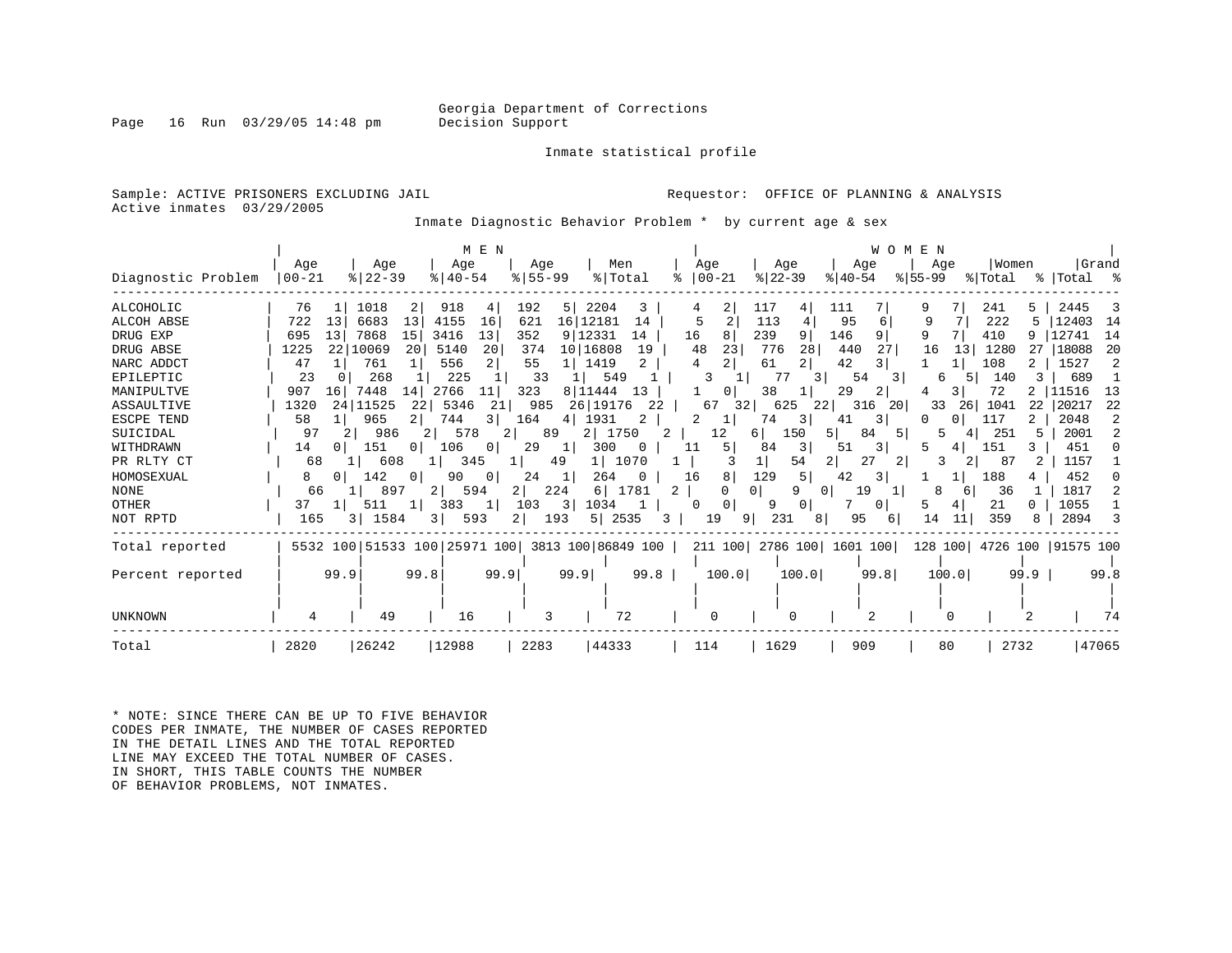Inmate statistical profile

Page 17 Run 03/29/05 14:48 pm

Active inmates 03/29/2005

Sample: ACTIVE PRISONERS EXCLUDING JAIL **Requestor:** OFFICE OF PLANNING & ANALYSIS

Physical Profile (General Condition) by current age & sex

|                      |          |                                                 | M E N         |             |                    |                               |                  |                     | W O M E N                  |                      |                |
|----------------------|----------|-------------------------------------------------|---------------|-------------|--------------------|-------------------------------|------------------|---------------------|----------------------------|----------------------|----------------|
|                      | Age      | Age                                             | Age           | Age         | Men                | Age                           | Age              | Age                 | Aqe                        | Women                | Grand          |
| Physical Profile     | 00-21    | $8   22 - 39$                                   | $8   40 - 54$ | $8155 - 99$ | % Total            | $ 00-21$                      | $ 22 - 39 $      | $ 40-54 $           | $8155 - 99$                | % Total              | %  Total %     |
| NO LIMITATION        | 2569     | 95 21616                                        | 84 7965       | 717<br>63   | 32 32867           | 93<br>76                      | 84 1082          | 411<br>70  <br>46   | $15 \quad 19$              | 1601<br>61           | 34468 75       |
| DEFECT NO MAJOR LIMT | 128      | 5 2798 11                                       | 3076<br>24    | 772 34      | 6774 16            | 15<br>17                      | 26<br>405        | 407 46              | 38 48                      | 867<br>33            | 7641<br>17     |
| DEFECT MAJOR LIMIT   | 18       | 1283                                            | 5 1641        | 13<br>721   | 32 3663            | 8 <sup>°</sup>                | 52               | 67<br>81<br>3 I     | 26<br>33                   | 146<br>-6            | 3809<br>- 8    |
| VERY MAJOR DEFECT    | 0 I<br>0 | 24<br>0 <sup>1</sup>                            | 25<br>$\circ$ | 2 <br>44    | 93<br>$\mathbf{0}$ | $\mathbf 0$<br>0 <sup>1</sup> | 0 <sup>1</sup>   | 4<br>0 <sup>1</sup> | $\Omega$<br>0 <sup>1</sup> | 5                    | 98<br>$\Omega$ |
| Total reported       |          | 2715 100 25721 100 12707 100 2254 100 43397 100 |               |             |                    |                               | 111 100 1540 100 | 889 100             | 79 100                     | 2619 100   46016 100 |                |
| Percent reported     | 96.3     | 98.0                                            | 97.8          | 98.7        | 97.9               | 97.4                          | 94.5             | 97.8                | 98.8                       | 95.9                 | 97.8           |
|                      |          |                                                 |               |             |                    |                               |                  |                     |                            |                      |                |
| NOT REPORTED         | 105      | 521                                             | 281           | 29          | 936                |                               | 89               | 20                  |                            | 113                  | 1049           |
| Total                | 2820     | 26242                                           | 12988         | 2283        | 44333              | 114                           | 1629             | 909                 | 80                         | 2732                 | 47065          |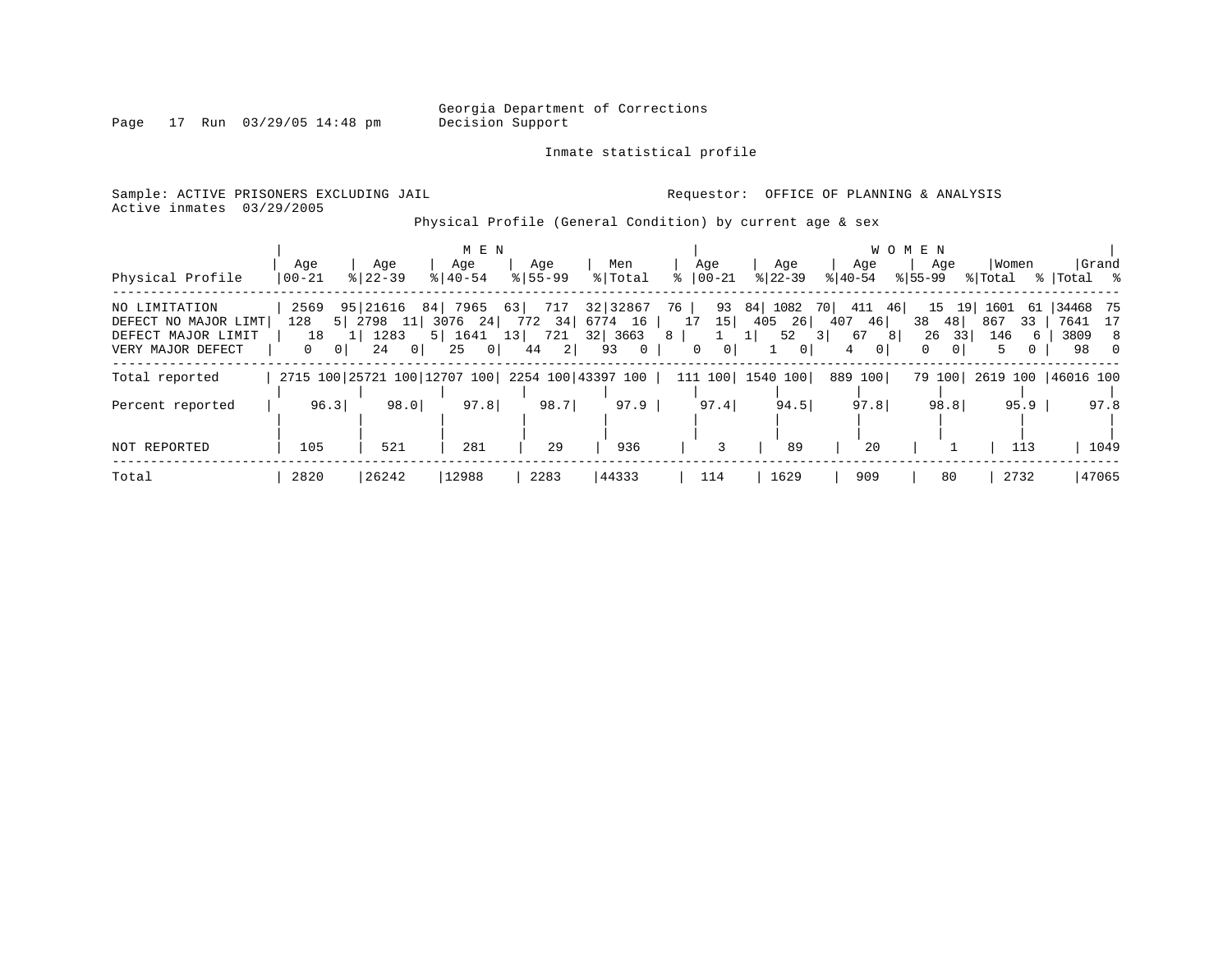Inmate statistical profile

Sample: ACTIVE PRISONERS EXCLUDING JAIL **Requestor:** OFFICE OF PLANNING & ANALYSIS Active inmates 03/29/2005

Security Status by current age & sex

| Security         | Age<br>$00 - 21$ | Age<br>$8$   22-39                | M E N<br>Age<br>$8 40-54$                   | Age<br>$8155 - 99$             | Men<br>% Total           | Age<br>$ 00-21 $           | Age<br>$ 22-39 $               | W O M E N<br>Age<br>୫∣40-54       | Age                  | Women      | Grand<br>$ \$ 55-99$ $ \$ Total$ $ \$ Total$ $ \$$ |
|------------------|------------------|-----------------------------------|---------------------------------------------|--------------------------------|--------------------------|----------------------------|--------------------------------|-----------------------------------|----------------------|------------|----------------------------------------------------|
| DIAG INCOM       | 0<br>01          | 0<br>0                            | 0<br>$\circ$                                | $\mathbf{0}$<br>0 <sup>1</sup> | $\mathbf{0}$             | 0<br>0                     | 0<br>0 <sub>1</sub>            | 0<br>0 <sup>1</sup>               | $\sigma$<br>0        | 0          |                                                    |
| WRK RELEAS       | $\Omega$         | $\mathbf{0}$<br>0 <sup>1</sup>    | $\circ$<br>0 <sup>1</sup><br>0 <sup>1</sup> | $\overline{0}$                 | 0<br>$\overline{0}$      | 0<br>$\Omega$              | 0 <sup>1</sup><br>$\mathbf{0}$ | 0 <sup>1</sup><br>$\Omega$<br>0 I | $\Omega$<br>$\Omega$ | 0          |                                                    |
| TRUSTY           | 29               | 1 1082<br>4                       | 767<br>6                                    | 70                             | 3 1948<br>$\overline{4}$ | $\overline{0}$<br>0        | 3 <br>49                       | 38<br>4                           | 3 <sup>1</sup>       | 89<br>3    | 2037                                               |
| MINIMUM          | 771              | 27 8713                           | 33 4959                                     | 38<br>890                      | 39 15333                 | 35<br>45                   | 39<br>944                      | 58 614<br>68                      | 58<br>73             | 1661<br>61 | 16994<br>36                                        |
| MEDIUM           | 1247             | 44 10561<br>40                    | 5064<br>39                                  | 1011                           | 44   17883<br>40         | 36<br>41                   | 439<br>27                      | 200<br>22                         | 21                   | 697<br>26  | 18580<br>39                                        |
| CLOSE            | 507              | 18 4070                           | 1366<br>16                                  | 224<br>11                      | 10 <sup>1</sup><br>6167  | 26<br>14                   | 23 <br>144<br>9                | 30<br>3                           |                      | 203        | 6370<br>- 14                                       |
| MAXIMUM          | 29               | 456<br>$\overline{2}$<br>$1 \mid$ | 148<br>1 <sub>1</sub>                       | 22<br>$\vert$ 1                | 655                      | $\overline{0}$<br>$\Omega$ | 0 <sup>1</sup><br>3.           | 0 I                               | $\Omega$<br>O        |            | 659                                                |
| DIAGNOSTIC       | 236              | 8 1360                            | $5 \mid$<br>684                             | 5 <br>66                       | 3   2346                 | 5<br>2                     | 2 <br>50<br>3                  | 26<br>3                           | 0<br>0               | 78<br>3    | 2424                                               |
| Total reported   |                  | 2819 100 26242 100 12988 100      |                                             |                                | 2283 100 44332 100       |                            | 114 100 1629 100               | 909 100                           |                      |            | 80 100 2732 100 47064 100                          |
| Percent reported | 100.0            | 100.0                             | 100.0                                       | 100.0                          | 100.0                    | 100.0                      | 100.0                          | 100.0                             | 100.0                | 100.0      | 100.0                                              |
| NOT RPTD         |                  |                                   | $\Omega$                                    | $\Omega$                       |                          | 0                          | $\Omega$                       |                                   |                      |            |                                                    |
|                  |                  |                                   |                                             |                                |                          |                            |                                |                                   |                      |            |                                                    |
| Total            | 2820             | 26242                             | 12988                                       | 2283                           | 44333                    | 114                        | 1629                           | 909                               | 80                   | 2732       | 47065                                              |

\* NOTE: BEGINNING IN JULY 1987, THE FACILITIES DIVISION NO LONGER CODED INMATES AS BEING WORK RELEASE

Page 18 Run 03/29/05 14:48 pm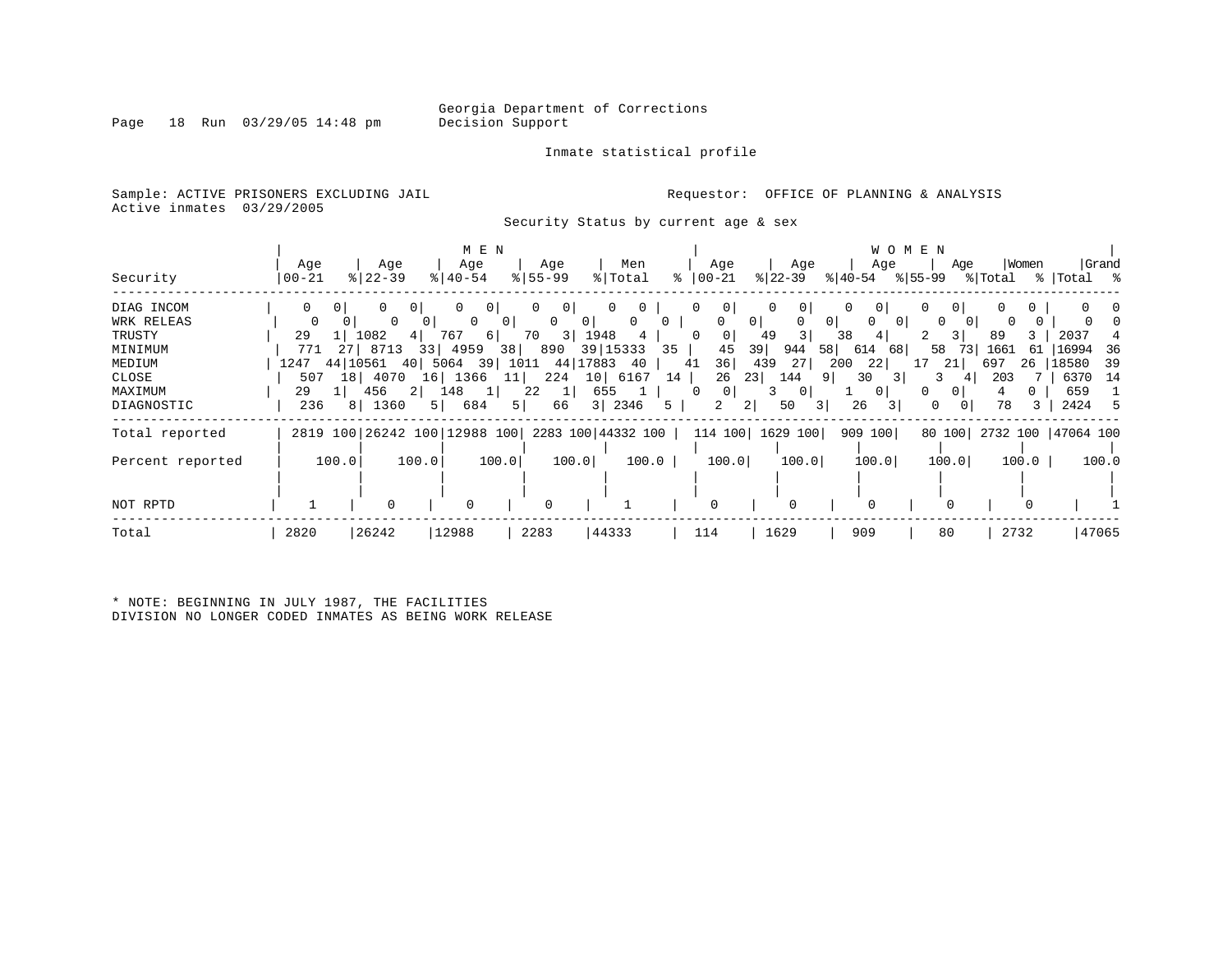Inmate statistical profile

Sample: ACTIVE PRISONERS EXCLUDING JAIL **Requestor:** OFFICE OF PLANNING & ANALYSIS Active inmates 03/29/2005

Number Of Sentences by current age & sex

| Number Of Sentences                                   | Age<br>$ 00-21 $                       |                | Age<br>$ 22-39$                                      |                                                  | M E N<br>Age<br>$8   40 - 54$      |                                  | Age<br>$ 55 - 99 $                                                                                           |       | Men<br>% Total           |        | Age<br>$\frac{1}{6}$   00-21          |                                      | Age<br>$ 22-39 $                                                |                 | Age<br>$ 40-54 $                                                                | W O M E N<br>Age<br>$ \$ 55-99 \$ \total \times \text{ Total \times |                                               | Women                                        |                             |                                              | Grand                |
|-------------------------------------------------------|----------------------------------------|----------------|------------------------------------------------------|--------------------------------------------------|------------------------------------|----------------------------------|--------------------------------------------------------------------------------------------------------------|-------|--------------------------|--------|---------------------------------------|--------------------------------------|-----------------------------------------------------------------|-----------------|---------------------------------------------------------------------------------|---------------------------------------------------------------------|-----------------------------------------------|----------------------------------------------|-----------------------------|----------------------------------------------|----------------------|
| ONE<br>TWO<br>THREE<br>FOUR<br>FIVE<br>MORE THAN FIVE | 1286<br>759<br>382<br>184<br>106<br>95 | 46<br>27<br>14 | 9552<br>6881<br>4271<br>2559<br>4   1430<br>3   1529 | 36 4817<br>26<br>16 2118<br>$5 \mid$<br>$6 \mid$ | 3437<br>10 1201<br>617<br>785      | 37<br>26<br>16<br>5 <br>$6 \mid$ | 985 43 16640 38<br>604 26 11681 26  <br>336 15 7107 16<br>9 172<br>$97 \quad 4 \mid 2250 \quad 5 \mid$<br>88 |       | 8 4116<br>4   2497       | 9<br>6 | $52 \quad 46$<br>16 14<br>7<br>4<br>4 | 31 27 440 27<br>6  <br>4 <br>55<br>4 | 748 46<br>$226$ 14<br>106<br>$\left  \frac{3}{2} \right $<br>53 | 7 I<br>29<br>31 | 446 49<br>227 25<br>$123 \quad 14$<br>67<br>7 I<br>3 <br>17<br>$\left 2\right $ | 39<br>23<br>9<br>7<br>2<br>0                                        | 49 1285<br>11  <br>91<br>3 <br>0 <sup>1</sup> | 29 721 26 12402 26<br>374<br>187<br>90<br>74 | 14<br>3 <sup>1</sup><br>3 I | 47   17925<br>7481<br>4303<br>2340<br>2571 5 | - 38<br>16<br>9<br>5 |
| Total reported<br>Percent reported<br>NOT REPORTED    | 8                                      | 99.7           | 20                                                   | 99.9                                             | 2812 100 26222 100 12975 100<br>13 | 99.9                             |                                                                                                              | 100.0 | 2282 100 44291 100<br>42 | 99.9   |                                       | 114 100 1628 100<br>100.0            |                                                                 | 99.9            | 909 100<br>100.0                                                                |                                                                     | 100.0<br>$\Omega$                             | 80 100 2731 100 47022 100                    | $100.0$                     |                                              | 99.9<br>43           |
| Total<br>AVG NUM SENTENCES                            | 2820<br>2.09                           |                | 26242<br>2.45                                        |                                                  | 12988<br>2.43                      |                                  | 2283<br>2.19                                                                                                 |       | 44333<br>2.41            |        | 114<br>2.09                           |                                      | 1629<br>2.07                                                    |                 | 909<br>1.97                                                                     | 80<br>1.88                                                          |                                               | 2732<br>2.03                                 |                             | 47065                                        | 2.39                 |

Page 19 Run 03/29/05 14:48 pm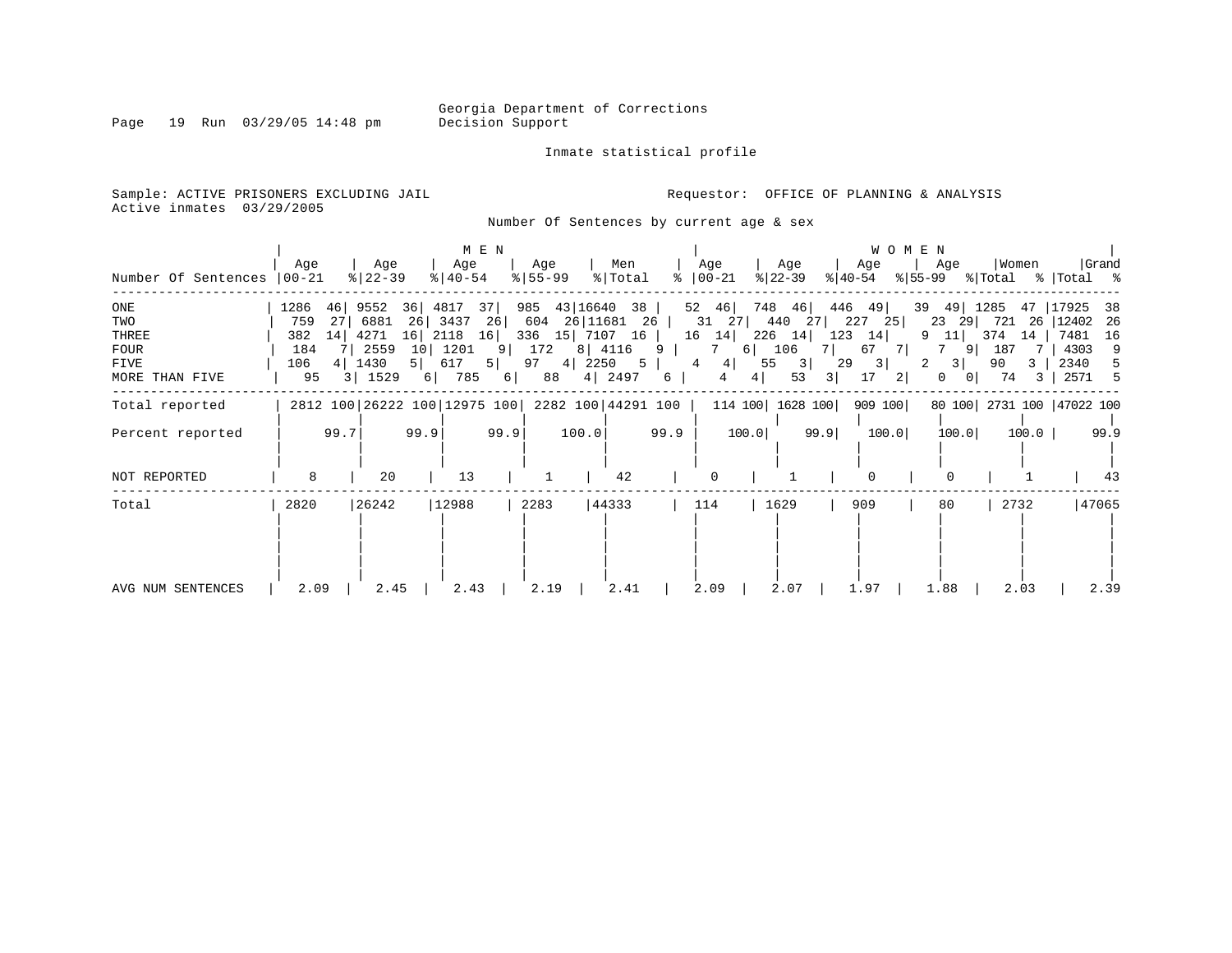Inmate statistical profile

Page 20 Run 03/29/05 14:48 pm

Sample: ACTIVE PRISONERS EXCLUDING JAIL **Requestor:** OFFICE OF PLANNING & ANALYSIS

Active inmates 03/29/2005

Number Of Disciplinaries by current age & sex

| Disciplinaries                                                       | Age<br>$ 00-21$                                                              | Age<br>$ 22-39 $                                                                 | M E N<br>Age<br>$\frac{1}{6}$   40-54                               | Age<br>$8 55-99$                                                                                                                           | Men<br>Age<br>% Total<br>ႜ                                       | Age<br>$ 22-39 $<br>$ 00-21$                                                                     | WOMEN<br>Age<br>Age<br>$ 55-99 $<br>$ 40-54 $                                                                                                                  | Women<br>Grand<br>% Total<br>%   Total %                                                                                                                                 |
|----------------------------------------------------------------------|------------------------------------------------------------------------------|----------------------------------------------------------------------------------|---------------------------------------------------------------------|--------------------------------------------------------------------------------------------------------------------------------------------|------------------------------------------------------------------|--------------------------------------------------------------------------------------------------|----------------------------------------------------------------------------------------------------------------------------------------------------------------|--------------------------------------------------------------------------------------------------------------------------------------------------------------------------|
| ZERO<br>ONE<br>TWO<br>THREE<br><b>FOUR</b><br>FIVE<br>MORE THAN FIVE | 985<br>35<br>13<br>372<br>216<br>199<br>151<br>134<br>763<br>27 <sub>1</sub> | 9516<br>36<br>3343<br>13<br>2149<br>1483<br>6<br>1178<br>906<br>3 <br>29<br>7663 | 6014<br>46<br>1853<br>14<br>1096<br>685<br>500<br>375<br>2464<br>19 | 1074<br>17589<br>47<br>17<br>5963<br>395<br>3670<br>209<br>9<br>5  <br>2491<br>124<br>87<br>4 1916<br>1484<br>69<br>3 I<br>14 11215<br>325 | 47<br>40<br>14<br>13<br>12<br>8<br>6<br>6<br>3<br>3.<br>25<br>24 | 827<br>41<br>51<br>12<br>13<br>209<br>11<br>133<br>90<br>45<br>5.<br>3 <br>40<br>285<br>21<br>17 | 548<br>60<br>47<br>59<br>13<br>120<br>15<br>19<br>62<br>47<br>5<br>4<br>24<br>3.<br>17<br>2<br>0 <sup>1</sup><br>91<br>8<br>10 <sup>1</sup><br>10 <sub>1</sub> | 19058<br>1469<br>54<br>40<br>358<br>6321<br>13<br>13<br>214<br>3884<br>8<br>8<br>148<br>5.<br>2639<br>75<br>1991<br>0 <sup>1</sup><br>1544<br>60<br>408<br>15   11623 25 |
| Total reported                                                       |                                                                              |                                                                                  |                                                                     | 2820 100 26238 100 12987 100 2283 100 44328 100                                                                                            |                                                                  | 114 100   1629 100                                                                               | 909 100                                                                                                                                                        | 80 100 2732 100 47060 100                                                                                                                                                |
| Percent reported                                                     | 100.0                                                                        | 100.0                                                                            | 100.0                                                               | 100.0                                                                                                                                      | 100.0                                                            | 100.0<br>100.0                                                                                   | 100.0<br>100.0                                                                                                                                                 | 100.0<br>100.0                                                                                                                                                           |
| NOT REPORTED                                                         | 0                                                                            |                                                                                  |                                                                     | 0                                                                                                                                          |                                                                  | 0                                                                                                |                                                                                                                                                                |                                                                                                                                                                          |
| Total                                                                | 2820                                                                         | 26242                                                                            | 12988                                                               | 2283                                                                                                                                       | 44333<br>114                                                     | 1629                                                                                             | 909<br>80                                                                                                                                                      | 47065<br>2732                                                                                                                                                            |
| AVG NUM DISCIP                                                       | 4.84                                                                         | 6.20                                                                             | 4.22                                                                | 3.26                                                                                                                                       | 3.89<br>5.38                                                     | 3.47                                                                                             | 2.12<br>2.18                                                                                                                                                   | 5.25<br>3.00                                                                                                                                                             |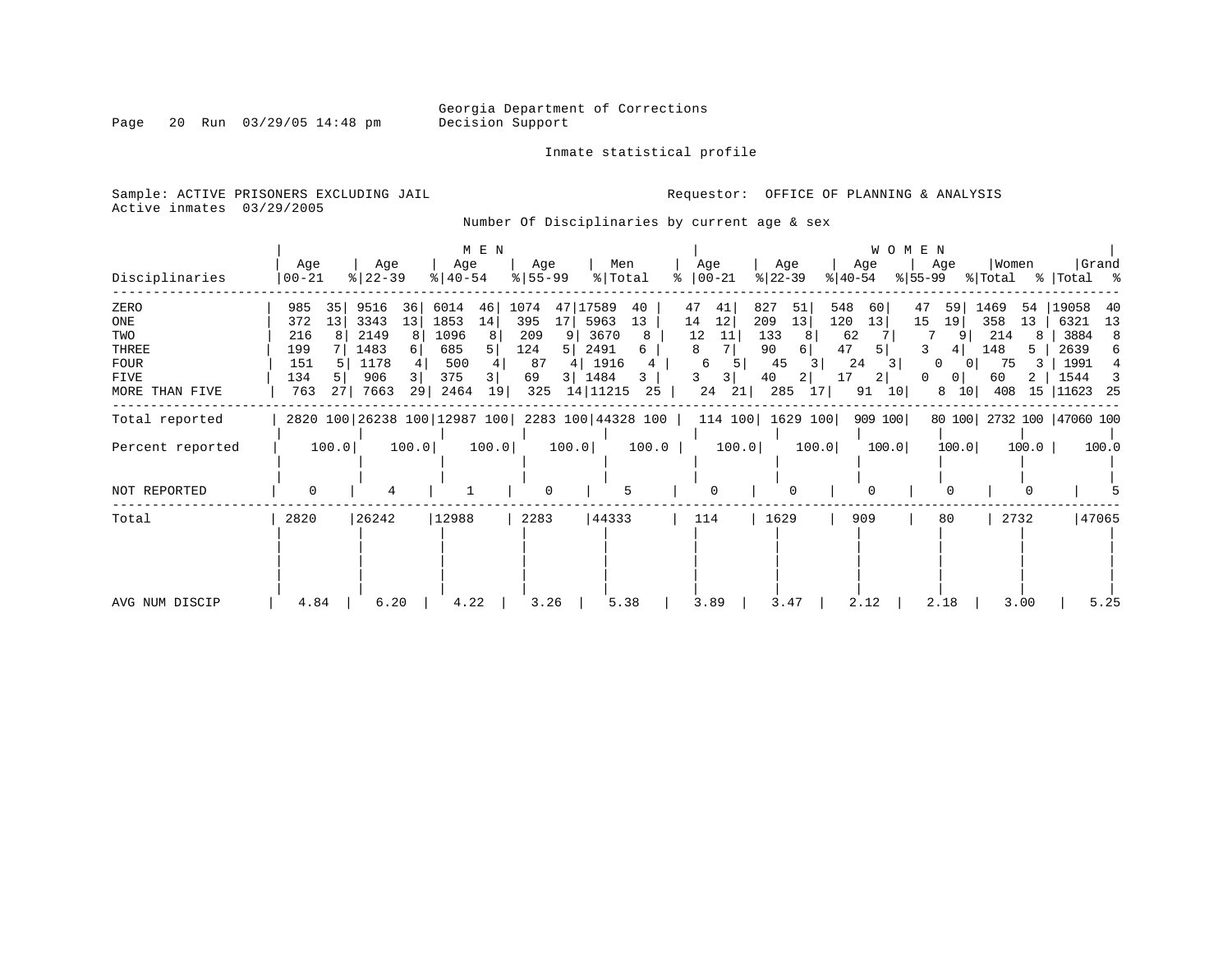Inmate statistical profile

Sample: ACTIVE PRISONERS EXCLUDING JAIL **Requestor:** OFFICE OF PLANNING & ANALYSIS

Active inmates 03/29/2005

Page 21 Run 03/29/05 14:48 pm

Number Of Escapes by current age & sex

|                  |                   | M E N |                  |         |                                                 |          |                  |       |                |              |   |                    |                  |       |           |         | <b>WOMEN</b> |       |                  |       |                           |       |
|------------------|-------------------|-------|------------------|---------|-------------------------------------------------|----------|------------------|-------|----------------|--------------|---|--------------------|------------------|-------|-----------|---------|--------------|-------|------------------|-------|---------------------------|-------|
| Escapes          | Age<br>$ 00 - 21$ |       | Age<br>$ 22-39 $ |         | Age<br>$\frac{1}{6}$   40-54                    |          | Age<br>$8 55-99$ |       | Men<br>% Total |              | ႜ | Age<br>$ 00-21$    | Age<br>$ 22-39 $ |       | $ 40-54 $ | Age     | $ 55-99 $    | Age   | Women<br>% Total |       | %   Total %               | Grand |
| ZERO             | 2814 100 26108    |       |                  |         | 99   12857                                      | 99       | 2239             |       | 98 44018       | 99           |   | 114 100            | 1625 100         |       | 908 100   |         | 80           | 100   | 2727             | 100   | 46745                     | 99    |
| ONE              | 6                 |       | 133              | $\perp$ | 115                                             |          | 35               |       | 289            |              |   |                    |                  |       |           |         |              | 0     |                  |       | 294                       |       |
| TWO              |                   |       |                  |         | 13                                              |          | 6                |       | 20             |              |   |                    |                  |       |           |         |              |       |                  |       | 20                        |       |
| THREE            |                   |       |                  |         |                                                 |          |                  |       |                |              |   |                    |                  |       |           |         |              |       |                  |       |                           |       |
| FOUR             | 0                 |       |                  |         |                                                 |          |                  |       |                | <sup>0</sup> |   |                    |                  |       | $\Omega$  |         |              |       |                  |       |                           |       |
| FIVE             | 0                 |       | 0                |         |                                                 |          | $\Omega$         |       | $\Omega$       |              |   | 0                  | 0                |       | 0         | 0       | 0            |       |                  |       |                           |       |
| MORE THAN FIVE   | 0                 |       | $\Omega$         | 0       |                                                 | $\Omega$ | $\Omega$         |       |                |              |   | 0                  | 0                | 0     | 0         |         |              | 0     | 0                |       |                           |       |
| Total reported   |                   |       |                  |         | 2820 100 26242 100 12988 100 2283 100 44333 100 |          |                  |       |                |              |   | 114 100   1629 100 |                  |       |           | 909 100 |              |       |                  |       | 80 100 2732 100 47065 100 |       |
| Percent reported |                   | 100.0 |                  | 100.0   |                                                 | 100.0    |                  | 100.0 |                | 100.0        |   | 100.0              |                  | 100.0 |           | 100.0   |              | 100.0 |                  | 100.0 |                           | 100.0 |
|                  |                   |       |                  |         |                                                 |          |                  |       |                |              |   |                    |                  |       |           |         |              |       |                  |       |                           |       |
| NOT REPORTED     | 0                 |       | $\Omega$         |         | <sup>0</sup>                                    |          |                  |       |                |              |   | 0                  |                  |       |           |         |              |       |                  |       |                           |       |
| Total            | 2820              |       | 26242            |         | 12988                                           |          | 2283             |       | 44333          |              |   | 114                | 1629             |       |           | 909     |              | 80    | 2732             |       |                           | 47065 |
|                  |                   |       |                  |         |                                                 |          |                  |       |                |              |   |                    |                  |       |           |         |              |       |                  |       |                           |       |
| AVG NUM ESCAPES  | .00               |       | .01              |         | .01                                             |          |                  | .02   |                | .01          |   | .00                |                  | .00   |           | .00     |              | .00   |                  | .00   |                           | .01   |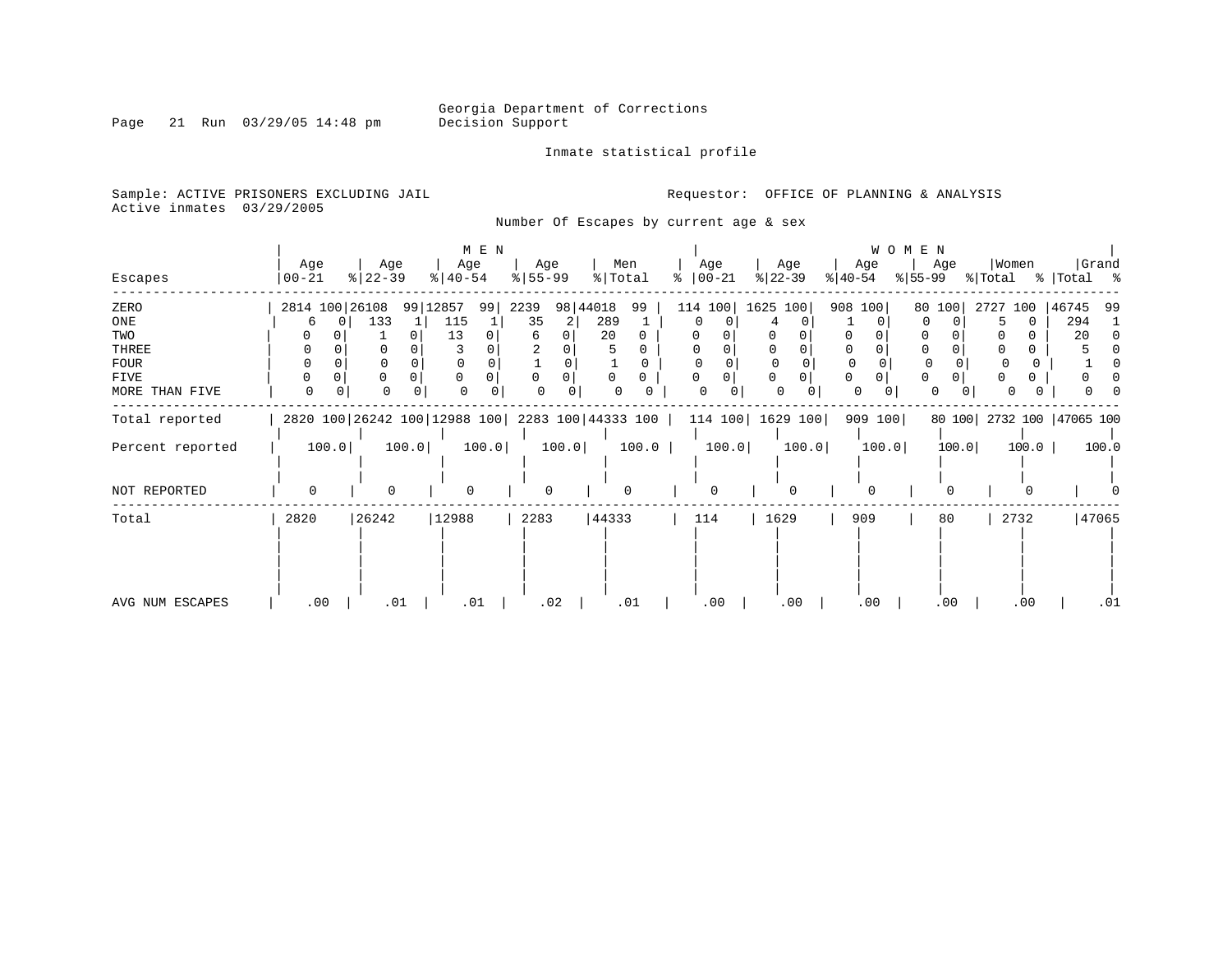Georgia Department of Corrections

Inmate statistical profile

Page 22 Run 03/29/05 14:48 pm Decision Support

Sample: ACTIVE PRISONERS EXCLUDING JAIL **Analysis** Requestor: OFFICE OF PLANNING & ANALYSIS Active inmates 03/29/2005

Number Of Prior Georgia Incarcerations \* by current age & sex

|                            | Age  | M E N<br>Age<br>Age<br>Men<br>Age |           |       |                                                 |       |                        |          |          |            |     | Age      |      | Age               |           | Age      | <b>WOMEN</b> | Age   | Women   |       |                           | Grand |
|----------------------------|------|-----------------------------------|-----------|-------|-------------------------------------------------|-------|------------------------|----------|----------|------------|-----|----------|------|-------------------|-----------|----------|--------------|-------|---------|-------|---------------------------|-------|
| Prior Incarcerations 00-21 |      |                                   | $ 22-39 $ |       | $ 40-54 $                                       |       | $\frac{8}{55}$ 55 - 99 |          |          | % Total    | ៖   | $ 00-21$ |      | $ 22-39 $         | $ 40-54 $ |          | $ 55-99 $    |       | % Total |       | %   Total %               |       |
| ZERO                       | 2655 |                                   | 94 16281  |       | 62 5282                                         | 41    | 1234                   |          | 54 25452 | 57         | 109 | 96       | 1185 | 731               | 506       | 56       | 62           | 78    | 1862    | 68    | 27314                     | 58    |
| ONE                        | 155  |                                   | 4955      | 19    | 2268                                            | 17    | 417                    | 18       |          | 7795<br>18 | 5   |          | 227  | 14                | 152       | 17       | 6            | 8     | 390     | 14    | 8185                      | 17    |
| TWO                        |      | 0                                 | 2558      | 10    | 1608                                            | 12    | 240                    | 11       | 4415     | 10         |     | 0        | 121  |                   | 86        |          |              |       | 210     |       | 4625                      | 10    |
| THREE                      | 0    |                                   | 1326      | .5    | 1310                                            | 10    | 161                    |          | 2797     | 6          |     |          | 57   |                   | 63        |          |              | 6     | 125     |       | 2922                      | 6     |
| <b>FOUR</b>                |      |                                   | 640       |       | 957                                             |       | 102                    | 4        | 1699     |            |     |          | 21   |                   | 44        |          |              |       | 65      |       | 1764                      | 4     |
| FIVE                       |      |                                   | 298       |       | 638                                             |       | 55                     |          | 992      |            |     |          | 9    |                   | 26        |          |              |       | 36      |       | 1028                      | 2     |
| MORE THAN FIVE             | 0    |                                   | 184       |       | 925                                             | 7     | 74                     |          | 1183     |            |     |          |      | 9                 | 32        |          | 3            |       | 44      | 2     | 1227                      | 3     |
| Total reported             |      |                                   |           |       | 2820 100 26242 100 12988 100 2283 100 44333 100 |       |                        |          |          |            |     |          |      | 114 100  1629 100 |           | 909 100  |              |       |         |       | 80 100 2732 100 47065 100 |       |
| Percent reported           |      | 100.0                             |           | 100.0 |                                                 | 100.0 |                        | 100.0    |          | 100.0      |     | 100.0    |      | 100.0             |           | 100.0    |              | 100.0 |         | 100.0 |                           | 100.0 |
| NOT REPORTED               |      |                                   | $\Omega$  |       | $\Omega$                                        |       |                        | $\Omega$ |          |            |     |          |      |                   |           | $\Omega$ |              |       |         |       |                           |       |
| Total                      | 2820 |                                   | 26242     |       | 12988                                           |       | 2283                   |          |          | 44333      |     | 114      |      | 1629              |           | 909      |              | 80    |         | 2732  |                           | 47065 |
| AVG # INCARCERATIONS       | .06  |                                   | .73       |       | 1.76                                            |       |                        | 1.15     |          | 1.01       |     | .04      |      | .51               |           | 1.15     |              | .66   |         | .71   |                           | 1.00  |

\* This data counts a parole revocation on an existing sentenCE AS A prior incarceration. Also, this data counts, for any cohort of inmates, the total number of Georgia incarcerations the inmate has had during his entire criminal career. For example, if an inmate was admitted to prison first in FY72, and then re-admitted in FY79 and FY85, he had two prior incarcerations before the FY85 admission. This inmate's records show two prior incarcerations in all three of his records since he has had two prior incarcerations in his criminal career. If the cohort of FY72 admissions is selected for analysis, two prior incarcerations will be listed for this inmate even though in FY72, he had no prior incarcerations.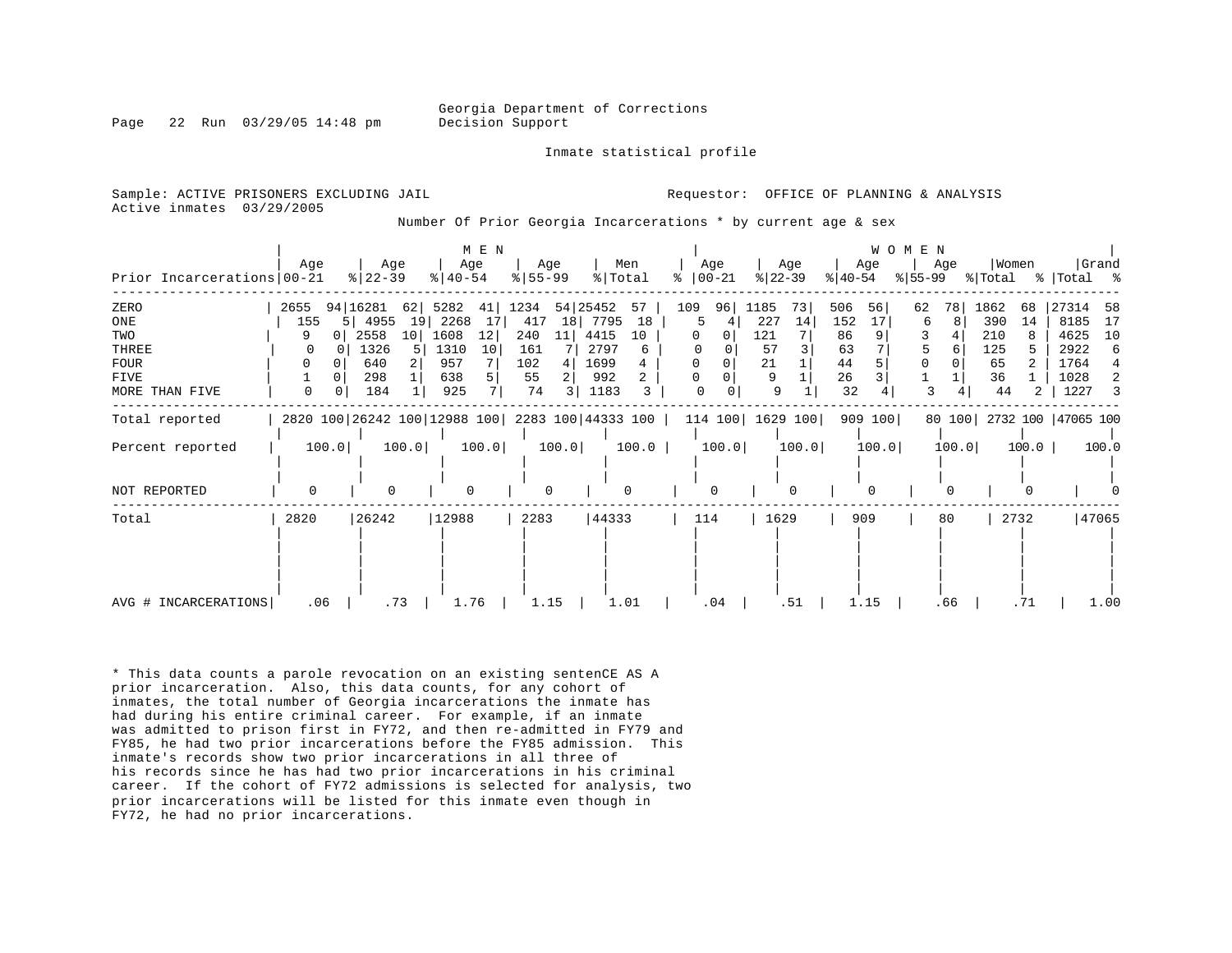Page 23 Run 03/29/05 14:48 pm

Inmate statistical profile

Sample: ACTIVE PRISONERS EXCLUDING JAIL **Requestor:** OFFICE OF PLANNING & ANALYSIS Active inmates 03/29/2005

Number Of Transfers by current age & sex

|                   |                |                                                    | M E N                |                  |                           |                                |                            |                                                                                | WOMEN           |           |                           |
|-------------------|----------------|----------------------------------------------------|----------------------|------------------|---------------------------|--------------------------------|----------------------------|--------------------------------------------------------------------------------|-----------------|-----------|---------------------------|
| Transfers         | Age<br>  00-21 | Age<br>$8 22-39$                                   | Age<br>$8   40 - 54$ | Age<br>$8 55-99$ | Men<br>% Total            | Age                            | Age                        | Age                                                                            | Age             | Women     | Grand                     |
| ZERO              | 432 15         | 2020                                               | 8   1055   8   117   |                  | $5 \mid 3624$<br>$8-1$    | 21 18                          | $320 \quad 20$             | 185<br>-20                                                                     | 11<br>14        | 537<br>20 | 4161                      |
| ONE               |                | 1543 55 10032 38 4604 35 785 34 16964 38           |                      |                  |                           |                                |                            | 77 68 882 54 425 47                                                            | $30 \quad 38$   | 1414 52   | - 39<br>18378             |
| TWO               |                | 561 20 5942 23 2472 19 429 19 9404 21              |                      |                  |                           |                                | 12 11 275 17 180           | 20                                                                             | 20<br>$25 \mid$ | 487<br>18 | 9891<br>- 21              |
| THREE             | 184            | 7 3330 13 1504 12 279 12 5297 12                   |                      |                  |                           | $4 \quad 4$                    | 89<br>51                   | 56<br>-61                                                                      | 13<br>10        | 159       | 5456<br>12                |
| FOUR              | 60 -           | 2   1868    7    980    8    188    8    3096    7 |                      |                  |                           | $0$  <br>$\overline{0}$        | 2 <br>31                   | 3 <br>26                                                                       | 4 <br>3         | 60        | 3156<br>$\overline{7}$    |
| FIVE              | 21             | 1 1092                                             | 4 715 6 125          |                  | $5 \mid 1953 \mid 4 \mid$ | $\overline{0}$                 | 13<br>$\overline{0}$<br>11 | 17                                                                             | 3               | 33        | 1986<br>4                 |
| MORE THAN FIVE    |                | 19 1 1958 7 1658 13 360 16 3995                    |                      |                  | $9+$                      | $\mathbf{0}$<br>$\overline{0}$ | 19                         | 2 <sup>1</sup><br>20                                                           |                 | 42        | 4037<br>- 9               |
| Total reported    |                |                                                    |                      |                  |                           |                                |                            | 2820 100 26242 100 12988 100 2283 100 44333 100   114 100   1629 100   909 100 |                 |           | 80 100 2732 100 47065 100 |
| Percent reported  | 100.0          | 100.0                                              | 100.0                | 100.0            | 100.0                     | 100.0                          | 100.0                      | 100.0                                                                          | 100.0           | $100.0$   | 100.0                     |
|                   |                |                                                    |                      |                  |                           |                                |                            |                                                                                |                 |           |                           |
| NOT REPORTED      | $\mathbf 0$    | $\Omega$                                           | $\Omega$             | 0                | $\Omega$                  | $\Omega$                       | $\Omega$                   | <sup>0</sup>                                                                   |                 |           |                           |
| Total             | 2820           | 26242                                              | 12988                | 2283             | 44333                     | 114                            | 1629                       | 909                                                                            | 80              | 2732      | 47065                     |
|                   |                |                                                    |                      |                  |                           |                                |                            |                                                                                |                 |           |                           |
| AVG NUM TRANSFERS | 1.31           | 2.31                                               | 2.80                 | 3.12             | 2.43                      | .99                            | 1.24                       | 1.43                                                                           | 1.84            | 1.31      | 2.37                      |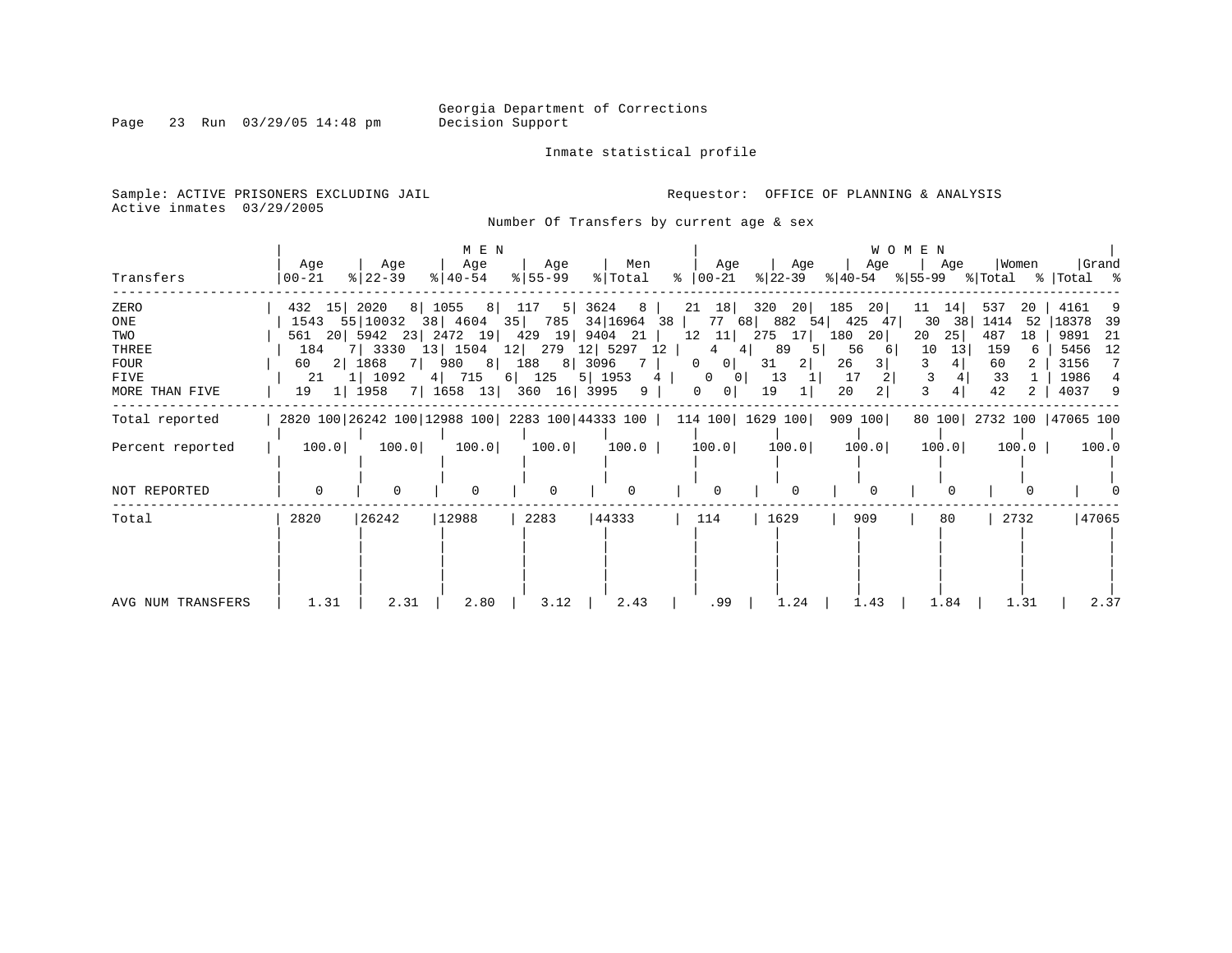Page 24 Run 03/29/05 14:48 pm

### Inmate statistical profile

Sample: ACTIVE PRISONERS EXCLUDING JAIL **Requestor:** OFFICE OF PLANNING & ANALYSIS Active inmates 03/29/2005

County Of Conviction by current age & sex

| Age<br>Age<br>Men<br>Age<br>Women<br>  Grand<br>Age<br>Age<br>Age<br>Age<br>Age<br>$00 - 21$<br>$ 22-39 $<br>County Of Conviction 00-21<br>$ 22-39$<br>$8   40 - 54$<br>$8155 - 99$<br>% Total<br>$ 40-54$<br>$8155 - 99$<br>% Total<br>ిక<br>%   Total<br>్య<br>Appling<br>21<br>79<br>$\mathbf 0$<br>0<br>4<br>0<br>45<br>0<br>0<br>9<br>0<br>$\Omega$<br>0<br>0<br>5<br>0<br>84<br>4<br>0<br>0<br>38<br>Atkinson<br>2<br>18<br>0<br>0<br>$\Omega$<br>$\overline{0}$<br>$\mathbf{1}$<br>0<br>2<br>$\Omega$<br>$\Omega$<br>10<br>0<br>6<br>36<br>$\overline{0}$<br>O<br>$\Omega$<br>0<br>$\mathsf{O}$<br>$\mathbf 0$<br>27<br>19<br>0<br>0<br>$\mathbf 0$<br>2<br>49<br>1<br>$\mathbf 0$<br>$\Omega$<br>$\Omega$<br>47<br>$\Omega$<br>$\mathbf{1}$<br>0<br>$\Omega$<br>0<br>$\Omega$<br>$\Omega$<br>Bacon<br>1<br>0 <sup>1</sup><br>Baker<br>$\Omega$<br>9<br>8<br>18<br>0<br>$\Omega$<br>17<br>0<br>$\Omega$<br>$\Omega$<br>$\mathbf 0$<br>O<br>0<br>$\Omega$<br>0<br>1<br>$\Omega$<br>$\Omega$<br>0<br>∩<br>$\overline{1}$<br>Baldwin<br>192<br>$\mathbf{1}$<br>$\mathbf 0$<br>324<br>$\Omega$<br>0<br>13<br>$\mathbf{1}$<br>22<br>33<br>90<br>9<br>9<br>0<br>0<br>346<br>79<br>Banks<br>20<br>0<br>7<br>8<br>38<br>$\Omega$<br>$\mathbf{0}$<br>6<br>72<br>$\Omega$<br>$\mathbf{1}$<br>$\Omega$<br>2<br>$\Omega$<br>$\Omega$<br>$\Omega$<br>0<br>4<br>0<br>206<br>12<br>106<br>0<br>73<br>1<br>1<br>$\Omega$<br>O<br>9<br>1<br>2<br>0<br>1<br>0<br>218<br>Barrow<br>11<br>0<br>16<br>0<br>1<br><sup>0</sup><br>$\overline{c}$<br>37<br>7<br>$\mathbf 0$<br>45<br>476<br>Bartow<br>25<br>238<br>1<br>135<br>1 <br>33<br>1 <sup>1</sup><br>431<br>$\mathbf{1}$<br>0<br>1<br>2<br>$\mathbf{1}$<br>Ben Hill<br>7<br>58<br>185<br>12<br>3<br>$\Omega$<br>16<br>201<br>110<br>0<br>10<br>1<br>1<br>0<br>0<br>1<br>$\Omega$<br>0 <sup>1</sup><br>0<br>0<br>O<br>-1<br>Berrien<br>5<br>94<br>52<br>0<br>26<br>0<br>87<br>U<br>6<br>-1<br>0<br>$\Omega$<br>0<br>0<br>0<br>4<br>0<br>O<br>0<br>0<br>2<br><b>Bibb</b><br>298<br>2<br>$\overline{2}$<br>$\overline{2}$<br>2<br>19<br>2<br>5<br>51<br>51<br>2<br>514<br>2 <br>55<br>918<br>2<br>2<br>26<br>4<br>969<br>$\mathcal{D}$<br>3<br>Bleckley<br>76<br>25<br>2<br>109<br>$\mathbf 0$<br>$\mathbf{1}$<br>8<br>0 <sup>1</sup><br>0<br>$\mathbf 0$<br>$\Omega$<br>4<br>$\circ$<br>0<br>1<br>0<br>117<br>$\Omega$<br>6<br>0<br>$\Omega$<br>Brantley<br>3<br>16<br>52<br>$\Omega$<br>56<br>$\Omega$<br>25<br>0<br>0<br>8<br>0<br>0<br>1<br>1<br>0<br>1<br>$\Omega$<br>1<br>$\mathbf{1}$<br>$\overline{4}$<br>$\Omega$<br>1<br>Brooks<br>3<br>51<br>6<br>74<br>$\Omega$<br>$\mathbf 0$<br>$\Omega$<br>14<br>$\mathbf 0$<br>$\mathbf 0$<br>$\Omega$<br>$\Omega$<br>$\Omega$<br>$\Omega$<br>$\Omega$<br>74<br>$\Omega$<br>0<br>$\mathbf 0$<br>0<br>$\Omega$<br>0<br>28<br>82<br>$\overline{2}$<br>6<br>39<br>0<br>9<br>$\Omega$<br>$\Omega$<br>$\mathbf{1}$<br>$\Omega$<br>$\Omega$<br>$\mathbf{1}$<br>$\mathbf{1}$<br>84<br>$\Omega$<br>Bryan<br>$\Omega$<br>$\Omega$<br>$\Omega$<br>$\Omega$<br>$\Omega$<br>0<br>3<br>$\overline{4}$<br>5<br>30<br>Bulloch<br>39<br>258<br>88<br>1<br>15<br>400<br>ζ<br>15<br>8<br>$\mathbf{1}$<br>430<br>1<br>1<br>1<br>1<br>$\overline{2}$<br>Burke<br>$\Omega$<br>$\overline{a}$<br>$\Omega$<br>3<br>15<br>$\mathbf{1}$<br>109<br>57<br>9<br>$\Omega$<br>190<br>$\Omega$<br>$\Omega$<br>$\Omega$<br>$\Omega$<br>194<br>$\Omega$<br>$\Omega$<br>$\Omega$<br>4<br>$\cap$<br>$\Omega$<br>$\mathbf{0}$<br>34<br>0<br>6<br>$\mathbf 0$<br>112<br>$\mathbf 0$<br>6<br>0<br>$\mathbf{1}$<br>7<br>0<br>119<br><b>Butts</b><br>6<br>$\Omega$<br>66<br>0<br>$\Omega$<br>$\Omega$<br>1<br>$\Omega$<br>Calhoun<br>$\mathbf 0$<br>$\overline{2}$<br>$\Omega$<br>$\overline{4}$<br>$\mathbf 0$<br>25<br>$\mathbf 0$<br>13<br>$\mathbf 0$<br>44<br>$\Omega$<br>$\mathbf 0$<br>3<br>0<br>0<br>$\mathbf 0$<br>$\mathbf 0$<br>47<br>$\Omega$<br>$\mathbf{0}$<br>3<br>Camden<br>$\overline{2}$<br>1<br>0<br>66<br>$\Omega$<br>30<br>0<br>101<br>$\mathbf{0}$<br>$\Omega$<br>$\Omega$<br>3<br>104<br>4<br>$\Omega$<br>0<br>$\Omega$<br>0<br>1<br>1 <sup>1</sup><br>0<br>$\Omega$<br>Candler<br>5<br>42<br>61<br>62<br>0<br>13<br>$\mathbf{0}$<br>1<br>$\circ$<br>$\Omega$<br>$\Omega$<br><sup>0</sup><br>0<br>1<br>$\Omega$<br>$\Omega$<br>0<br>0<br>0<br>$\Omega$<br>$\cap$<br>Carroll<br>472<br>26<br>282<br>121<br>2 <br>$\Omega$<br>22<br>7<br>29<br>501<br>$1\vert$<br>$1\vert$<br>43<br>0<br>1<br>O<br>0<br>1<br>-1<br>221<br>Catoosa<br>16<br>24<br>245<br>1<br>123<br>64<br>18<br>U<br>$\Omega$<br>$\mathbf 1$<br>8<br>$\Omega$<br>0<br>1<br>∩<br>16<br>1<br>$\Omega$<br>1<br>Charlton<br>2<br>3<br>36<br>24<br>2<br>64<br>$\overline{2}$<br>67<br>$\circ$<br>0<br>0<br>0<br>$\Omega$<br>0<br>0<br>O<br>0<br>0<br>$\Omega$<br>O<br>0<br>Chatham<br>181<br>2276<br>2<br>6<br>1413<br>5<br>595<br>5<br>87<br>4<br>5<br>4<br>63<br>40<br>110<br>2386<br>5<br>4<br>4<br>3<br>4<br>Chattahoochee<br>$\mathbf{1}$<br>5<br>26<br>$\mathbf{1}$<br>27<br>0<br>20<br>0 <sup>1</sup><br>0<br>$\Omega$<br>$\mathbf{0}$<br>$\Omega$<br>0<br>$\mathbf 0$<br>$\Omega$<br>0<br>$\Omega$<br>0<br>0<br>0<br>0<br>210<br>15<br>23<br>233<br>Chattooga<br>128<br>65<br>13<br>0<br>6<br>$0 \cdot$<br>1<br>1<br>1<br>1<br>$\Omega$<br>4<br>$\Omega$<br>$\mathbf{1}$<br>1<br>1<br>Cherokee<br>299<br>2<br>$\mathbf 1$<br>2<br>2<br>577<br>168<br>36<br>527<br>34<br>50<br>$\overline{2}$<br>24<br>1 <sup>1</sup><br>1<br>1<br>14<br>1<br>1<br>Clarke<br>26<br>273<br>22<br>1 <br>457<br>$\Omega$<br>$\overline{0}$<br>19<br>33<br>490<br>$1\vert$<br>1<br>.36<br>1<br>1<br>1 <sup>1</sup><br>13<br>$\mathbf{1}$<br>1<br>$\mathbf{1}$<br>$\mathbf 0$<br>Clay<br>13<br>13<br>0<br>0<br>28<br>$\mathbf 0$<br>0<br>$\Omega$<br>$\Omega$<br>29<br>$\Omega$<br>$\Omega$<br>$\Omega$<br>-1<br>0<br>0<br>1<br>$\Omega$<br>$\Omega$<br>1<br>2  <br>23<br>Clayton<br>145<br>976<br>426<br>3<br>49<br>1596<br>104<br>1700<br>5 <sub>1</sub><br>4<br>4<br>4<br>77<br>5 <sub>1</sub><br>3 <sup>1</sup><br>0<br>$\overline{0}$<br>4<br>4<br>29<br>3<br>Clinch<br>$\Omega$<br>15<br>0<br>$\mathbf 0$<br>46<br>$\Omega$<br>3<br>0<br>0<br>$\mathbf 0$<br>$\Omega$<br>$\Omega$<br>49<br>$\Omega$<br>1<br>$\Omega$<br>$\Omega$<br>$\Omega$<br>$\Omega$<br>1<br>Cobb<br>2132<br>163<br>1262<br>5<br>90<br>63<br>2299<br>6  <br>617<br>5.<br>4 <br>5<br>б<br>5<br>94<br>7<br>4<br>5<br>167<br>6<br>5<br>6<br>Coffee<br>7<br>$\mathbf{1}$<br>10<br>0<br>231<br>$\Omega$<br>14<br>$\mathbf{1}$<br>7<br>21<br>252<br>$\mathbf{1}$<br>149<br>65<br>$\Omega$<br>1<br>$\Omega$<br>$\Omega$<br>1<br>$\Omega$<br>$\overline{a}$<br>Colquit<br>21<br>271<br>5<br>3<br>$\Omega$<br>3<br>281<br>13<br>150<br>87<br>U<br>0<br>0<br>10<br>$\Omega$<br>$\Omega$<br>1<br>1 <sup>1</sup><br>Columbia<br>2<br>8<br>283<br>19<br>154<br>75<br>11<br>259<br>2<br>13<br>1<br>1<br>$\mathbf{1}$<br>24<br>1<br>1<br>0<br>1<br>1 |  |  | M E N |  |  |  |  | WOMEN |  |  |  |
|-------------------------------------------------------------------------------------------------------------------------------------------------------------------------------------------------------------------------------------------------------------------------------------------------------------------------------------------------------------------------------------------------------------------------------------------------------------------------------------------------------------------------------------------------------------------------------------------------------------------------------------------------------------------------------------------------------------------------------------------------------------------------------------------------------------------------------------------------------------------------------------------------------------------------------------------------------------------------------------------------------------------------------------------------------------------------------------------------------------------------------------------------------------------------------------------------------------------------------------------------------------------------------------------------------------------------------------------------------------------------------------------------------------------------------------------------------------------------------------------------------------------------------------------------------------------------------------------------------------------------------------------------------------------------------------------------------------------------------------------------------------------------------------------------------------------------------------------------------------------------------------------------------------------------------------------------------------------------------------------------------------------------------------------------------------------------------------------------------------------------------------------------------------------------------------------------------------------------------------------------------------------------------------------------------------------------------------------------------------------------------------------------------------------------------------------------------------------------------------------------------------------------------------------------------------------------------------------------------------------------------------------------------------------------------------------------------------------------------------------------------------------------------------------------------------------------------------------------------------------------------------------------------------------------------------------------------------------------------------------------------------------------------------------------------------------------------------------------------------------------------------------------------------------------------------------------------------------------------------------------------------------------------------------------------------------------------------------------------------------------------------------------------------------------------------------------------------------------------------------------------------------------------------------------------------------------------------------------------------------------------------------------------------------------------------------------------------------------------------------------------------------------------------------------------------------------------------------------------------------------------------------------------------------------------------------------------------------------------------------------------------------------------------------------------------------------------------------------------------------------------------------------------------------------------------------------------------------------------------------------------------------------------------------------------------------------------------------------------------------------------------------------------------------------------------------------------------------------------------------------------------------------------------------------------------------------------------------------------------------------------------------------------------------------------------------------------------------------------------------------------------------------------------------------------------------------------------------------------------------------------------------------------------------------------------------------------------------------------------------------------------------------------------------------------------------------------------------------------------------------------------------------------------------------------------------------------------------------------------------------------------------------------------------------------------------------------------------------------------------------------------------------------------------------------------------------------------------------------------------------------------------------------------------------------------------------------------------------------------------------------------------------------------------------------------------------------------------------------------------------------------------------------------------------------------------------------------------------------------------------------------------------------------------------------------------------------------------------------------------------------------------------------------------------------------------------------------------------------------------------------------------------------------------------------------------------------------------------------------------------------------------------------------------------------------------------------------------------------------------------------------------------------------------------------------------------------------------------------------------------------------------------------------------------------------------------------------------------------------------------------------------------------------------------------------------------------------------------------------------------------------------------------------------------------------------------------------------------------------------------------------------------------------------------------|--|--|-------|--|--|--|--|-------|--|--|--|
|                                                                                                                                                                                                                                                                                                                                                                                                                                                                                                                                                                                                                                                                                                                                                                                                                                                                                                                                                                                                                                                                                                                                                                                                                                                                                                                                                                                                                                                                                                                                                                                                                                                                                                                                                                                                                                                                                                                                                                                                                                                                                                                                                                                                                                                                                                                                                                                                                                                                                                                                                                                                                                                                                                                                                                                                                                                                                                                                                                                                                                                                                                                                                                                                                                                                                                                                                                                                                                                                                                                                                                                                                                                                                                                                                                                                                                                                                                                                                                                                                                                                                                                                                                                                                                                                                                                                                                                                                                                                                                                                                                                                                                                                                                                                                                                                                                                                                                                                                                                                                                                                                                                                                                                                                                                                                                                                                                                                                                                                                                                                                                                                                                                                                                                                                                                                                                                                                                                                                                                                                                                                                                                                                                                                                                                                                                                                                                                                                                                                                                                                                                                                                                                                                                                                                                                                                                                                                                                               |  |  |       |  |  |  |  |       |  |  |  |
|                                                                                                                                                                                                                                                                                                                                                                                                                                                                                                                                                                                                                                                                                                                                                                                                                                                                                                                                                                                                                                                                                                                                                                                                                                                                                                                                                                                                                                                                                                                                                                                                                                                                                                                                                                                                                                                                                                                                                                                                                                                                                                                                                                                                                                                                                                                                                                                                                                                                                                                                                                                                                                                                                                                                                                                                                                                                                                                                                                                                                                                                                                                                                                                                                                                                                                                                                                                                                                                                                                                                                                                                                                                                                                                                                                                                                                                                                                                                                                                                                                                                                                                                                                                                                                                                                                                                                                                                                                                                                                                                                                                                                                                                                                                                                                                                                                                                                                                                                                                                                                                                                                                                                                                                                                                                                                                                                                                                                                                                                                                                                                                                                                                                                                                                                                                                                                                                                                                                                                                                                                                                                                                                                                                                                                                                                                                                                                                                                                                                                                                                                                                                                                                                                                                                                                                                                                                                                                                               |  |  |       |  |  |  |  |       |  |  |  |
|                                                                                                                                                                                                                                                                                                                                                                                                                                                                                                                                                                                                                                                                                                                                                                                                                                                                                                                                                                                                                                                                                                                                                                                                                                                                                                                                                                                                                                                                                                                                                                                                                                                                                                                                                                                                                                                                                                                                                                                                                                                                                                                                                                                                                                                                                                                                                                                                                                                                                                                                                                                                                                                                                                                                                                                                                                                                                                                                                                                                                                                                                                                                                                                                                                                                                                                                                                                                                                                                                                                                                                                                                                                                                                                                                                                                                                                                                                                                                                                                                                                                                                                                                                                                                                                                                                                                                                                                                                                                                                                                                                                                                                                                                                                                                                                                                                                                                                                                                                                                                                                                                                                                                                                                                                                                                                                                                                                                                                                                                                                                                                                                                                                                                                                                                                                                                                                                                                                                                                                                                                                                                                                                                                                                                                                                                                                                                                                                                                                                                                                                                                                                                                                                                                                                                                                                                                                                                                                               |  |  |       |  |  |  |  |       |  |  |  |
|                                                                                                                                                                                                                                                                                                                                                                                                                                                                                                                                                                                                                                                                                                                                                                                                                                                                                                                                                                                                                                                                                                                                                                                                                                                                                                                                                                                                                                                                                                                                                                                                                                                                                                                                                                                                                                                                                                                                                                                                                                                                                                                                                                                                                                                                                                                                                                                                                                                                                                                                                                                                                                                                                                                                                                                                                                                                                                                                                                                                                                                                                                                                                                                                                                                                                                                                                                                                                                                                                                                                                                                                                                                                                                                                                                                                                                                                                                                                                                                                                                                                                                                                                                                                                                                                                                                                                                                                                                                                                                                                                                                                                                                                                                                                                                                                                                                                                                                                                                                                                                                                                                                                                                                                                                                                                                                                                                                                                                                                                                                                                                                                                                                                                                                                                                                                                                                                                                                                                                                                                                                                                                                                                                                                                                                                                                                                                                                                                                                                                                                                                                                                                                                                                                                                                                                                                                                                                                                               |  |  |       |  |  |  |  |       |  |  |  |
|                                                                                                                                                                                                                                                                                                                                                                                                                                                                                                                                                                                                                                                                                                                                                                                                                                                                                                                                                                                                                                                                                                                                                                                                                                                                                                                                                                                                                                                                                                                                                                                                                                                                                                                                                                                                                                                                                                                                                                                                                                                                                                                                                                                                                                                                                                                                                                                                                                                                                                                                                                                                                                                                                                                                                                                                                                                                                                                                                                                                                                                                                                                                                                                                                                                                                                                                                                                                                                                                                                                                                                                                                                                                                                                                                                                                                                                                                                                                                                                                                                                                                                                                                                                                                                                                                                                                                                                                                                                                                                                                                                                                                                                                                                                                                                                                                                                                                                                                                                                                                                                                                                                                                                                                                                                                                                                                                                                                                                                                                                                                                                                                                                                                                                                                                                                                                                                                                                                                                                                                                                                                                                                                                                                                                                                                                                                                                                                                                                                                                                                                                                                                                                                                                                                                                                                                                                                                                                                               |  |  |       |  |  |  |  |       |  |  |  |
|                                                                                                                                                                                                                                                                                                                                                                                                                                                                                                                                                                                                                                                                                                                                                                                                                                                                                                                                                                                                                                                                                                                                                                                                                                                                                                                                                                                                                                                                                                                                                                                                                                                                                                                                                                                                                                                                                                                                                                                                                                                                                                                                                                                                                                                                                                                                                                                                                                                                                                                                                                                                                                                                                                                                                                                                                                                                                                                                                                                                                                                                                                                                                                                                                                                                                                                                                                                                                                                                                                                                                                                                                                                                                                                                                                                                                                                                                                                                                                                                                                                                                                                                                                                                                                                                                                                                                                                                                                                                                                                                                                                                                                                                                                                                                                                                                                                                                                                                                                                                                                                                                                                                                                                                                                                                                                                                                                                                                                                                                                                                                                                                                                                                                                                                                                                                                                                                                                                                                                                                                                                                                                                                                                                                                                                                                                                                                                                                                                                                                                                                                                                                                                                                                                                                                                                                                                                                                                                               |  |  |       |  |  |  |  |       |  |  |  |
|                                                                                                                                                                                                                                                                                                                                                                                                                                                                                                                                                                                                                                                                                                                                                                                                                                                                                                                                                                                                                                                                                                                                                                                                                                                                                                                                                                                                                                                                                                                                                                                                                                                                                                                                                                                                                                                                                                                                                                                                                                                                                                                                                                                                                                                                                                                                                                                                                                                                                                                                                                                                                                                                                                                                                                                                                                                                                                                                                                                                                                                                                                                                                                                                                                                                                                                                                                                                                                                                                                                                                                                                                                                                                                                                                                                                                                                                                                                                                                                                                                                                                                                                                                                                                                                                                                                                                                                                                                                                                                                                                                                                                                                                                                                                                                                                                                                                                                                                                                                                                                                                                                                                                                                                                                                                                                                                                                                                                                                                                                                                                                                                                                                                                                                                                                                                                                                                                                                                                                                                                                                                                                                                                                                                                                                                                                                                                                                                                                                                                                                                                                                                                                                                                                                                                                                                                                                                                                                               |  |  |       |  |  |  |  |       |  |  |  |
|                                                                                                                                                                                                                                                                                                                                                                                                                                                                                                                                                                                                                                                                                                                                                                                                                                                                                                                                                                                                                                                                                                                                                                                                                                                                                                                                                                                                                                                                                                                                                                                                                                                                                                                                                                                                                                                                                                                                                                                                                                                                                                                                                                                                                                                                                                                                                                                                                                                                                                                                                                                                                                                                                                                                                                                                                                                                                                                                                                                                                                                                                                                                                                                                                                                                                                                                                                                                                                                                                                                                                                                                                                                                                                                                                                                                                                                                                                                                                                                                                                                                                                                                                                                                                                                                                                                                                                                                                                                                                                                                                                                                                                                                                                                                                                                                                                                                                                                                                                                                                                                                                                                                                                                                                                                                                                                                                                                                                                                                                                                                                                                                                                                                                                                                                                                                                                                                                                                                                                                                                                                                                                                                                                                                                                                                                                                                                                                                                                                                                                                                                                                                                                                                                                                                                                                                                                                                                                                               |  |  |       |  |  |  |  |       |  |  |  |
|                                                                                                                                                                                                                                                                                                                                                                                                                                                                                                                                                                                                                                                                                                                                                                                                                                                                                                                                                                                                                                                                                                                                                                                                                                                                                                                                                                                                                                                                                                                                                                                                                                                                                                                                                                                                                                                                                                                                                                                                                                                                                                                                                                                                                                                                                                                                                                                                                                                                                                                                                                                                                                                                                                                                                                                                                                                                                                                                                                                                                                                                                                                                                                                                                                                                                                                                                                                                                                                                                                                                                                                                                                                                                                                                                                                                                                                                                                                                                                                                                                                                                                                                                                                                                                                                                                                                                                                                                                                                                                                                                                                                                                                                                                                                                                                                                                                                                                                                                                                                                                                                                                                                                                                                                                                                                                                                                                                                                                                                                                                                                                                                                                                                                                                                                                                                                                                                                                                                                                                                                                                                                                                                                                                                                                                                                                                                                                                                                                                                                                                                                                                                                                                                                                                                                                                                                                                                                                                               |  |  |       |  |  |  |  |       |  |  |  |
|                                                                                                                                                                                                                                                                                                                                                                                                                                                                                                                                                                                                                                                                                                                                                                                                                                                                                                                                                                                                                                                                                                                                                                                                                                                                                                                                                                                                                                                                                                                                                                                                                                                                                                                                                                                                                                                                                                                                                                                                                                                                                                                                                                                                                                                                                                                                                                                                                                                                                                                                                                                                                                                                                                                                                                                                                                                                                                                                                                                                                                                                                                                                                                                                                                                                                                                                                                                                                                                                                                                                                                                                                                                                                                                                                                                                                                                                                                                                                                                                                                                                                                                                                                                                                                                                                                                                                                                                                                                                                                                                                                                                                                                                                                                                                                                                                                                                                                                                                                                                                                                                                                                                                                                                                                                                                                                                                                                                                                                                                                                                                                                                                                                                                                                                                                                                                                                                                                                                                                                                                                                                                                                                                                                                                                                                                                                                                                                                                                                                                                                                                                                                                                                                                                                                                                                                                                                                                                                               |  |  |       |  |  |  |  |       |  |  |  |
|                                                                                                                                                                                                                                                                                                                                                                                                                                                                                                                                                                                                                                                                                                                                                                                                                                                                                                                                                                                                                                                                                                                                                                                                                                                                                                                                                                                                                                                                                                                                                                                                                                                                                                                                                                                                                                                                                                                                                                                                                                                                                                                                                                                                                                                                                                                                                                                                                                                                                                                                                                                                                                                                                                                                                                                                                                                                                                                                                                                                                                                                                                                                                                                                                                                                                                                                                                                                                                                                                                                                                                                                                                                                                                                                                                                                                                                                                                                                                                                                                                                                                                                                                                                                                                                                                                                                                                                                                                                                                                                                                                                                                                                                                                                                                                                                                                                                                                                                                                                                                                                                                                                                                                                                                                                                                                                                                                                                                                                                                                                                                                                                                                                                                                                                                                                                                                                                                                                                                                                                                                                                                                                                                                                                                                                                                                                                                                                                                                                                                                                                                                                                                                                                                                                                                                                                                                                                                                                               |  |  |       |  |  |  |  |       |  |  |  |
|                                                                                                                                                                                                                                                                                                                                                                                                                                                                                                                                                                                                                                                                                                                                                                                                                                                                                                                                                                                                                                                                                                                                                                                                                                                                                                                                                                                                                                                                                                                                                                                                                                                                                                                                                                                                                                                                                                                                                                                                                                                                                                                                                                                                                                                                                                                                                                                                                                                                                                                                                                                                                                                                                                                                                                                                                                                                                                                                                                                                                                                                                                                                                                                                                                                                                                                                                                                                                                                                                                                                                                                                                                                                                                                                                                                                                                                                                                                                                                                                                                                                                                                                                                                                                                                                                                                                                                                                                                                                                                                                                                                                                                                                                                                                                                                                                                                                                                                                                                                                                                                                                                                                                                                                                                                                                                                                                                                                                                                                                                                                                                                                                                                                                                                                                                                                                                                                                                                                                                                                                                                                                                                                                                                                                                                                                                                                                                                                                                                                                                                                                                                                                                                                                                                                                                                                                                                                                                                               |  |  |       |  |  |  |  |       |  |  |  |
|                                                                                                                                                                                                                                                                                                                                                                                                                                                                                                                                                                                                                                                                                                                                                                                                                                                                                                                                                                                                                                                                                                                                                                                                                                                                                                                                                                                                                                                                                                                                                                                                                                                                                                                                                                                                                                                                                                                                                                                                                                                                                                                                                                                                                                                                                                                                                                                                                                                                                                                                                                                                                                                                                                                                                                                                                                                                                                                                                                                                                                                                                                                                                                                                                                                                                                                                                                                                                                                                                                                                                                                                                                                                                                                                                                                                                                                                                                                                                                                                                                                                                                                                                                                                                                                                                                                                                                                                                                                                                                                                                                                                                                                                                                                                                                                                                                                                                                                                                                                                                                                                                                                                                                                                                                                                                                                                                                                                                                                                                                                                                                                                                                                                                                                                                                                                                                                                                                                                                                                                                                                                                                                                                                                                                                                                                                                                                                                                                                                                                                                                                                                                                                                                                                                                                                                                                                                                                                                               |  |  |       |  |  |  |  |       |  |  |  |
|                                                                                                                                                                                                                                                                                                                                                                                                                                                                                                                                                                                                                                                                                                                                                                                                                                                                                                                                                                                                                                                                                                                                                                                                                                                                                                                                                                                                                                                                                                                                                                                                                                                                                                                                                                                                                                                                                                                                                                                                                                                                                                                                                                                                                                                                                                                                                                                                                                                                                                                                                                                                                                                                                                                                                                                                                                                                                                                                                                                                                                                                                                                                                                                                                                                                                                                                                                                                                                                                                                                                                                                                                                                                                                                                                                                                                                                                                                                                                                                                                                                                                                                                                                                                                                                                                                                                                                                                                                                                                                                                                                                                                                                                                                                                                                                                                                                                                                                                                                                                                                                                                                                                                                                                                                                                                                                                                                                                                                                                                                                                                                                                                                                                                                                                                                                                                                                                                                                                                                                                                                                                                                                                                                                                                                                                                                                                                                                                                                                                                                                                                                                                                                                                                                                                                                                                                                                                                                                               |  |  |       |  |  |  |  |       |  |  |  |
|                                                                                                                                                                                                                                                                                                                                                                                                                                                                                                                                                                                                                                                                                                                                                                                                                                                                                                                                                                                                                                                                                                                                                                                                                                                                                                                                                                                                                                                                                                                                                                                                                                                                                                                                                                                                                                                                                                                                                                                                                                                                                                                                                                                                                                                                                                                                                                                                                                                                                                                                                                                                                                                                                                                                                                                                                                                                                                                                                                                                                                                                                                                                                                                                                                                                                                                                                                                                                                                                                                                                                                                                                                                                                                                                                                                                                                                                                                                                                                                                                                                                                                                                                                                                                                                                                                                                                                                                                                                                                                                                                                                                                                                                                                                                                                                                                                                                                                                                                                                                                                                                                                                                                                                                                                                                                                                                                                                                                                                                                                                                                                                                                                                                                                                                                                                                                                                                                                                                                                                                                                                                                                                                                                                                                                                                                                                                                                                                                                                                                                                                                                                                                                                                                                                                                                                                                                                                                                                               |  |  |       |  |  |  |  |       |  |  |  |
|                                                                                                                                                                                                                                                                                                                                                                                                                                                                                                                                                                                                                                                                                                                                                                                                                                                                                                                                                                                                                                                                                                                                                                                                                                                                                                                                                                                                                                                                                                                                                                                                                                                                                                                                                                                                                                                                                                                                                                                                                                                                                                                                                                                                                                                                                                                                                                                                                                                                                                                                                                                                                                                                                                                                                                                                                                                                                                                                                                                                                                                                                                                                                                                                                                                                                                                                                                                                                                                                                                                                                                                                                                                                                                                                                                                                                                                                                                                                                                                                                                                                                                                                                                                                                                                                                                                                                                                                                                                                                                                                                                                                                                                                                                                                                                                                                                                                                                                                                                                                                                                                                                                                                                                                                                                                                                                                                                                                                                                                                                                                                                                                                                                                                                                                                                                                                                                                                                                                                                                                                                                                                                                                                                                                                                                                                                                                                                                                                                                                                                                                                                                                                                                                                                                                                                                                                                                                                                                               |  |  |       |  |  |  |  |       |  |  |  |
|                                                                                                                                                                                                                                                                                                                                                                                                                                                                                                                                                                                                                                                                                                                                                                                                                                                                                                                                                                                                                                                                                                                                                                                                                                                                                                                                                                                                                                                                                                                                                                                                                                                                                                                                                                                                                                                                                                                                                                                                                                                                                                                                                                                                                                                                                                                                                                                                                                                                                                                                                                                                                                                                                                                                                                                                                                                                                                                                                                                                                                                                                                                                                                                                                                                                                                                                                                                                                                                                                                                                                                                                                                                                                                                                                                                                                                                                                                                                                                                                                                                                                                                                                                                                                                                                                                                                                                                                                                                                                                                                                                                                                                                                                                                                                                                                                                                                                                                                                                                                                                                                                                                                                                                                                                                                                                                                                                                                                                                                                                                                                                                                                                                                                                                                                                                                                                                                                                                                                                                                                                                                                                                                                                                                                                                                                                                                                                                                                                                                                                                                                                                                                                                                                                                                                                                                                                                                                                                               |  |  |       |  |  |  |  |       |  |  |  |
|                                                                                                                                                                                                                                                                                                                                                                                                                                                                                                                                                                                                                                                                                                                                                                                                                                                                                                                                                                                                                                                                                                                                                                                                                                                                                                                                                                                                                                                                                                                                                                                                                                                                                                                                                                                                                                                                                                                                                                                                                                                                                                                                                                                                                                                                                                                                                                                                                                                                                                                                                                                                                                                                                                                                                                                                                                                                                                                                                                                                                                                                                                                                                                                                                                                                                                                                                                                                                                                                                                                                                                                                                                                                                                                                                                                                                                                                                                                                                                                                                                                                                                                                                                                                                                                                                                                                                                                                                                                                                                                                                                                                                                                                                                                                                                                                                                                                                                                                                                                                                                                                                                                                                                                                                                                                                                                                                                                                                                                                                                                                                                                                                                                                                                                                                                                                                                                                                                                                                                                                                                                                                                                                                                                                                                                                                                                                                                                                                                                                                                                                                                                                                                                                                                                                                                                                                                                                                                                               |  |  |       |  |  |  |  |       |  |  |  |
|                                                                                                                                                                                                                                                                                                                                                                                                                                                                                                                                                                                                                                                                                                                                                                                                                                                                                                                                                                                                                                                                                                                                                                                                                                                                                                                                                                                                                                                                                                                                                                                                                                                                                                                                                                                                                                                                                                                                                                                                                                                                                                                                                                                                                                                                                                                                                                                                                                                                                                                                                                                                                                                                                                                                                                                                                                                                                                                                                                                                                                                                                                                                                                                                                                                                                                                                                                                                                                                                                                                                                                                                                                                                                                                                                                                                                                                                                                                                                                                                                                                                                                                                                                                                                                                                                                                                                                                                                                                                                                                                                                                                                                                                                                                                                                                                                                                                                                                                                                                                                                                                                                                                                                                                                                                                                                                                                                                                                                                                                                                                                                                                                                                                                                                                                                                                                                                                                                                                                                                                                                                                                                                                                                                                                                                                                                                                                                                                                                                                                                                                                                                                                                                                                                                                                                                                                                                                                                                               |  |  |       |  |  |  |  |       |  |  |  |
|                                                                                                                                                                                                                                                                                                                                                                                                                                                                                                                                                                                                                                                                                                                                                                                                                                                                                                                                                                                                                                                                                                                                                                                                                                                                                                                                                                                                                                                                                                                                                                                                                                                                                                                                                                                                                                                                                                                                                                                                                                                                                                                                                                                                                                                                                                                                                                                                                                                                                                                                                                                                                                                                                                                                                                                                                                                                                                                                                                                                                                                                                                                                                                                                                                                                                                                                                                                                                                                                                                                                                                                                                                                                                                                                                                                                                                                                                                                                                                                                                                                                                                                                                                                                                                                                                                                                                                                                                                                                                                                                                                                                                                                                                                                                                                                                                                                                                                                                                                                                                                                                                                                                                                                                                                                                                                                                                                                                                                                                                                                                                                                                                                                                                                                                                                                                                                                                                                                                                                                                                                                                                                                                                                                                                                                                                                                                                                                                                                                                                                                                                                                                                                                                                                                                                                                                                                                                                                                               |  |  |       |  |  |  |  |       |  |  |  |
|                                                                                                                                                                                                                                                                                                                                                                                                                                                                                                                                                                                                                                                                                                                                                                                                                                                                                                                                                                                                                                                                                                                                                                                                                                                                                                                                                                                                                                                                                                                                                                                                                                                                                                                                                                                                                                                                                                                                                                                                                                                                                                                                                                                                                                                                                                                                                                                                                                                                                                                                                                                                                                                                                                                                                                                                                                                                                                                                                                                                                                                                                                                                                                                                                                                                                                                                                                                                                                                                                                                                                                                                                                                                                                                                                                                                                                                                                                                                                                                                                                                                                                                                                                                                                                                                                                                                                                                                                                                                                                                                                                                                                                                                                                                                                                                                                                                                                                                                                                                                                                                                                                                                                                                                                                                                                                                                                                                                                                                                                                                                                                                                                                                                                                                                                                                                                                                                                                                                                                                                                                                                                                                                                                                                                                                                                                                                                                                                                                                                                                                                                                                                                                                                                                                                                                                                                                                                                                                               |  |  |       |  |  |  |  |       |  |  |  |
|                                                                                                                                                                                                                                                                                                                                                                                                                                                                                                                                                                                                                                                                                                                                                                                                                                                                                                                                                                                                                                                                                                                                                                                                                                                                                                                                                                                                                                                                                                                                                                                                                                                                                                                                                                                                                                                                                                                                                                                                                                                                                                                                                                                                                                                                                                                                                                                                                                                                                                                                                                                                                                                                                                                                                                                                                                                                                                                                                                                                                                                                                                                                                                                                                                                                                                                                                                                                                                                                                                                                                                                                                                                                                                                                                                                                                                                                                                                                                                                                                                                                                                                                                                                                                                                                                                                                                                                                                                                                                                                                                                                                                                                                                                                                                                                                                                                                                                                                                                                                                                                                                                                                                                                                                                                                                                                                                                                                                                                                                                                                                                                                                                                                                                                                                                                                                                                                                                                                                                                                                                                                                                                                                                                                                                                                                                                                                                                                                                                                                                                                                                                                                                                                                                                                                                                                                                                                                                                               |  |  |       |  |  |  |  |       |  |  |  |
|                                                                                                                                                                                                                                                                                                                                                                                                                                                                                                                                                                                                                                                                                                                                                                                                                                                                                                                                                                                                                                                                                                                                                                                                                                                                                                                                                                                                                                                                                                                                                                                                                                                                                                                                                                                                                                                                                                                                                                                                                                                                                                                                                                                                                                                                                                                                                                                                                                                                                                                                                                                                                                                                                                                                                                                                                                                                                                                                                                                                                                                                                                                                                                                                                                                                                                                                                                                                                                                                                                                                                                                                                                                                                                                                                                                                                                                                                                                                                                                                                                                                                                                                                                                                                                                                                                                                                                                                                                                                                                                                                                                                                                                                                                                                                                                                                                                                                                                                                                                                                                                                                                                                                                                                                                                                                                                                                                                                                                                                                                                                                                                                                                                                                                                                                                                                                                                                                                                                                                                                                                                                                                                                                                                                                                                                                                                                                                                                                                                                                                                                                                                                                                                                                                                                                                                                                                                                                                                               |  |  |       |  |  |  |  |       |  |  |  |
|                                                                                                                                                                                                                                                                                                                                                                                                                                                                                                                                                                                                                                                                                                                                                                                                                                                                                                                                                                                                                                                                                                                                                                                                                                                                                                                                                                                                                                                                                                                                                                                                                                                                                                                                                                                                                                                                                                                                                                                                                                                                                                                                                                                                                                                                                                                                                                                                                                                                                                                                                                                                                                                                                                                                                                                                                                                                                                                                                                                                                                                                                                                                                                                                                                                                                                                                                                                                                                                                                                                                                                                                                                                                                                                                                                                                                                                                                                                                                                                                                                                                                                                                                                                                                                                                                                                                                                                                                                                                                                                                                                                                                                                                                                                                                                                                                                                                                                                                                                                                                                                                                                                                                                                                                                                                                                                                                                                                                                                                                                                                                                                                                                                                                                                                                                                                                                                                                                                                                                                                                                                                                                                                                                                                                                                                                                                                                                                                                                                                                                                                                                                                                                                                                                                                                                                                                                                                                                                               |  |  |       |  |  |  |  |       |  |  |  |
|                                                                                                                                                                                                                                                                                                                                                                                                                                                                                                                                                                                                                                                                                                                                                                                                                                                                                                                                                                                                                                                                                                                                                                                                                                                                                                                                                                                                                                                                                                                                                                                                                                                                                                                                                                                                                                                                                                                                                                                                                                                                                                                                                                                                                                                                                                                                                                                                                                                                                                                                                                                                                                                                                                                                                                                                                                                                                                                                                                                                                                                                                                                                                                                                                                                                                                                                                                                                                                                                                                                                                                                                                                                                                                                                                                                                                                                                                                                                                                                                                                                                                                                                                                                                                                                                                                                                                                                                                                                                                                                                                                                                                                                                                                                                                                                                                                                                                                                                                                                                                                                                                                                                                                                                                                                                                                                                                                                                                                                                                                                                                                                                                                                                                                                                                                                                                                                                                                                                                                                                                                                                                                                                                                                                                                                                                                                                                                                                                                                                                                                                                                                                                                                                                                                                                                                                                                                                                                                               |  |  |       |  |  |  |  |       |  |  |  |
|                                                                                                                                                                                                                                                                                                                                                                                                                                                                                                                                                                                                                                                                                                                                                                                                                                                                                                                                                                                                                                                                                                                                                                                                                                                                                                                                                                                                                                                                                                                                                                                                                                                                                                                                                                                                                                                                                                                                                                                                                                                                                                                                                                                                                                                                                                                                                                                                                                                                                                                                                                                                                                                                                                                                                                                                                                                                                                                                                                                                                                                                                                                                                                                                                                                                                                                                                                                                                                                                                                                                                                                                                                                                                                                                                                                                                                                                                                                                                                                                                                                                                                                                                                                                                                                                                                                                                                                                                                                                                                                                                                                                                                                                                                                                                                                                                                                                                                                                                                                                                                                                                                                                                                                                                                                                                                                                                                                                                                                                                                                                                                                                                                                                                                                                                                                                                                                                                                                                                                                                                                                                                                                                                                                                                                                                                                                                                                                                                                                                                                                                                                                                                                                                                                                                                                                                                                                                                                                               |  |  |       |  |  |  |  |       |  |  |  |
|                                                                                                                                                                                                                                                                                                                                                                                                                                                                                                                                                                                                                                                                                                                                                                                                                                                                                                                                                                                                                                                                                                                                                                                                                                                                                                                                                                                                                                                                                                                                                                                                                                                                                                                                                                                                                                                                                                                                                                                                                                                                                                                                                                                                                                                                                                                                                                                                                                                                                                                                                                                                                                                                                                                                                                                                                                                                                                                                                                                                                                                                                                                                                                                                                                                                                                                                                                                                                                                                                                                                                                                                                                                                                                                                                                                                                                                                                                                                                                                                                                                                                                                                                                                                                                                                                                                                                                                                                                                                                                                                                                                                                                                                                                                                                                                                                                                                                                                                                                                                                                                                                                                                                                                                                                                                                                                                                                                                                                                                                                                                                                                                                                                                                                                                                                                                                                                                                                                                                                                                                                                                                                                                                                                                                                                                                                                                                                                                                                                                                                                                                                                                                                                                                                                                                                                                                                                                                                                               |  |  |       |  |  |  |  |       |  |  |  |
|                                                                                                                                                                                                                                                                                                                                                                                                                                                                                                                                                                                                                                                                                                                                                                                                                                                                                                                                                                                                                                                                                                                                                                                                                                                                                                                                                                                                                                                                                                                                                                                                                                                                                                                                                                                                                                                                                                                                                                                                                                                                                                                                                                                                                                                                                                                                                                                                                                                                                                                                                                                                                                                                                                                                                                                                                                                                                                                                                                                                                                                                                                                                                                                                                                                                                                                                                                                                                                                                                                                                                                                                                                                                                                                                                                                                                                                                                                                                                                                                                                                                                                                                                                                                                                                                                                                                                                                                                                                                                                                                                                                                                                                                                                                                                                                                                                                                                                                                                                                                                                                                                                                                                                                                                                                                                                                                                                                                                                                                                                                                                                                                                                                                                                                                                                                                                                                                                                                                                                                                                                                                                                                                                                                                                                                                                                                                                                                                                                                                                                                                                                                                                                                                                                                                                                                                                                                                                                                               |  |  |       |  |  |  |  |       |  |  |  |
|                                                                                                                                                                                                                                                                                                                                                                                                                                                                                                                                                                                                                                                                                                                                                                                                                                                                                                                                                                                                                                                                                                                                                                                                                                                                                                                                                                                                                                                                                                                                                                                                                                                                                                                                                                                                                                                                                                                                                                                                                                                                                                                                                                                                                                                                                                                                                                                                                                                                                                                                                                                                                                                                                                                                                                                                                                                                                                                                                                                                                                                                                                                                                                                                                                                                                                                                                                                                                                                                                                                                                                                                                                                                                                                                                                                                                                                                                                                                                                                                                                                                                                                                                                                                                                                                                                                                                                                                                                                                                                                                                                                                                                                                                                                                                                                                                                                                                                                                                                                                                                                                                                                                                                                                                                                                                                                                                                                                                                                                                                                                                                                                                                                                                                                                                                                                                                                                                                                                                                                                                                                                                                                                                                                                                                                                                                                                                                                                                                                                                                                                                                                                                                                                                                                                                                                                                                                                                                                               |  |  |       |  |  |  |  |       |  |  |  |
|                                                                                                                                                                                                                                                                                                                                                                                                                                                                                                                                                                                                                                                                                                                                                                                                                                                                                                                                                                                                                                                                                                                                                                                                                                                                                                                                                                                                                                                                                                                                                                                                                                                                                                                                                                                                                                                                                                                                                                                                                                                                                                                                                                                                                                                                                                                                                                                                                                                                                                                                                                                                                                                                                                                                                                                                                                                                                                                                                                                                                                                                                                                                                                                                                                                                                                                                                                                                                                                                                                                                                                                                                                                                                                                                                                                                                                                                                                                                                                                                                                                                                                                                                                                                                                                                                                                                                                                                                                                                                                                                                                                                                                                                                                                                                                                                                                                                                                                                                                                                                                                                                                                                                                                                                                                                                                                                                                                                                                                                                                                                                                                                                                                                                                                                                                                                                                                                                                                                                                                                                                                                                                                                                                                                                                                                                                                                                                                                                                                                                                                                                                                                                                                                                                                                                                                                                                                                                                                               |  |  |       |  |  |  |  |       |  |  |  |
|                                                                                                                                                                                                                                                                                                                                                                                                                                                                                                                                                                                                                                                                                                                                                                                                                                                                                                                                                                                                                                                                                                                                                                                                                                                                                                                                                                                                                                                                                                                                                                                                                                                                                                                                                                                                                                                                                                                                                                                                                                                                                                                                                                                                                                                                                                                                                                                                                                                                                                                                                                                                                                                                                                                                                                                                                                                                                                                                                                                                                                                                                                                                                                                                                                                                                                                                                                                                                                                                                                                                                                                                                                                                                                                                                                                                                                                                                                                                                                                                                                                                                                                                                                                                                                                                                                                                                                                                                                                                                                                                                                                                                                                                                                                                                                                                                                                                                                                                                                                                                                                                                                                                                                                                                                                                                                                                                                                                                                                                                                                                                                                                                                                                                                                                                                                                                                                                                                                                                                                                                                                                                                                                                                                                                                                                                                                                                                                                                                                                                                                                                                                                                                                                                                                                                                                                                                                                                                                               |  |  |       |  |  |  |  |       |  |  |  |
|                                                                                                                                                                                                                                                                                                                                                                                                                                                                                                                                                                                                                                                                                                                                                                                                                                                                                                                                                                                                                                                                                                                                                                                                                                                                                                                                                                                                                                                                                                                                                                                                                                                                                                                                                                                                                                                                                                                                                                                                                                                                                                                                                                                                                                                                                                                                                                                                                                                                                                                                                                                                                                                                                                                                                                                                                                                                                                                                                                                                                                                                                                                                                                                                                                                                                                                                                                                                                                                                                                                                                                                                                                                                                                                                                                                                                                                                                                                                                                                                                                                                                                                                                                                                                                                                                                                                                                                                                                                                                                                                                                                                                                                                                                                                                                                                                                                                                                                                                                                                                                                                                                                                                                                                                                                                                                                                                                                                                                                                                                                                                                                                                                                                                                                                                                                                                                                                                                                                                                                                                                                                                                                                                                                                                                                                                                                                                                                                                                                                                                                                                                                                                                                                                                                                                                                                                                                                                                                               |  |  |       |  |  |  |  |       |  |  |  |
|                                                                                                                                                                                                                                                                                                                                                                                                                                                                                                                                                                                                                                                                                                                                                                                                                                                                                                                                                                                                                                                                                                                                                                                                                                                                                                                                                                                                                                                                                                                                                                                                                                                                                                                                                                                                                                                                                                                                                                                                                                                                                                                                                                                                                                                                                                                                                                                                                                                                                                                                                                                                                                                                                                                                                                                                                                                                                                                                                                                                                                                                                                                                                                                                                                                                                                                                                                                                                                                                                                                                                                                                                                                                                                                                                                                                                                                                                                                                                                                                                                                                                                                                                                                                                                                                                                                                                                                                                                                                                                                                                                                                                                                                                                                                                                                                                                                                                                                                                                                                                                                                                                                                                                                                                                                                                                                                                                                                                                                                                                                                                                                                                                                                                                                                                                                                                                                                                                                                                                                                                                                                                                                                                                                                                                                                                                                                                                                                                                                                                                                                                                                                                                                                                                                                                                                                                                                                                                                               |  |  |       |  |  |  |  |       |  |  |  |
|                                                                                                                                                                                                                                                                                                                                                                                                                                                                                                                                                                                                                                                                                                                                                                                                                                                                                                                                                                                                                                                                                                                                                                                                                                                                                                                                                                                                                                                                                                                                                                                                                                                                                                                                                                                                                                                                                                                                                                                                                                                                                                                                                                                                                                                                                                                                                                                                                                                                                                                                                                                                                                                                                                                                                                                                                                                                                                                                                                                                                                                                                                                                                                                                                                                                                                                                                                                                                                                                                                                                                                                                                                                                                                                                                                                                                                                                                                                                                                                                                                                                                                                                                                                                                                                                                                                                                                                                                                                                                                                                                                                                                                                                                                                                                                                                                                                                                                                                                                                                                                                                                                                                                                                                                                                                                                                                                                                                                                                                                                                                                                                                                                                                                                                                                                                                                                                                                                                                                                                                                                                                                                                                                                                                                                                                                                                                                                                                                                                                                                                                                                                                                                                                                                                                                                                                                                                                                                                               |  |  |       |  |  |  |  |       |  |  |  |
|                                                                                                                                                                                                                                                                                                                                                                                                                                                                                                                                                                                                                                                                                                                                                                                                                                                                                                                                                                                                                                                                                                                                                                                                                                                                                                                                                                                                                                                                                                                                                                                                                                                                                                                                                                                                                                                                                                                                                                                                                                                                                                                                                                                                                                                                                                                                                                                                                                                                                                                                                                                                                                                                                                                                                                                                                                                                                                                                                                                                                                                                                                                                                                                                                                                                                                                                                                                                                                                                                                                                                                                                                                                                                                                                                                                                                                                                                                                                                                                                                                                                                                                                                                                                                                                                                                                                                                                                                                                                                                                                                                                                                                                                                                                                                                                                                                                                                                                                                                                                                                                                                                                                                                                                                                                                                                                                                                                                                                                                                                                                                                                                                                                                                                                                                                                                                                                                                                                                                                                                                                                                                                                                                                                                                                                                                                                                                                                                                                                                                                                                                                                                                                                                                                                                                                                                                                                                                                                               |  |  |       |  |  |  |  |       |  |  |  |
|                                                                                                                                                                                                                                                                                                                                                                                                                                                                                                                                                                                                                                                                                                                                                                                                                                                                                                                                                                                                                                                                                                                                                                                                                                                                                                                                                                                                                                                                                                                                                                                                                                                                                                                                                                                                                                                                                                                                                                                                                                                                                                                                                                                                                                                                                                                                                                                                                                                                                                                                                                                                                                                                                                                                                                                                                                                                                                                                                                                                                                                                                                                                                                                                                                                                                                                                                                                                                                                                                                                                                                                                                                                                                                                                                                                                                                                                                                                                                                                                                                                                                                                                                                                                                                                                                                                                                                                                                                                                                                                                                                                                                                                                                                                                                                                                                                                                                                                                                                                                                                                                                                                                                                                                                                                                                                                                                                                                                                                                                                                                                                                                                                                                                                                                                                                                                                                                                                                                                                                                                                                                                                                                                                                                                                                                                                                                                                                                                                                                                                                                                                                                                                                                                                                                                                                                                                                                                                                               |  |  |       |  |  |  |  |       |  |  |  |
|                                                                                                                                                                                                                                                                                                                                                                                                                                                                                                                                                                                                                                                                                                                                                                                                                                                                                                                                                                                                                                                                                                                                                                                                                                                                                                                                                                                                                                                                                                                                                                                                                                                                                                                                                                                                                                                                                                                                                                                                                                                                                                                                                                                                                                                                                                                                                                                                                                                                                                                                                                                                                                                                                                                                                                                                                                                                                                                                                                                                                                                                                                                                                                                                                                                                                                                                                                                                                                                                                                                                                                                                                                                                                                                                                                                                                                                                                                                                                                                                                                                                                                                                                                                                                                                                                                                                                                                                                                                                                                                                                                                                                                                                                                                                                                                                                                                                                                                                                                                                                                                                                                                                                                                                                                                                                                                                                                                                                                                                                                                                                                                                                                                                                                                                                                                                                                                                                                                                                                                                                                                                                                                                                                                                                                                                                                                                                                                                                                                                                                                                                                                                                                                                                                                                                                                                                                                                                                                               |  |  |       |  |  |  |  |       |  |  |  |
|                                                                                                                                                                                                                                                                                                                                                                                                                                                                                                                                                                                                                                                                                                                                                                                                                                                                                                                                                                                                                                                                                                                                                                                                                                                                                                                                                                                                                                                                                                                                                                                                                                                                                                                                                                                                                                                                                                                                                                                                                                                                                                                                                                                                                                                                                                                                                                                                                                                                                                                                                                                                                                                                                                                                                                                                                                                                                                                                                                                                                                                                                                                                                                                                                                                                                                                                                                                                                                                                                                                                                                                                                                                                                                                                                                                                                                                                                                                                                                                                                                                                                                                                                                                                                                                                                                                                                                                                                                                                                                                                                                                                                                                                                                                                                                                                                                                                                                                                                                                                                                                                                                                                                                                                                                                                                                                                                                                                                                                                                                                                                                                                                                                                                                                                                                                                                                                                                                                                                                                                                                                                                                                                                                                                                                                                                                                                                                                                                                                                                                                                                                                                                                                                                                                                                                                                                                                                                                                               |  |  |       |  |  |  |  |       |  |  |  |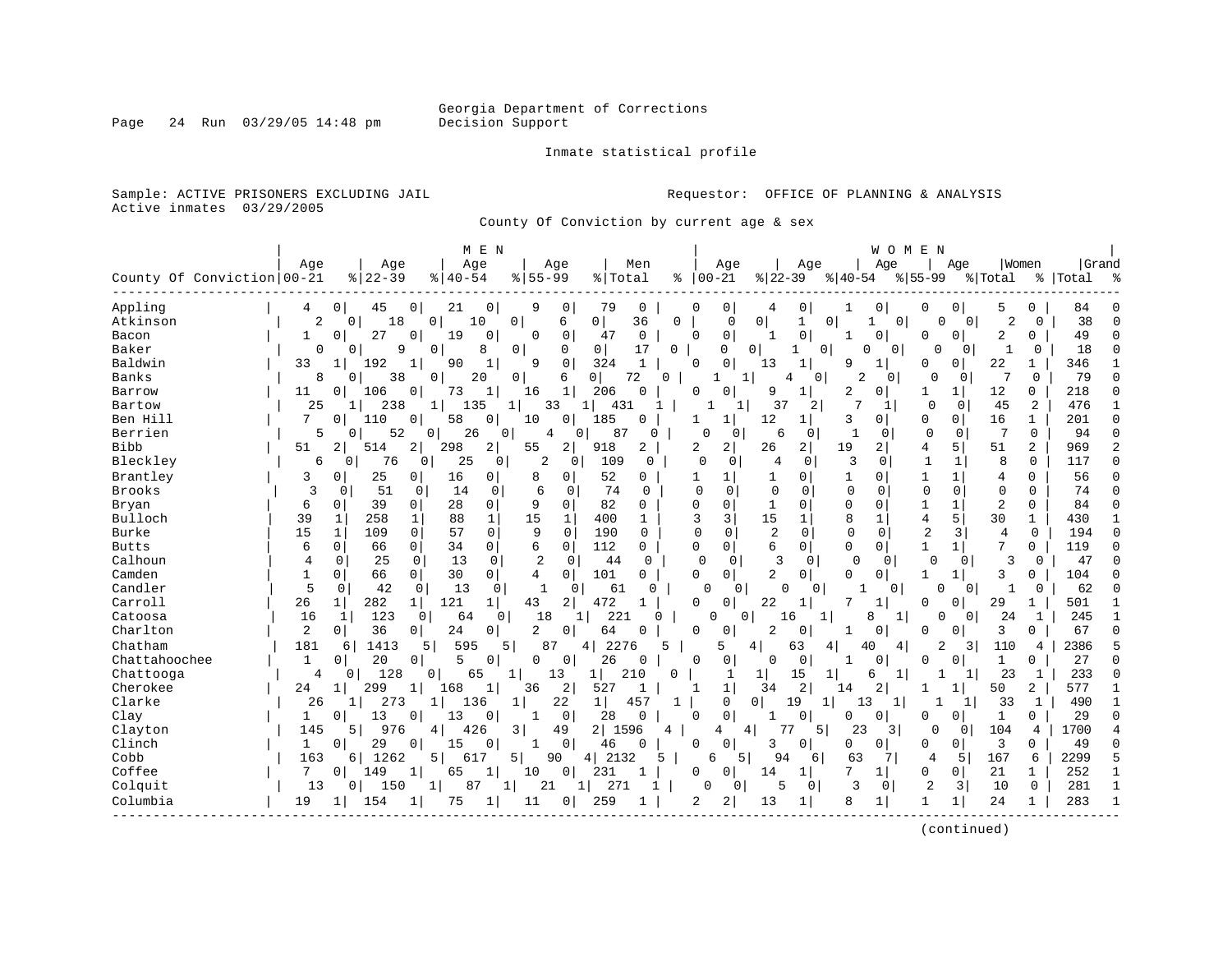Page 25 Run 03/29/05 14:48 pm

### Inmate statistical profile

| Active inmates<br>03/29/2005<br>County Of Conviction by current age & sex<br>(continued)<br>M E N<br>W O M<br>E N                                                                                                                                    |                |
|------------------------------------------------------------------------------------------------------------------------------------------------------------------------------------------------------------------------------------------------------|----------------|
|                                                                                                                                                                                                                                                      |                |
| Women<br>Grand<br>Age<br>Age<br>Age<br>Age<br>Men<br>Age<br>Age<br>Age<br>Age<br>County Of Conviction 00-21<br>$8   22 - 39$<br>$8 55-99$<br>$ 22-39$<br>$8   40 - 54$<br>% Total<br>$ 00-21$<br>$ 40-54$<br>$8 55-99$<br>နွ<br>% Total<br>%   Total |                |
|                                                                                                                                                                                                                                                      |                |
| Cook<br>70<br>0<br>0<br>126<br>0<br>0<br>132<br>0<br>45<br>7<br>0<br>0<br>6<br>4<br>0<br>0<br>ı                                                                                                                                                      |                |
| 272<br>1<br>1<br>Coweta<br>22<br>$1\vert$<br>117<br>1<br>20<br>1<br>431<br>$\mathbf{1}$<br>1<br>14<br>8<br>1<br>23<br>454<br>$\mathbf{1}$<br>0<br>1<br>$\Omega$                                                                                      |                |
| Crawford<br>0 <sup>1</sup><br>18<br>21<br>$\Omega$<br>13<br>0<br>4<br>0<br>1<br>0<br>1<br>1<br>0<br>0<br>3<br>0<br>0<br>1<br>$\Omega$<br>-1                                                                                                          | $\Omega$       |
| $\mathbf{1}$<br>1<br>Crisp<br>19<br>171<br>70<br>$\mathbf{1}$<br>10<br>$\mathbf 0$<br>270<br>10<br>1<br>5<br>286<br>$1\vert$<br>$\mathbf{1}$<br>$\mathbf{1}$<br>$\Omega$<br>U<br>16<br>1                                                             |                |
| $\overline{0}$<br>133<br>$\mathbf 0$<br>Dade<br>$\overline{0}$<br>48<br>0 <sup>1</sup><br>0<br>U<br>0<br>$\Omega$<br>2<br>0<br>135<br>2<br>$\Omega$<br>72<br>11<br>2<br>O<br>0<br>Ω                                                                  | $\cap$         |
| 29<br>7<br>3<br>77<br>$\mathbf 0$<br>$\mathbf 0$<br>0<br>$\Omega$<br>Dawson<br>3<br>$\Omega$<br>35<br>$\Omega$<br>74<br>$\Omega$<br>$\Omega$<br>2<br>0<br>$\Omega$<br>0<br>1<br>O                                                                    | C              |
| 9<br>15<br>285<br>18<br>174<br>$1\vert$<br>270<br>0<br>$\mathbf{1}$<br>Decatur<br>$\mathbf{1}$<br>69<br>0  <br>10<br>1<br>$\Omega$<br>0                                                                                                              |                |
| 152<br>DeKalb<br>1822<br>826<br>б<br>5<br>2997<br>18<br>90<br>38<br>6<br>8<br>6<br>3149<br>231<br>118<br>7<br>16<br>81<br>6<br>4                                                                                                                     | 7              |
| $\mathbf 0$<br>17<br>$\mathbf{1}$<br>110<br>0 <sup>1</sup><br>0<br>5<br>169<br>$\Omega$<br>13<br>0<br>186<br>Dodge<br>7<br>0<br>47<br>0<br>0<br>$\overline{0}$<br>1<br>4<br>0                                                                        | $\cap$         |
| 0<br>114<br>0<br>5<br>3<br>$\mathbf 0$<br>8<br>0<br>122<br>Dooly<br>5<br>64<br>0<br>41<br>0<br>0<br>$\Omega$<br>0<br>0<br>0<br>0<br>4                                                                                                                | $\Omega$       |
| $\overline{2}$<br>259<br>2<br>30<br>51<br>998<br>Dougherty<br>2<br>600<br>$\overline{2}$<br>2<br>2<br>947<br>$\Omega$<br>$\Omega$<br>20<br>$\mathbf{1}$<br>3<br>$\mathbf{1}$<br>$\mathbf 1$<br>44<br>44                                              |                |
| Douglas<br>515<br>251<br>$\overline{2}$  <br>863<br>5<br>38<br>2<br>30<br>3<br>$\mathbf 0$<br>0<br>74<br>3<br>937<br>51<br>2 <br>2<br>46<br>2<br>2<br>6                                                                                              |                |
| $\overline{c}$<br>$\Omega$<br>Early<br>3<br>37<br>0<br>0<br>3<br>0<br>$\Omega$<br>$\Omega$<br>0<br>$\Omega$<br>$\mathbf 1$<br>$\Omega$<br>0<br>63<br>0<br>18<br>61<br>0<br>1                                                                         |                |
| 7<br>3<br>0<br>$\Omega$<br>11<br>Echols<br>0<br>0<br>1<br>0<br>11<br>0<br>0<br>$\Omega$<br>$\Omega$<br>$\Omega$<br>$\Omega$<br>$\Omega$<br>0<br>0<br>$\Omega$<br>0                                                                                   | $\Omega$       |
| Effingham<br>104<br>29<br>$\Omega$<br>7<br>154<br>$\Omega$<br>5<br>$\Omega$<br>3<br>$\mathbf{1}$<br>$\Omega$<br>163<br>14<br>$\Omega$<br>0<br>$\Omega$<br>$\cap$<br>$\Omega$<br>1<br>9<br>0                                                          | C              |
| 5<br>5<br>5<br>45<br>0<br>9<br>0<br>$\Omega$<br>$\mathbf{1}$<br>$\mathbf{1}$<br>156<br>Elbert<br>$\mathbf 0$<br>86<br>$\mathbf 0$<br>145<br>$\Omega$<br>$\mathbf 1$<br>11<br>$\Omega$<br>0<br>0                                                      | O              |
| $\mathbf 1$<br>$\Omega$<br>13<br>$\mathbf 0$<br>$\Omega$<br>35<br>0<br>7<br>0<br>169<br>$\Omega$<br>0<br>4<br>0<br>$\mathbf 0$<br>0<br>5<br>0<br>174<br>Emanuel<br>114<br>0                                                                          | C              |
| 3<br>76<br>$\overline{c}$<br>9<br>47<br>17<br>$\mathbf 0$<br>$\mathbf{1}$<br>0<br>$\mathbf{1}$<br>$\Omega$<br>0<br>80<br>Evans<br>$\Omega$<br>0<br>$\Omega$<br>$\Omega$<br>$\mathbf{1}$<br>$\Omega$<br>$\Omega$<br>4                                 | O              |
| 31<br>Fannin<br>1<br>0<br>59<br>0<br>$\overline{0}$<br>11<br>0<br>102<br>0<br>0<br>4<br>$\Omega$<br>1<br>$\Omega$<br>0<br>5<br>107<br>0<br>0<br>0                                                                                                    | C              |
| 72<br>13<br>$\mathbf 0$<br>$\mathbf{1}$<br>19<br>249<br>$\Omega$<br>263<br>Fayette<br>145<br>1<br>$\mathbf{1}$<br>1<br>0<br>9<br>5<br>$\Omega$<br>14<br>1<br>0                                                                                       | -1             |
| $\overline{2}$<br>38<br>34<br>400<br>$\overline{2}$<br>208<br>680<br>62<br>742<br>Floyd<br>2<br>2<br>1<br>2<br>26<br>3<br>2<br>$1\vert$<br>1<br>34<br>$\mathbf{1}$                                                                                   | $\overline{a}$ |
| Forsyth<br>7<br>22<br>203<br>0<br>100<br>0<br>61<br>0<br>190<br>$\Omega$<br>9<br>13<br>0<br>O<br>U<br>$\Omega$<br>0                                                                                                                                  | O              |
| 5<br>126<br>Franklin<br>$\Omega$<br>69<br>39<br>13<br>0<br>9<br>135<br>0<br>0  <br>0<br>0<br>4<br>$\Omega$<br>1<br>0<br>4<br>0                                                                                                                       | C              |
| 264<br>223<br>98<br>173<br>4597<br>Fulton<br>2597<br>1340<br>10<br>4424<br>6<br>5<br>9<br>10<br>10<br>10<br>4<br>66<br>7 I<br>6<br>6<br>4                                                                                                            | 10             |
| 69<br>5<br>Gilmer<br>3<br>$\Omega$<br>45<br>$\mathbf 0$<br>131<br>0<br>136<br>0<br>14<br>1<br>0<br>$\Omega$<br>0<br>1<br>$\Omega$<br>0<br>0<br>4<br>∩                                                                                                | $\bigcap$      |
| Glascock<br>$\Omega$<br>3<br>5<br>$\Omega$<br>0<br>$\Omega$<br>6<br>0<br>0<br>1<br>0<br>$\Omega$<br>$\Omega$<br>1<br>0<br>0<br>0<br>$\Omega$                                                                                                         |                |
| 27<br>0<br>476<br>Glynn<br>22<br>259<br>462<br>$\mathbf{1}$<br>$\Omega$<br>0<br>8<br><sup>0</sup><br>11<br>1<br>154<br>1<br>1<br>б<br>1<br>∩<br>14                                                                                                   |                |
| 267<br>26<br>Gordon<br>13<br>82<br>16<br>$\mathbf{1}$<br>$\mathbf{1}$<br>1 <br>15<br>293<br>156<br>1<br>$\mathbf{1}$<br>$\mathbf{1}$<br>1<br>10<br>1<br>$\Omega$<br>1<br>0<br>O                                                                      | $\overline{1}$ |
| 0<br>138<br>55<br>9<br>0<br>219<br>13<br>232<br>Grady<br>17<br>0<br>0<br>$\Omega$<br>11<br>1<br>$\mathbf{1}$<br>0<br>0<br>1<br>1<br>-1                                                                                                               | U              |
| 78<br>24<br>0 <sup>1</sup><br>2<br>0 <sup>1</sup><br>$\Omega$<br>$\Omega$<br>2<br>5<br>$\mathbf 0$<br>114<br>Greene<br>5<br>$\Omega$<br>109<br>$\Omega$<br>ζ<br>0<br>$\cap$<br>$\Omega$<br>3<br>U                                                    | U              |
| 2<br>3<br>5<br>3<br>88<br>1351<br>Gwinnett<br>794<br>3<br>318<br>70<br>1263<br>3<br>48<br>30<br>3<br>5<br>3<br>81<br>3<br>6<br>4                                                                                                                     | 3              |
| 3<br>0<br>7<br>ς<br>$\Omega$<br>10<br>$\Omega$<br>Habersham<br>6<br>49<br>$\Omega$<br>49<br>$\overline{0}$<br>107<br>$\Omega$<br>U<br>0<br>0<br>$\Omega$<br>$\circ$<br>117<br>0                                                                      | $\Omega$       |
| 2<br>3<br>Hall<br>324<br>231<br>42<br>2<br>633<br>22<br>2<br>3<br>4<br>45<br>2<br>678<br>36<br>$\mathbf{1}$<br>3<br>1<br>17<br>1                                                                                                                     |                |
| $\Omega$<br>$\mathbf{1}$<br>30<br>Hancock<br>12<br>0 <sup>1</sup><br>$\Omega$<br>29<br>$\Omega$<br>$\Omega$<br>2<br>0<br>14<br>0<br>$\Omega$<br>∩<br>0<br><sup>0</sup>                                                                               |                |
| 2<br>73<br>Haralson<br>71<br>2<br>$\Omega$<br>$\Omega$<br>2<br>40<br>$\Omega$<br>24<br>$\Omega$<br>0<br>$\Omega$<br>O<br>$\Omega$<br>$\Omega$<br>O<br>O<br>$\Omega$<br>$\Omega$                                                                      |                |

------------------------------------------------------------------------------------------------------------------------------------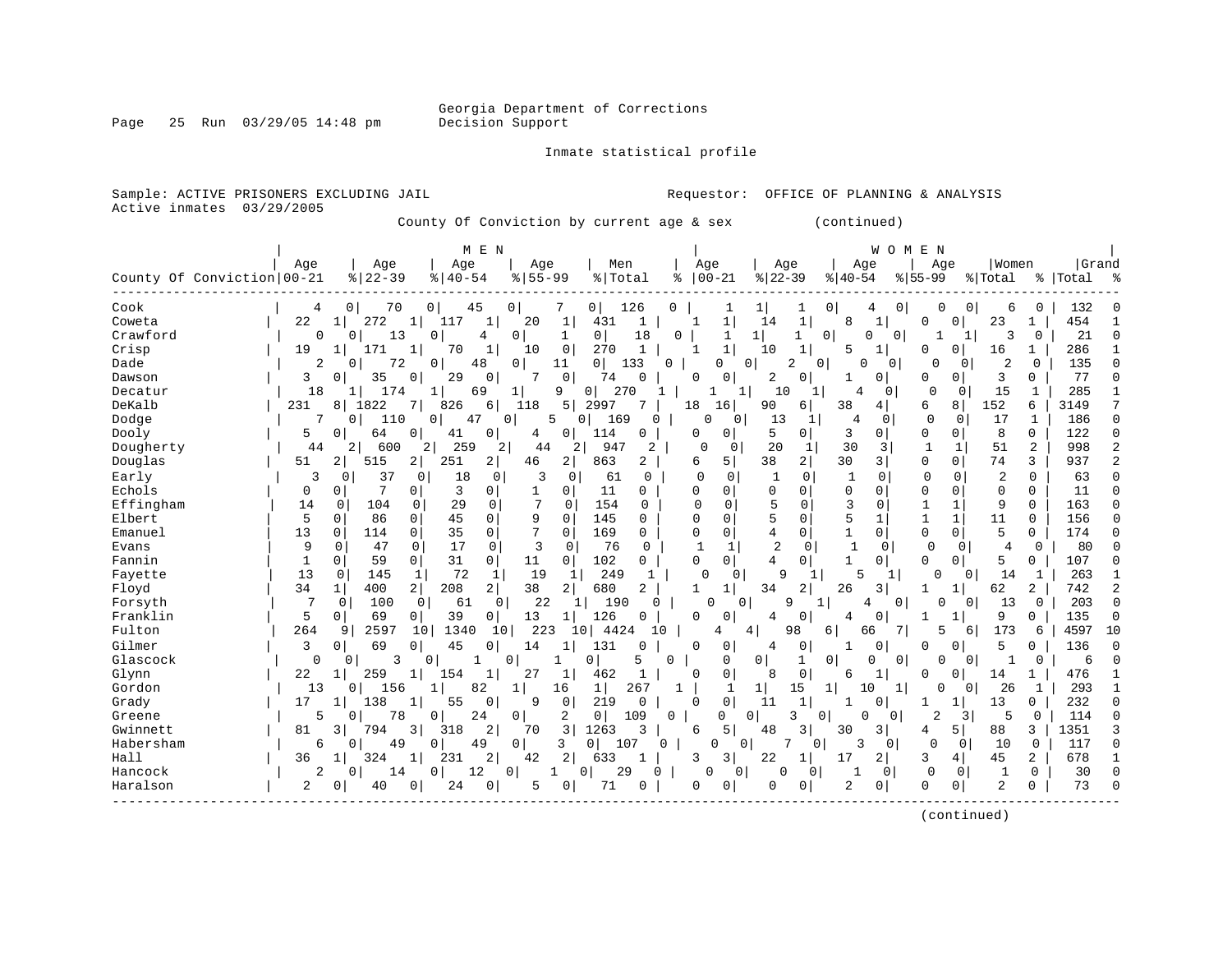Page 26 Run 03/29/05 14:48 pm

### Inmate statistical profile

| County Of Conviction by current age & sex<br>(continued)<br>M E N<br>W O M E N<br>Women<br>Age<br>Age<br>Age<br>Age<br>Men<br>Age<br>Age<br>Age<br>Age<br>County Of Conviction   00-21<br>$ 22-39$<br>$8122 - 39$<br>$8155 - 99$<br>$00 - 21$<br>$8140 - 54$<br>% Total<br>$ 40-54$<br>% Total<br>%   Total<br>ႜ<br>$8155 - 99$<br>0<br>0<br>0<br>0<br>0<br>Harris<br>0<br>47<br>0<br>27<br>0 <sup>1</sup><br>82<br>3<br>0<br>0<br>86<br>4<br>0<br>5<br>58<br>$\mathbf 0$<br>2<br>103<br>Hart<br>0<br>26<br>0<br>5<br>0<br>94<br>$\Omega$<br>$\Omega$<br>0<br>0<br>0<br>9<br>0<br>0<br>O<br>$\overline{0}$<br>2<br>50<br>28<br>0<br>0<br>8<br>48<br>0<br> 1 <br>1<br>$\mathbf 0$<br>0<br>0 <sup>1</sup><br>0<br>Heard<br>1<br>0<br>11<br>1<br>0<br>O<br>$\overline{a}$<br>$\overline{2}$<br>$\mathbf{1}$<br>26<br>417<br>20<br>$\mathbf{1}$<br>230<br>$1\vert$<br>117<br>1<br>16<br>1<br>383<br>2<br>$\mathbf{1}$<br>0 I<br>34<br>1<br>Henry<br>6<br>O<br>7<br>$\overline{0}$<br>33<br>522<br>274<br>$\mathbf{1}$<br>167<br>1<br>489<br>1<br>4<br>17<br>1<br>11<br>$\mathbf{1}$<br>Houston<br>41<br>41<br>1<br>-1<br>1<br>0<br>2<br>25<br>0<br>67<br>$\mathbf 0$<br>$\overline{0}$<br>$\mathbf{1}$<br>68<br>Irwin<br>34<br>0<br>0<br>6<br>0<br>0<br>0<br>0<br>$\Omega$<br>0<br>0<br>22<br>Jackson<br>101<br>79<br>$\mathbf{1}$<br>1 <br>208<br>2<br>$\overline{a}$<br>11<br>3<br>$\mathbf 1$<br>230<br>9<br>$\mathbf{0}$<br>0<br>19<br>0<br>1<br>6<br>1<br>4<br>37<br>3<br>$\overline{a}$<br>0<br>$\overline{2}$<br>$\mathbf 0$<br>57<br>0<br>$\overline{0}$<br>0<br>60<br>Jasper<br>0<br>0<br>0<br>0<br>O<br>0<br>3<br>0<br>$\Omega$<br>16<br>Jeff Davis<br>2<br>2<br>0<br>0<br>$\mathbf 0$<br>0<br>$\Omega$<br>6<br>$\mathbf 0$<br>62<br>34<br>16<br>0<br>56<br>0<br>4<br>$\mathbf 0$<br>0<br>0<br>4                                                                                                                                                                                                                                                                                                                                                                                                                                                                                                                                                                                                                                                                                                                                                                                                                                                                                                                                                                                                                                                                                                                                                                                                                                                                                                                                                                                                                                                                                                                                                                                                                                                                                                                                                                                                                                                                                                                                                                                                                                                                                                                                                                                                                                                                                                                                                                                                                                              | Sample: ACTIVE PRISONERS EXCLUDING JAIL<br>Active inmates<br>03/29/2005 |                                      |                                     | OFFICE OF PLANNING & ANALYSIS<br>Requestor: |                                                                                                                                                                                                                                                      |
|-----------------------------------------------------------------------------------------------------------------------------------------------------------------------------------------------------------------------------------------------------------------------------------------------------------------------------------------------------------------------------------------------------------------------------------------------------------------------------------------------------------------------------------------------------------------------------------------------------------------------------------------------------------------------------------------------------------------------------------------------------------------------------------------------------------------------------------------------------------------------------------------------------------------------------------------------------------------------------------------------------------------------------------------------------------------------------------------------------------------------------------------------------------------------------------------------------------------------------------------------------------------------------------------------------------------------------------------------------------------------------------------------------------------------------------------------------------------------------------------------------------------------------------------------------------------------------------------------------------------------------------------------------------------------------------------------------------------------------------------------------------------------------------------------------------------------------------------------------------------------------------------------------------------------------------------------------------------------------------------------------------------------------------------------------------------------------------------------------------------------------------------------------------------------------------------------------------------------------------------------------------------------------------------------------------------------------------------------------------------------------------------------------------------------------------------------------------------------------------------------------------------------------------------------------------------------------------------------------------------------------------------------------------------------------------------------------------------------------------------------------------------------------------------------------------------------------------------------------------------------------------------------------------------------------------------------------------------------------------------------------------------------------------------------------------------------------------------------------------------------------------------------------------------------------------------------------------------------------------------------------------------------------------------------------------------------------------------------------------------------------------------------------------------------------------------------------------------------------------------------------------------------------------------------------------------------------------------------------------------------------------------------------------------------------------------------------------------------------------------------------------------------------------------------------------------------------------------------------------------------------------------------------------------------------------------------------------------------------------------------------------------------------------------------------------------------------------------------------------------------------------------------------------------------------------------------------------------------------------------------------|-------------------------------------------------------------------------|--------------------------------------|-------------------------------------|---------------------------------------------|------------------------------------------------------------------------------------------------------------------------------------------------------------------------------------------------------------------------------------------------------|
|                                                                                                                                                                                                                                                                                                                                                                                                                                                                                                                                                                                                                                                                                                                                                                                                                                                                                                                                                                                                                                                                                                                                                                                                                                                                                                                                                                                                                                                                                                                                                                                                                                                                                                                                                                                                                                                                                                                                                                                                                                                                                                                                                                                                                                                                                                                                                                                                                                                                                                                                                                                                                                                                                                                                                                                                                                                                                                                                                                                                                                                                                                                                                                                                                                                                                                                                                                                                                                                                                                                                                                                                                                                                                                                                                                                                                                                                                                                                                                                                                                                                                                                                                                                                                                                     |                                                                         |                                      |                                     |                                             |                                                                                                                                                                                                                                                      |
|                                                                                                                                                                                                                                                                                                                                                                                                                                                                                                                                                                                                                                                                                                                                                                                                                                                                                                                                                                                                                                                                                                                                                                                                                                                                                                                                                                                                                                                                                                                                                                                                                                                                                                                                                                                                                                                                                                                                                                                                                                                                                                                                                                                                                                                                                                                                                                                                                                                                                                                                                                                                                                                                                                                                                                                                                                                                                                                                                                                                                                                                                                                                                                                                                                                                                                                                                                                                                                                                                                                                                                                                                                                                                                                                                                                                                                                                                                                                                                                                                                                                                                                                                                                                                                                     |                                                                         |                                      |                                     |                                             | Grand                                                                                                                                                                                                                                                |
| $\overline{0}$<br>Jenkins<br>5<br>51<br>0<br>19<br>5<br>80<br>C<br>3<br>4<br>$\mathbf 0$<br>84<br>0<br>0<br>$\Omega$<br>$\mathbf 0$<br>$\mathbf 0$<br>0<br>0<br>0<br>0<br>12<br>47<br>$\mathbf 0$<br>0<br>Johnson<br>3<br>29<br>0<br>3<br>0<br>0<br>1<br>1<br>48<br>0<br>0<br>0<br>0<br>0<br>0<br>0<br>$\circ$<br>$\overline{2}$<br>5<br>$\mathbf 0$<br>$\mathbf 0$<br>Jones<br>8<br>0<br>$\mathbf 0$<br>26<br>0<br>7<br>$\mathbf 0$<br>105<br>$\mathbf 0$<br>$\mathbf 0$<br>0<br>0<br>0<br>$\Omega$<br>112<br>64<br>30<br>8<br>86<br>6<br>92<br>47<br>0<br>0<br>0<br>4<br>$\mathbf{1}$<br>1<br>0<br>Lamar<br>1<br>0<br>$\circ$<br>0<br>0<br>1<br>0<br>0<br>Lanier<br>3<br>21<br>8<br>$\Omega$<br>3<br>$\Omega$<br>0<br>3<br>$\Omega$<br>39<br>0<br>0<br>4<br>$\Omega$<br>36<br>$\Omega$<br>$\Omega$<br>$\Omega$<br>$\Omega$<br>0<br>0<br>157<br>13<br>6<br>19<br>8<br>0<br>74<br>$\mathbf{1}$<br>6<br>0<br>245<br>$\mathbf{1}$<br>0<br>1<br>1<br>0<br>$\Omega$<br>1<br>264<br>Laurens<br>0<br>1<br>3<br>$\mathbf 0$<br>$\mathbf 0$<br>0<br>19<br>3<br>$\mathbf 0$<br>55<br>0<br>$\mathbf{1}$<br>0<br>$\mathbf 0$<br>$\mathbf 0$<br>1<br>$\mathbf 0$<br>56<br>Lee<br>$\Omega$<br>30<br>$\Omega$<br>U<br>0<br>$\mathbf 0$<br>5<br>13<br>52<br>13<br>$\mathbf 1$<br>$\Omega$<br>$\mathbf 0$<br>12<br>$\mathbf{1}$<br>$\mathbf 0$<br>17<br>$\mathbf{1}$<br>Liberty<br>0<br>168<br>1<br>246<br>1<br>0<br>263<br>1<br>2<br>$\overline{0}$<br>13<br>0<br>$\mathbf{1}$<br>36<br>0<br>$\Omega$<br>$\mathbf{1}$<br>$\Omega$<br>$\Omega$<br>$\overline{0}$<br>0<br>38<br>Lincoln<br>1<br>0<br>21<br>$\mathbf{0}$<br>0<br>$\Omega$<br>1<br>6<br>0<br>19<br>$\Omega$<br>6<br>78<br>$\Omega$<br>$\Omega$<br>6<br>$\overline{c}$<br>8<br>$\Omega$<br>86<br>0<br>47<br>0<br>$\mathbf 0$<br>0<br>0<br>$\Omega$<br>$\mathbf 0$<br>Long<br>Lowndes<br>184<br>1 <sup>1</sup><br>18<br>0<br>17<br>$\overline{2}$<br>556<br>23<br>$\mathbf{1}$<br>299<br>$\mathbf 1$<br>$\mathbf{1}$<br>524<br>0<br>14<br>1<br>32<br>1<br>1<br>1<br>1<br>7<br>72<br>Lumpkin<br>3<br>$\mathbf 0$<br>38<br>$\mathbf 0$<br>$\overline{2}$<br>2<br>5<br>$\overline{0}$<br>8<br>$\mathbf 0$<br>0<br>16<br>0<br>64<br>$\Omega$<br>$\Omega$<br>0<br>1<br>3<br>73<br>0<br>40<br>$\overline{0}$<br>25<br>$\mathbf{0}$<br>5<br>$\mathbf 0$<br>0<br>$\mathbf 0$<br>$\mathbf 0$<br>$\mathbf{0}$<br>$\overline{0}$<br>0<br>0<br>73<br>Macon<br>0<br>0<br>$\cap$<br>0<br>Madison<br>11<br>73<br>34<br>8<br>126<br>$\Omega$<br>0<br>9<br>13<br>139<br>0<br>0<br>0<br>0<br>0<br>0<br>0<br>0<br>4<br>Marion<br>2<br>17<br>10<br>0<br>2<br>$\mathbf 0$<br>31<br>2<br>3<br>$\Omega$<br>34<br>0<br>0<br>$\Omega$<br>0<br>0<br>$\Omega$<br>$\Omega$<br>0<br>1<br>1<br>McDuffie<br>9<br>103<br>58<br>0<br>9<br>$\overline{0}$<br>10<br>192<br>0<br>0<br>0 <sup>1</sup><br>12<br>182<br>0<br>0<br>1<br>0<br>$\Omega$<br>0<br>$\mathbf{1}$<br>42<br>22<br>$\mathbf 0$<br>69<br>McIntosh<br>0<br>3<br>68<br>0<br>$\overline{0}$<br>$\mathbf{1}$<br>1<br>0<br>0 <sup>1</sup><br>0<br>0<br>$\Omega$<br>0<br>0<br>$\Omega$<br>0<br>-1<br>Meriwether<br>9<br>187<br>8<br>105<br>48<br>12<br>$\mathbf 1$<br>173<br>0<br>$\cap$<br>$\overline{0}$<br>1<br>14<br>0<br>0<br>0<br>0<br>1<br>1<br>4<br>$\mathbf 0$<br>Miller<br>0<br>26<br>15<br>$\circ$<br>8<br>0<br>0<br>25<br>0<br>0<br>0<br>0<br>0<br>0<br>1<br>0<br>1<br>0<br>1<br>Mitchell<br>112<br>7<br>180<br>9<br>0<br>52<br>0<br>0 <sup>1</sup><br>0<br>1<br>1<br>$\cap$<br>16<br>1<br>196<br>0<br>6<br>0<br>q<br>1<br>0<br>0<br>$\mathbf 0$<br>153<br>0<br>2<br>$\Omega$<br>9<br>162<br>15<br>81<br>0<br>48<br>9<br>0<br><sup>0</sup><br>$\Omega$<br>0<br>$\Omega$<br>0<br>Monroe<br>1<br>27<br>0<br>12<br>3<br>50<br>3<br>0<br>5<br>0 <sup>1</sup><br>47<br>0<br>0<br>3<br>$\mathbf{0}$<br>$\Omega$<br>0<br>0<br>Montgomery<br>0<br>0<br>0<br>0<br>23<br>0<br>0<br>88<br>$\mathbf 0$<br>$\Omega$<br>92<br>54<br>$\overline{0}$<br>7<br>0<br>0<br>3<br>0<br>0<br>0 <sup>1</sup><br>4<br>Morgan<br>4<br>0<br>U<br>1<br>11<br>99<br>0<br>40<br>14<br>1<br>164<br>$\Omega$<br>0<br>$\Omega$<br>0<br>0<br>11<br>0<br>175<br>Murray<br>O<br>0<br>0<br>89<br>3<br>1636<br>106<br>869<br>502<br>1547<br>24<br>3<br>3.<br>4<br>70<br>3<br>4<br>1<br>Muscogee<br>60<br>1 | Jefferson<br>9<br>0                                                     | 58<br>0 <sup>1</sup><br>24<br>0<br>9 | $\mathbf 0$<br>100<br>$\Omega$<br>0 | 0<br>$\overline{2}$<br>0 <sup>1</sup><br>1  | C<br>$\cap$<br>$\mathbf{1}$<br>$\mathbf{1}$<br>$\Omega$<br>$\Omega$<br>n<br>$\Omega$<br>3<br>0<br>$\Omega$<br>103<br>O<br>C<br>C<br>U<br>$\Omega$<br>-1<br>$\Omega$<br>O<br>$\Omega$<br>C<br>O<br>C<br>$\Omega$<br>$\Omega$<br>U<br>U<br>n<br>∩<br>C |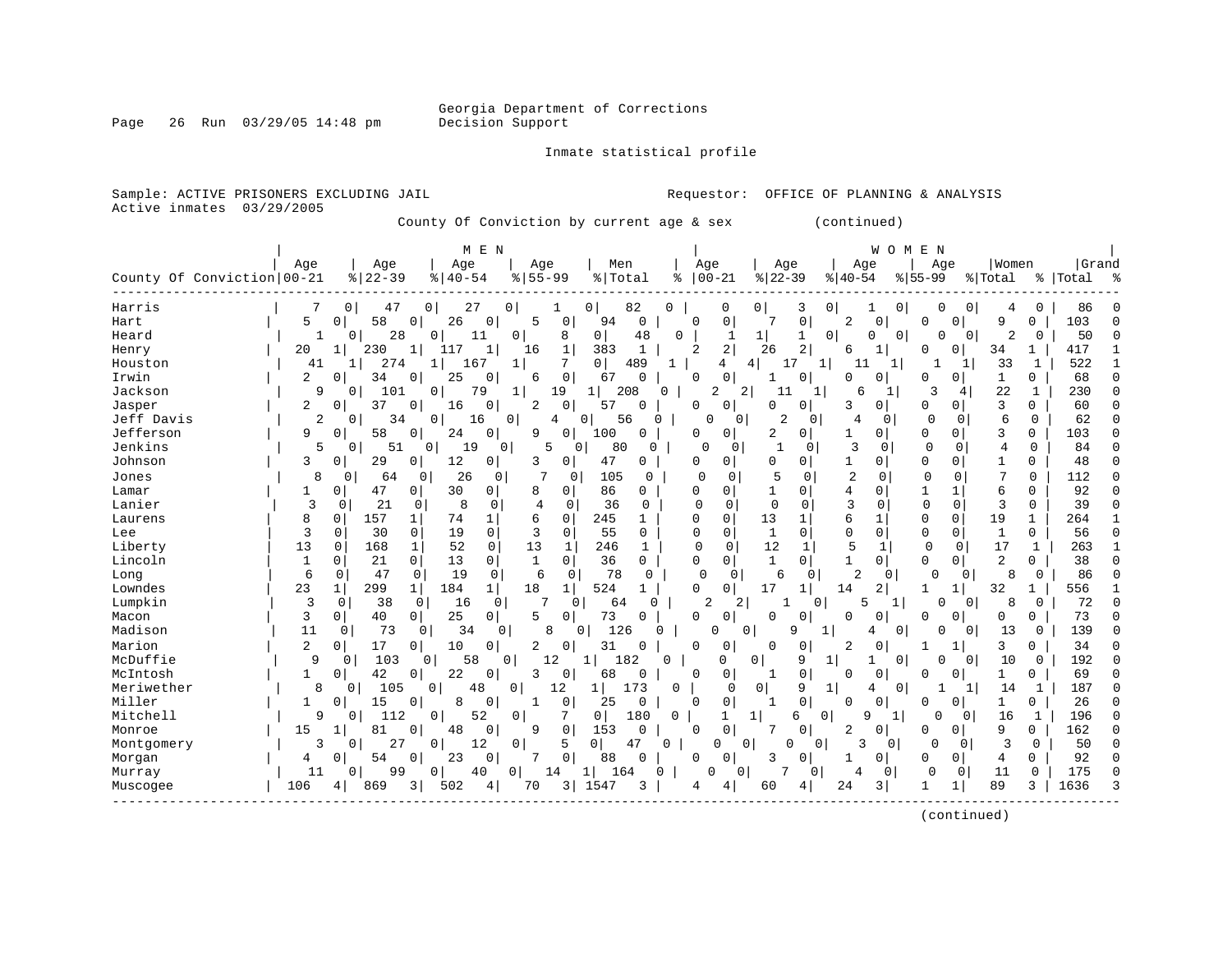Page 27 Run 03/29/05 14:48 pm

### Inmate statistical profile

| Active inmates             | 03/29/2005     |                     | County Of Conviction by current age & sex |                    |                       |              |                              |                      |                     | (continued)                |                          |                |                  |              |                      |                |
|----------------------------|----------------|---------------------|-------------------------------------------|--------------------|-----------------------|--------------|------------------------------|----------------------|---------------------|----------------------------|--------------------------|----------------|------------------|--------------|----------------------|----------------|
|                            |                |                     | M E N                                     |                    |                       |              |                              |                      |                     |                            | WOMEN                    |                |                  |              |                      |                |
| County Of Conviction 00-21 | Age            | Age<br>$ 22-39$     | Age<br>$8   40 - 54$                      | Age<br>$8 55-99$   | Men<br>% Total        | ႜ            | Age<br>$00 - 21$             | Age<br>$ 22-39$      |                     | Age<br>$ 40-54$            | $8155 - 99$              | Age            | Women<br>% Total |              | Grand<br>%   Total % |                |
| Newton                     | 15             | 1<br>236            | 1<br>125                                  | 20<br>1            | $1\vert$<br>396       | 1            | 0                            | 0                    | 10<br>$1\vert$      | 12                         | $\mathbf{1}$<br>2        | $\vert$ 3      | 24               | 1            | 420                  |                |
| Oconee                     | 2              | 39<br>$\Omega$      | 0<br>0<br>14                              | 3<br>0             | 58                    | $\mathbf 0$  | 0<br>0                       | 1                    | 0 <sup>1</sup>      | 0<br>1                     | 0                        | 0              | 2                | 0            | 60                   | $\Omega$       |
| Oglethorpe                 | 5              | $\Omega$<br>42      | 10<br>$\Omega$                            | 0<br>4             | 0<br>61               | $\Omega$     | $\Omega$                     | 0                    | 3<br>$\mathbf 0$    | 1                          | 0<br>0                   | 0              | 4                | 0            | 65                   | U              |
| Paulding                   | 14             | 96<br>0             | 0<br>0<br>63                              | 9<br>0             | 182                   | 0            | 0<br>0                       | 8                    | 0 <sup>1</sup>      | 0<br>4                     | 1                        | 1              | 13               | 0            | 195                  | U              |
| Peach                      | 5              | 51<br>0             | 29<br>0                                   | 2<br>0             | 0                     | 87<br>0      | 0                            | 0                    | 0<br>$\overline{0}$ | 1                          | 0<br>$\Omega$            | $\Omega$       | 1                | 0            | 88                   | O              |
| Pickens                    | 5              | 36<br>0             | 0<br>35<br>$\Omega$                       | 6<br>$\mathbf 0$   | 82                    | 0            | 0<br>0                       | 1                    | $\mathbf 0$         | $\mathbf 0$<br>0           | 0                        | 0              | $\mathbf{1}$     | $\Omega$     | 83                   | C              |
| Pierce                     | 0              | 0<br>30             | 0<br>16                                   | 0<br>4             | $\overline{0}$<br>50  | $\mathbf 0$  | 1                            | $\mathbf 1$          | 0                   | <sup>0</sup>               | $\Omega$<br>0            | 0              | $\overline{2}$   | 0            | 52                   | U              |
| Pike                       | 4              | 20<br>$\Omega$      | 0<br>15<br>$\mathbf 0$                    | $\mathbf 0$<br>5   | 44                    | $\Omega$     | $\Omega$<br>0                | 1                    | 0 <sup>1</sup>      | 3<br>0                     | $\Omega$                 | 0              | 4                | $\Omega$     | 48                   | C              |
| Polk                       | 7              | 86<br>0             | 0<br>41                                   | 13<br>0            | 147                   | 0            |                              | 4                    | 0                   | -1                         | 0<br>0                   | 0              | 6                | $\Omega$     | 153                  | O              |
| Pulaski                    | 4              | 61<br>0             | 25<br>$\mathbf 0$<br>0                    | $\Omega$<br>1      | 91                    | O            | 0<br>0                       | 6                    | 0 <sup>1</sup>      | 4<br>0                     | $\mathbf 0$              | 0              | 10               | 0            | 101                  | O              |
| Putnam                     | 7              | 84<br>$\mathbf{0}$  | $\Omega$<br>48                            | 9<br>$\Omega$      | 148<br>$\Omega$       | 0            | $\Omega$<br>0                | 5                    | $\mathbf{0}$        | $\mathbf 1$<br>0           | $\mathbf{0}$             | $\mathbf 0$    | 6                | $\Omega$     | 154                  | $\Omega$       |
| Quitman                    | $\Omega$       | 8<br>0              | 0<br>3<br>0                               | 0<br>$\mathbf 0$   | 11                    | $\Omega$     | 0<br>0                       | $\Omega$             | 0 <sup>1</sup>      | 0<br>0                     | $\mathbf 0$              | 0              | 0                | 0            | 11                   | $\Omega$       |
| Rabun                      | 4              | 38<br>0             | 17<br>0<br>0                              | 4                  | 0<br>63               | 0            | 0<br>0                       | $\Omega$             | 0                   | $\mathbf 1$<br>0           | 0                        | $\mathbf 0$    |                  | $\Omega$     | 64                   | O              |
| Randolph                   | 6              | 42<br>0             | 19<br>$\overline{0}$<br>0                 | 4<br>$\circ$       | 71                    | 0            | 0<br>0                       | 1                    | 0                   | 2<br>0                     | $\mathbf 0$              | 0              | 3                | 0            | 74                   | $\sqrt{ }$     |
| Richmond                   | 139            | 1116<br>5           | 471<br>4<br>4                             | 91                 | 1817<br> 4            | 4            | 7<br>6                       | 81                   | 5                   | 43<br>5                    | 3                        | 4              | 134              | 5            | 1951                 |                |
| Rockdale                   | 43             | 197<br>2            | 103<br>1<br>1                             | 13<br>$1\vert$     | 356                   |              | 0<br>0                       | 14                   | 1                   | 9<br>$\mathbf 1$           | $\mathbf 0$              | 0              | 23               | $\mathbf{1}$ | 379                  | -1             |
| Schley                     | $\mathbf{1}$   | 0<br>13             | 5<br>$\mathbf 0$<br>0                     | $\mathbf{1}$<br>0  | 20                    | 0            | $\mathbf 0$<br>$\mathbf 0$   | 1                    | $\Omega$            | $\mathbf 0$<br>0           | $\mathbf 0$              | 0              | 1                | $\mathbf 0$  | 21                   | $\Omega$       |
| Screven                    | 10             | 0<br>84             | 32<br>$\mathbf 0$<br>0                    | 6<br>0             | 132                   | $\mathbf 0$  | $\mathbf{1}$<br>$\mathbf{1}$ | 3                    | $\Omega$            | 3<br>$\mathbf 0$           | 0                        | 0              | 7                | $\Omega$     | 139                  | $\Omega$       |
| Seminole                   | $\overline{4}$ | 55<br>$\Omega$      | $\mathbf 0$<br>0<br>21                    | 6<br>$\mathbf 0$   | 86                    | 0            | 0<br>0                       | 3                    | $\Omega$            | 3<br>0                     | $\mathbf 0$              | 0              | 6                | $\Omega$     | 92                   | 0              |
| Spalding                   | 35             | $\mathbf 1$<br>373  | $\mathbf{1}$<br>1<br>164                  | 41                 | 2<br>613              | 1            | $\overline{c}$<br>2          | 26                   | $\overline{2}$      | 11<br>1                    | $\mathbf{1}$             | 1              | 40               | $\mathbf{1}$ | 653                  | -1             |
| Stephens                   | 11             | 0<br>72             | $\mathsf{O}$<br>0<br>50                   | 12<br>$1\vert$     | 145                   | 0            | 0<br>0                       | 3                    | $\overline{0}$      | 3<br>$\Omega$              | $\mathbf 0$              | 0              | 6                | 0            | 151                  | $\bigcap$      |
| Stewart                    | 6              | 25<br>0             | 7<br>$\mathbf 0$<br>0                     | 1                  | 39<br>0               | 0            | $\Omega$<br>$\Omega$         | $\mathbf{1}$         | 0                   | 1                          | 0<br>0                   | 0              | $\overline{2}$   | $\mathbf 0$  | 41                   | $\Omega$       |
| Sumter                     | 11             | 137<br>0            | $\mathbf{1}$<br>63<br>$\mathbf 0$         | 5<br>$\mathbf{0}$  | 216                   | $\Omega$     | 0<br>U                       | 7                    | 0                   | 3<br>0                     | $\Omega$                 | 0              | 10               | 0            | 226                  | C              |
| Talbot                     | 1              | 27<br>0             | 7<br>0<br>0                               | $\mathbf{1}$       | 36<br>$\Omega$        | 0            | 0                            | 0<br>N               | 0                   | 2                          | 0<br>0                   | $\overline{0}$ | 2                | 0            | 38                   |                |
| Taliaferro                 | $\mathbf 0$    | 3<br>$\Omega$       | 0<br>3<br>0                               | 2<br>0             | 8                     | $\Omega$     | 0<br>O                       | 0                    | $\mathsf 0$         | 0<br>0                     | $\Omega$                 | 0              | 0                | $\Omega$     | 8                    |                |
| Tattnall                   | 9              | 87<br>0             | 33<br>0                                   | 11<br>$\mathbf 0$  | 0<br>14<br>0          | U            | 1                            |                      | 0<br>0              | 4                          | U<br>0                   | 0              | 5                | 0            | 145                  | O              |
| Taylor                     | 4              | 53<br>0             | 22<br>0<br>0                              | 3<br>$\mathbf 0$   | 82                    | $\Omega$     | 0<br>0                       | 2                    | 0                   | 0<br>0                     | 0                        | 0              | 2                | 0            | 84                   | U              |
| Telfair                    |                | 76<br>$\mathbf{0}$  | 35<br>0                                   | $\mathbf 0$<br>5   | $\mathbf 0$<br>123    | 0            | $\mathbf 0$                  | $\mathbf 0$          | 5<br>0 <sup>1</sup> | 5                          | $\mathbf{1}$<br>$\Omega$ | $\overline{0}$ | 10               | $\mathbf 0$  | 133                  | U              |
| Terrell                    | 7              | 44<br>0             | 0<br>25<br>0                              | 3<br>0             | 79                    | 0            | 0<br>0                       | 3                    | $\mathbf 0$         | $\mathbf 0$<br>$\mathbf 0$ | 0                        | 0              | 3                | 0            | 82                   | $\Omega$       |
| Thomas                     | 24             | 163<br>1            | 1 <br>105                                 | $\mathbf 1$<br>11  | 0<br>303              | 1            | $\mathbf 0$                  | 0                    | 8<br>0              | 6                          | 1                        |                | 15               | $\mathbf{1}$ | 318                  | $\overline{1}$ |
| Tift                       | 18             | 172<br>$\mathbf{1}$ | 1<br>109<br>1                             | $\mathbf{1}$<br>15 | 314                   | $\mathbf{1}$ | $\mathbf{1}$<br>$\mathbf{1}$ | 8                    | 0 <sup>1</sup>      | 10<br>$\mathbf{1}$         | 1                        | 1              | 20               | 1            | 334                  | $\mathbf{1}$   |
| Toombs                     | 22             | 174<br>1            | 58<br>$\mathbf{1}$                        | 0<br>7             | $\overline{0}$<br>261 | 1            | $\Omega$                     | 17<br>0 <sup>1</sup> | 1                   | 4                          | $\Omega$<br>$\Omega$     | 0              | 21               | 1            | 282                  | $\mathbf{1}$   |
| Towns                      | $\Omega$       | 11<br>0             | 0<br>0<br>6                               | $\mathbf 0$<br>3   | 20                    | $\Omega$     | $\mathbf 0$<br>0             | 1                    | $\mathbf 0$         | 0<br>0                     | 0                        | 0              | $\mathbf{1}$     | 0            | 21                   | $\Omega$       |
| Treutlen                   | 6              | 0<br>13             | 0<br>14                                   | 0                  | $\Omega$<br>34        | 0            | $\Omega$                     | 0<br>0               | 0                   | ς                          | 0<br>$\Omega$            | 0              | 3                | $\Omega$     | 37                   | $\cap$         |
| Troup                      | 41             | 1<br>360            | 1<br>1<br>164                             | 29<br>1            | 594                   |              | 2<br>2                       | 17                   | 1                   | 1<br>6                     | -1                       | 1              | 26               | $\mathbf{1}$ | 620                  | -1             |
|                            |                |                     |                                           |                    |                       |              |                              |                      |                     |                            |                          | (continued)    |                  |              |                      |                |

(continued)

Sample: ACTIVE PRISONERS EXCLUDING JAIL **Analysis** Requestor: OFFICE OF PLANNING & ANALYSIS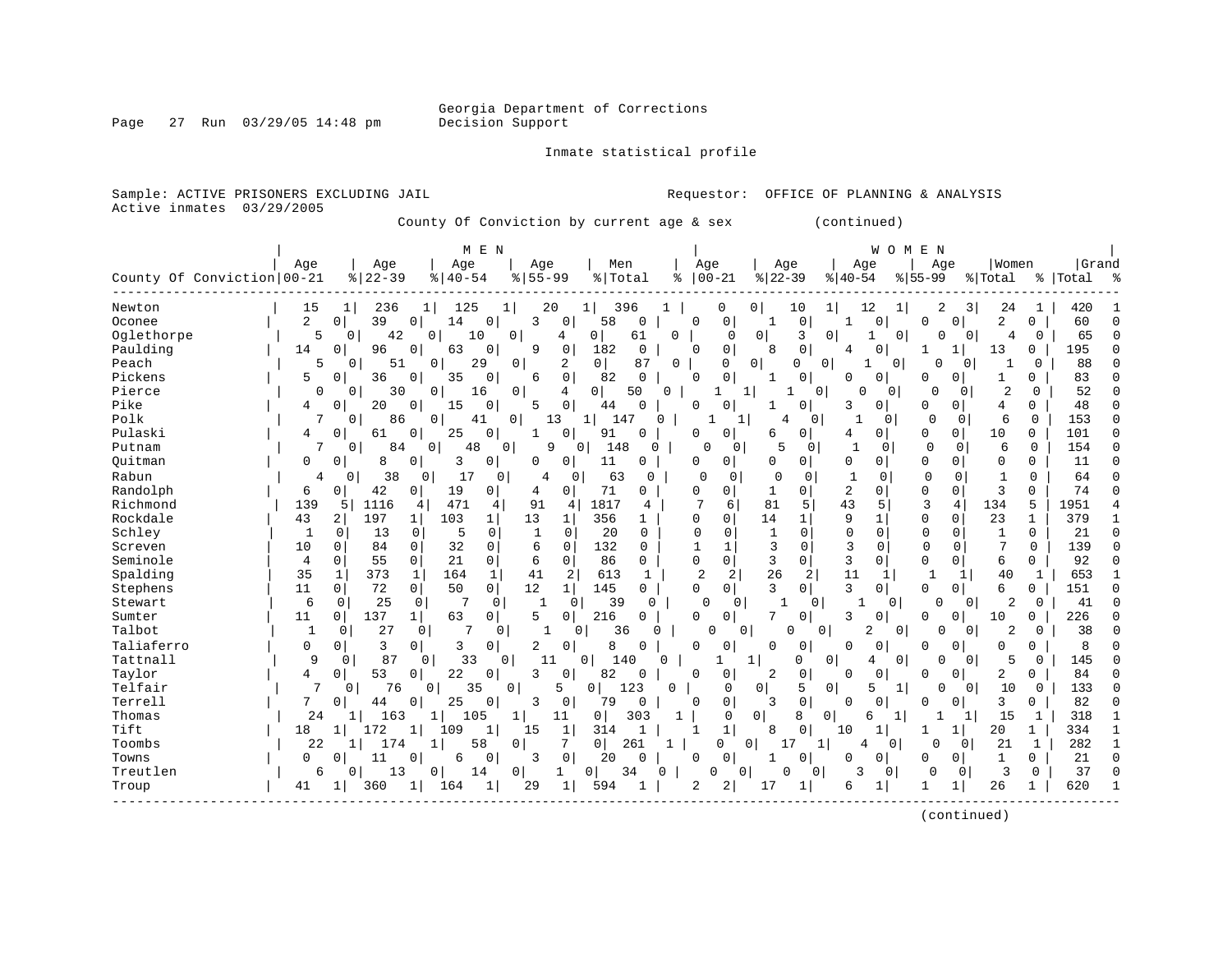Inmate statistical profile

| Sample: ACTIVE PRISONERS EXCLUDING JAIL |               |                      |                               |                            |                                                 | Requestor:           | OFFICE                     | PLANNING & ANALYSIS<br>OF       |                          |                   |                           |
|-----------------------------------------|---------------|----------------------|-------------------------------|----------------------------|-------------------------------------------------|----------------------|----------------------------|---------------------------------|--------------------------|-------------------|---------------------------|
| Active inmates                          | 03/29/2005    |                      |                               |                            | County Of Conviction by current age & sex       |                      |                            | (continued)                     |                          |                   |                           |
| County Of Conviction 00-21              | Age           | Age<br>$8   22 - 39$ | M E N<br>Age<br>$8   40 - 54$ | Age<br>$8155 - 99$         | Men<br>% Total                                  | Age<br>$ 00-21$      | Age<br>$ 22-39$            | <b>WOMEN</b><br>Age<br>$ 40-54$ | Age<br>$8155 - 99$       | Women<br>% Total  | Grand<br>%   Total        |
| Turner                                  | O             | 42<br>0              | 27<br>0                       | 7                          | 81<br>O                                         |                      | 0                          | 0<br>0<br>0                     | $\sigma$                 |                   | 82                        |
| Twiggs                                  | 3<br>0 I      | 18<br>0              | 19<br>0                       | 0<br>0                     | 40                                              | 0<br>0               | 0                          | 0<br>O                          |                          |                   | 42                        |
| Union                                   | 2<br>0        | 17                   | 15<br>0                       | 0<br>5                     | 39<br>0                                         | $\Omega$<br>0        | 0<br>0                     | 2<br>0<br>0                     | 0                        | 2                 | 41                        |
| Upson                                   | 16            | 96<br>0              | 48<br>0                       | 14<br>1                    | 174<br>0                                        | 0<br>0               | 0<br>5                     | 0                               | 0                        | 6                 | 180                       |
| Walker                                  | 6             | 199<br>0             | 101                           | 23                         | 329<br>1                                        |                      | 17                         | 11                              | 2                        | 31                | 360                       |
| Walton                                  | 19            | 181<br>$\mathbf{1}$  | 111<br>1                      | $\mathbf 0$<br>11          | 322<br>1                                        | 0<br>$\Omega$        | 9<br>1                     | 7                               | 3<br>2                   | 18                | 340                       |
| Ware                                    | 15            | 200                  | 116                           | 20                         | 1 <br>351                                       | 1<br>O               | $\Omega$<br>16             | 5                               | U<br>∩                   | 21                | 372                       |
| Warren                                  | 2<br>0        | 25<br>0              | 13<br>0                       | $\mathbf 0$<br>4           | 44<br>n                                         | 0<br>$\Omega$        | 0                          |                                 | $\Omega$                 | 2<br>U            | 46                        |
| Washington                              | 11            | 71<br>0              | 33<br>0                       | 2<br>$\overline{0}$        | 117<br>$\Omega$                                 | 0<br>$\Omega$<br>0   | 0                          | 0                               | 0                        | $\Omega$          | 122                       |
| Wayne                                   | 7<br>01       | 108<br>0             | 33<br>0                       | 0<br>9                     | 157<br>0                                        | 1                    | 0                          | 2<br>0                          | 0<br>0                   | 11<br>0           | 168<br><sup>0</sup>       |
| Webster                                 | $\Omega$      | 0<br>4               | 0<br>4                        | 0<br>-1                    | 9<br>0                                          | O<br>0               | $\Omega$                   | $\Omega$<br>0                   | 0                        | 1<br><sup>0</sup> | 10<br><sup>n</sup>        |
| Wheeler                                 | 5<br>0        | 14<br>0              | 15<br>0                       | 0                          | 38                                              | 0<br>O               | 0                          | 0                               |                          | U                 | 39                        |
| White                                   | 3             | 40<br>0<br>0         | 20<br>0                       | 4                          | 67<br>0                                         | 0<br>$\Omega$        | 0                          | 3<br>0                          | $\Omega$<br><sup>0</sup> | $\Omega$<br>4     | 71                        |
| Whitfield                               | 34            | 368<br>1             | $\overline{2}$<br>243         | 48<br>2                    | 693                                             | 5                    | 3<br>42                    | 24<br>3                         |                          | 72<br>3           | 765                       |
| Wilcox                                  |               | 34<br>0              | 21<br>0                       | $\Omega$                   | 63<br>$\Omega$                                  |                      | $\overline{2}$<br>$\Omega$ | $\Omega$<br>$\Omega$            | $\Omega$<br>$\Omega$     | 3<br>$\Omega$     | 66                        |
| Wilkes                                  | 3<br>0        | 42<br>0              | 23<br>$\overline{0}$          | 5<br>0                     | 73<br>0                                         |                      | 3<br>0                     | $\Omega$<br>$\Omega$            | $\Omega$<br>$\Omega$     | 0<br>4            | 77                        |
| Wilkinson                               | 5<br>$\Omega$ | 31<br>0              | 17<br>$\mathbf 0$             | $\overline{c}$<br>$\Omega$ | 55<br>0                                         | $\Omega$<br>$\Omega$ | $\Omega$<br>4              | $\Omega$                        | $\Omega$<br>$\Omega$     | 0<br>4            | 59                        |
| Worth                                   | 15            | 81                   | 47<br>0                       | 11<br>0                    | 154                                             | $\Omega$<br>$\Omega$ | 5<br>0                     | ζ<br>U                          | $\Omega$<br>$\Omega$     | Զ<br>U            | 162                       |
| Total reported                          |               |                      |                               |                            | 2812 100 26225 100 12976 100 2283 100 44296 100 | 114 100 1628 100     |                            | 909 100                         |                          |                   | 80 100 2731 100 47027 100 |
| Percent reported                        | 99.7          | 99.9                 | 99.9                          | 100.0                      | 99.9                                            | 100.0                | 99.9                       | 100.0                           | 100.0                    | 100.0             | 99.9                      |
| Not reported                            | 8             | 17                   | 12                            | 0                          | 37                                              | 0                    |                            | $\Omega$                        |                          |                   | 38                        |
| Total                                   | 2820          | 26242                | 12988                         | 2283                       | 44333                                           | 114                  | 1629                       | 909                             | 80                       | 2732              | 47065                     |

Page 28 Run 03/29/05 14:48 pm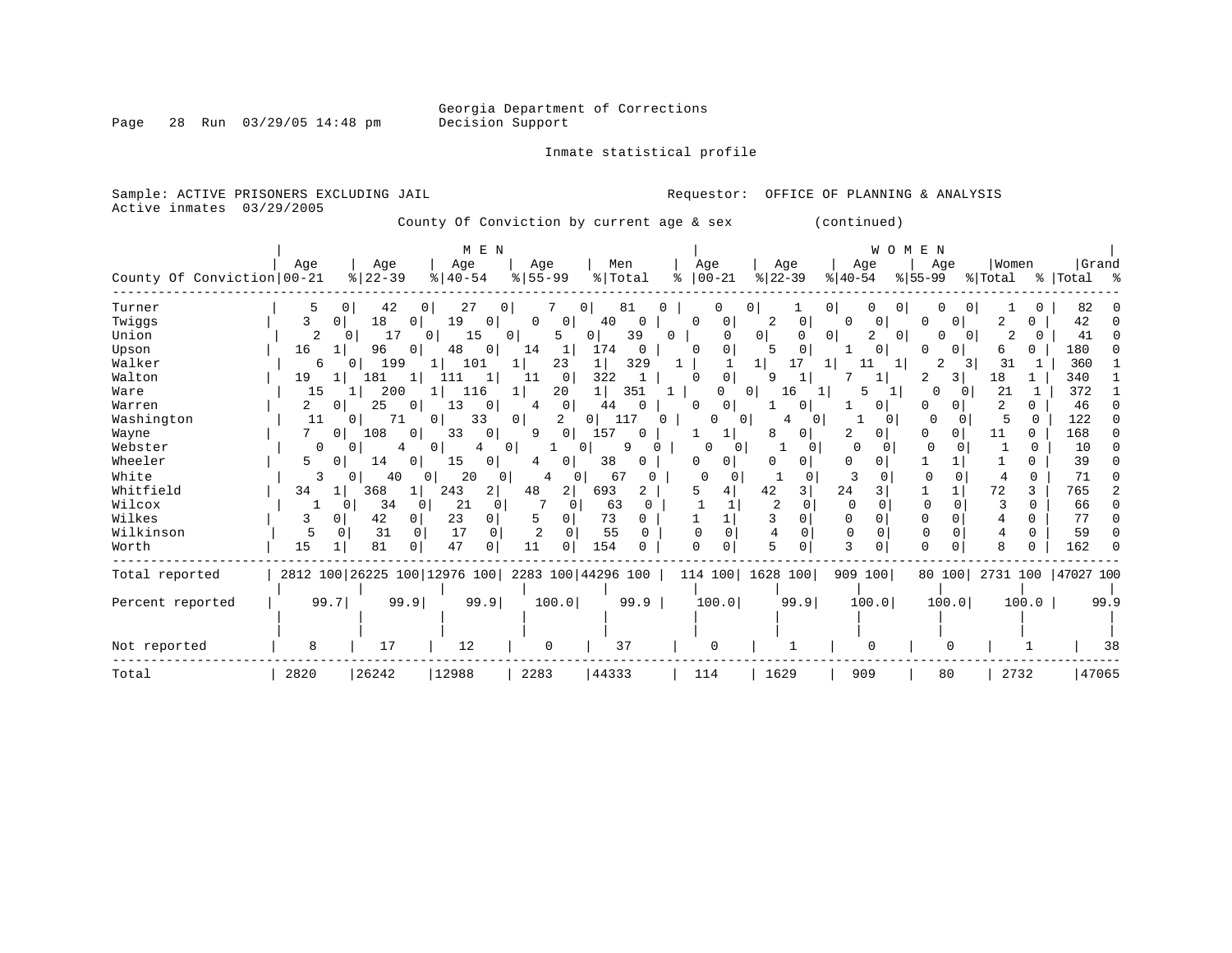Page 29 Run 03/29/05 14:48 pm

### Inmate statistical profile

Sample: ACTIVE PRISONERS EXCLUDING JAIL **Requestor:** OFFICE OF PLANNING & ANALYSIS Active inmates 03/29/2005

Circ Of Conviction by current age & sex

|                    |           |                                |                         | M E N       |                |                               |                       |                        |                |                |             |                |                      | WOMEN          |                |                |         |                |           |                |
|--------------------|-----------|--------------------------------|-------------------------|-------------|----------------|-------------------------------|-----------------------|------------------------|----------------|----------------|-------------|----------------|----------------------|----------------|----------------|----------------|---------|----------------|-----------|----------------|
|                    | Age       |                                | Age                     | Age         |                | Age                           |                       | Men                    |                | Age            |             | Age            |                      | Age            |                | Aqe            | Women   |                | Grand     |                |
| Circ Of Conviction | $00 - 21$ | $8$   22-39                    |                         | $8140 - 54$ |                | $8155 - 99$                   | % Total               |                        | ႜ              | $00 - 21$      | $ 22 - 39 $ |                | $8140 - 54$          |                | $8155 - 99$    |                | % Total |                | %   Total |                |
| Alapaha            | 15        | 190<br>$\frac{1}{2}$           |                         | 104         | $\mathbf{1}$   | 22<br>11                      | 331                   | -1                     |                | 1              | 11          | 1              | 9                    |                | 0              | 0              | 21      | 1              | 352       |                |
| Alcovy             | 34        |                                | $\overline{2}$<br>41    | 236         | 2              | 31                            | 718                   | $\overline{a}$         | $\Omega$       | 0              | 19          | 1              | 19                   | 2              | 4              | 5              | 42      | 2              | 760       | 2              |
| Atlanta            | 264       | 2597<br>9                      | 10                      | 1340        | 10<br>223      | 10 <sub>1</sub>               | 4424                  | 10                     | 4              | 4              | 98          | 6              | 66                   | 71             | 5              | 6              | 173     | 6              | 4597      | 10             |
| Atlantic           | 44        | 430<br>2                       | 2                       | 171         | 1              | 45                            | 690                   | 2                      | $\overline{a}$ | 2              | 22          | 1              | 12                   | 1              |                | 1              | 37      | 1              | 727       | 2              |
| Augusta            | 173       | 1379<br>6                      | 5                       | 603         | 111<br>5       | 5                             | 2266                  | 5                      | 9              | 8              | 96          | 6              | 51                   | 6              | $\epsilon$     | 8              | 162     | б              | 2428      | Ę              |
| Blue Ridge         | 24        | 299                            | 1                       | 168         | 1              | 36<br>2                       | 527                   |                        | 1              | -1             | 34          | 2              | 14                   | 2              | -1             | $\mathbf{1}$   | 50      | $\overline{a}$ | 577       |                |
| Brunswick          | 36        | 512<br>1                       | $\overline{2}$          | 254         | 2              | 53<br>2 <sup>1</sup>          | 855                   | 2                      |                | 1              | 24          | $\mathbf{1}$   | 13                   |                |                |                | 39      | $\mathbf{1}$   | 894       |                |
| Chattahoochee      | 121       | 1033<br>4                      | 4                       | 573         | $\overline{4}$ | 77<br>3                       | 1804                  | 4                      | 4              | $\overline{4}$ | 65          | $\overline{4}$ | 30                   | 3              | $\overline{2}$ | $\overline{3}$ | 101     | 4              | 1905      |                |
| Cherokee           | 38        | 394<br>$\mathbf{1}$            | 2                       | 217         | $\overline{a}$ | 49<br>2                       | 698                   | 2                      | $\overline{2}$ | $\overline{2}$ | 52          | 3              | 17                   | 2              | $\Omega$       | 0              | 71      | 3              | 769       | っ              |
| Clayton            | 145       | 976<br>5.                      | 4                       | 426         | 3 l            | 2<br>49                       | 1596                  | 4                      | 4              | 4              | 77          | 5              | 23                   | 31             | $\Omega$       | $\Omega$       | 104     | 4              | 1700      |                |
| Cobb               | 163       | 1262<br>6                      | 5                       | 617         | 5              | 90<br>4                       | 2132                  | $\sqrt{2}$             | 6              | 5              | 94          | 6              | 63                   |                | $\overline{4}$ | 5              | 167     | 6              | 2299      |                |
| Conasauga          | 45        | 2<br>467                       | 2                       | 283         | 2              | 62<br>$\overline{\mathsf{3}}$ | 857                   | 2                      | 5              | $\overline{4}$ | 49          | $\overline{3}$ | 28                   | 3              |                |                | 83      | 3              | 940       |                |
| Cordele            | 32        | 379<br>1                       | $\mathbf{1}$            | 190         | $\mathbf{1}$   | 31                            | $\mathbf{1}$<br>632   | $\mathbf{1}$           | 3              | 3              | 29          | $\overline{2}$ | 11                   | 1              | 0              | $\Omega$       | 43      | $\overline{a}$ | 675       |                |
| Coweta             | 98        | $\overline{3}$<br>1047         | 4 <sup>1</sup>          | 461         | 4 <br>112      | 5 <sup>1</sup>                | 1718                  | 4                      | 4              | 4              | 63          | 4              | 25                   | 3              | $\overline{2}$ | 3              | 94      | 3              | 1812      |                |
| Dougherty          | 44        | 600<br>2                       | 2                       | 259         | 2              | 44                            | 947<br>2 <sub>1</sub> | 2                      |                | 0<br>0         | 20          | 1              | 30                   | 31             |                |                | 51      | 2              | 998       |                |
| Dublin             | 20        | 217<br>1 <sup>1</sup>          | $\mathbf 1$             | 119         | 1              | 10<br>$\Omega$                | 366                   |                        | Ω              | 0              | 15          | 1              | 10                   |                | $\Omega$       |                | 25      | 1              | 391       |                |
| Eastern            | 181       | 1413<br>6                      |                         | 595         | 5              | 87                            | 2276<br>4             |                        |                | 5              | 4           | 63             | 4<br>40              | 41             |                | 3              | 110     | 4              | 2386      |                |
| Flint              | 20        | 230<br>-1 I                    |                         | 117         | 1              | 16<br>$\mathbf{1}$            | 383                   | -1                     | 2              | 2              | 26          | 2              | 6                    | $\mathbf{1}$   | <sup>0</sup>   | $\Omega$       | 34      | 1              | 417       |                |
| Griffin            | 68        | 21                             | 634<br>$\overline{2}$   | 299         | 2              | 79                            | 1080<br>3 I           | 2                      |                | $\overline{a}$ | 2           | 41             | $\overline{3}$<br>20 | $\overline{2}$ |                | 1              | 64      | 2              | 1144      |                |
| Gwinnett           | 81        | 794<br>$\overline{\mathbf{3}}$ | 3                       | 318         | 2              | 70<br>3 <sup>1</sup>          | 1263                  | 3                      | б              | 5              | 48          | 3              | 30                   | 3              | 4              | 5              | 88      | 3              | 1351      |                |
| Houston            | 41        | ı                              | 274<br>1                | 167         | 1              | 7                             | 0 <sup>1</sup>        | 489                    | 1              | 4              | 4           | 17             | 11                   | $\mathbf{1}$   |                | 1              | 33      | 1              | 522       |                |
| Lookout Mountain   | 28        | 522<br>1 <sup>1</sup>          | 2                       | 278         | 2              | 3<br>65                       | 893                   | 2                      | $\overline{a}$ | $\overline{a}$ | 50          | $\overline{3}$ | 25                   | $\overline{3}$ | κ              | 4              | 80      | 3              | 973       |                |
| Macon              | 56        | 2                              | 578<br>2                | 331         | 3              | 58                            | 3                     | $\overline{a}$<br>1023 |                | 3<br>3         | 27          | $\overline{a}$ | 20                   | 2              | $\sqrt{2}$     | 6              | 55      | 2              | 1078      |                |
| Middle             | 60        | 459<br>2                       | 2                       | 163         | 1              | $\mathbf{1}$<br>26            | 708                   |                        | O              | 0              | 27          | 2              | 8                    |                | 0              | 0              | 35      | 1              | 743       |                |
| Mountain           | 21        |                                | 159                     | 116         |                | 19                            | 315                   |                        |                | 0<br>$\Omega$  | 10          | $\mathbf 1$    |                      | 1              | 0              | 0              | 17      | 1              | 332       |                |
| Northeastern       | 39        | 359<br>$\mathbf{1}$            | $\mathbf{1}$            | 260         | 2              | 49<br>2                       | 707                   |                        | 3              | 3              | 24          | 1              | 18                   | 2              | 3              | $\overline{4}$ | 48      | 2              | 755       |                |
| Northern           | 31        | ı                              | 328<br>11               | 154         | $1\vert$       | 39                            | 552<br>21             | 1                      | $\Omega$       | 0              | 28          | 2              | 16                   | 2              | $\overline{a}$ | 3              | 46      | 2              | 598       |                |
| Ocmulgee           | 66        | 554<br>2                       | $\overline{2}$          | 256         | 2              | 39<br>2                       | 915                   | 2                      | 0              | 0              | 33          | $\overline{2}$ | 17                   | 2              | 2              | 3              | 52      | 2              | 967       |                |
| Oconee             | 32        | 364                            |                         | 159         | 1              | 22                            | 577                   | 1                      | $\Omega$       | $\Omega$       | 28          | 2              | 19                   | $\overline{2}$ | $\overline{2}$ | 3              | 49      | $\mathfrak{D}$ | 626       |                |
| Ogeechee           | 68        | 497<br>2                       | 2                       | 168         | 1              | 33<br>11                      | 766                   | 2                      | 4              | 4              | 24          | $\mathbf{1}$   | 17                   | 2              | 5              | 6              | 50      | 2              | 816       |                |
| Pataula            | 22        | 214<br>1                       | 1                       | 107         | $1\vert$       | 18                            | 361<br>1              | 1                      | $\Omega$       | $\Omega$       | 10          | $\mathbf{1}$   | 6                    | 1              | $\Omega$       | $\Omega$       | 16      | $\mathbf{1}$   | 377       |                |
| Piedmont           | 28        | 245<br>1 <sup>1</sup>          | 1 <sup>1</sup>          | 172         | 1              | 41<br>2 <sup>1</sup>          | 486                   | $\mathbf{1}$           | 3              | 3              | 24          | $\mathbf{1}$   | 10                   | $\mathbf{1}$   | $\overline{4}$ | 5              | 41      | $\overline{a}$ | 527       | $\mathbf{1}$   |
| Rome               | 34        | 400<br>$\mathbf{1}$            | 2                       | 208         | $\overline{2}$ | 38<br>2                       | 680                   | 2                      |                | $\mathbf{1}$   | 34          | 2              | 26                   | 3              | $\mathbf{1}$   | 1              | 62      | 2              | 742       | $\overline{c}$ |
| South Georgia      | 48        | $\overline{a}$<br>458          | $\overline{a}$          | 197         | 2 <sup>1</sup> | 27<br>$\mathbf{1}$            | 730                   | 2                      | $\overline{a}$ | $\overline{a}$ | 31          | 2              | 14                   | 2              | $\mathbf{1}$   | $\mathbf{1}$   | 48      | $\overline{a}$ | 778       |                |
| Southern           | 63        | $\overline{2}$<br>670          | $\overline{\mathbf{3}}$ | 393         | 3              | 57<br>2                       | 1183                  | 3                      | 0              | 0              | 30          | $\overline{2}$ | 23                   | 3              | $\overline{4}$ | 5              | 57      | $\overline{2}$ | 1240      |                |
| Southwestern       | 24        | $\mathbf{1}$<br>249            | $\mathbf{1}$            | 123         | $\mathbf{1}$   | 16<br>1                       | 412                   | 1                      | $\Omega$       | $\Omega$       | 11          | $\mathbf{1}$   | 4                    | $\Omega$       | $\Omega$       | $\Omega$       | 15      |                | 427       |                |
|                    |           |                                |                         |             |                |                               |                       |                        |                |                |             |                |                      |                |                |                |         |                |           |                |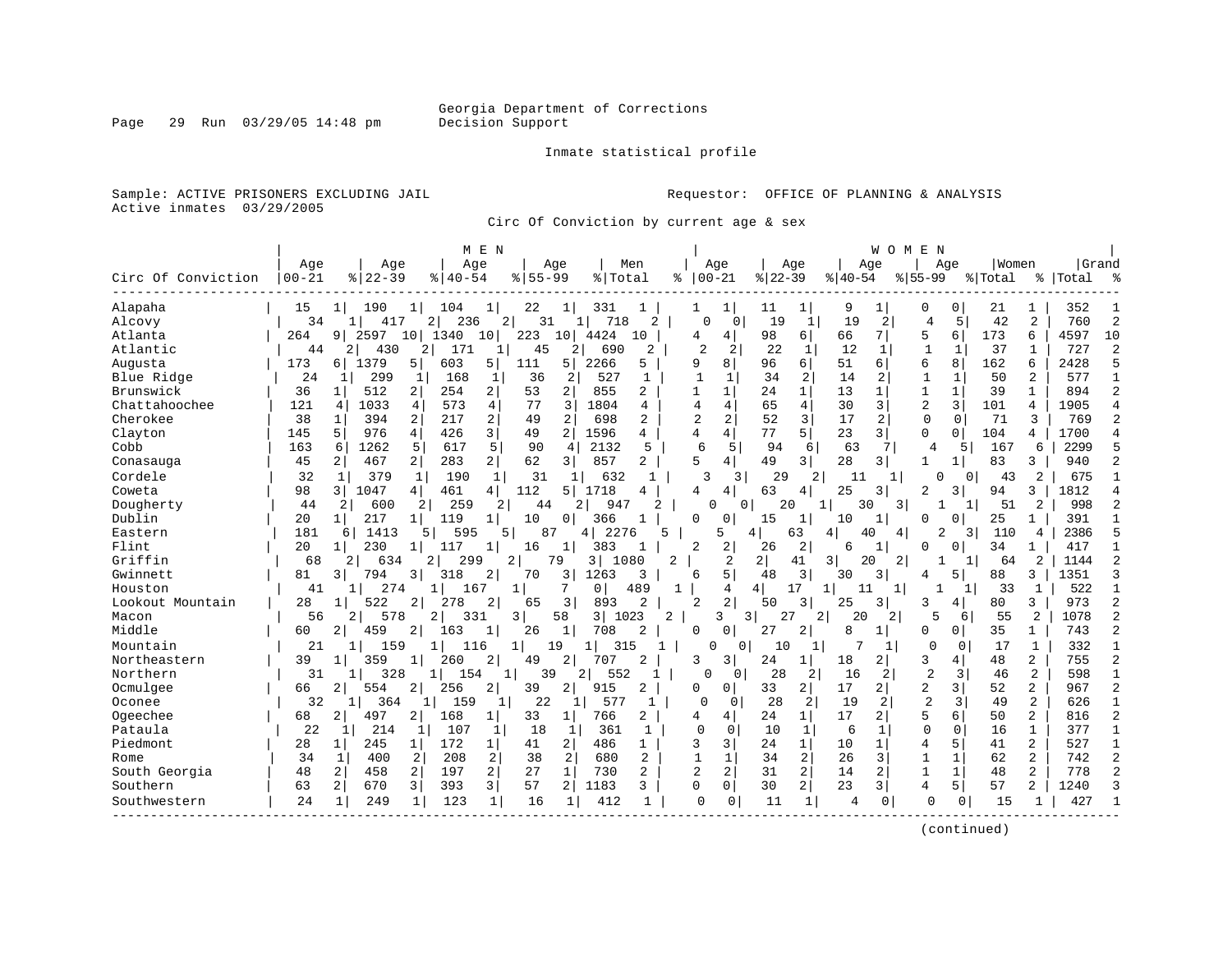Inmate statistical profile

Page 30 Run 03/29/05 14:48 pm

Sample: ACTIVE PRISONERS EXCLUDING JAIL **Requestor:** OFFICE OF PLANNING & ANALYSIS Active inmates 03/29/2005

Circ Of Conviction by current age & sex (continued)

|                    | Age                                             |          | Age       |     | Age           | M E N          | Age       |          | Men       |      | Age           |     | Age              |      |           | W O M<br>Age | E<br>N    | Age      | Women   |       | Grand                     |       |
|--------------------|-------------------------------------------------|----------|-----------|-----|---------------|----------------|-----------|----------|-----------|------|---------------|-----|------------------|------|-----------|--------------|-----------|----------|---------|-------|---------------------------|-------|
| Circ Of Conviction | $00 - 21$                                       |          | $ 22-39 $ |     | $8   40 - 54$ |                | $8 55-99$ |          | %   Total |      | $8   00 - 21$ |     | $ 22-39 $        |      | $ 40-54 $ |              | $ 55-99 $ |          | % Total |       | %   Total %               |       |
| Stone Mountain     | 231                                             | 8        | 1822      |     | 826           |                | 118<br>6  |          | 2997<br>5 |      | 18            | 16  | 90               | 6    | 38        |              | 6         | 8        | 152     | 6     | 3149                      |       |
| Tallapoosa         | 9                                               | $\Omega$ | 126       | 0 I | 65            | 1              | 18        |          | 218       | 0    |               |     |                  | 0    | 3         |              |           |          | 8       | 0.    | 226                       |       |
| Tifton             | 40                                              |          | 329       |     | 208           | $\overline{2}$ | 39        | 2        | 616       |      |               |     | 15               |      | 13        |              |           |          | 30      |       | 646                       |       |
| Toombs             | 15                                              |          | 197       |     | 111           |                | 25        |          | 348       |      |               |     | 15               |      |           |              |           |          | 19      |       | 367                       |       |
| Waycross           | 28                                              |          | 467       |     | 256           |                | 44        |          | 795       |      |               |     | 35               |      | 15        |              |           |          | 53      |       | 848                       |       |
| Western            | 28                                              |          | 312       |     | 150           |                | 25        |          | 515       |      |               | 0   | 20               |      | 14        |              |           |          | 35      |       | 550                       |       |
| Rockdale           | 43                                              |          | 197       |     | 103           |                | 13        |          | 356       |      |               |     | 14               |      | q         |              |           |          | 23      |       | 379                       |       |
| Douglas            | 51                                              |          | 515       |     | 251           |                | 46        |          | 863       |      | 6             |     | 38               |      | 30        |              |           |          | 74      |       | 937                       |       |
| Appalachian        |                                                 |          | 164       |     | 111           |                | 31        |          | 315       |      | U             |     | 9                |      | 2         |              | $\Omega$  |          | 11      | 0     | 326                       |       |
| Enotah             | 8                                               |          | 106       |     | 57            | $\Omega$       | 19        |          | 190       |      |               |     |                  |      | 10        |              |           |          | 15      |       | 205                       |       |
| Bell-Forsyth       |                                                 |          | 100       |     | 61            | $\Omega$       | 22        |          | 190       |      |               |     |                  |      | 4         |              | $\Omega$  |          | 13      | 0     | 203                       |       |
| Towaliga           | 22                                              |          | 194       |     | 112           |                | 23        |          | 351       |      |               |     | 14               |      | 6         |              |           | 3        | 22      |       | 373                       |       |
| Paulding           | 14                                              |          | 96        |     | 63            | 0              | 9         |          | 182       |      |               | 0   | 8                |      | 4         |              |           |          | 13      |       | 195                       |       |
| Total reported     | 2812 100 26225 100 12976 100 2283 100 44296 100 |          |           |     |               |                |           |          |           |      |               |     | 114 100 1628 100 |      | 909 100   |              |           |          |         |       | 80 100 2731 100 47027 100 |       |
| Percent reported   | 99.7                                            |          | 99.9      |     |               | 99.9           |           | 100.0    |           | 99.9 | 100.0         |     |                  | 99.9 |           | 100.0        |           | 100.0    |         | 100.0 |                           | 99.9  |
|                    |                                                 |          |           |     |               |                |           |          |           |      |               |     |                  |      |           |              |           |          |         |       |                           |       |
| Not reported       | 8                                               |          | 17        |     |               | 12             |           | $\Omega$ |           | 37   |               |     |                  |      |           | $\Omega$     |           | $\Omega$ |         |       |                           | 38    |
| Total              | 2820                                            |          | 26242     |     | 12988         |                |           | 2283     | 44333     |      |               | 114 |                  | 1629 |           | 909          |           | 80       |         | 2732  |                           | 47065 |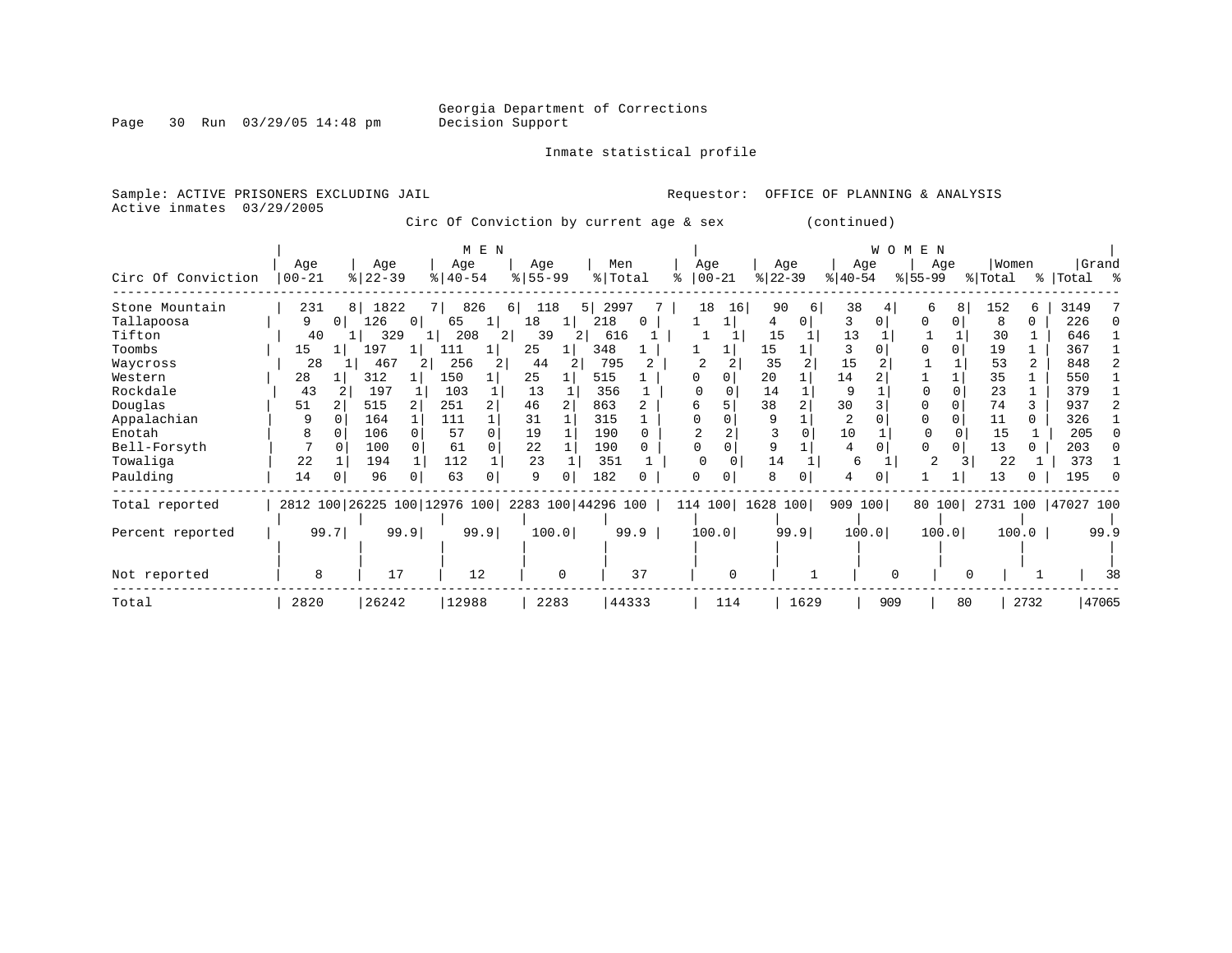Inmate statistical profile

Sample: ACTIVE PRISONERS EXCLUDING JAIL **Requestor:** OFFICE OF PLANNING & ANALYSIS Active inmates 03/29/2005

Home County by current age & sex

|               |                |                     |                      | M E N                |                     |              |                |              |                |                |                |                  |                | WOMEN          |                |              |              |                |           |            |
|---------------|----------------|---------------------|----------------------|----------------------|---------------------|--------------|----------------|--------------|----------------|----------------|----------------|------------------|----------------|----------------|----------------|--------------|--------------|----------------|-----------|------------|
|               | Age            | Age                 |                      | Age                  | Age                 |              | Men            |              | Age            |                | Age            |                  | Age            |                | Age            |              | Women        |                | Grand     |            |
| Home County   | $00 - 21$      | $8   22 - 39$       |                      | $8   40 - 54$        | $8155 - 99$         |              | % Total        | ిక           |                | $00 - 21$      | $ 22-39$       |                  | $ 40-54$       |                | $8155 - 99$    |              | % Total      |                | %   Total | ہ<br>ج     |
| Appling       | 6              | 0<br>48             | 0                    | 21                   | 0                   | 0            | 82             | 0            | 0              | 0              | 5              | 0                | -1             | 0              | 0              | 0            | 6            | 0              | 88        |            |
| Atkinson      | 1              | 19<br>0             | 0                    | 12<br>0              | 5                   | 0            | 37             | 0            | 0              | 0              | $\mathbf{1}$   | 0                | 0              | $\mathbf 0$    | $\Omega$       | $\mathbf 0$  | $\mathbf{1}$ | O              | 38        |            |
| Bacon         | $\mathbf{1}$   | 24<br>0             | 0                    | 17                   | 3<br>0              | 0            | 45             | 0            | $\Omega$       | $\mathbf 0$    | $\overline{2}$ | $\Omega$         | $\overline{2}$ | 0              | $\Omega$       | $\Omega$     | 4            | 0              | 49        | $\cap$     |
| Baker         | $\Omega$       | $\mathbf 0$<br>7    | $\Omega$             | $\overline{4}$<br>0  | 1                   | $\Omega$     | 12             | 0            | $\Omega$       | 0              | $\overline{2}$ | 0                | 0              | $\mathbf 0$    | $\mathbf{0}$   | $\Omega$     | 2            | 0              | 14        | ∩          |
| Baldwin       | 24             | 1<br>166            |                      | 76<br>1              | 6                   | $\Omega$     | 272            |              | $\Omega$       | $\Omega$       | 10             | 1                | 5              | $\mathbf{1}$   | $\Omega$       | $\Omega$     | 15           | 1              | 287       |            |
| Banks         | $\overline{4}$ | 31<br>$\Omega$      | 0                    | 15<br>$\mathbf 0$    | 4                   | $\Omega$     | 54             | $\Omega$     | $\Omega$       | $\Omega$       | 4              | $\Omega$         | $\mathbf{1}$   | $\Omega$       | $\Omega$       | $\Omega$     | 5            | $\Omega$       | 59        |            |
| Barrow        | 11             | $\mathbf 0$<br>116  | $\mathbf{0}$         | $\mathbf{1}$<br>77   | 18                  | 1            | 222            | $\mathbf{1}$ | $\Omega$       | 0              | 13             | $\mathbf{1}$     | 4              | 0              | $\mathbf 0$    | 0            | 17           | 1              | 239       |            |
| Bartow        | 26             | 229<br>$\mathbf 1$  | $\mathbf{1}$         | 125                  | 35<br>$\mathbf{1}$  | 2            | 415            | $\mathbf 1$  | $\overline{0}$ | 0              | 44             | 3                | 14             | $\overline{2}$ | $\mathbf{1}$   | 1            | 59           | 2              | 474       |            |
| Ben Hill      | 7              | $\mathbf 0$<br>83   | $\overline{0}$       | 40<br>$\overline{0}$ | 7                   | $\Omega$     | 137            | 0            | $\mathbf{1}$   | 1              | 13             | 1                | 6              | 1              | O              | $\Omega$     | 20           | 1              | 157       | $\cap$     |
| Berrien       | $\overline{4}$ | 0<br>35             | $\mathbf 0$          | 19                   | 0<br>6              | U            | 64             | <sup>0</sup> | $\Omega$       | 0              |                | 0                | $\Omega$       | $\mathbf{0}$   | O              | $\Omega$     | 4            | 0              | 68        | O          |
| <b>Bibb</b>   | 67             | 31<br>551           | $\overline{2}$       | 336                  | 3  <br>51           | 3            | 1005           | 3            | $\overline{c}$ | $\overline{a}$ | 32             | 2                | 18             | 2              | $\overline{2}$ | 3            | 54           | 2              | 1059      |            |
| Bleckley      | 4              | $\Omega$<br>66      | 0                    | 16                   | 0                   | 2<br>O       | 88             | U            |                | 0<br>0         |                | $\Omega$         | 2              | 0 <sup>1</sup> |                |              |              | 0              | 95        |            |
| Brantley      | 3              | $\mathbf 0$<br>24   | 0                    | 14<br>0              | 2                   | 0            | 43             | C            |                | 1              | $\mathbf{1}$   | 0                | 1              | $\mathbf 0$    | 0              | 0            | 3            | 0              | 46        |            |
| Brooks        | 5              | 0<br>45             | 0                    | 18                   | 0                   | 6            | 0              | 74<br>U      |                | 0              | 0              | $\mathbf{1}$     | 0<br>0         | $\overline{0}$ | O              | $\Omega$     |              | 0              | 75        |            |
| Bryan         | 2              | 35<br>$\circ$       | 0                    | 18<br>0              | 8                   | 0            | 63             | 0            | $\Omega$       | 0              | 2              | 0                | 2              | 0              | O              | 0            | 4            | U              | 67        |            |
| Bulloch       | 32             | 179<br>1            | 1                    | 74                   | 1                   | 11           | 1              | 296<br>1     |                | 1              | 1              | 9                | 1<br>5         | 1              | 2              | 3            | 17           | 1              | 313       |            |
| Burke         | 12             | 94<br>0             | 0                    | 53<br>$\Omega$       | 8                   | $\mathbf 0$  | 167            | 0            | $\cap$         | 0              | 4              | $\mathbf 0$      | O              | $\Omega$       | 1              |              | 5            | 0              | 172       |            |
| <b>Butts</b>  | 4              | 0                   | 70<br>$\overline{0}$ | 34                   | 0                   | 5            | $\mathbf 0$    | 0<br>113     |                | 0              | $\overline{0}$ | 3<br>$\mathbf 0$ | U              | 0              | 1              | -1           | 4            | $\mathbf 0$    | 117       | $\sqrt{ }$ |
| Calhoun       | 3              | 22<br>$\mathbf 0$   | 0                    | 9<br>0               | $\overline{2}$      | 0            | 36             | 0            | $\Omega$       | 0              | 2              | 0                | 0              | 0              | 0              | 0            | 2            | 0              | 38        |            |
| Camden        | 1              | $\Omega$            | 49<br>0              | 23                   | 0                   | 4            | 0 <sup>1</sup> | 77<br>0      |                | 0<br>0         | $\overline{2}$ | $\mathbf 0$      | $\mathbf{1}$   | 0              | $\Omega$       | $\mathbf 0$  | 3            | $\Omega$       | 80        |            |
| Candler       | 6              | 47<br>0             | 0                    | 0<br>11              | 2                   | 0            | 66             | 0            | $\Omega$       | 0              | 0              | 0                | 0              | $\Omega$       | 0              | 0            | 0            | 0              | 66        | $\cap$     |
| Carroll       | 21             | 251<br>$\mathbf{1}$ | $\mathbf{1}$         | 109                  | 1                   | 40           | 2<br>421       |              |                | 0              | 29             | 2                | Q              | $\mathbf{1}$   | 0              | 0            | 38           | 1              | 459       |            |
| Catoosa       | 13             | 83                  | 0                    | 43<br>0              | 11                  | $\mathbf{1}$ | 150            | 0            | $\Omega$       | 0              | 7              | 0                | 4              | 0              | 1              | $\mathbf 1$  | 12           | 0              | 162       | $\cap$     |
| Charlton      |                | $\Omega$            | 28<br>0              | 15                   | 0                   | $\Omega$     | 45             | 0            | 0              | $\circ$        | 0              | 0                | $\mathbf 1$    | 0              | $\mathbf 0$    | 0            | 1            | 0              | 46        |            |
| Chatham       | 167            | 1317                | 6                    | 511<br>4             | 83                  | 4            | 2078           | 5            | 4              | $\overline{4}$ | 55             | 4                | 35             | 4              | 3              | 4            | 97           | 4              | 2175      |            |
| Chattahoochee | 1              | 13<br>$\Omega$      | 0 <sup>1</sup>       | 4                    | $\overline{2}$<br>0 | 0            | 20             | $\Omega$     | $\mathbf 0$    | 0              | $\Omega$       | $\mathbf 0$      | $\mathbf{1}$   | 0              | $\mathbf 0$    | 0            | $\mathbf{1}$ | $\Omega$       | 21        | $\cap$     |
| Chattooga     | 8              | 114<br>$\mathbf 0$  | $\mathbf 0$          | 54<br>0              | 13                  | 1            | 189            | 0            | $\Omega$       | 0              | 14             | $\mathbf 1$      | 6              | 1              | $\mathbf{1}$   | $\mathbf{1}$ | 21           | $\mathbf{1}$   | 210       | $\cap$     |
| Cherokee      | 16             | 206<br>-1           | 1                    | 123                  | 29<br>1             | 1            | 374            | 1            | $\mathbf{1}$   | $\mathbf{1}$   | 28             | 2                | 11             | 1              | $\mathbf 0$    | $\mathbf 0$  | 40           | $\overline{2}$ | 414       |            |
| Clarke        | 23             | 293<br>1            | $\mathbf{1}$         | 137<br>$\mathbf{1}$  | 16                  | 1            | 469            | 1            | $\Omega$       | 0              | 22             | $\mathbf 1$      | 9              | 1              | $\overline{2}$ | 3            | 33           | $\mathbf{1}$   | 502       | -1         |
| Clay          | 0              | $\Omega$<br>13      | $\mathbf 0$          | $\Omega$<br>5        | $\mathbf{1}$        | $\Omega$     | 19             | $\Omega$     | $\Omega$       | $\Omega$       | $\mathbf{1}$   | $\Omega$         | $\mathbf 0$    | $\Omega$       | $\mathbf 0$    | $\Omega$     | -1           | 0              | 20        | $\cap$     |
| Clayton       | 97             | 677<br>4            | 3                    | 289                  | 3<br>37             | 2            | 1100           | 3            | $\overline{2}$ | 2              | 50             | 3                | 18             | 2              | $\Omega$       | 0            | 70           | 3              | 1170      |            |
| Clinch        | 2              | 26<br>$\Omega$      | 0                    | $\mathbf 0$<br>13    | 3                   | $\mathbf 0$  | 44             | $\Omega$     | $\Omega$       | 0              | 3              | $\Omega$         | $\mathbf 0$    | $\Omega$       | $\Omega$       | 0            | 3            | $\Omega$       | 47        | $\cap$     |
| Cobb          | 136            | 946<br>5            | 4                    | 470                  | 4<br>62             | 3            | 1614           | 4            | 5              | 5              | 79             | 5                | 41             | 5              | $\mathbf{1}$   | 1            | 126          | 5              | 1740      |            |
| Coffee        | 7              | 131<br>$\mathbf 0$  | $\mathbf{1}$         | 56<br>$\overline{0}$ | 9                   | $\mathbf 0$  | 203            | 1            | $\Omega$       | 0              | 17             | $\mathbf 1$      | 7              | 1              | 1              | $\mathbf{1}$ | 25           | 1              | 228       | -1         |
| Colquit       | 8              | 141<br>0            | 1                    | 70                   | $\mathbf{1}$<br>14  | -1           | 233            | $\mathbf{1}$ | 0              | $\Omega$       |                | 0                | 2              | $\Omega$       |                |              | 10           | 0              | 243       |            |
| Columbia      | 14             | 102<br>1            | 0                    | 38<br>$\overline{0}$ | 14                  | $\mathbf{1}$ | 168            | O            | $\Omega$       | 0              | 10             | 1                | 6              | 1              |                | $\mathbf{1}$ | 17           |                | 185       | $\cap$     |
|               |                |                     |                      |                      |                     |              |                |              |                |                |                |                  |                |                |                |              |              |                |           |            |

(continued)

Page 31 Run 03/29/05 14:48 pm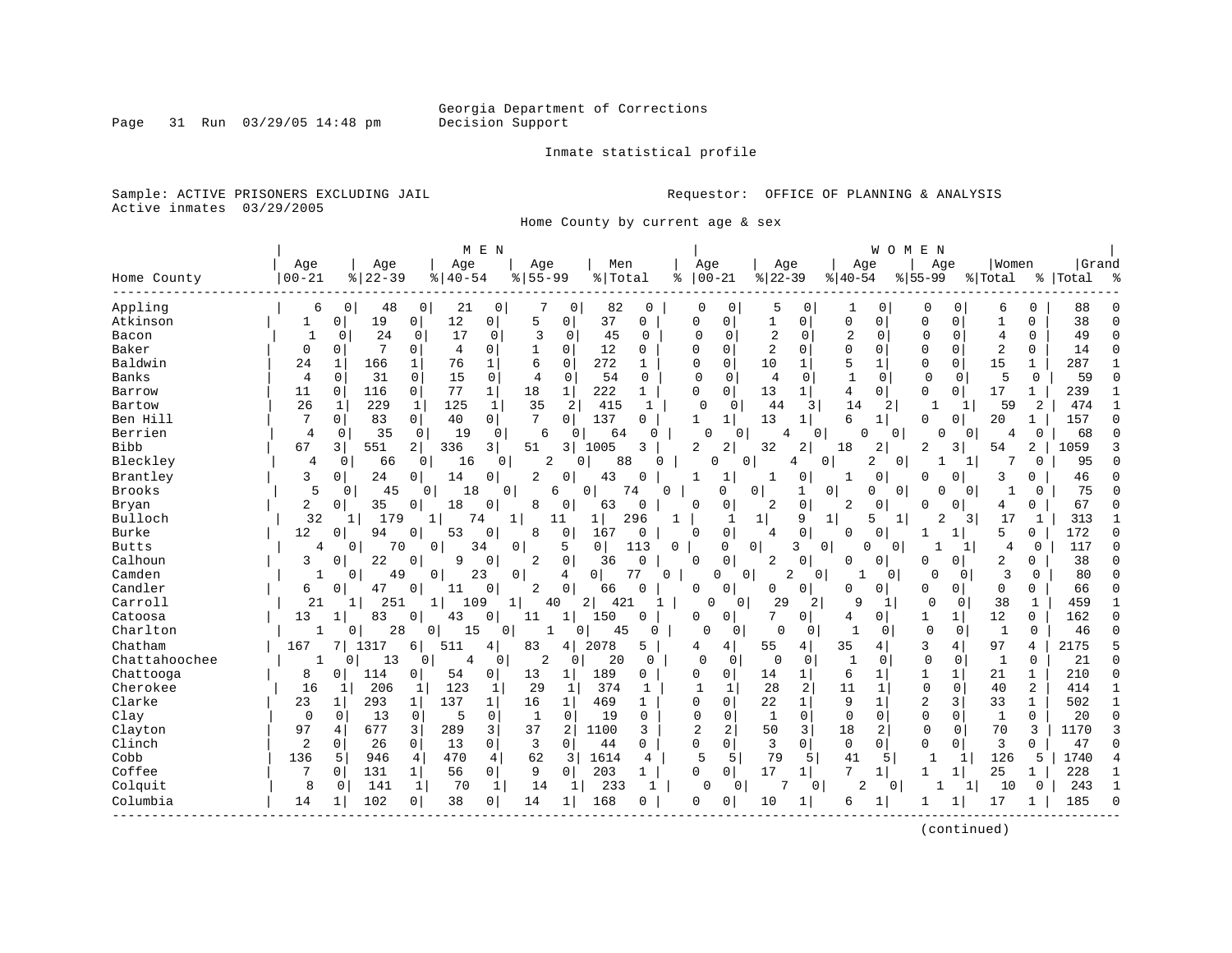Inmate statistical profile

Page 32 Run 03/29/05 14:48 pm

Active inmates 03/29/2005

Sample: ACTIVE PRISONERS EXCLUDING JAIL **Requestor:** OFFICE OF PLANNING & ANALYSIS

Home County by current age & sex (continued)

|             |                |                      | M E N               |                               |                      |                       |              |               |                |                    |                      | W O M          | E N                  |               |                |           |            |
|-------------|----------------|----------------------|---------------------|-------------------------------|----------------------|-----------------------|--------------|---------------|----------------|--------------------|----------------------|----------------|----------------------|---------------|----------------|-----------|------------|
|             | Age            | Age                  | Age                 |                               | Age                  | Men                   |              | Age           | Age            |                    | Age                  |                | Age                  | Women         |                |           | Grand      |
| Home County | $00 - 21$      | $8   22 - 39$        | $8   40 - 54$       | $8155 - 99$                   |                      | % Total               | ిక           | $00 - 21$     | $ 22-39$       |                    | $ 40-54$             | $8155 - 99$    |                      | % Total       |                | %   Total | ့          |
| Cook        | 2              | 0 <sup>1</sup><br>51 | 0<br>29             | 0<br>5                        | 0                    | 87<br>0               | 1            | 1             |                | 0                  | 4<br>0               | 0              | 0                    | 6             | 0              | 93        |            |
| Coweta      | 20             | 228<br>1             | 101<br>-1           | 15<br>1                       | $\mathbf{1}$         | 364<br>$\mathbf{1}$   | 3            | 3             | 12             | 1                  | 10<br>1              | $\mathbf{1}$   | $\mathbf{1}$         | 26            | $\mathbf{1}$   | 390       |            |
| Crawford    | 0              | 11<br>$\overline{0}$ | 7<br>0              | 0<br>0                        | 0                    | 18<br>0               | 0            | 0             | 0              | $\Omega$           | 0<br>O               |                | $\mathbf{1}$         | -1            | 0              | 19        | $\Omega$   |
| Crisp       | 16             | 135<br>1             | 54<br>1             | 0<br>11                       | 1                    | 216<br>1              | 0            | $\Omega$      | 7              | $\Omega$           | 3<br>$\Omega$        | $\Omega$       | $\mathbf 0$          | 10            | $\Omega$       | 226       |            |
| Dade        | $\mathbf{1}$   | 28<br>0              | 0<br>19             | 0<br>9                        | $\Omega$             | 57<br>$\Omega$        | O            | 0             | $\overline{2}$ | $\Omega$           | $\Omega$<br>$\Omega$ | $\Omega$       | $\Omega$             | 2             | 0              | 59        | $\bigcap$  |
| Dawson      | $\overline{2}$ | 39<br>O              | 21<br>0             | $\mathbf 0$<br>4              | $\Omega$             | 66<br>$\Omega$        | O            | $\Omega$      | $\overline{c}$ | $\Omega$           | 2<br>0               | $\Omega$       | 0                    | 4             | 0              | 70        | $\cap$     |
| Decatur     | 15             | 164<br>1             | 1<br>46             | $\mathbf 0$<br>6              | $\Omega$             | 231<br>1              |              | 1             | 5              | $\Omega$           | $\overline{2}$<br>0  | $\Omega$       | $\Omega$             | 8             | $\Omega$       | 239       |            |
| DeKalb      | 156            | 1462<br>6            | 6<br>619            | 5<br>91                       | 2328<br>5            | б                     | 11           | 11            | 81             | 5<br>41            | 5                    | 3              | 4                    | 136           | 5              | 2464      |            |
| Dodge       | $\mathbf{1}$   | 100<br>∩             | 45<br>0             | $\mathbf 0$<br>$\overline{3}$ | $\Omega$             | 149<br>$\Omega$       | $\Omega$     | $\Omega$      | 11             | 1                  | 3<br>$\Omega$        |                | $\Omega$<br>$\Omega$ | 14            | 1              | 163       |            |
| Dooly       | 2              | 56<br>$\Omega$       | $\mathbf{0}$<br>20  | 0<br>1                        | 0                    | 79<br>$\Omega$        | 0            | 0             | 4              | 0                  | 2<br>0               | $\Omega$       | 0                    | 6             | 0              | 85        | C          |
| Dougherty   | 51             | 580<br>2             | 2<br>242            | 2<br>42                       | 2                    | 915<br>$\overline{2}$ | 0            | $\Omega$      | 24             | 2                  | 22                   | 3              | 3                    | 49<br>4       | 2              | 964       |            |
| Douglas     | 36             | $1\vert$<br>285      | 151<br>11           | $1\vert$<br>28                | 1                    | 500                   | 3            | 3             | 22             | 13<br>1            | 2                    | $\Omega$       | 0                    | 38            |                | 538       |            |
| Early       | 3              | 36<br>0              | 0<br>19             | 0<br>$\mathbf 1$              | $\Omega$             | 59<br>0               |              | 0<br>$\Omega$ | 2              | $\Omega$           |                      | 0              | $\Omega$             | $\Omega$<br>3 | 0              | 62        |            |
| Echols      | 0              | $\overline{2}$<br>0  | 2<br>0              | 0<br>$\Omega$                 | $\Omega$             | 4<br>$\cap$           | O            | 0             | <sup>0</sup>   | 0                  | 0<br>0               | O              | $\Omega$             | O             | 0              | 4         | $\sqrt{ }$ |
| Effingham   | 11             | 76<br>0              | 22<br>$\Omega$      | 0                             | 3<br>0               | 112<br>0              |              |               | 6<br>1         | $\mathbf 0$        | 4                    | 0              |                      | 12            | 0              | 124       | O          |
| Elbert      | 5.             | 77<br>$\Omega$       | 41<br>$\Omega$      | 9<br>0                        | 0                    | 132<br>0              | 0            | 0             | 5              | $\Omega$           | 5<br>$\mathbf{1}$    | $\Omega$       | $\Omega$             | 10            | 0              | 142       |            |
| Emanuel     | 8              | $\Omega$<br>99       | 28<br>0             | 0 <sup>1</sup>                | 6<br>0               | 141                   | $\Omega$     | $\Omega$      | $\overline{0}$ | 6<br>0             |                      | 0              | ∩                    | 7<br>0        | 0              | 148       |            |
| Evans       | 12             | 53<br>O              | 15<br>$\Omega$      | 0<br>2                        | $\mathbf 0$          | 82<br>0               |              | 1             | $\mathbf{1}$   | 0                  | 3<br>0               | O              | 0                    | 5             | 0              | 87        |            |
| Fannin      | 1              | 53<br>$\Omega$       | 25<br>0             | $\overline{0}$                | 12<br>1              | 91                    | O            | $\Omega$      | $\Omega$<br>1  | $\Omega$           |                      | 0              | $\Omega$             | 2<br>0        | 0              | 93        |            |
| Fayette     | 8              | 69<br>$\Omega$       | 45<br>0             | 0<br>13                       | $\mathbf{1}$         | 135<br>0              | O            | 0             | 6              | 0                  | $\Omega$<br>4        | 0              | 0                    | 10            | 0              | 145       |            |
| Floyd       | 25             | 356                  | 2 <br>180           | $\overline{2}$                | 1 <sup>1</sup><br>29 | 590                   | -1           | 2<br>2        | 27             | 2                  | 21                   | 2 <sup>1</sup> | -1<br>1              | 51            | 2              | 641       | 2          |
| Forsyth     | 5              | 77<br>0              | 48<br>0             | 0<br>10                       | 0                    | 140<br>N              | U            | 0             | 6              | 0                  | 2<br>0               | 0              | 0                    | 8             | 0              | 148       | $\Omega$   |
| Franklin    | 5              | 61<br>0              | 0<br>33             | 0                             | 13<br>$\mathbf{1}$   | 112<br>$\Omega$       |              | 0<br>$\Omega$ | 10             | 1                  | -1                   | $\overline{0}$ | 1<br>$\mathbf{1}$    | 12            | $\Omega$       | 124       | $\Omega$   |
| Fulton      | 360            | 3387<br>14 I         | 14<br>1706          | 15<br>265                     | 13<br>5718           | 14                    | 10           | 10            | 143            | 9<br>91            | 11                   | 9              | 12                   | 253           | 10             | 5971      | 14         |
| Gilmer      | 3              | U<br>50              | 35<br>0             | 0<br>10                       | O                    | 98<br>$\Omega$        | <sup>0</sup> | <sup>0</sup>  | 7              | $\Omega$           | 1<br>$\Omega$        |                | 0<br>$\Omega$        | 8             | $\Omega$       | 106       | $\sqrt{ }$ |
| Glascock    | 1              | $\Omega$<br>4        | 0<br>3              | 0<br>0                        | $\Omega$             | 8<br>0                | 0            | 0             | 0              | 0                  | 0<br>0               | 0              | 0                    | 0             | 0              | 8         | C          |
| Glynn       | 22             | 214                  | 129<br>$\mathbf{1}$ | 21                            |                      | 386                   | $\Omega$     | 0             | 9              | 1                  | 6<br>1               | $\Omega$       | 0                    | 15            | 1              | 401       |            |
| Gordon      | 11             | 151<br>0             | 73<br>$\mathbf{1}$  | $\mathbf{1}$<br>10            | 0                    | 245<br>1              | 1            | 1             | 14             | 10<br>$\mathbf{1}$ | $\mathbf{1}$         | $\Omega$       | 0                    | 25            | $\mathbf{1}$   | 270       |            |
| Grady       | 8              | 108<br>$\Omega$      | 0<br>44             | $\mathbf{0}$<br>6             | 0                    | 166<br>$\Omega$       | $\Omega$     | $\Omega$      | 11             | $\mathbf{1}$       | $\Omega$<br>$\Omega$ | $\mathbf{1}$   | $\mathbf 1$          | 12            | $\Omega$       | 178       | $\Omega$   |
| Greene      | 2              | 0<br>61              | 16<br>0             | $\mathbf{0}$<br>3             | 0                    | 82<br>0               | 0            | 0             | $\overline{4}$ | 0                  | 1<br>0               | $\overline{2}$ | 3                    | 7             | 0              | 89        | $\cap$     |
| Gwinnett    | 75             | 643<br>3             | 265<br>3            | 2<br>62                       | 3<br>1045            | 3                     | 9            | 9             | 44             | 3<br>25            | 3                    | $\overline{2}$ | 3                    | 80            | 3              | 1125      |            |
| Habersham   | 5              | 56<br>$\Omega$       | $\Omega$<br>49      | 0<br>$\Omega$                 | 0                    | 110<br>0              | $\Omega$     | $\Omega$      | 5              | $\Omega$           | 3<br>$\Omega$        | $\Omega$       | $\Omega$             | 8             | $\Omega$       | 118       |            |
| Hall        | 35             | 293<br>1             | $\mathbf{1}$<br>213 | 2<br>44                       | 2                    | 585<br>1              | 3            | 3             | 20             | 1<br>16            | 2                    | 4              | 5                    | 43            | $\overline{a}$ | 628       |            |
| Hancock     | $\overline{a}$ | 29<br>0              | 0<br>18             | $\mathbf 0$<br>2              | 0                    | 51<br>0               | $\mathbf 0$  | $\mathbf 0$   |                | 0                  | 0<br>1               |                | $\mathbf 0$<br>0     | 2             | 0              | 53        |            |
| Haralson    | 3              | $\mathbf 0$<br>48    | 0<br>33             | 8<br>0                        | $\mathbf 0$          | 92<br>0               | $\Omega$     | 0             | 3              | 0                  | 3<br>0               | $\Omega$       | 0                    | 6             | <sup>0</sup>   | 98        | $\bigcap$  |
|             |                |                      |                     |                               |                      |                       |              |               |                |                    |                      |                |                      |               |                |           |            |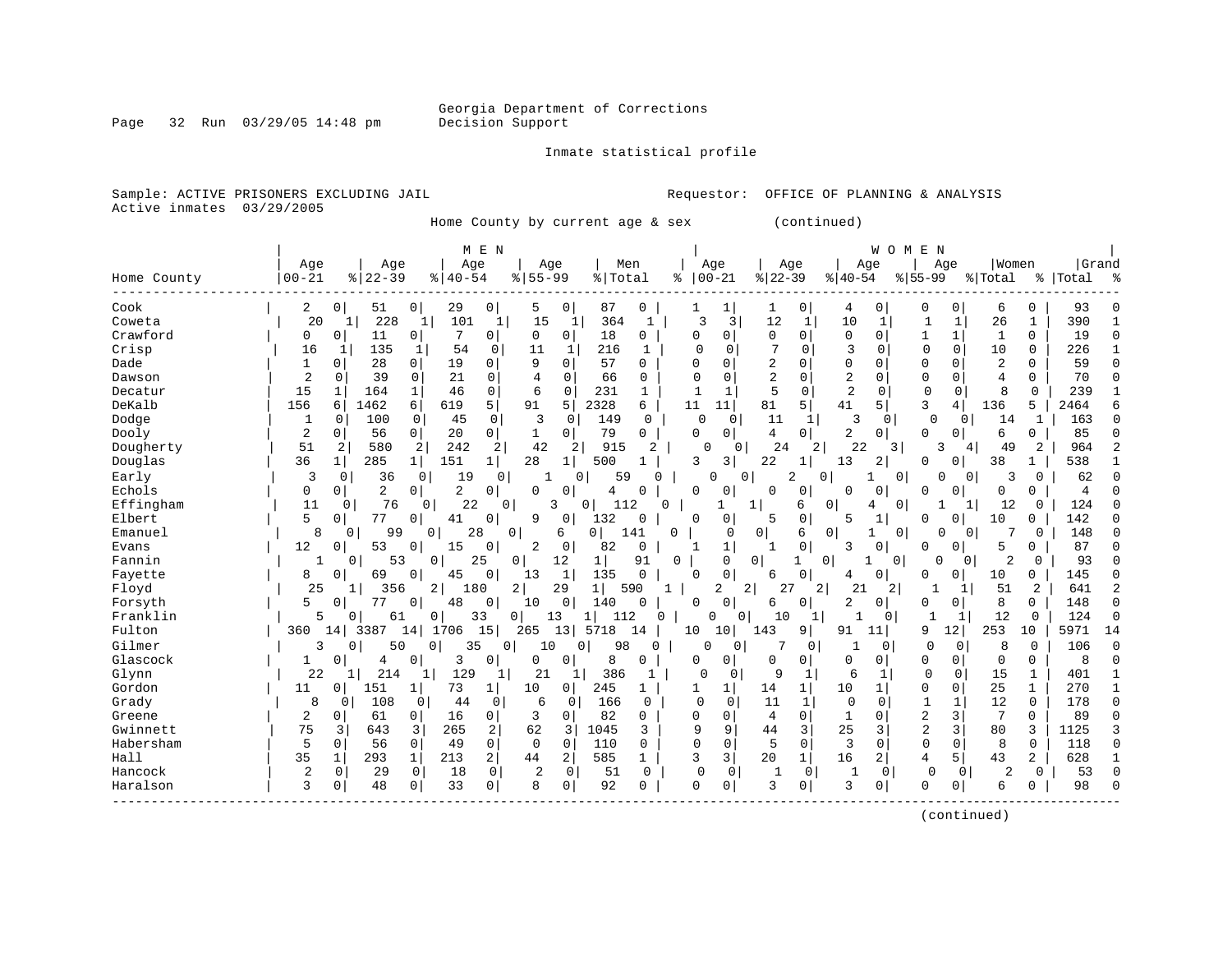Page 33 Run 03/29/05 14:48 pm

Inmate statistical profile

Active inmates 03/29/2005

Sample: ACTIVE PRISONERS EXCLUDING JAIL **Requestor:** OFFICE OF PLANNING & ANALYSIS

Home County by current age & sex (continued)

|             |                |                   |                      | M E N               |                     |                 |              |               |                |                |                            | W O M E      | N              |                |                |              |           |        |
|-------------|----------------|-------------------|----------------------|---------------------|---------------------|-----------------|--------------|---------------|----------------|----------------|----------------------------|--------------|----------------|----------------|----------------|--------------|-----------|--------|
|             | Age            | Age               | Age                  |                     | Age                 | Men             |              | Age           | Age            |                | Age                        |              | Age            |                | Women          |              | Grand     |        |
| Home County | $00 - 21$      | $8   22 - 39$     | $8140 - 54$          | $8155 - 99$         |                     | % Total         | ႜ            | $00 - 21$     | $ 22-39$       |                | $8 40-54$                  |              | $8 55-99$      |                | % Total        |              | %   Total | ু      |
| Harris      | 2              | 39<br>0           | 22<br>0 <sup>1</sup> | 0<br>1              | $\overline{0}$      | 64<br>0         | 0            | 0             | 4              | 0              | 0                          | 0            | 0              | 0              | 4              | 0            | 68        |        |
| Hart        | 7              | 47<br>0           | $\mathbf 0$<br>25    | 0                   | $\overline{4}$<br>0 | 83<br>0         |              | $\Omega$<br>0 | 4              | 0              | 3                          | $\mathbf 0$  | 0              | $\mathbf 0$    | 7              | $\Omega$     | 90        |        |
| Heard       | 1              | 26<br>0           | 0<br>9               | 0<br>10             | 0                   | 46<br>0         | 0            | 0             |                | $\overline{0}$ | 0                          | 0            | 0              | 0              | $\mathbf{1}$   | 0            | 47        |        |
| Henry       | 18             | 227<br>1          | 106<br>1             | 20<br>1             |                     | 371<br>1        |              | 3<br>3        | 22             | 1              | 12                         | 1            | $\Omega$       | 0              | 37             | $\mathbf{1}$ | 408       |        |
| Houston     | 30             | 258<br>1          | 149<br>1             | 12<br>1             | 1                   | 449<br>1        | 3            | 3             | 16             | 1              | 8<br>1                     |              | $\Omega$       | 0              | 27             | $\mathbf{1}$ | 476       |        |
| Irwin       | $\overline{2}$ | 37<br>$\Omega$    | 24<br>$\Omega$       | 0<br>4              | 0                   | 67<br>O         | $\Omega$     | $\Omega$      |                | $\Omega$       | $\mathbf 0$                | 0            | $\Omega$       | 0              |                | $\mathbf 0$  | 68        | C      |
| Jackson     | 6              | 92<br>O           | 64<br>0              | 1 <br>25            | 1                   | 187<br>O        |              |               | 9              | 1              | 6<br>$\mathbf{1}$          |              |                | $\mathbf{1}$   | 17             | $\mathbf{1}$ | 204       |        |
| Jasper      | 5              | 37<br>$\Omega$    | 18<br>$\Omega$       | $\Omega$<br>ζ       | $\Omega$            | 63<br>$\Omega$  | $\cap$       | $\Omega$      | 1              | $\Omega$       | $\overline{a}$<br>$\Omega$ |              | $\Omega$       | $\Omega$       | 3              | $\Omega$     | 66        |        |
| Jeff Davis  |                | 42<br>0           | 12<br>0              | $\mathbf 0$<br>4    | $\Omega$            | 59<br>$\Omega$  | $\Omega$     | $\Omega$      | $\mathbf{1}$   | $\Omega$       | $\overline{4}$<br>$\Omega$ |              | $\Omega$       | $\Omega$       | 5              | $\Omega$     | 64        |        |
| Jefferson   | 9              | 0<br>57           | 18<br>0              | 0<br>7              | $\mathbf 0$         | 91<br>0         | 0            | $\mathsf{O}$  | 3              | $\mathbf 0$    | $\overline{2}$             | 0            | 0              | 0              | 5              | 0            | 96        |        |
| Jenkins     | 5              | 0<br>46           | 19<br>0              | 0<br>$\mathbf 1$    | 0                   | 71<br>$\Omega$  | $\mathbf 0$  | 0             | $\Omega$       | 0              | 4                          | 0            | $\mathbf 0$    | 0              | 4              | $\mathbf 0$  | 75        |        |
| Johnson     | 2              | 27<br>0           | 9<br>$\overline{0}$  | 2<br>$\overline{0}$ | $\overline{0}$      | 40<br>0         | <sup>0</sup> | 0             | O              | 0              | $\mathbf 0$<br>0           |              | $\Omega$       | 0              | O              | 0            | 40        |        |
| Jones       | 6              | 0<br>34           | 12<br>0              | 3<br>0              | $\mathbf 0$         | 55<br>0         |              | 0<br>0        | 4              | 0              | 1                          | 0            | $\Omega$       | $\overline{0}$ | 5              | 0            | 60        |        |
| Lamar       | 3              | 42<br>0           | 28<br>$\overline{0}$ | 0<br>5              | 0                   | 78<br>0         | <sup>0</sup> | 0             |                | 0              | 3<br>$\Omega$              |              | $\cap$         | 0              | 3              | 0            | 81        | C      |
| Lanier      | $\overline{c}$ | 21<br>0           | 6<br>0               | 0                   | $\overline{c}$<br>0 | 31<br>U         |              | O<br>0        | 2              | 0              | 2                          | 0            | U              | $\Omega$       | 4              | $\mathbf 0$  | 35        |        |
| Laurens     | 10             | 144<br>0          | 72<br>$\mathbf{1}$   | 8<br>1              | 0                   | 234             | O            | 0             | 10             | $\mathbf{1}$   | 6<br>1                     |              | $\Omega$       | U              | 16             |              | 250       |        |
| Lee         | 1              | 20<br>0           | 20<br>0              | $\Omega$            | 2<br>0              | 43              | U            | 0             | $\Omega$       | $\Omega$<br>0  |                            | 0            | $\Omega$       | $\Omega$       | -1             | $\Omega$     | 44        |        |
| Liberty     | 16             | 158               | 45                   | 0<br>11             | 1                   | 230             | 0            | 0             | 11             | 1              | 5<br>1                     |              | 2              | 31             | 18             |              | 248       |        |
| Lincoln     | 2              | 18<br>0           | 13<br>0              | 0                   | 0<br>1              | 34              | 0            | $\mathbf 0$   | 0 <sup>1</sup> | 2<br>0         | 0                          | 0            | $\Omega$       | 0              | 2              | 0            | 36        |        |
| Long        | 2              | 17<br>0           | 12<br>0              | 0<br>1              | 0                   | 32<br>0         | $\Omega$     | 0             | 6              | $\mathbf 0$    | U<br>0                     |              | ∩              | 0              | 6              | 0            | 38        |        |
| Lowndes     | 23             | 243<br>1          | 151<br>1             | 1                   | 23                  | 1 <br>440       | 1            | 0             | 0<br>16        | 1              | 12                         | 1            |                |                | 29             | 1            | 469       |        |
| Lumpkin     | 2              | 37<br>0           | 21<br>0              | 0<br>6              | 0                   | 66<br>0         | $\Omega$     | 0             |                | 0              | 2<br>0                     |              | $\Omega$       | 0              | 3              | 0            | 69        |        |
| Macon       | 4              | 41<br>0           | 0<br>19              | 0                   | 5                   | 0<br>69         | 0            | O<br>0        | ∩              | 0              |                            | 0            | O              | $\Omega$       | $\overline{1}$ | 0            | 70        |        |
| Madison     | 8              | 69<br>0           | 0<br>33              | 0<br>7              | $\mathbf 0$         | 117<br>$\Omega$ | O            | 0             | 7              | 0              | 6                          | $\mathbf{1}$ | $\Omega$       | 0 <sup>1</sup> | 13             | 1            | 130       |        |
| Marion      | 2              | 19<br>0           | 0<br>10              | 0                   | $\Omega$<br>2       | 33              | $\Omega$     | O<br>$\Omega$ | U              | $\Omega$       | 3                          | 0            | $\Omega$       | $\Omega$       | 3              | $\Omega$     | 36        |        |
| McDuffie    | 8              | 81<br>0           | $\overline{0}$<br>46 | 0<br>10             | $\mathbf 0$         | 145<br>$\Omega$ | 0            | 0             |                | 0 <sup>1</sup> | 0                          | 0            | 0              | 0              | 7              | 0            | 152       |        |
| McIntosh    | 0              | 32<br>0           | 0 <sup>1</sup><br>18 | 0                   | 0                   | 51<br>0         |              | $\Omega$<br>0 |                | 0              | $\Omega$                   | 0            | $\mathbf 0$    | 0              | $\mathbf{1}$   | 0            | 52        |        |
| Meriwether  | 13             | 102<br>$1\vert$   | 0 <sup>1</sup><br>45 | 0<br>13             | 1                   | 173<br>0        | 0            | 0             | 10             | $\mathbf{1}$   | 3                          | 0            | 1              | 1              | 14             | 1            | 187       |        |
| Miller      | $\mathbf{1}$   | 20<br>0           | 8<br>0               | 0                   | $\mathbf{1}$<br>0   | 30<br>0         |              | $\Omega$<br>0 | $\Omega$       | $\Omega$       | $\mathbf{1}$               | $\Omega$     | $\mathbf 0$    | 0              | 1              | $\Omega$     | 31        | $\cap$ |
| Mitchell    | 9              | 106<br>0          | 51<br>$\circ$        | 0<br>8              | 0                   | 174<br>0        | $\Omega$     | 0             | 6              | $\Omega$       | 8<br>1                     |              | $\Omega$       | 0              | 14             | 1            | 188       | C      |
| Monroe      | 9              | 64<br>0           | 29<br>0              | 0<br>4              | 0                   | 106<br>0        | $\Omega$     | O             | 8              | 1              | $\mathbf{1}$               | 0            | $\Omega$       | 0              | q              | $\mathbf{0}$ | 115       |        |
| Montgomery  | 2              | 23<br>0           | 0<br>6               | 0<br>2              | 0                   | 33<br>0         | $\Omega$     | $\Omega$      | $\overline{2}$ | $\Omega$       | $\mathbf{1}$<br>O          |              | $\Omega$       | $\Omega$       | 3              | 0            | 36        |        |
| Morgan      | 5              | $\mathbf 0$<br>41 | 29<br>$\Omega$       | 6<br>$\Omega$       | $\mathbf 0$         | 81<br>0         | $\Omega$     | $\Omega$      | 2              | $\Omega$       | $\mathbf{1}$<br>$\Omega$   |              | $\Omega$       | $\Omega$       | 3              | $\Omega$     | 84        |        |
| Murray      | 8              | 0<br>93           | $\overline{0}$<br>41 | 0<br>14             | $\mathbf 1$         | 156<br>0        | 0            | 0             | 5              | $\Omega$       | $\sqrt{2}$<br>0            |              | $\mathbf 0$    | $\Omega$       | 7              | 0            | 163       |        |
| Muscogee    | 89             | 733<br>4          | 412<br>3             | 62<br>4             | 3                   | 1296<br>3       | 4            | 4             | 52             | 3              | 23                         | 3            | $\overline{2}$ | 3              | 81             | 3            | 1377      |        |
|             |                |                   |                      |                     |                     |                 |              |               |                |                |                            |              |                |                |                |              |           |        |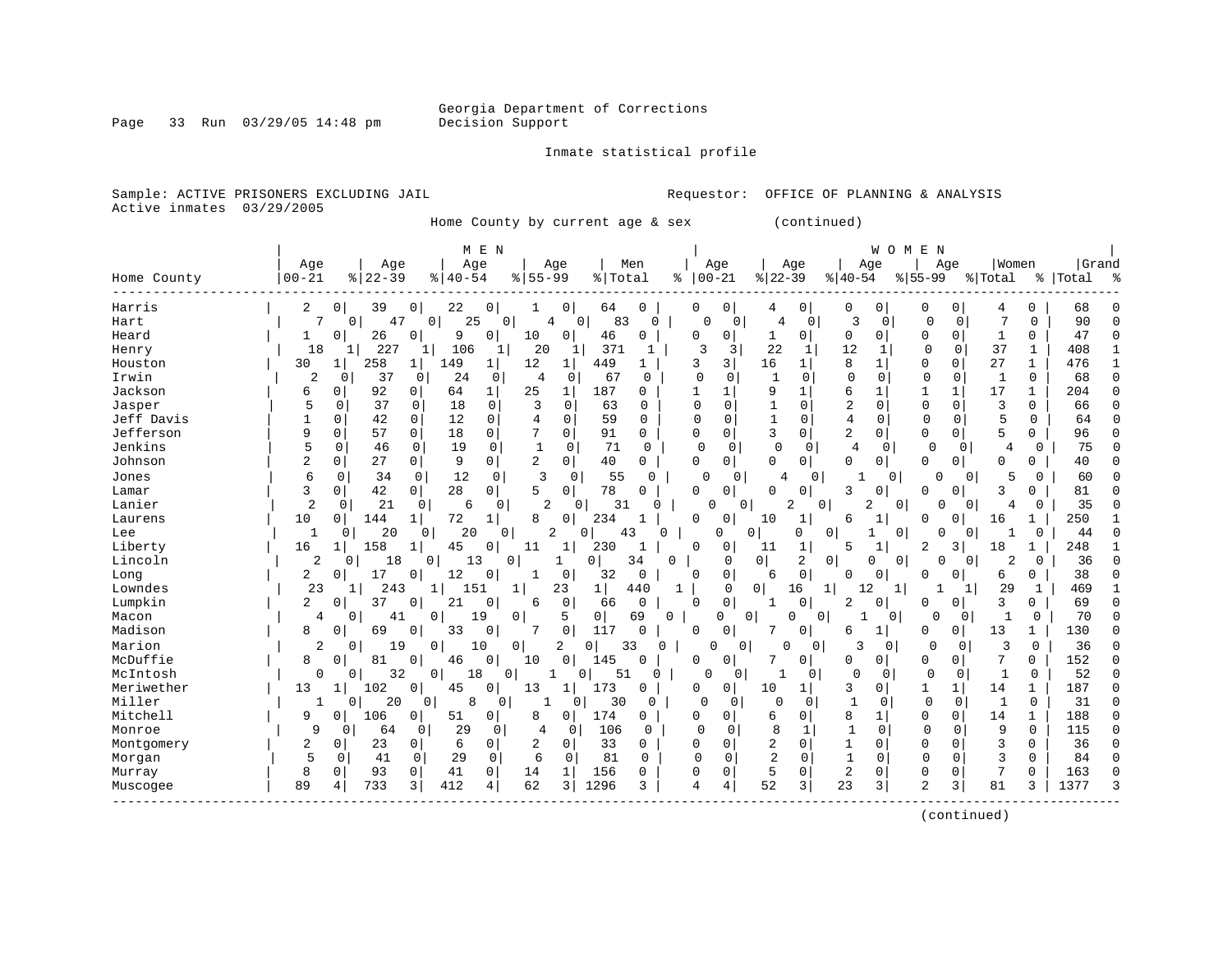Page 34 Run 03/29/05 14:48 pm

Inmate statistical profile

Active inmates 03/29/2005

Sample: ACTIVE PRISONERS EXCLUDING JAIL **Requestor:** OFFICE OF PLANNING & ANALYSIS

Home County by current age & sex (continued)

| Age<br>Age<br>Age<br>Age<br>Men<br>Age<br>Women<br>Age<br>Age<br>Age<br>$00 - 21$<br>$8   22 - 39$<br>$8   40 - 54$<br>$8155 - 99$<br>% Total<br>$00 - 21$<br>$ 22-39$<br>$8 40-54$<br>$8155 - 99$<br>Home County<br>% Total<br>Total<br>ႜ<br>ႜ<br>19<br>0<br>13<br>25<br>392<br>Newton<br>214<br>117<br>17<br>1<br>367<br>0<br>1<br>9<br>3<br>11<br>1<br>-1<br>4<br>1<br>$\mathbf 0$<br>$\overline{c}$<br>39<br>Oconee<br>3<br>$\Omega$<br>18<br>$\mathbf 0$<br>36<br>0<br>0<br>$\mathbf 0$<br>3<br>$\Omega$<br>$\Omega$<br>4<br>$\Omega$<br>$\Omega$<br>1<br>0<br>$\Omega$<br>11<br>Oglethorpe<br>5<br>63<br>44<br>$\Omega$<br>0<br>2<br>0 <sup>1</sup><br>58<br>$\Omega$<br>0<br>0<br>0<br>0<br>2<br>$\Omega$<br>10<br>0<br>4<br>0<br>0<br>1<br>Paulding<br>211<br>14<br>120<br>10<br>8<br>7<br>$\overline{c}$<br>3<br>18<br>$\mathbf{1}$<br>229<br>$\mathbf{1}$<br>67<br>$\mathbf{1}$<br>0 <sup>1</sup><br>$\mathbf{1}$<br>-1<br>-1<br>-1<br>Peach<br>2<br>10<br>27<br>103<br>0<br>$\Omega$<br>0<br>105<br>0<br>64<br>0<br>2<br>0<br>0<br>0<br>1<br>0<br>1<br>0<br>$\Omega$<br>0<br>Pickens<br>32<br>$\overline{c}$<br>42<br>6<br>84<br>$\mathbf 0$<br>0<br>0<br>4<br>$\Omega$<br>$\mathbf 0$<br>6<br>$\Omega$<br>90<br>4<br>0<br>0<br>0<br>0<br>0<br>0<br>Pierce<br>24<br>2<br>42<br>0<br>0<br>40<br>0<br>0<br>$\Omega$<br>$\Omega$<br>1<br>0<br>0<br>14<br>$\Omega$<br>1<br>1<br>$\Omega$<br>0<br>$\overline{c}$<br>5<br>Pike<br>$\overline{2}$<br>19<br>24<br>$\Omega$<br>3<br>$\Omega$<br>$\Omega$<br>54<br>$\Omega$<br>$\Omega$<br>49<br>$\Omega$<br>$\Omega$<br>$\Omega$<br>$\Omega$<br>0<br>0<br>4<br>∩<br>Polk<br>55<br>6<br>2<br>8<br>10<br>108<br>187<br>$\Omega$<br>$\Omega$<br>$\Omega$<br>195<br>0<br>0<br>O<br>0<br>$\Omega$<br>$\Omega$<br>0<br>14<br>1<br>O<br>5<br>5<br>Pulaski<br>25<br>$\Omega$<br>$\Omega$<br>84<br>$\Omega$<br>$\mathbf 0$<br>10<br>94<br>51<br>$\Omega$<br>$\mathbf{1}$<br>$\Omega$<br>$\mathbf 0$<br>$\Omega$<br>0<br>$\Omega$<br>1<br>$\Omega$<br>$1\,$<br>$\Omega$<br>43<br>0<br>125<br>0<br>$\mathbf{1}$<br>$\mathbf 0$<br>$\Omega$<br>$\Omega$<br>2<br>127<br>Putnam<br>0<br>68<br>7<br>0<br>0<br>0<br>0<br>O<br>5<br>2<br>$\mathbf{1}$<br>$\Omega$<br>$\mathbf 0$<br>$\Omega$<br>8<br>$\Omega$<br>$\Omega$<br>$\Omega$<br>0<br>$\mathbf 1$<br>$\Omega$<br>$\mathbf{1}$<br>9<br>Ouitman<br>$\Omega$<br>$\Omega$<br>$\Omega$<br>0<br>$\Omega$<br>0<br>$\overline{2}$<br>$\mathbf{1}$<br>52<br>Rabun<br>29<br>17<br>3<br>51<br>0<br>0<br>$\mathbf 0$<br>$\mathbf{1}$<br>$\Omega$<br>0<br>$\mathbf 0$<br>0<br>$\Omega$<br>0<br>$\Omega$<br>0<br>$\Omega$<br>0<br>$\overline{a}$<br>Randolph<br>$\Omega$<br>16<br>$\mathbf 0$<br>2<br>62<br>0<br>2<br>4<br>$\Omega$<br>40<br>$\Omega$<br>$\Omega$<br>U<br>$\Omega$<br>$\Omega$<br>$\Omega$<br>$\Omega$<br>$\Omega$<br>0<br>64<br>Richmond<br>1671<br>123<br>433<br>69<br>8<br>8<br>71<br>38<br>121<br>5<br>1792<br>5<br>1046<br>4<br>4<br>3<br>5<br>5<br>4<br>4<br>5<br>Rockdale<br>18<br>17<br>$1\vert$<br>141<br>76<br>$1\vert$<br>14<br>249<br>$\mathbf{1}$<br>10<br>6<br>$\Omega$<br>266<br>1 <sup>1</sup><br>-1<br>1<br>$\Omega$<br>1<br>1<br>Schley<br>$\mathfrak{D}$<br>$\Omega$<br>$\Omega$<br>9<br>0<br>11<br>$\Omega$<br>0<br>11<br>$\Omega$<br>$\Omega$<br>$\cap$<br>$\cap$<br>$\Omega$<br>$\Omega$<br>$\Omega$<br>$\Omega$<br>$\Omega$<br>$\cap$<br>$\Omega$<br>9<br>58<br>25<br>98<br>3<br>8<br>106<br>Screven<br>$\Omega$<br>0<br>0<br>6<br>$\Omega$<br>1<br>4<br>0<br>0<br>$\Omega$<br>O<br>0<br>0<br>Seminole<br>2<br>35<br>19<br>62<br>2<br>66<br>4<br>$\Omega$<br>0<br>0<br>$\Omega$<br>0<br>0<br>0<br>0<br>4<br>O<br>n<br>0<br>O<br>4<br>Spalding<br>2<br>35<br>330<br>150<br>34<br>2<br>549<br>2<br>2<br>24<br>9<br>$\mathbf{1}$<br>3<br>37<br>586<br>$1\vert$<br>1<br>$\mathbf{1}$<br>2<br>Stephens<br>9<br>49<br>139<br>$\Omega$<br>0<br>$\overline{2}$<br>145<br>68<br>0<br>13<br>4<br>$\overline{0}$<br>6<br>0<br>0<br>$\Omega$<br>$\Omega$<br>$\Omega$<br>$\Omega$<br>$1\vert$<br>0<br>7<br>18<br>0<br>0<br>34<br>Stewart<br>0<br>0<br>0<br>2<br>34<br>0<br>0<br>0<br>$\Omega$<br>$\Omega$<br>0<br>O<br>0<br>0<br>0<br>7<br>Sumter<br>12<br>126<br>58<br>$\mathbf 0$<br>202<br>0 <sup>1</sup><br>0<br>212<br>$\Omega$<br>1<br>1<br>6<br>$\mathbf{1}$<br>$\Omega$<br>3<br>0<br>U<br>$\Omega$<br>10<br>0 |            |
|----------------------------------------------------------------------------------------------------------------------------------------------------------------------------------------------------------------------------------------------------------------------------------------------------------------------------------------------------------------------------------------------------------------------------------------------------------------------------------------------------------------------------------------------------------------------------------------------------------------------------------------------------------------------------------------------------------------------------------------------------------------------------------------------------------------------------------------------------------------------------------------------------------------------------------------------------------------------------------------------------------------------------------------------------------------------------------------------------------------------------------------------------------------------------------------------------------------------------------------------------------------------------------------------------------------------------------------------------------------------------------------------------------------------------------------------------------------------------------------------------------------------------------------------------------------------------------------------------------------------------------------------------------------------------------------------------------------------------------------------------------------------------------------------------------------------------------------------------------------------------------------------------------------------------------------------------------------------------------------------------------------------------------------------------------------------------------------------------------------------------------------------------------------------------------------------------------------------------------------------------------------------------------------------------------------------------------------------------------------------------------------------------------------------------------------------------------------------------------------------------------------------------------------------------------------------------------------------------------------------------------------------------------------------------------------------------------------------------------------------------------------------------------------------------------------------------------------------------------------------------------------------------------------------------------------------------------------------------------------------------------------------------------------------------------------------------------------------------------------------------------------------------------------------------------------------------------------------------------------------------------------------------------------------------------------------------------------------------------------------------------------------------------------------------------------------------------------------------------------------------------------------------------------------------------------------------------------------------------------------------------------------------------------------------------------------------------------------------------------------------------------------------------------------------------------------------------------------------------------------------------------------------------------------------------------------------------------------------------------------------------------------------------------------------------------------------------------------------------------------------------------------------------------------------------------------------------------------------------------------------------------------------------------------------------------------------|------------|
|                                                                                                                                                                                                                                                                                                                                                                                                                                                                                                                                                                                                                                                                                                                                                                                                                                                                                                                                                                                                                                                                                                                                                                                                                                                                                                                                                                                                                                                                                                                                                                                                                                                                                                                                                                                                                                                                                                                                                                                                                                                                                                                                                                                                                                                                                                                                                                                                                                                                                                                                                                                                                                                                                                                                                                                                                                                                                                                                                                                                                                                                                                                                                                                                                                                                                                                                                                                                                                                                                                                                                                                                                                                                                                                                                                                                                                                                                                                                                                                                                                                                                                                                                                                                                                                                                                                            | Grand      |
|                                                                                                                                                                                                                                                                                                                                                                                                                                                                                                                                                                                                                                                                                                                                                                                                                                                                                                                                                                                                                                                                                                                                                                                                                                                                                                                                                                                                                                                                                                                                                                                                                                                                                                                                                                                                                                                                                                                                                                                                                                                                                                                                                                                                                                                                                                                                                                                                                                                                                                                                                                                                                                                                                                                                                                                                                                                                                                                                                                                                                                                                                                                                                                                                                                                                                                                                                                                                                                                                                                                                                                                                                                                                                                                                                                                                                                                                                                                                                                                                                                                                                                                                                                                                                                                                                                                            |            |
|                                                                                                                                                                                                                                                                                                                                                                                                                                                                                                                                                                                                                                                                                                                                                                                                                                                                                                                                                                                                                                                                                                                                                                                                                                                                                                                                                                                                                                                                                                                                                                                                                                                                                                                                                                                                                                                                                                                                                                                                                                                                                                                                                                                                                                                                                                                                                                                                                                                                                                                                                                                                                                                                                                                                                                                                                                                                                                                                                                                                                                                                                                                                                                                                                                                                                                                                                                                                                                                                                                                                                                                                                                                                                                                                                                                                                                                                                                                                                                                                                                                                                                                                                                                                                                                                                                                            |            |
|                                                                                                                                                                                                                                                                                                                                                                                                                                                                                                                                                                                                                                                                                                                                                                                                                                                                                                                                                                                                                                                                                                                                                                                                                                                                                                                                                                                                                                                                                                                                                                                                                                                                                                                                                                                                                                                                                                                                                                                                                                                                                                                                                                                                                                                                                                                                                                                                                                                                                                                                                                                                                                                                                                                                                                                                                                                                                                                                                                                                                                                                                                                                                                                                                                                                                                                                                                                                                                                                                                                                                                                                                                                                                                                                                                                                                                                                                                                                                                                                                                                                                                                                                                                                                                                                                                                            |            |
|                                                                                                                                                                                                                                                                                                                                                                                                                                                                                                                                                                                                                                                                                                                                                                                                                                                                                                                                                                                                                                                                                                                                                                                                                                                                                                                                                                                                                                                                                                                                                                                                                                                                                                                                                                                                                                                                                                                                                                                                                                                                                                                                                                                                                                                                                                                                                                                                                                                                                                                                                                                                                                                                                                                                                                                                                                                                                                                                                                                                                                                                                                                                                                                                                                                                                                                                                                                                                                                                                                                                                                                                                                                                                                                                                                                                                                                                                                                                                                                                                                                                                                                                                                                                                                                                                                                            | C          |
|                                                                                                                                                                                                                                                                                                                                                                                                                                                                                                                                                                                                                                                                                                                                                                                                                                                                                                                                                                                                                                                                                                                                                                                                                                                                                                                                                                                                                                                                                                                                                                                                                                                                                                                                                                                                                                                                                                                                                                                                                                                                                                                                                                                                                                                                                                                                                                                                                                                                                                                                                                                                                                                                                                                                                                                                                                                                                                                                                                                                                                                                                                                                                                                                                                                                                                                                                                                                                                                                                                                                                                                                                                                                                                                                                                                                                                                                                                                                                                                                                                                                                                                                                                                                                                                                                                                            |            |
|                                                                                                                                                                                                                                                                                                                                                                                                                                                                                                                                                                                                                                                                                                                                                                                                                                                                                                                                                                                                                                                                                                                                                                                                                                                                                                                                                                                                                                                                                                                                                                                                                                                                                                                                                                                                                                                                                                                                                                                                                                                                                                                                                                                                                                                                                                                                                                                                                                                                                                                                                                                                                                                                                                                                                                                                                                                                                                                                                                                                                                                                                                                                                                                                                                                                                                                                                                                                                                                                                                                                                                                                                                                                                                                                                                                                                                                                                                                                                                                                                                                                                                                                                                                                                                                                                                                            | $\sqrt{ }$ |
|                                                                                                                                                                                                                                                                                                                                                                                                                                                                                                                                                                                                                                                                                                                                                                                                                                                                                                                                                                                                                                                                                                                                                                                                                                                                                                                                                                                                                                                                                                                                                                                                                                                                                                                                                                                                                                                                                                                                                                                                                                                                                                                                                                                                                                                                                                                                                                                                                                                                                                                                                                                                                                                                                                                                                                                                                                                                                                                                                                                                                                                                                                                                                                                                                                                                                                                                                                                                                                                                                                                                                                                                                                                                                                                                                                                                                                                                                                                                                                                                                                                                                                                                                                                                                                                                                                                            | n          |
|                                                                                                                                                                                                                                                                                                                                                                                                                                                                                                                                                                                                                                                                                                                                                                                                                                                                                                                                                                                                                                                                                                                                                                                                                                                                                                                                                                                                                                                                                                                                                                                                                                                                                                                                                                                                                                                                                                                                                                                                                                                                                                                                                                                                                                                                                                                                                                                                                                                                                                                                                                                                                                                                                                                                                                                                                                                                                                                                                                                                                                                                                                                                                                                                                                                                                                                                                                                                                                                                                                                                                                                                                                                                                                                                                                                                                                                                                                                                                                                                                                                                                                                                                                                                                                                                                                                            | ∩          |
|                                                                                                                                                                                                                                                                                                                                                                                                                                                                                                                                                                                                                                                                                                                                                                                                                                                                                                                                                                                                                                                                                                                                                                                                                                                                                                                                                                                                                                                                                                                                                                                                                                                                                                                                                                                                                                                                                                                                                                                                                                                                                                                                                                                                                                                                                                                                                                                                                                                                                                                                                                                                                                                                                                                                                                                                                                                                                                                                                                                                                                                                                                                                                                                                                                                                                                                                                                                                                                                                                                                                                                                                                                                                                                                                                                                                                                                                                                                                                                                                                                                                                                                                                                                                                                                                                                                            |            |
|                                                                                                                                                                                                                                                                                                                                                                                                                                                                                                                                                                                                                                                                                                                                                                                                                                                                                                                                                                                                                                                                                                                                                                                                                                                                                                                                                                                                                                                                                                                                                                                                                                                                                                                                                                                                                                                                                                                                                                                                                                                                                                                                                                                                                                                                                                                                                                                                                                                                                                                                                                                                                                                                                                                                                                                                                                                                                                                                                                                                                                                                                                                                                                                                                                                                                                                                                                                                                                                                                                                                                                                                                                                                                                                                                                                                                                                                                                                                                                                                                                                                                                                                                                                                                                                                                                                            |            |
|                                                                                                                                                                                                                                                                                                                                                                                                                                                                                                                                                                                                                                                                                                                                                                                                                                                                                                                                                                                                                                                                                                                                                                                                                                                                                                                                                                                                                                                                                                                                                                                                                                                                                                                                                                                                                                                                                                                                                                                                                                                                                                                                                                                                                                                                                                                                                                                                                                                                                                                                                                                                                                                                                                                                                                                                                                                                                                                                                                                                                                                                                                                                                                                                                                                                                                                                                                                                                                                                                                                                                                                                                                                                                                                                                                                                                                                                                                                                                                                                                                                                                                                                                                                                                                                                                                                            |            |
|                                                                                                                                                                                                                                                                                                                                                                                                                                                                                                                                                                                                                                                                                                                                                                                                                                                                                                                                                                                                                                                                                                                                                                                                                                                                                                                                                                                                                                                                                                                                                                                                                                                                                                                                                                                                                                                                                                                                                                                                                                                                                                                                                                                                                                                                                                                                                                                                                                                                                                                                                                                                                                                                                                                                                                                                                                                                                                                                                                                                                                                                                                                                                                                                                                                                                                                                                                                                                                                                                                                                                                                                                                                                                                                                                                                                                                                                                                                                                                                                                                                                                                                                                                                                                                                                                                                            |            |
|                                                                                                                                                                                                                                                                                                                                                                                                                                                                                                                                                                                                                                                                                                                                                                                                                                                                                                                                                                                                                                                                                                                                                                                                                                                                                                                                                                                                                                                                                                                                                                                                                                                                                                                                                                                                                                                                                                                                                                                                                                                                                                                                                                                                                                                                                                                                                                                                                                                                                                                                                                                                                                                                                                                                                                                                                                                                                                                                                                                                                                                                                                                                                                                                                                                                                                                                                                                                                                                                                                                                                                                                                                                                                                                                                                                                                                                                                                                                                                                                                                                                                                                                                                                                                                                                                                                            |            |
|                                                                                                                                                                                                                                                                                                                                                                                                                                                                                                                                                                                                                                                                                                                                                                                                                                                                                                                                                                                                                                                                                                                                                                                                                                                                                                                                                                                                                                                                                                                                                                                                                                                                                                                                                                                                                                                                                                                                                                                                                                                                                                                                                                                                                                                                                                                                                                                                                                                                                                                                                                                                                                                                                                                                                                                                                                                                                                                                                                                                                                                                                                                                                                                                                                                                                                                                                                                                                                                                                                                                                                                                                                                                                                                                                                                                                                                                                                                                                                                                                                                                                                                                                                                                                                                                                                                            |            |
|                                                                                                                                                                                                                                                                                                                                                                                                                                                                                                                                                                                                                                                                                                                                                                                                                                                                                                                                                                                                                                                                                                                                                                                                                                                                                                                                                                                                                                                                                                                                                                                                                                                                                                                                                                                                                                                                                                                                                                                                                                                                                                                                                                                                                                                                                                                                                                                                                                                                                                                                                                                                                                                                                                                                                                                                                                                                                                                                                                                                                                                                                                                                                                                                                                                                                                                                                                                                                                                                                                                                                                                                                                                                                                                                                                                                                                                                                                                                                                                                                                                                                                                                                                                                                                                                                                                            |            |
|                                                                                                                                                                                                                                                                                                                                                                                                                                                                                                                                                                                                                                                                                                                                                                                                                                                                                                                                                                                                                                                                                                                                                                                                                                                                                                                                                                                                                                                                                                                                                                                                                                                                                                                                                                                                                                                                                                                                                                                                                                                                                                                                                                                                                                                                                                                                                                                                                                                                                                                                                                                                                                                                                                                                                                                                                                                                                                                                                                                                                                                                                                                                                                                                                                                                                                                                                                                                                                                                                                                                                                                                                                                                                                                                                                                                                                                                                                                                                                                                                                                                                                                                                                                                                                                                                                                            |            |
|                                                                                                                                                                                                                                                                                                                                                                                                                                                                                                                                                                                                                                                                                                                                                                                                                                                                                                                                                                                                                                                                                                                                                                                                                                                                                                                                                                                                                                                                                                                                                                                                                                                                                                                                                                                                                                                                                                                                                                                                                                                                                                                                                                                                                                                                                                                                                                                                                                                                                                                                                                                                                                                                                                                                                                                                                                                                                                                                                                                                                                                                                                                                                                                                                                                                                                                                                                                                                                                                                                                                                                                                                                                                                                                                                                                                                                                                                                                                                                                                                                                                                                                                                                                                                                                                                                                            |            |
|                                                                                                                                                                                                                                                                                                                                                                                                                                                                                                                                                                                                                                                                                                                                                                                                                                                                                                                                                                                                                                                                                                                                                                                                                                                                                                                                                                                                                                                                                                                                                                                                                                                                                                                                                                                                                                                                                                                                                                                                                                                                                                                                                                                                                                                                                                                                                                                                                                                                                                                                                                                                                                                                                                                                                                                                                                                                                                                                                                                                                                                                                                                                                                                                                                                                                                                                                                                                                                                                                                                                                                                                                                                                                                                                                                                                                                                                                                                                                                                                                                                                                                                                                                                                                                                                                                                            |            |
|                                                                                                                                                                                                                                                                                                                                                                                                                                                                                                                                                                                                                                                                                                                                                                                                                                                                                                                                                                                                                                                                                                                                                                                                                                                                                                                                                                                                                                                                                                                                                                                                                                                                                                                                                                                                                                                                                                                                                                                                                                                                                                                                                                                                                                                                                                                                                                                                                                                                                                                                                                                                                                                                                                                                                                                                                                                                                                                                                                                                                                                                                                                                                                                                                                                                                                                                                                                                                                                                                                                                                                                                                                                                                                                                                                                                                                                                                                                                                                                                                                                                                                                                                                                                                                                                                                                            |            |
|                                                                                                                                                                                                                                                                                                                                                                                                                                                                                                                                                                                                                                                                                                                                                                                                                                                                                                                                                                                                                                                                                                                                                                                                                                                                                                                                                                                                                                                                                                                                                                                                                                                                                                                                                                                                                                                                                                                                                                                                                                                                                                                                                                                                                                                                                                                                                                                                                                                                                                                                                                                                                                                                                                                                                                                                                                                                                                                                                                                                                                                                                                                                                                                                                                                                                                                                                                                                                                                                                                                                                                                                                                                                                                                                                                                                                                                                                                                                                                                                                                                                                                                                                                                                                                                                                                                            |            |
|                                                                                                                                                                                                                                                                                                                                                                                                                                                                                                                                                                                                                                                                                                                                                                                                                                                                                                                                                                                                                                                                                                                                                                                                                                                                                                                                                                                                                                                                                                                                                                                                                                                                                                                                                                                                                                                                                                                                                                                                                                                                                                                                                                                                                                                                                                                                                                                                                                                                                                                                                                                                                                                                                                                                                                                                                                                                                                                                                                                                                                                                                                                                                                                                                                                                                                                                                                                                                                                                                                                                                                                                                                                                                                                                                                                                                                                                                                                                                                                                                                                                                                                                                                                                                                                                                                                            |            |
|                                                                                                                                                                                                                                                                                                                                                                                                                                                                                                                                                                                                                                                                                                                                                                                                                                                                                                                                                                                                                                                                                                                                                                                                                                                                                                                                                                                                                                                                                                                                                                                                                                                                                                                                                                                                                                                                                                                                                                                                                                                                                                                                                                                                                                                                                                                                                                                                                                                                                                                                                                                                                                                                                                                                                                                                                                                                                                                                                                                                                                                                                                                                                                                                                                                                                                                                                                                                                                                                                                                                                                                                                                                                                                                                                                                                                                                                                                                                                                                                                                                                                                                                                                                                                                                                                                                            |            |
|                                                                                                                                                                                                                                                                                                                                                                                                                                                                                                                                                                                                                                                                                                                                                                                                                                                                                                                                                                                                                                                                                                                                                                                                                                                                                                                                                                                                                                                                                                                                                                                                                                                                                                                                                                                                                                                                                                                                                                                                                                                                                                                                                                                                                                                                                                                                                                                                                                                                                                                                                                                                                                                                                                                                                                                                                                                                                                                                                                                                                                                                                                                                                                                                                                                                                                                                                                                                                                                                                                                                                                                                                                                                                                                                                                                                                                                                                                                                                                                                                                                                                                                                                                                                                                                                                                                            | ∩          |
|                                                                                                                                                                                                                                                                                                                                                                                                                                                                                                                                                                                                                                                                                                                                                                                                                                                                                                                                                                                                                                                                                                                                                                                                                                                                                                                                                                                                                                                                                                                                                                                                                                                                                                                                                                                                                                                                                                                                                                                                                                                                                                                                                                                                                                                                                                                                                                                                                                                                                                                                                                                                                                                                                                                                                                                                                                                                                                                                                                                                                                                                                                                                                                                                                                                                                                                                                                                                                                                                                                                                                                                                                                                                                                                                                                                                                                                                                                                                                                                                                                                                                                                                                                                                                                                                                                                            |            |
| $\overline{0}$<br>0<br>2<br>28<br>47<br>Talbot<br>0<br>$\mathbf 0$<br>$\Omega$<br>2<br>$\Omega$<br>3<br>0<br>13<br>1<br>44<br>$\cap$<br>$\mathbf{1}$<br>0<br>$\Omega$<br>0<br>0                                                                                                                                                                                                                                                                                                                                                                                                                                                                                                                                                                                                                                                                                                                                                                                                                                                                                                                                                                                                                                                                                                                                                                                                                                                                                                                                                                                                                                                                                                                                                                                                                                                                                                                                                                                                                                                                                                                                                                                                                                                                                                                                                                                                                                                                                                                                                                                                                                                                                                                                                                                                                                                                                                                                                                                                                                                                                                                                                                                                                                                                                                                                                                                                                                                                                                                                                                                                                                                                                                                                                                                                                                                                                                                                                                                                                                                                                                                                                                                                                                                                                                                                            | C          |
| Taliaferro<br>$\overline{0}$<br>$\overline{0}$<br>0<br>$\mathbf 0$<br>0<br>$\Omega$<br>0<br>1<br>1<br>0<br>$\Omega$<br>0<br>$\Omega$<br>$\Omega$<br><sup>0</sup><br>$\Omega$<br>$\mathbf 0$<br>6<br>4<br>6<br>U                                                                                                                                                                                                                                                                                                                                                                                                                                                                                                                                                                                                                                                                                                                                                                                                                                                                                                                                                                                                                                                                                                                                                                                                                                                                                                                                                                                                                                                                                                                                                                                                                                                                                                                                                                                                                                                                                                                                                                                                                                                                                                                                                                                                                                                                                                                                                                                                                                                                                                                                                                                                                                                                                                                                                                                                                                                                                                                                                                                                                                                                                                                                                                                                                                                                                                                                                                                                                                                                                                                                                                                                                                                                                                                                                                                                                                                                                                                                                                                                                                                                                                            |            |
| Tattnall<br>76<br>$\mathbf 0$<br>116<br>$\Omega$<br>24<br>$\mathbf 0$<br>108<br>$\Omega$<br>1<br>0<br>0<br>8<br>4<br>0<br>4<br>2<br>5<br>1<br>0<br>0<br>-1                                                                                                                                                                                                                                                                                                                                                                                                                                                                                                                                                                                                                                                                                                                                                                                                                                                                                                                                                                                                                                                                                                                                                                                                                                                                                                                                                                                                                                                                                                                                                                                                                                                                                                                                                                                                                                                                                                                                                                                                                                                                                                                                                                                                                                                                                                                                                                                                                                                                                                                                                                                                                                                                                                                                                                                                                                                                                                                                                                                                                                                                                                                                                                                                                                                                                                                                                                                                                                                                                                                                                                                                                                                                                                                                                                                                                                                                                                                                                                                                                                                                                                                                                                 |            |
| 75<br>0<br> 0 <br>3<br>0<br>Taylor<br>3<br>50<br>0<br>15<br>72<br>0<br>0<br>2<br>0<br>$\Omega$<br>$\Omega$<br>4<br>$\Omega$<br>0 <sup>1</sup><br>1<br>0                                                                                                                                                                                                                                                                                                                                                                                                                                                                                                                                                                                                                                                                                                                                                                                                                                                                                                                                                                                                                                                                                                                                                                                                                                                                                                                                                                                                                                                                                                                                                                                                                                                                                                                                                                                                                                                                                                                                                                                                                                                                                                                                                                                                                                                                                                                                                                                                                                                                                                                                                                                                                                                                                                                                                                                                                                                                                                                                                                                                                                                                                                                                                                                                                                                                                                                                                                                                                                                                                                                                                                                                                                                                                                                                                                                                                                                                                                                                                                                                                                                                                                                                                                    |            |
| Telfair<br>$\Omega$<br>109<br>0<br>9<br>118<br>68<br>$\Omega$<br>31<br>0<br>6<br>0 <sup>1</sup><br>3<br>0<br>0<br>0<br>0<br>4<br>0<br>0<br>0<br>6                                                                                                                                                                                                                                                                                                                                                                                                                                                                                                                                                                                                                                                                                                                                                                                                                                                                                                                                                                                                                                                                                                                                                                                                                                                                                                                                                                                                                                                                                                                                                                                                                                                                                                                                                                                                                                                                                                                                                                                                                                                                                                                                                                                                                                                                                                                                                                                                                                                                                                                                                                                                                                                                                                                                                                                                                                                                                                                                                                                                                                                                                                                                                                                                                                                                                                                                                                                                                                                                                                                                                                                                                                                                                                                                                                                                                                                                                                                                                                                                                                                                                                                                                                          |            |
| Terrell<br>7<br>$\overline{2}$<br>3<br>70<br>19<br>67<br>$\Omega$<br>$\mathbf{1}$<br>$\mathbf 0$<br>$\Omega$<br>41<br>0<br>0<br>$\Omega$<br>$\overline{0}$<br>0<br>$\Omega$<br>O<br>0<br>0<br>0                                                                                                                                                                                                                                                                                                                                                                                                                                                                                                                                                                                                                                                                                                                                                                                                                                                                                                                                                                                                                                                                                                                                                                                                                                                                                                                                                                                                                                                                                                                                                                                                                                                                                                                                                                                                                                                                                                                                                                                                                                                                                                                                                                                                                                                                                                                                                                                                                                                                                                                                                                                                                                                                                                                                                                                                                                                                                                                                                                                                                                                                                                                                                                                                                                                                                                                                                                                                                                                                                                                                                                                                                                                                                                                                                                                                                                                                                                                                                                                                                                                                                                                            | $\sqrt{ }$ |
| Thomas<br>18<br>86<br>$\mathbf{1}$<br>271<br>0<br>5<br>7<br>13<br>284<br>1<br>156<br>11<br>$\Omega$<br>0<br>$\mathbf{1}$<br>1<br>1<br>1<br>1                                                                                                                                                                                                                                                                                                                                                                                                                                                                                                                                                                                                                                                                                                                                                                                                                                                                                                                                                                                                                                                                                                                                                                                                                                                                                                                                                                                                                                                                                                                                                                                                                                                                                                                                                                                                                                                                                                                                                                                                                                                                                                                                                                                                                                                                                                                                                                                                                                                                                                                                                                                                                                                                                                                                                                                                                                                                                                                                                                                                                                                                                                                                                                                                                                                                                                                                                                                                                                                                                                                                                                                                                                                                                                                                                                                                                                                                                                                                                                                                                                                                                                                                                                               |            |
| Tift<br>270<br>6<br>13<br>283<br>15<br>93<br>O<br>б<br>0<br>$\mathbf{1}$<br>1<br>$\mathbf{1}$<br>143<br>$\mathbf{1}$<br>19<br>1<br>0<br>1                                                                                                                                                                                                                                                                                                                                                                                                                                                                                                                                                                                                                                                                                                                                                                                                                                                                                                                                                                                                                                                                                                                                                                                                                                                                                                                                                                                                                                                                                                                                                                                                                                                                                                                                                                                                                                                                                                                                                                                                                                                                                                                                                                                                                                                                                                                                                                                                                                                                                                                                                                                                                                                                                                                                                                                                                                                                                                                                                                                                                                                                                                                                                                                                                                                                                                                                                                                                                                                                                                                                                                                                                                                                                                                                                                                                                                                                                                                                                                                                                                                                                                                                                                                  |            |
| Toombs<br>$\Omega$<br>18<br>$\mathbf{1}$<br>235<br>18<br>144<br>48<br>0<br>7<br>217<br>0<br>12<br>6<br>$1\vert$<br>$\Omega$<br>11<br>$\Omega$<br>0<br>1<br>1                                                                                                                                                                                                                                                                                                                                                                                                                                                                                                                                                                                                                                                                                                                                                                                                                                                                                                                                                                                                                                                                                                                                                                                                                                                                                                                                                                                                                                                                                                                                                                                                                                                                                                                                                                                                                                                                                                                                                                                                                                                                                                                                                                                                                                                                                                                                                                                                                                                                                                                                                                                                                                                                                                                                                                                                                                                                                                                                                                                                                                                                                                                                                                                                                                                                                                                                                                                                                                                                                                                                                                                                                                                                                                                                                                                                                                                                                                                                                                                                                                                                                                                                                               |            |
| 7<br>$\overline{2}$<br>$\mathbf 0$<br>0<br>5<br>$\mathbf 0$<br>$\mathbf 0$<br>$\Omega$<br>$\mathbf 0$<br>$\mathbf 0$<br>$\Omega$<br>$\mathbf 0$<br>$\Omega$<br>14<br>Towns<br>0<br>$\overline{0}$<br>14<br>0<br>0<br>$\mathbf 0$<br>0                                                                                                                                                                                                                                                                                                                                                                                                                                                                                                                                                                                                                                                                                                                                                                                                                                                                                                                                                                                                                                                                                                                                                                                                                                                                                                                                                                                                                                                                                                                                                                                                                                                                                                                                                                                                                                                                                                                                                                                                                                                                                                                                                                                                                                                                                                                                                                                                                                                                                                                                                                                                                                                                                                                                                                                                                                                                                                                                                                                                                                                                                                                                                                                                                                                                                                                                                                                                                                                                                                                                                                                                                                                                                                                                                                                                                                                                                                                                                                                                                                                                                      | $\cap$     |
| Treutlen<br>37<br>3<br>$\Omega$<br>40<br>0<br>0<br>$\mathbf 0$<br>3<br>0<br>22<br>0<br>10<br>0<br>0<br>0<br>0<br>0<br>4<br>0<br>1<br>0                                                                                                                                                                                                                                                                                                                                                                                                                                                                                                                                                                                                                                                                                                                                                                                                                                                                                                                                                                                                                                                                                                                                                                                                                                                                                                                                                                                                                                                                                                                                                                                                                                                                                                                                                                                                                                                                                                                                                                                                                                                                                                                                                                                                                                                                                                                                                                                                                                                                                                                                                                                                                                                                                                                                                                                                                                                                                                                                                                                                                                                                                                                                                                                                                                                                                                                                                                                                                                                                                                                                                                                                                                                                                                                                                                                                                                                                                                                                                                                                                                                                                                                                                                                     |            |
| 6<br>37<br>318<br>139<br>22<br>516<br>$\mathbf{1}$<br>18<br>$\mathbf{1}$<br>26<br>542<br>$\mathbf{1}$<br>1<br>$\mathbf{1}$<br>$\mathbf{1}$<br>1<br>$\mathbf{1}$<br>Troup<br>1<br>1<br>1                                                                                                                                                                                                                                                                                                                                                                                                                                                                                                                                                                                                                                                                                                                                                                                                                                                                                                                                                                                                                                                                                                                                                                                                                                                                                                                                                                                                                                                                                                                                                                                                                                                                                                                                                                                                                                                                                                                                                                                                                                                                                                                                                                                                                                                                                                                                                                                                                                                                                                                                                                                                                                                                                                                                                                                                                                                                                                                                                                                                                                                                                                                                                                                                                                                                                                                                                                                                                                                                                                                                                                                                                                                                                                                                                                                                                                                                                                                                                                                                                                                                                                                                    |            |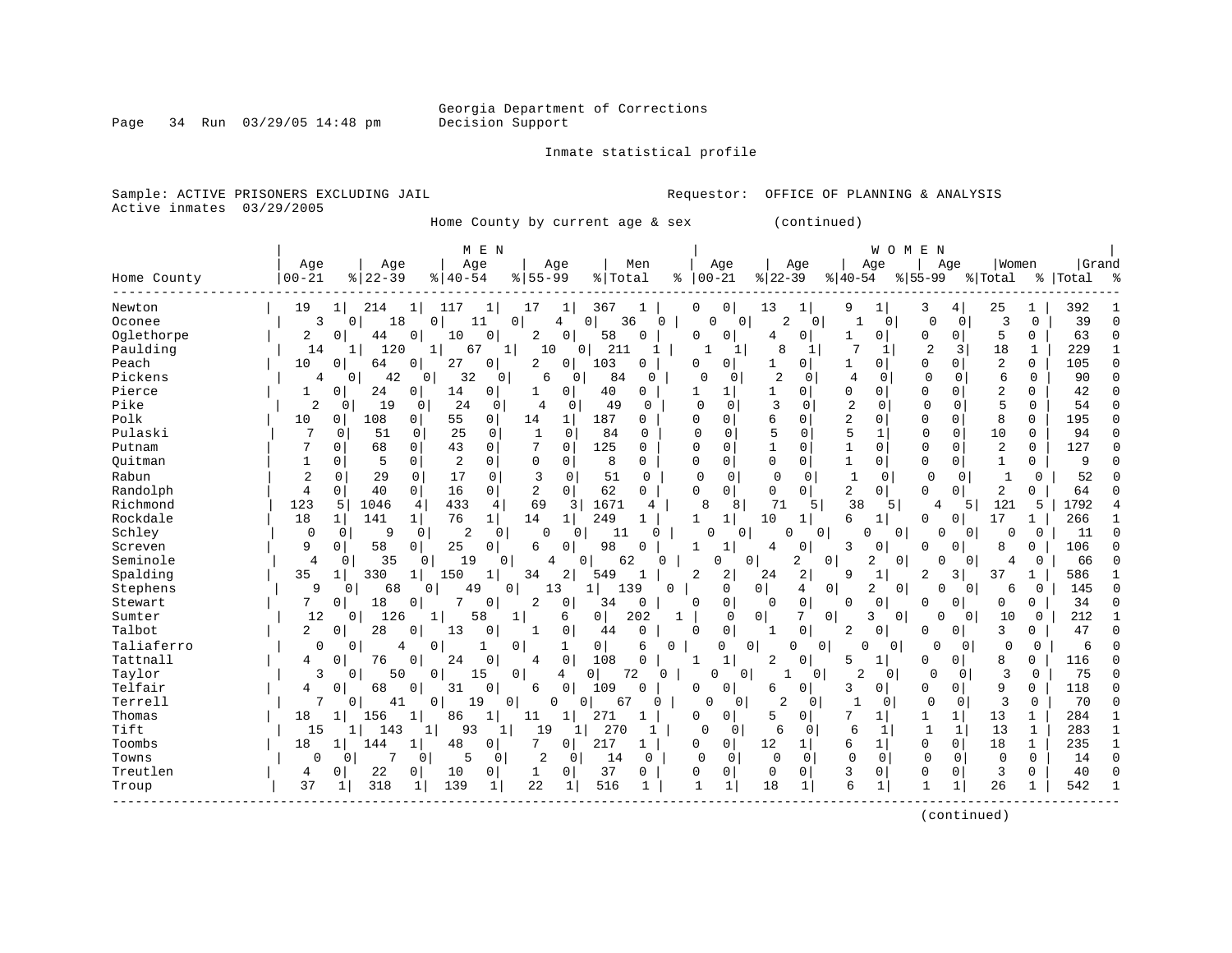Inmate statistical profile

Page 35 Run 03/29/05 14:48 pm

Sample: ACTIVE PRISONERS EXCLUDING JAIL **Requestor:** OFFICE OF PLANNING & ANALYSIS Active inmates 03/29/2005

Home County by current age & sex (continued)

|                  |                     |                                                 | M E N                |                      |                     |                          |                            | WOMEN                    |              |                      |                           |
|------------------|---------------------|-------------------------------------------------|----------------------|----------------------|---------------------|--------------------------|----------------------------|--------------------------|--------------|----------------------|---------------------------|
|                  | Age                 | Age                                             | Age                  | Age                  | Men                 | Age                      | Age                        | Age                      | Age          | Women                | Grand                     |
| Home County      | $00 - 21$           | $ 22-39 $                                       | $8   40 - 54$        | $8 55-99$            | % Total             | $8   00 - 21$            | $ 22-39 $<br>$ 40-54 $     | $ 55-99 $                | % Total      |                      | % Total %                 |
| Turner           | 5<br>$\Omega$       | 44<br>0                                         | 25<br>$\circ$        | 2<br>0 <sub>1</sub>  | 76<br>0             | $\mathbf{0}$<br>2<br>0   | $\overline{0}$<br>$\Omega$ | 0 <sup>1</sup>           | 0            | 0.                   | 78                        |
| Twiggs           | 3<br>$\Omega$       | 18<br>0 <sup>1</sup>                            | 19<br>$\overline{0}$ | 0                    | 41<br>0             | $\Omega$<br>0            | 0                          | $\Omega$                 |              | O                    | 44                        |
| Union            | 0                   | 24<br>$\Omega$                                  | 14<br>0              | $\mathbf{0}$<br>4    | 43<br>0             | $\overline{0}$<br>n<br>0 | 0                          | 0<br>0                   |              | 0                    | 44                        |
| Upson            | 16                  | 95<br>0 <sup>1</sup>                            | 44<br>0 <sup>1</sup> | 14                   | 169<br>0            | 0<br>01                  | 2<br>0                     | 2<br>0                   | ∩            | $\Omega$<br>4        | 173<br>n                  |
| Walker           | 8<br>$\mathbf{0}$   | 171<br>1                                        | 95<br>1              | 19<br>$1\vert$       | 293                 | 20                       | 1<br>q                     |                          | 0            | 30                   | 323                       |
| Walton           | 22                  | 156                                             | 98                   | 12                   | 288                 |                          | 6<br>0                     | 8                        |              | 18                   | 306                       |
| Ware             | 11<br>0             | 152<br>1                                        | 96<br>$\frac{1}{2}$  | 20<br>ı.             | 279                 | 14<br>0                  |                            |                          |              | 19                   | 298                       |
| Warren           | $\Omega$            | 23<br>$\overline{0}$                            | 12<br>$\mathbf{0}$   | 6                    | 42                  | 0<br>0                   | $\Omega$                   | <sup>0</sup><br>$\Omega$ | $\Omega$     | $\Omega$             | 45                        |
| Washington       | 13                  | 76<br>0                                         | 39<br>0              | 2<br>0               | 130<br>0            |                          | 2<br>0                     |                          | 0            | 0<br>6               | 136                       |
| Wayne            | 0                   | 94<br>$\Omega$                                  | 31<br>$\Omega$       | 8<br>$\Omega$        | 140<br><sup>0</sup> |                          |                            | ſ                        | $\Omega$     | 10<br>$\Omega$       | 150                       |
| Webster          | 0<br>0              | 11                                              |                      |                      | 13<br>O             |                          |                            |                          |              | O.                   | 15                        |
| Wheeler          | $\overline{a}$<br>0 | 11                                              | 6<br>$\Omega$        |                      | 22                  |                          | $\Omega$                   |                          |              | 2<br>U               | 24                        |
| White            |                     | 36<br>0                                         | 15<br>0              | O                    | 58<br>O             |                          | 0                          | 0                        |              | 0                    | 62                        |
| Whitfield        | 35                  | 309                                             | 208<br>2             | $\overline{2}$<br>45 | 597<br>2            | 36<br>3                  | 2<br>22                    | 3                        | $\mathbf{1}$ | 62<br>$\overline{a}$ | 659                       |
| Wilcox           | $\Omega$            | 22<br>$\Omega$                                  | $\Omega$<br>16       | 5                    | 43<br>0             |                          | $\Omega$                   | $\Omega$<br>$\Omega$     |              | κ<br>$\Omega$        | 46                        |
| Wilkes           | $\Omega$            | 27<br>$\Omega$                                  | 20<br>0              |                      | 55                  |                          | 0<br>$\Omega$              | 0                        |              | 2                    | 57                        |
| Wilkinson        | 3<br>$\Omega$       | 40<br>$\cap$                                    | 17<br>$\Omega$       | $\Omega$             | 63                  | $\Omega$                 | 4<br><sup>0</sup>          | $\Omega$<br>0            | $\Omega$     | 4<br>0               | 67                        |
| Worth            | $\overline{7}$      | 67                                              | 42<br>0              | 9<br>0               | 125                 |                          |                            | U                        |              | 10                   | 135                       |
| Total reported   |                     | 2519 100 23626 100 11509 100 2021 100 39675 100 |                      |                      |                     | 98 100 1525 100          |                            | 841 100                  |              |                      | 75 100 2539 100 42214 100 |
| Percent reported | 89.3                | 90.0                                            | 88.6                 | 88.5                 | 89.5                | 86.0                     | 93.6                       | 92.5                     | 93.8         | 92.9                 | 89.7                      |
| Not reported     | 301                 | 2616                                            | 1479                 | 262                  | 4658                | 16                       | 104                        | 68                       | 5            | 193                  | 4851                      |
| Total            | 2820                | 26242                                           | 12988                | 2283                 | 44333               | 114                      | 1629                       | 909                      | 80           | 2732                 | 47065                     |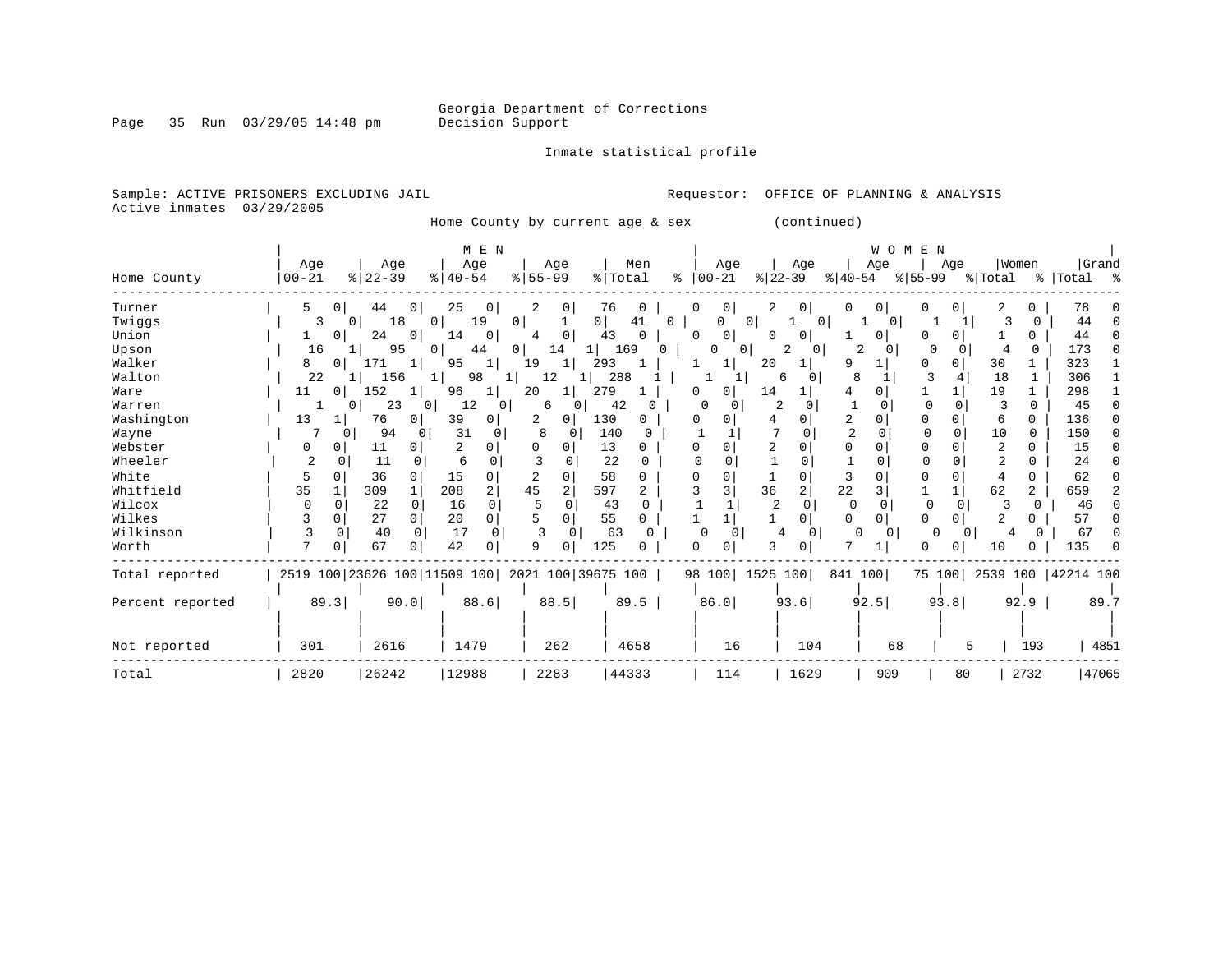Sample: ACTIVE PRISONERS EXCLUDING JAIL Active inmates 03/29/2005

Inmate statistical profile<br>Requestor: OFFICE OF PLANNING & ANALYSIS

Prison Sentence In Years by current age & sex

|                                                                                                                                                                                                                                                          |                                                                                                                                                                                                                                                         |                                                                                                                                                                                                                                                                                                                                               | M E N                                                                                                                                                                                                                                                                                                                                           |                                                                                                                                                                                                                                                               |                                                                                                                                                                                                                                                              |                                                                                                                                                                                                                                                 |                                                                                                                                                                                                                                                                                                                                                                                                                                                                                            | WOMEN                                                                                                                                                                                                                                                                 |                                                                                                                                                                                                                                                                                                                                                                           |                                                                                                                                                                                                                                                        |                                                                                                                                                                                                                                                                                |
|----------------------------------------------------------------------------------------------------------------------------------------------------------------------------------------------------------------------------------------------------------|---------------------------------------------------------------------------------------------------------------------------------------------------------------------------------------------------------------------------------------------------------|-----------------------------------------------------------------------------------------------------------------------------------------------------------------------------------------------------------------------------------------------------------------------------------------------------------------------------------------------|-------------------------------------------------------------------------------------------------------------------------------------------------------------------------------------------------------------------------------------------------------------------------------------------------------------------------------------------------|---------------------------------------------------------------------------------------------------------------------------------------------------------------------------------------------------------------------------------------------------------------|--------------------------------------------------------------------------------------------------------------------------------------------------------------------------------------------------------------------------------------------------------------|-------------------------------------------------------------------------------------------------------------------------------------------------------------------------------------------------------------------------------------------------|--------------------------------------------------------------------------------------------------------------------------------------------------------------------------------------------------------------------------------------------------------------------------------------------------------------------------------------------------------------------------------------------------------------------------------------------------------------------------------------------|-----------------------------------------------------------------------------------------------------------------------------------------------------------------------------------------------------------------------------------------------------------------------|---------------------------------------------------------------------------------------------------------------------------------------------------------------------------------------------------------------------------------------------------------------------------------------------------------------------------------------------------------------------------|--------------------------------------------------------------------------------------------------------------------------------------------------------------------------------------------------------------------------------------------------------|--------------------------------------------------------------------------------------------------------------------------------------------------------------------------------------------------------------------------------------------------------------------------------|
| Sentence In Years                                                                                                                                                                                                                                        | Age<br>$00 - 21$                                                                                                                                                                                                                                        | Aqe<br>$\frac{8}{22} - 39$                                                                                                                                                                                                                                                                                                                    | Aqe<br>$\frac{1}{6}$   40-54                                                                                                                                                                                                                                                                                                                    | Aqe<br>$8 55-99$                                                                                                                                                                                                                                              | Men<br>% Total                                                                                                                                                                                                                                               | Age<br>$8   00 - 21$                                                                                                                                                                                                                            | Age<br>$ 22-39$                                                                                                                                                                                                                                                                                                                                                                                                                                                                            | Age<br>$ 40-54 \t  55-99 \t  Total \t  Total \t  $                                                                                                                                                                                                                    | Aqe                                                                                                                                                                                                                                                                                                                                                                       | Women                                                                                                                                                                                                                                                  | Grand                                                                                                                                                                                                                                                                          |
| $0 - 1$<br>$1.1 - 2$<br>$2.1 - 3$<br>$3.1 - 4$<br>$4.1 - 5$<br>$5.1 - 6$<br>$6.1 - 7$<br>$7.1 - 8$<br>$8.1 - 9$<br>$9.1 - 10$<br>$10.1 - 12$<br>$12.1 - 15$<br>$15.1 - 20$<br>20.1-OVER<br>LIFE<br><b>DEATH</b><br>LIFE W/O PAROLE<br>YOUTHFUL OFFENDERS | 86<br>278 10 1939<br>11<br>314<br>254<br>9<br>344<br>12<br>8<br>221<br>$\frac{3}{ }$<br>97<br>3 <br>97<br>103<br>$1\vert$<br>37<br>535<br>104<br>159<br>183<br>$\Omega$<br>0 <sup>1</sup><br>$\Omega$<br>$\overline{0}$<br>$0$  <br>0<br>0 <sup>1</sup> | 3  654<br>2<br>7<br>1950<br>7 I<br>1541<br>6 <br>2072<br>8<br>1554<br>61<br>897<br>$3 \mid$<br>909<br>3 <br>4 1056<br>$4 \mid$<br>414<br>19 4338<br>17 1457<br>4   1269<br>6 2124<br>8 1079<br>7 5504<br>$\overline{0}$<br>$\circ$<br>0 <sup>1</sup><br>$\Omega$<br>0 <sup>1</sup><br>$\overline{0}$<br>0 <sup>1</sup><br>0<br>0 <sup>1</sup> | 281<br>2<br>836<br>6 <br>822<br>6 <br>642<br>5 <sup>1</sup><br>885<br>7 I<br>5 <sup>1</sup><br>644<br>3 <br>381<br>373<br>3 <br>480<br>$4 \mid$<br>2 197<br>2 <br>11<br>5  526<br>8 209<br>$\mathbf 0$<br>0 <sup>1</sup><br>$\Omega$<br>0 <sup>1</sup><br>$\begin{array}{c c} 0 & \end{array}$<br>$\mathbf 0$<br>$\mathbf{1}$<br>0 <sup>1</sup> | 13<br>$1 \mid$<br>91<br>4 <br>92<br>4   3178<br>67<br>3 <br>116<br>5   3417<br>3   2485<br>66<br>2 1417<br>42<br>44<br>70<br>3 1709<br>27<br>$4 \mid 79$<br>9 3571<br>$\mathbf{0}$<br> 0 <br>$\mathbf{0}$<br>0 <sup>1</sup><br>$\overline{0}$<br>$\mathbf{0}$ | 1034<br>3144<br>7<br>7<br>2504<br>6<br>8<br>6<br>3 <sup>1</sup><br>2 1423<br>3<br>$4 \mid$<br>$1 \mid 675$<br>$2 \mid$<br>3   1978 4  <br>8 <sup>1</sup><br>$\mathbf 0$<br>$0 \parallel$<br>$0$  <br>$0\qquad 0$<br>$\overline{0}$<br>$\mathbf{1}$<br>0<br>0 | $\Omega$<br>$\Omega$<br>14<br>12<br>16<br>14<br>13<br>11<br>11<br>13<br>8<br>71<br>3 <br>$\overline{3}$<br>$\overline{4}$<br>4 <br>5 <sup>7</sup><br>4 <br>$1 \quad 1$<br>$2^{\circ}$<br>$0 \qquad 0 \mid$<br>$\mathbf{0}$<br>$0 \qquad 0 \mid$ | 51<br>3<br>225<br>14<br>197<br>12<br>9<br>149<br>160<br>10<br>114<br>- 7 I<br>3 <br>50<br>$\overline{\phantom{0}}$ 3<br>43<br>59<br>4 <br>20<br>$\vert$ 1<br>245 11 6575 15   18 16 210 13<br>$2 \mid$<br>64<br>$5 \t4 \t66 \t4 \t52$<br>21   4371   34   1122   49   11180   25   12   11   219   13   150   17   140   50   121   15   11601   25<br> 0 <br>$\overline{0}$<br>$\overline{0}$<br>$\overline{0}$<br> 0 <br>$0 \qquad 0 \qquad 0 \qquad 0 \qquad 0 \qquad 0$<br>$0 \quad 0$ | 23<br>106<br>12<br>105<br>12 <br>78<br>9<br>90<br>10<br>72<br>8 <sup>1</sup><br>35<br>4 <br>30<br>3 <br>35<br>4 <br>$7 \quad 1$<br>$96 \quad 11$<br>$4 \mid$<br>$6 \mid$<br>0 <sup>1</sup><br>$\mathbf{0}$<br>$\Omega$<br>0<br>$0$  <br>0<br>$\overline{\phantom{0}}$ | U<br>$\Omega$<br>5<br>6<br>5<br>6  <br>3<br>4 <br>5<br>6<br>$\mathbf{1}$<br>$1\vert$<br>2<br>3 <br>0<br>$\mathbf{1}$<br>$1\vert$<br>2<br>3 <sup>1</sup><br>$5 -$<br>$6 \mid$<br>$30 \quad 3 \mid 7 \quad 9 \mid 103$<br>$4\degree$<br>5 127<br>$\mathbf{0}$<br>0 <sup>1</sup><br>$\Omega$<br>$\overline{0}$<br>0<br>$0$  <br>$\mathbf{0}$<br>$\overline{\phantom{0}}$ 0 1 | 74<br>3<br>350<br>13<br>323<br>12<br>243<br>- 9<br>268<br>10<br>195<br><b>7</b>  <br>90<br>$3-1$<br>0 77<br>100<br>$\overline{4}$<br>30<br>$1 \mid$<br>$5-1$<br>0<br>$\mathbf{0}$<br>$\Omega$<br>$\Omega$<br>$\mathbf{0}$<br>$\Omega$<br>0<br>$\Omega$ | 1108<br>2<br>3494<br>7<br>7<br>3501<br>б<br>2747<br>3685<br>8<br>6<br>2680<br>1507<br>3<br>3<br>3   1500<br>$\overline{4}$<br>1809<br>705<br>$\overline{\phantom{0}}$<br>329 12   6904 15<br>4   2081 4<br>3698<br>8<br>$\mathbf 0$<br>$\mathbf{0}$<br>$0 \quad 0$<br>$\Omega$ |
| Total reported                                                                                                                                                                                                                                           |                                                                                                                                                                                                                                                         |                                                                                                                                                                                                                                                                                                                                               |                                                                                                                                                                                                                                                                                                                                                 |                                                                                                                                                                                                                                                               |                                                                                                                                                                                                                                                              |                                                                                                                                                                                                                                                 | 2812 100   26221 100   12975 100   2283 100   44291 100   114 100   1627 100   909 100                                                                                                                                                                                                                                                                                                                                                                                                     |                                                                                                                                                                                                                                                                       |                                                                                                                                                                                                                                                                                                                                                                           |                                                                                                                                                                                                                                                        | 80 100 2730 100 47021 100                                                                                                                                                                                                                                                      |
| Percent reported                                                                                                                                                                                                                                         | 99.7                                                                                                                                                                                                                                                    | 99.9                                                                                                                                                                                                                                                                                                                                          | 99.9                                                                                                                                                                                                                                                                                                                                            | 100.0                                                                                                                                                                                                                                                         | 99.9                                                                                                                                                                                                                                                         | 100.0                                                                                                                                                                                                                                           | 99.9                                                                                                                                                                                                                                                                                                                                                                                                                                                                                       | 100.0                                                                                                                                                                                                                                                                 | 100.0                                                                                                                                                                                                                                                                                                                                                                     | 99.9                                                                                                                                                                                                                                                   | 99.9                                                                                                                                                                                                                                                                           |
| NOT REPORTED                                                                                                                                                                                                                                             | 8                                                                                                                                                                                                                                                       | 21                                                                                                                                                                                                                                                                                                                                            | 13                                                                                                                                                                                                                                                                                                                                              | $\mathbf{0}$                                                                                                                                                                                                                                                  | 42                                                                                                                                                                                                                                                           | 0                                                                                                                                                                                                                                               | 2                                                                                                                                                                                                                                                                                                                                                                                                                                                                                          | 0                                                                                                                                                                                                                                                                     | 0                                                                                                                                                                                                                                                                                                                                                                         | 2                                                                                                                                                                                                                                                      | 44                                                                                                                                                                                                                                                                             |
| Total                                                                                                                                                                                                                                                    | 2820                                                                                                                                                                                                                                                    | 26242                                                                                                                                                                                                                                                                                                                                         | 12988                                                                                                                                                                                                                                                                                                                                           | 2283                                                                                                                                                                                                                                                          | 44333                                                                                                                                                                                                                                                        | $\begin{array}{cc} \vert & 114 \end{array}$                                                                                                                                                                                                     | 1629                                                                                                                                                                                                                                                                                                                                                                                                                                                                                       | 909                                                                                                                                                                                                                                                                   | 80                                                                                                                                                                                                                                                                                                                                                                        | 2732                                                                                                                                                                                                                                                   | 47065                                                                                                                                                                                                                                                                          |
| AVG EXCLUDING<br>LIFE, DEATH, YO                                                                                                                                                                                                                         | 15.04                                                                                                                                                                                                                                                   | 36.66                                                                                                                                                                                                                                                                                                                                         | 57.48                                                                                                                                                                                                                                                                                                                                           | 86.12                                                                                                                                                                                                                                                         |                                                                                                                                                                                                                                                              |                                                                                                                                                                                                                                                 | 43.94   27.33   25.69   32.89   106.20                                                                                                                                                                                                                                                                                                                                                                                                                                                     |                                                                                                                                                                                                                                                                       |                                                                                                                                                                                                                                                                                                                                                                           | 30.52                                                                                                                                                                                                                                                  | 43.16                                                                                                                                                                                                                                                                          |
| AVG INCLUDING<br>LIFE=21, YO=3 YRS                                                                                                                                                                                                                       |                                                                                                                                                                                                                                                         | 15.04   36.66   57.48   86.12                                                                                                                                                                                                                                                                                                                 |                                                                                                                                                                                                                                                                                                                                                 |                                                                                                                                                                                                                                                               | 43.94                                                                                                                                                                                                                                                        | 27.33                                                                                                                                                                                                                                           | 25.69                                                                                                                                                                                                                                                                                                                                                                                                                                                                                      | 32.89                                                                                                                                                                                                                                                                 | 106.20                                                                                                                                                                                                                                                                                                                                                                    | 30.52                                                                                                                                                                                                                                                  | 43.16                                                                                                                                                                                                                                                                          |

Page 36 Run 03/29/05 14:48 pm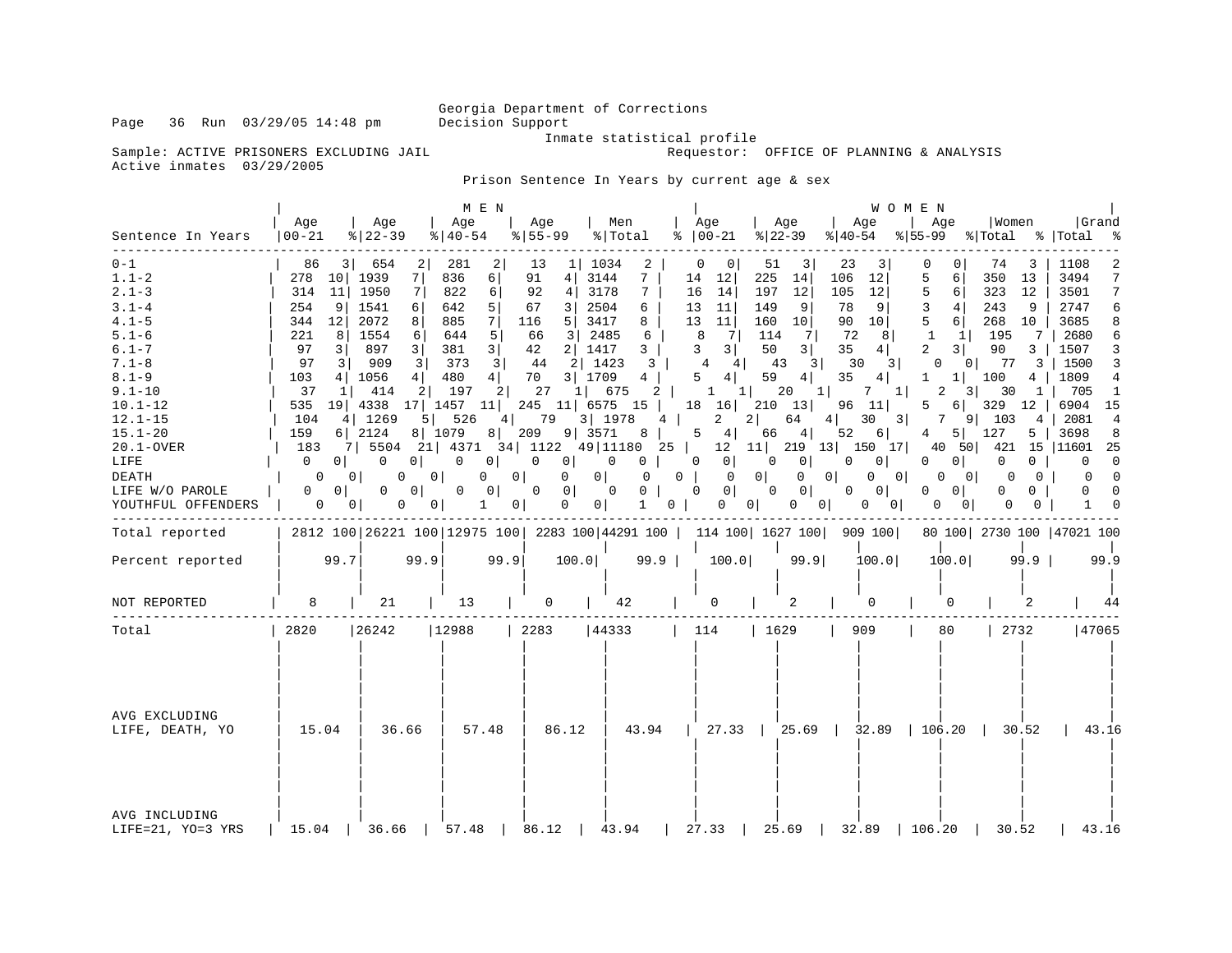Inmate statistical profile

Page 37 Run 03/29/05 14:48 pm

Sample: ACTIVE PRISONERS EXCLUDING JAIL **Requestor:** OFFICE OF PLANNING & ANALYSIS Active inmates 03/29/2005

Probation To Follow Prison by current age & sex

|                                     |                  |                                                 | M E N                       |                    |                                  |                      |                        | W O                    | M E N            |                           |                              |
|-------------------------------------|------------------|-------------------------------------------------|-----------------------------|--------------------|----------------------------------|----------------------|------------------------|------------------------|------------------|---------------------------|------------------------------|
| Prob After Prison                   | Aqe<br>$00 - 21$ | Aqe<br>$8   22 - 39$                            | Aqe<br>$8140 - 54$          | Aqe<br>$8155 - 99$ | Men<br>% Total                   | Age<br>$8   00 - 21$ | Aqe<br>$ 22-39 $       | Aqe<br>$ 40-54 $       | Aqe<br>$8 55-99$ | Women<br>% Total          | Grand<br>%  Total %          |
| PROBATION TO FOLLOW<br>NO PROBATION | 1514<br>1306     | 54 11326<br>43<br>46 14916<br>57                | 4998<br>38<br>7990<br>$62 $ | 780<br>1503        | 34 18618<br>42<br>66 25715<br>58 | 59<br>67<br>47<br>41 | 750<br>46<br>879<br>54 | 417<br>46<br>492<br>54 | 23<br>57 71      | 29 1257<br>1475           | 46   19875 42<br>54 27190 58 |
| Total reported                      |                  | 2820 100 26242 100 12988 100 2283 100 44333 100 |                             |                    |                                  | 114 100 1629 100     |                        | 909 100                |                  | 80 100 2732 100 47065 100 |                              |
| Percent reported                    | 100.0            | 100.0                                           | 100.0                       | 100.0              | 100.0                            | 100.0                | 100.0                  | 100.0                  | 100.0            | 100.0                     | 100.0                        |
| <b>NOT REPORTED</b>                 |                  |                                                 | $\Omega$                    | $\Omega$           | $\mathbf 0$                      | $\Omega$             | $\Omega$               |                        |                  | $\Omega$                  | $\Omega$                     |
| Total                               | 2820             | 26242                                           | 12988                       | 2283               | 44333                            | 114                  | 1629                   | 909                    | 80               | 2732                      | 47065                        |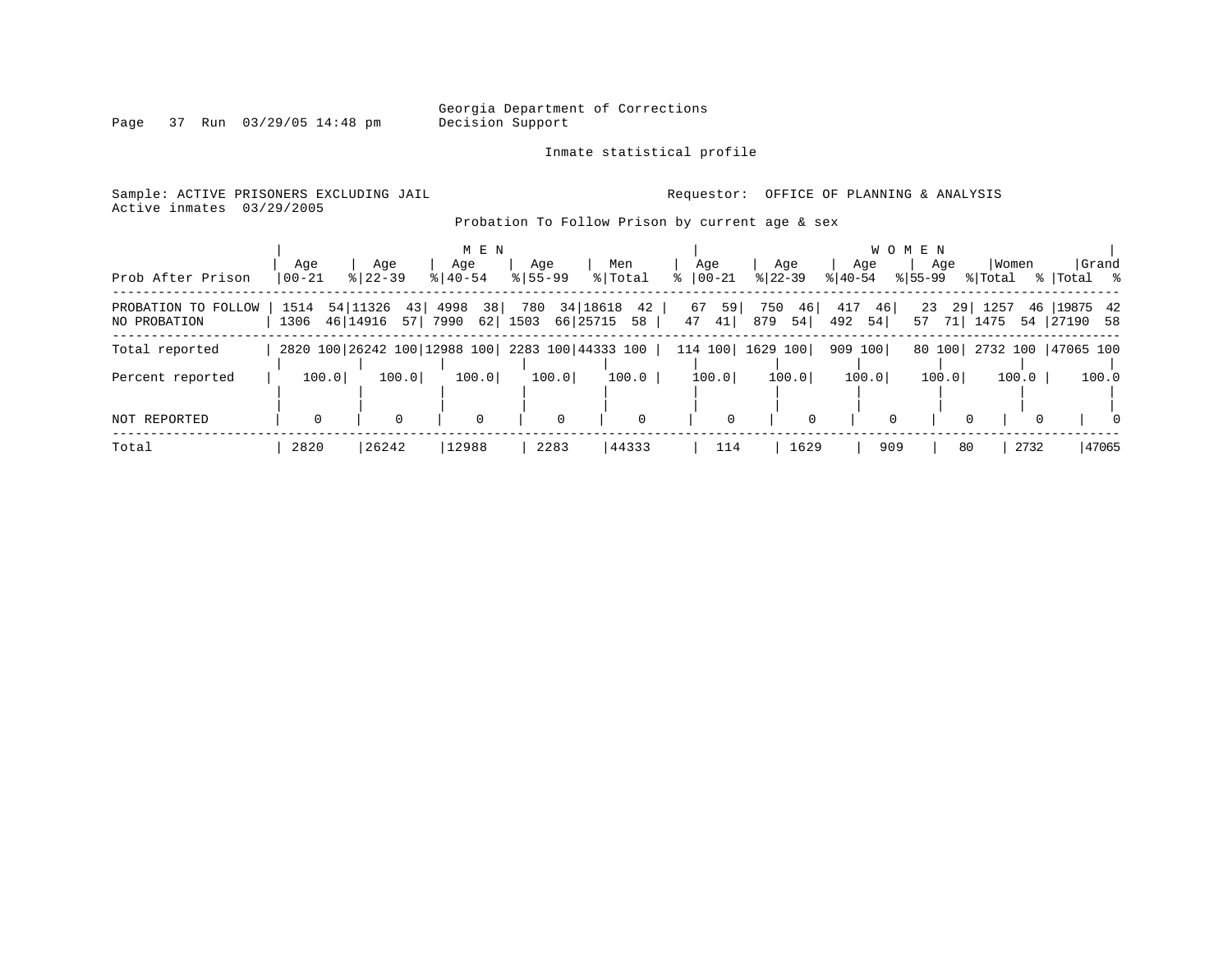Inmate statistical profile

Sample: ACTIVE PRISONERS EXCLUDING JAIL **Requestor:** OFFICE OF PLANNING & ANALYSIS Active inmates 03/29/2005

Admission Type by current age & sex

|                      |              |               | M E N                                           |                   |                |                      |                          | W O M E N            |               |                           |              |
|----------------------|--------------|---------------|-------------------------------------------------|-------------------|----------------|----------------------|--------------------------|----------------------|---------------|---------------------------|--------------|
|                      | Age          | Age           | Age                                             | Aqe               | Men            | Age                  | Aqe                      | Age                  | Aqe           | Women                     | Grand        |
| Admission Type       | $00 - 21$    | $8 22-39$     | $8140 - 54$                                     | $8155 - 99$       | % Total        | $ 00-21 $<br>⊱       | $ 22-39$                 | $ 40-54$             | $ 55-99$      | % Total                   | % Total %    |
| COMMITTED FROM COURT | 2360         | 84   18221    | 69 8646<br>67                                   | 1749              | 77 30976<br>70 | 97<br>85             | 1106<br>68               | 597<br>66            | 80<br>64      | 1864<br>68                | 32840<br>70  |
| RETURN APPEAL/BOND   | 0            | O<br>6        | 0                                               | $\Omega$<br>0     | 0              | $\Omega$<br>$\Omega$ | $\Omega$<br>0            | $\Omega$<br>$\Omega$ | 0<br>$\Omega$ | $\Omega$<br>U             | $\Omega$     |
| PAROLE REV/NEW SENT  | 59           | 2676<br>10    | 1759<br>14                                      | 229<br>10         | 4723<br>11     |                      | 107                      | 73                   |               | 184                       | 4907<br>10   |
| PAR REV/NO NEW SENT  | 23           | 859           | 511<br>4                                        | 61<br>3           | 1454           |                      | 61<br>4                  | 49                   |               | 112                       | 1566<br>3    |
| PROB VIOL/TOTAL REV  | 0            |               | $\Omega$<br>0                                   |                   |                | 0                    | O                        | $\Omega$             | 0             | $\Omega$                  |              |
| PROB VIOL/PARTIAL    | 191          | 1677<br>6     | 741<br>6                                        | 75<br>3           | 2684           | 8                    | 171<br>11                | 101<br>11            | 5<br>б.       | 286<br>10                 | 2970         |
| ADMIT FM OTHER CUST  | 0            | 22            | 12<br>0                                         | $\Omega$<br>6     | 40             | $\cap$               | κ<br>$\Omega$            |                      |               | 4                         | 44           |
| SHOCK INCARCERATION  | <sup>0</sup> | $\Omega$<br>n | $\Omega$<br>n                                   | n<br>O            | O              | ∩<br><sup>0</sup>    | $\Omega$                 | Ω                    | n             |                           |              |
| PROB REV/REMAINDER   | 166          | 2334<br>9     | 973<br>7                                        | 96<br>4           | 3569           |                      | 166<br>10                | 83<br>9              | 10            | 262<br>10                 | 3831         |
| NEW SENT/PAR REV PND | 0            | 18<br>O<br>0  | 25<br>0                                         |                   | 46             | O                    | 0                        | <sup>o</sup>         | O             |                           | 47           |
| LIFE W/O PAROLE      | 4            | 132           | 82<br>$\mathbf{1}$                              | 19                | 237            | 0                    | 0                        |                      |               |                           | 240          |
| PAROLE REV BOOT CAMP | $\Omega$     |               | 0<br>0                                          |                   |                |                      | 0<br>O                   | O                    | O             |                           | <sup>0</sup> |
| PAR REV/RSN UNKNOWN  | 0            | 0             | 41<br>0                                         | 33                | 78             | 0                    | 0                        | O                    | 0             |                           | 78           |
| PROBATION/PAROLE REV | O            |               | U<br>0                                          | 0.                | 0              |                      | 0                        | 01<br>$\Omega$       |               |                           | n            |
| PB PAROLE RESCINDED  | 0            |               | 0                                               |                   | 11             |                      | O                        |                      |               |                           | 11           |
| PROB REVOC/SPEC COND |              | 72            | 0<br>32                                         | 0                 | 0  <br>109     | O                    | 01<br>11                 | $\Omega$             | $\Omega$      | 12                        | 121          |
| PAR REV/REVOC CENTER |              | 152<br>0      | 135                                             | 8<br>0            | 296            | 0<br>n               | 0                        |                      |               |                           | 298          |
| INFORMATION ONLY     |              |               |                                                 | 0                 |                | 0                    | 01<br>0                  | 01<br>0              |               |                           |              |
| INCOMPLETE SENT PKG  | 0            |               | 0<br>O                                          | <sup>0</sup><br>0 | O              |                      | 0                        |                      |               |                           |              |
| HANCOCK REVOC CENTER |              | $\Omega$      | 0                                               | $\Omega$          | 01             | 0                    | 0<br>∩<br>$\Omega$       | O<br>$\Omega$        | 0<br>O        | 0                         |              |
| WHITWORTH DETENTION  |              | 39<br>0<br>O  | 13<br>0                                         | 0                 | 56             | 0                    | 0                        | 0                    | 0             | 0                         | 56           |
| DCYS AT RISK         |              | 0             | 0                                               | $\Omega$          | 10<br>0        | 0<br>0               | <sup>0</sup><br>$\Omega$ | U                    | O<br>$\Omega$ |                           | 10           |
| OTHER                | 0<br>0       | U<br>0        | O<br>0                                          | n<br>0            |                | O                    | 0                        | O<br>$\Omega$        | 0             |                           |              |
| Total reported       |              |               | 2814 100 26225 100 12976 100 2283 100 44298 100 |                   |                | 114 100 1627 100     |                          | 909 100              |               | 80 100 2730 100 47028 100 |              |
| Percent reported     | 99.8         | 99.9          | 99.9                                            | 100.0             | 99.9           | 100.0                | 99.9                     | 100.0                | 100.0         | 99.9                      | 99.9         |
|                      |              |               |                                                 |                   |                |                      |                          |                      |               |                           |              |
|                      |              |               |                                                 |                   |                |                      |                          |                      |               |                           |              |
| <b>UNKNOWN</b>       | 6            | 17            | 12                                              | 0                 | 35             | 0                    | 2                        | 0                    |               |                           | 37           |
| Total                | 2820         | 26242         | 12988                                           | 2283              | 44333          | 114                  | 1629                     | 909                  | 80            | 2732                      | 47065        |

Page 38 Run 03/29/05 14:48 pm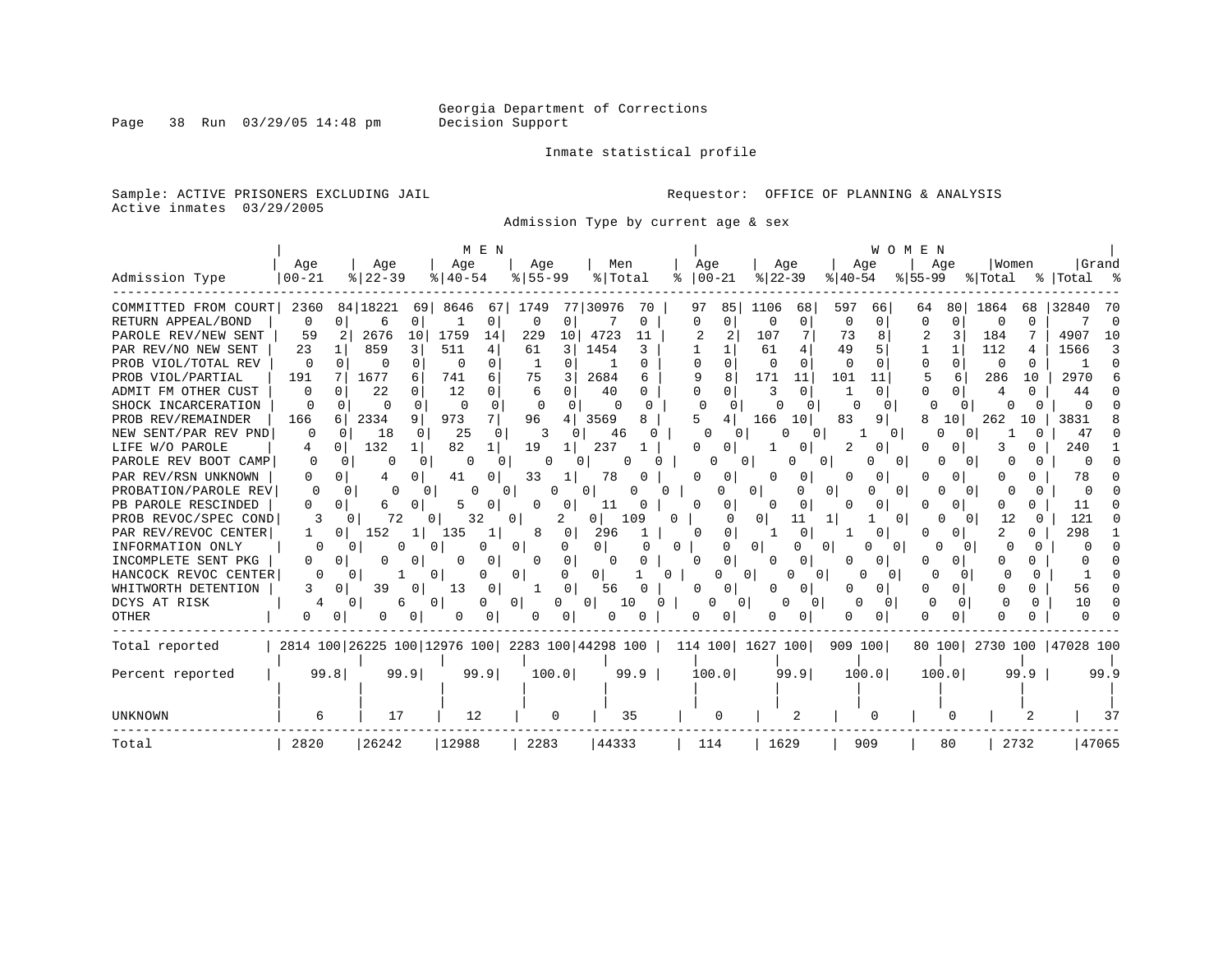Page 39 Run 03/29/05 14:48 pm

### Inmate statistical profile

Sample: ACTIVE PRISONERS EXCLUDING JAIL **Requestor:** OFFICE OF PLANNING & ANALYSIS

Active inmates 03/29/2005

Release Type by current age & sex

|                  | Age        | Age         | M E N<br>Age | Age         | Men   | Age | Age  | W O M E N<br>$ $ Age $ $ | Aqe<br>Women                                                                                                                                                                        | Grand |
|------------------|------------|-------------|--------------|-------------|-------|-----|------|--------------------------|-------------------------------------------------------------------------------------------------------------------------------------------------------------------------------------|-------|
| Release Type     | $ 00 - 21$ | $8122 - 39$ | $8140 - 54$  | $8155 - 99$ |       |     |      |                          | $ \cdot $ Total $ \cdot $ $ 00-21$ $ \cdot 22-39$ $ \cdot 40-54$ $ \cdot 55-99$ $ \cdot 70t$ al $ \cdot 70t$ al $ \cdot $                                                           |       |
| PAROLE<br>Active |            |             |              |             |       |     |      |                          | 6 0   17 0   12 0   0 0   35 0   0 0   2 0   0 0   0 0   2 0   37 0<br>2824 100 26267 100 13010 100 2290 100 44391 100   114 100 1632 100   910 100   80 100   2736 100   47127 100 |       |
| Total            | 2820       | 26242       | 12988        | 2283        | 44333 | 114 | 1629 | 909                      | 2732<br>80                                                                                                                                                                          | 47065 |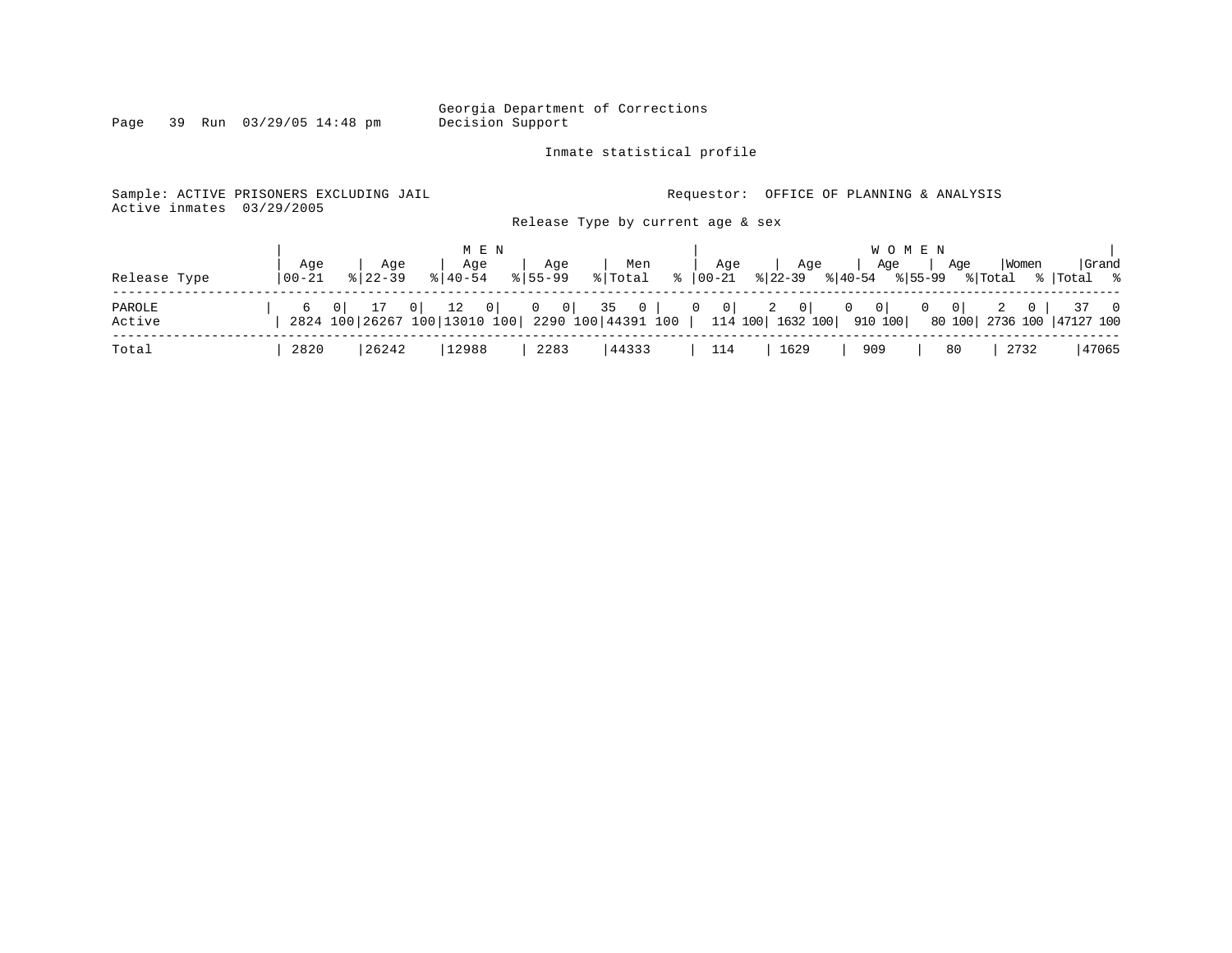Inmate statistical profile

Sample: ACTIVE PRISONERS EXCLUDING JAIL **Requestor:** OFFICE OF PLANNING & ANALYSIS Active inmates 03/29/2005

Inst By Group by current age & sex

|                     |            |    |               |                |               | M E N        |             |                |                       |                 |           |                |             |                   |           | W O M E N      |              |                |          |    |       |                  |
|---------------------|------------|----|---------------|----------------|---------------|--------------|-------------|----------------|-----------------------|-----------------|-----------|----------------|-------------|-------------------|-----------|----------------|--------------|----------------|----------|----|-------|------------------|
|                     | Aqe        |    | Age           |                | Age           |              | Age         |                | Men                   |                 | Age       |                | Aqe         |                   | Age       |                | Aqe          |                | Women    |    | Grand |                  |
| Inst By Group       | $100 - 21$ |    | $8$   22 – 39 |                | $8   40 - 54$ |              | $8155 - 99$ |                | % Total               |                 | $00 - 21$ |                | $ 22 - 39 $ |                   | $ 40-54 $ |                | $8155 - 99$  |                | % Total  |    | Total | $\approx$        |
|                     |            |    |               |                |               |              |             |                |                       |                 |           |                |             |                   |           |                |              |                |          |    |       |                  |
| Transitional center | 27         |    | 896           |                | 536           | 4            | 41          |                | 1500                  |                 |           | 4              | 130         | 8                 | 83        |                |              |                | 219      | 8  |       | 4                |
| State hospital      |            |    | 0             |                |               |              |             | 0              |                       |                 |           | 0              |             |                   | 0         | $\mathbf{0}$   | $\mathbf{0}$ | 0 <sup>1</sup> |          |    | 2     | $\left( \right)$ |
| County camp         | 321        |    | 3626          | $\perp$ 4'     | 1057          | 8            | 33          |                | 5037                  |                 | 0         |                |             | 0 <sup>1</sup>    | 0         | $\circ$        |              |                |          |    | 5037  | - 11             |
| State prison        | 1804       |    | 7570          | 67             | 9985          | 77           | 2032        |                | 89 31391              |                 | 109       | 96             | 1498        | 92                | 826       | 91             | 79           | 99             | 2512     | 92 | 33903 | 72               |
| Private prison      | 377        | 13 | 2871          |                | .181          | $\mathsf{Q}$ | 168         |                | 4597                  | 10 <sup>1</sup> | $\Omega$  | 0 <sup>1</sup> | 0           | $\mathbf{0}$      | 0         | 0 <sup>1</sup> |              | 0              | 0        |    | 4597  | 10               |
| Prison annex        | 95         |    | 640           | 2 <sup>1</sup> | 228           |              | 9           |                | 972<br>0 <sup>1</sup> | 2               | 0         | 0 <sup>1</sup> |             | $\mathbf{0}$<br>0 |           | 0<br>$\Omega$  | $\Omega$     | 0              | $\Omega$ | 0  | 972   | 2                |
| Inmate boot camp    | 196        |    | 639           | $\overline{2}$ | $\mathbf{0}$  | 0            | $\Omega$    | 0 <sup>1</sup> | 835                   |                 | 0         | 0 <sup>1</sup> | $\Omega$    | 0 <sup>1</sup>    | $\Omega$  | $\overline{0}$ |              | $\Omega$       | $\Omega$ | 0  | 835   | 2                |

Page 40 Run 03/29/05 14:48 pm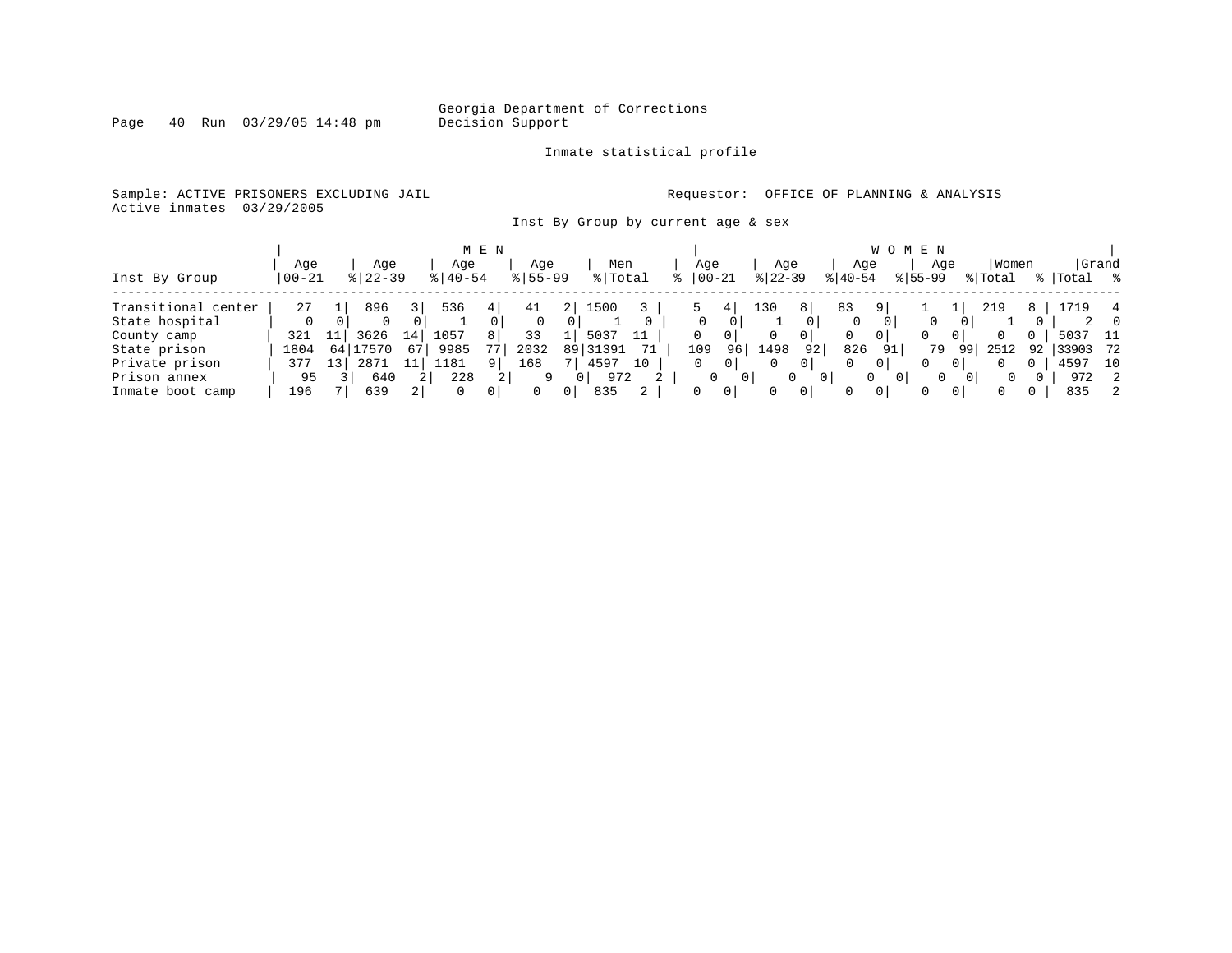Page 41 Run 03/29/05 14:48 pm

### Inmate statistical profile

Sample: ACTIVE PRISONERS EXCLUDING JAIL **Requestor:** OFFICE OF PLANNING & ANALYSIS Active inmates 03/29/2005

Institution by current age & sex

|                      |                |                |                      |                | M E N                |                |                |                       |                 |              |                |              |                |              | WOMEN                |              |              |              |          |               |              |
|----------------------|----------------|----------------|----------------------|----------------|----------------------|----------------|----------------|-----------------------|-----------------|--------------|----------------|--------------|----------------|--------------|----------------------|--------------|--------------|--------------|----------|---------------|--------------|
|                      | Age            |                | Age                  | Age            |                      | Age            |                | Men                   |                 |              | Age            | Age          |                |              | Aqe                  |              | Age          | Women        |          | Grand         |              |
| Institution          | $00 - 21$      |                | $8   22 - 39$        | $8140 - 54$    |                      | $8155 - 99$    |                | % Total               | ిక              |              | $00 - 21$      | $ 22-39$     |                | $ 40-54$     |                      | $ 55-99$     |              | % Total      |          | %   Total     |              |
| Albany Trans Ctr     | 3              | 0              | 79<br>0              | 64             | 0                    | 5              | 0              | 151                   | 0               |              | 0              | 0            | 0              | O            | 0                    | O            | U            | $\Omega$     | 0        | 151           |              |
| Atlanta Trans Ctr(M) | $\mathbf 0$    | $\mathbf 0$    | 146<br>$\mathbf{1}$  | 92             | $\mathbf{1}$         | 4              | $\mathbf 0$    | 242                   | $\mathbf{1}$    | $\Omega$     | $\mathbf 0$    | $\Omega$     | $\mathbf 0$    | $\Omega$     | $\Omega$             | $\Omega$     | $\Omega$     | $\cap$       | $\Omega$ | 242           |              |
| Macon Trans Ctr      | 3              | $\Omega$       | 82<br>$\Omega$       | 53             | $\Omega$             | 3              | $\Omega$       | 141                   | $\Omega$        | $\Omega$     | $\Omega$       | $\Omega$     | $\Omega$       | $\Omega$     | $\Omega$             | $\Omega$     | $\Omega$     | $\Omega$     | $\Omega$ | 141           | $\cap$       |
| Metro Trans Ctr (W)  | $\Omega$       | $\Omega$       | $\Omega$<br>$\Omega$ | $\Omega$       | $\Omega$             | $\Omega$       | 0              | $\Omega$              | $\Omega$        | 5            | $\overline{4}$ | 129          | 8              | 83           | 9                    | $\mathbf{1}$ | $\mathbf{1}$ | 218          | 8        | 218           | $\cap$       |
| Savannah Mens TC     |                | $\Omega$       | 125<br>$\Omega$      | 63             | $\Omega$             | 10             | $\Omega$       | 202                   | O               | $\cap$       | $\Omega$       | U            | $\Omega$       | $\cap$       | $\Omega$             | $\cap$       | $\Omega$     | $\Omega$     | $\Omega$ | 202           |              |
| Savannah Womens TC   | U              | $\Omega$       | $\Omega$<br>0        | $\Omega$       | 0                    | $\Omega$       | $\Omega$       | $\Omega$              | 0               | $\Omega$     | $\Omega$       | $\mathbf{1}$ | 0              | $\Omega$     | $\Omega$             | $\Omega$     | $\Omega$     | 1            | $\Omega$ | -1            |              |
| Augusta Trans Ctr    | 4              | $\Omega$       | 115<br>$\Omega$      | 69             | 1                    |                | $\Omega$       | 195                   | $\Omega$        | $\Omega$     | $\Omega$       | 0            | $\Omega$       | n            | 0                    | $\Omega$     | $\Omega$     | $\Omega$     | $\Omega$ | 195           |              |
| Coastal Trans Ctr    |                | $\Omega$       | 129<br>0             | 64             | 0 <sup>1</sup>       | 4              | $\Omega$       | 198                   | 0               | $\cap$       | $\circ$        | $\Omega$     | $\Omega$       | $\Omega$     | $\Omega$             | U            | $\Omega$     | $\Omega$     | 0        | 198           |              |
| LaGrange Trans Ctr   | $\overline{4}$ | $\Omega$       | 95                   | 42<br>$\Omega$ | 0                    | -1             | $\Omega$       | 142                   | $\Omega$        |              | ∩<br>$\circ$   | n            | 0              |              | <sup>0</sup><br>0    | U            | $\Omega$     | 0            | $\Omega$ | 142           |              |
| Clayton Trans Ctr    | 8              | $\Omega$       | 122<br>0             | 87             | 1                    | 7              | 0              | 224                   |                 | ∩            | $\Omega$       | U            | 0              | <sup>0</sup> | O                    | U            |              | $\Omega$     | 0        | 224           |              |
| Central State Hosp   | $\Omega$       | $\Omega$       | $\cap$               | $\Omega$       | 0                    | U              | 0              |                       | U               |              | U              | $\Omega$     | $\Omega$       |              | 0<br>$\Omega$        |              | $\Omega$     | 1            | $\Omega$ | $\mathcal{D}$ |              |
| Bulloch County       | 6              | $\Omega$       | 103<br>0             | 33             | 0                    | $\Omega$       | 0              | 142                   | $\Omega$        | U            | 0              | 0            | 0              | U            | 01                   | U            | 0            | $\Omega$     | 0        | 142           |              |
| Carroll County       | 10             | $\Omega$       | 159                  | 40             | $\Omega$             |                |                | $\Omega$<br>210       | U               |              | O              | $\Omega$     | O              | 0            | $\Omega$<br>$\Omega$ | O            | $\Omega$     | $\Omega$     | $\Omega$ | 210           |              |
| Clarke County        | 3              | $\overline{0}$ | 72<br>$\Omega$       | 27             | $\Omega$             | 2              | 0              | 104                   | $\mathbf 0$     | $\cap$       | 0              | $\Omega$     | $\Omega$       | U            | $\Omega$             | O            | 0            | $\Omega$     | $\Omega$ | 104           |              |
| Colquitt County      | 18             | 11             | 123                  | 0              | 40<br>$\Omega$       |                | $\mathbf{1}$   | 0 <sup>1</sup>        | 182<br>$\Omega$ |              | $\Omega$       | $\Omega$     | 0              | 0            | $\Omega$<br>$\Omega$ | ∩            | $\Omega$     | $\Omega$     | $\Omega$ | 182           |              |
| Coweta County        | 11             | 0 <sup>1</sup> | 136<br>1             | 47             | <sup>0</sup>         |                | 0              | 195                   | 0               |              | $\Omega$       | <sup>0</sup> | $\mathbf 0$    | U            | $\Omega$             | O            |              | $\Omega$     | 0        | 195           |              |
| Decatur County       | 15             | 1 <sup>1</sup> | 149                  |                | 57                   | 0              | $\mathbf{1}$   | $\Omega$              | 222<br>1        |              | $\Omega$       | 0            | $\Omega$<br>0  |              | $\Omega$<br>U        | U            | $\cap$       | <sup>0</sup> | $\Omega$ | 222           |              |
| Effingham County     | 17             | 1 <sup>1</sup> | 185<br>-1            | 39             | <sup>0</sup>         | 2              | $\mathbf 0$    | 243                   |                 | <sup>0</sup> | 0              | <sup>0</sup> | 0              | O            | 0                    | O            | 0            | $\Omega$     | 0        | 243           |              |
| Floyd County         | 20             | 1 <sup>1</sup> | 229                  |                | 88                   | 1              | 3              | 0  <br>340            |                 |              | $\Omega$<br>0  | 0            | $\Omega$       |              | 0                    | <sup>0</sup> | $\Omega$     | $\Omega$     | $\Omega$ | 340           | $\mathbf{1}$ |
| Gwinnett County      | 9              | $\Omega$       | 180<br>$1\vert$      | 54             | 0                    | $\Omega$       | $\Omega$       | 243                   |                 | ∩            | $\Omega$       | U            | $\overline{0}$ | U            | $\Omega$             | <sup>0</sup> | 0            | $\Omega$     | $\Omega$ | 243           | $\mathbf{1}$ |
| Hall County          | 9              | $\Omega$       | 119                  | 0 <sup>1</sup> | 26<br>$\overline{0}$ |                | -1             | 0 <sup>1</sup><br>155 | 0               |              | O<br>0         | U            | <sup>0</sup>   | $\cap$       | $\Omega$             | $\Omega$     | $\Omega$     | O            | $\Omega$ | 155           | $\Omega$     |
| Harris County        | 9              | 0              | 76<br>0              | 17             | 0                    | -1             | 0 I            | 103                   | $\Omega$        | O            |                |              | 0              | <sup>0</sup> | $\Omega$             | O            | 0            | $\Omega$     | $\Omega$ | 103           |              |
| Jackson County       | 8              | $\Omega$       | 99                   | 0<br>50        | 0                    | 5              | 0              | 162                   | 0               |              | $\Omega$       | $\cap$       | $\Omega$       | $\Omega$     | $\Omega$             | $\cap$       | $\Omega$     | $\Omega$     | $\Omega$ | 162           |              |
| Jefferson County     | 12             | $\Omega$       | 122<br>0             | 39             | 0                    | 0              | 0 <sup>1</sup> | 173                   | 0               | <sup>0</sup> | 0              | O            | 0              | $\Omega$     | 0                    | $\Omega$     | 0            | $\Omega$     | $\Omega$ | 173           | $\cap$       |
| Mitchell County      | 10             | $\mathbf{0}$   | 87                   | 23<br>0        | 0                    | $\Omega$       | 0              | 120                   | $\Omega$        | $\Omega$     | $\Omega$       |              | $\Omega$       | 0            | 0                    |              | $\Omega$     | 0            | $\Omega$ | 120           | $\cap$       |
| Muscogee County      | 36             | $1\vert$       | 374<br>$\mathbf 1$   | 91             | 1                    | 4              | $\mathbf 0$    | 505                   | 1               | $\cap$       | $\Omega$       | O            | 0              | $\Omega$     | $\mathbf 0$          | $\Omega$     | 0            | $\Omega$     | $\Omega$ | 505           | $\mathbf{1}$ |
| Richmond County      | 16             | 1              | 158<br>1             | 29             | $\mathbf 0$          | $\overline{2}$ | $\Omega$       | 205                   | 0               |              | $\Omega$       | O            | $\Omega$       | $\Omega$     | 0                    | $\cap$       | $\Omega$     | $\Omega$     | 0        | 205           | $\Omega$     |
| Screven County       | 9              | $\Omega$       | 108<br>0             | 23             | $\Omega$             | $\Omega$       | $\Omega$       | 140                   | 0               |              | $\Omega$       | $\Omega$     | 0              | $\Omega$     | $\Omega$             | $\Omega$     |              | $\Omega$     | $\Omega$ | 140           |              |
| Spalding County      | 18             | $\mathbf{1}$   | 254<br>$\mathbf{1}$  | 100            | $\mathbf{1}$         | 4              | $\Omega$       | 376                   | $\mathbf{1}$    | $\cap$       | 0              | $\Omega$     | $\Omega$       | $\Omega$     | $\Omega$             | $\Omega$     | $\Omega$     | $\Omega$     | $\Omega$ | 376           | $\mathbf{1}$ |
| Stewart County       | 8              | $\Omega$       | 68<br>$\Omega$       | 16             | $\Omega$             | $\Omega$       | $\Omega$       | 92                    | $\Omega$        | O            | $\Omega$       | $\Omega$     | $\Omega$       | $\Omega$     | $\Omega$             | O            | $\Omega$     | $\Omega$     | $\Omega$ | 92            | $\cap$       |
| Sumter County        | 24             | $1\vert$       | $\mathbf{1}$<br>245  | 70             | $\mathbf{1}$         | $\mathbf{1}$   | $\Omega$       | 340                   | $\mathbf{1}$    | $\Omega$     | $\Omega$       | $\Omega$     | $\Omega$       | $\Omega$     | $\Omega$             | $\Omega$     | 0            | $\Omega$     | $\Omega$ | 340           |              |
| Terrell County       | 4              | $\Omega$       | 95<br>$\Omega$       | 31             | $\Omega$             | $\Omega$       | $\Omega$       | 130                   | $\Omega$        | $\Omega$     | $\Omega$       | $\cap$       | $\Omega$       | $\Omega$     | $\Omega$             | $\Omega$     | $\Omega$     | $\Omega$     | $\Omega$ | 130           | $\cap$       |
| Thomas County        | 11             | 0              | 115<br>0             | 25             | 0                    | 1              | $\Omega$       | 152                   | 0               | $\Omega$     | $\Omega$       | $\Omega$     | $\Omega$       | $\Omega$     | $\Omega$             | <sup>0</sup> | 0            | $\Omega$     | $\Omega$ | 152           |              |
| Troup County         | 16             | 1              | 197<br>1             | 54             | $\Omega$             | $\overline{2}$ | $\Omega$       | 269                   | 1               |              | U<br>$\Omega$  | $\Omega$     | $\Omega$       | U            | $\Omega$             | O            | $\Omega$     | $\Omega$     | $\Omega$ | 269           |              |
| Clayton County       | 21             | $\mathbf{1}$   | 166<br>11            | 35             | 0                    | 1              | 0              | 223                   |                 | $\Omega$     | 0 <sup>1</sup> | U            | 0              | $\Omega$     | $\Omega$             | <sup>0</sup> | $\Omega$     | $\Omega$     | 0        | 223           |              |
| Ware Prison          | 57             | 2              | 571                  | 287<br>2       | 2                    | 44             | 2              | 959                   | 2               |              | U<br>0         |              | Λ<br>0         |              | $\Omega$             |              | 0            | 0            | O        | 959           |              |
|                      |                |                |                      |                |                      |                |                |                       |                 |              |                |              |                |              |                      |              |              |              |          |               |              |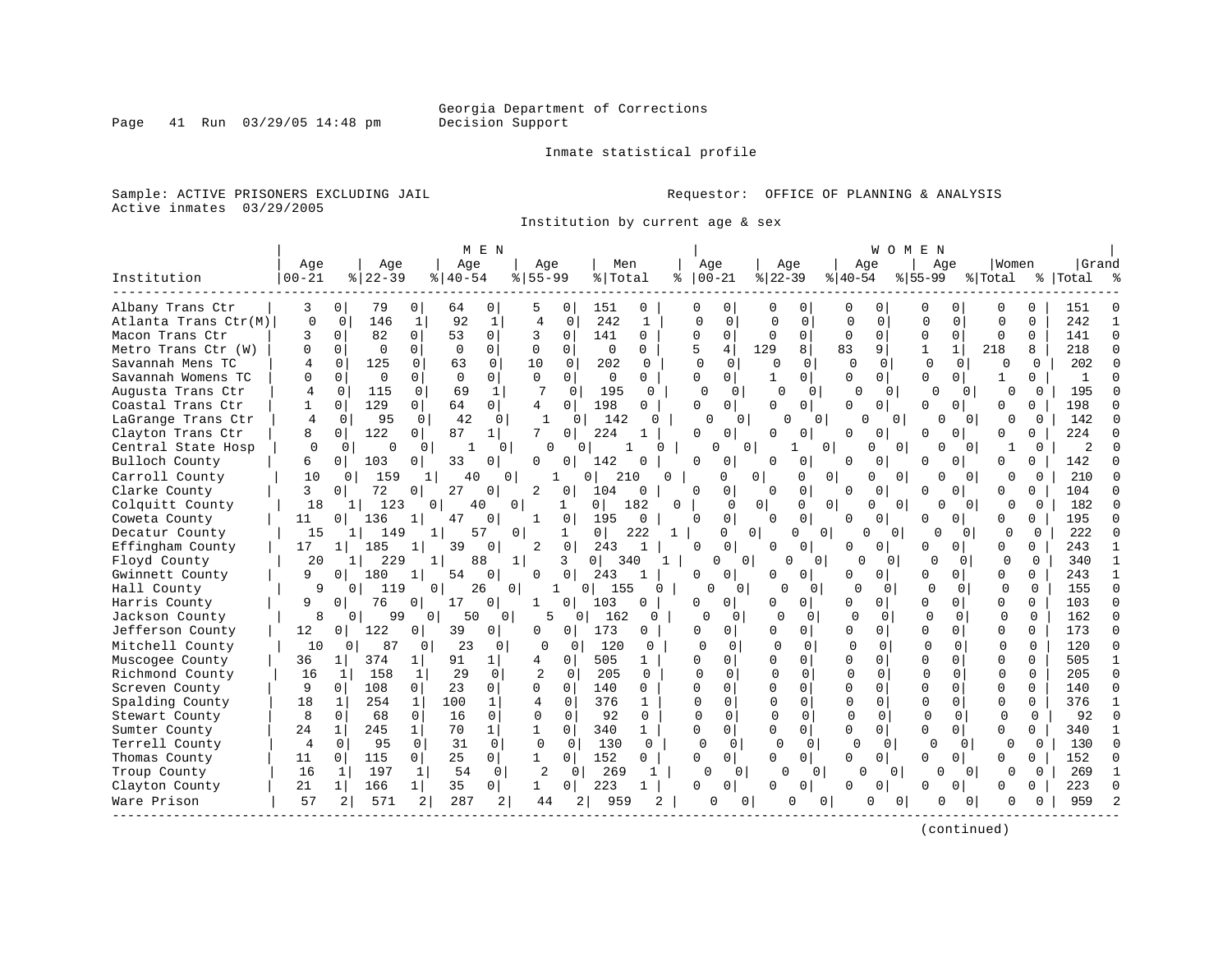Page  $42$  Run  $03/29/05$  14:48 pm

### Inmate statistical profile

Sample: ACTIVE PRISONERS EXCLUDING JAIL **Requestor:** OFFICE OF PLANNING & ANALYSIS Active inmates 03/29/2005

 Institution by current age & sex (CONTINUED) | M E N | W O M E N |

|                      | Age       | Age       | Age         | Age         |     | Men     |  | Age       |        | Age       |        | Age       |        |              | Age      | Women   |    | Grand      |    |
|----------------------|-----------|-----------|-------------|-------------|-----|---------|--|-----------|--------|-----------|--------|-----------|--------|--------------|----------|---------|----|------------|----|
| Institution          | $00 - 21$ | $8 22-39$ | $8140 - 54$ | $8155 - 99$ |     | % Total |  | $00 - 21$ |        | $ 22-39 $ |        | $ 40-54 $ |        | $8 55-99$    |          | % Total | °≈ | Total      | °≈ |
| Lowndes Prison       |           | 180       | 70          |             |     | 283     |  |           |        |           |        |           |        |              |          |         |    | 283        |    |
| Dodge Prison         | 57        | 656       | 391         | 64          |     | 168     |  |           |        |           |        |           |        |              |          |         |    | 168        |    |
| Phillips Prison      | 31        | 402       | 318         | 72          |     | 823     |  |           |        |           |        |           |        |              |          | 0       |    | 823        |    |
| Walker Prison        | 38        | 366       | 173         | 26          |     | 603     |  |           |        |           |        |           |        |              |          |         |    | 603        |    |
| Wayne Prison         | 12        | 103       | 75          | 8           |     | 198     |  |           |        |           |        |           |        |              |          |         |    | 198        |    |
| Arrendale Prison     | 140       | 150       | 90          |             |     | 387     |  |           |        |           |        |           |        |              |          |         |    | 387        |    |
| Montgomery Prison    | 28        | 254       | 87          | 10          |     | 379     |  |           |        |           |        |           |        |              | $\cap$   |         | 0  | 379        |    |
| Lee Prison           | 45        | 418       | 231         | 25          |     | 719     |  |           |        |           |        |           |        |              |          |         |    | 719        |    |
| Georgia State Prison | 44        | 752       | 337         | 58          |     | 1191    |  |           |        |           |        |           |        |              | $\Omega$ |         |    | 192        |    |
| Mens Prison          |           | 112       | 247         | 296         | 13' | 658     |  |           |        |           |        |           |        |              |          |         |    | 658        |    |
| $T = \frac{1}{2}$    | 120       | 002       | $F \cap Q$  | につ          | ◠   | 1502    |  |           | $\cap$ |           | $\cap$ |           | $\cap$ | <sup>n</sup> | $\cap$   | $\cap$  |    | $F \cap 2$ |    |

| Dodge Prison         | 57       |                | 656      |                | 391                   | 3              | 64             |                | 1168                  |                |   |          |                          |                |               |              |                          |              |               |              |              | 1168 |               |
|----------------------|----------|----------------|----------|----------------|-----------------------|----------------|----------------|----------------|-----------------------|----------------|---|----------|--------------------------|----------------|---------------|--------------|--------------------------|--------------|---------------|--------------|--------------|------|---------------|
| Phillips Prison      | 31       |                | 402      |                | 318                   | $\overline{2}$ | 72             | 3              | 823                   | $\mathbf{2}$   |   | ∩        | <sup>n</sup>             | U              | $\cap$        | ∩            |                          |              | $\Omega$      | n            | U            | 823  | 2             |
| Walker Prison        | 38       |                | 366      | $\mathbf{1}$   | 173                   | $\mathbf{1}$   | 26             | $\mathbf{1}$   | 603                   | $\mathbf{1}$   |   | U        | O.                       | $\cap$         | $\cap$        | $\cap$       | $\cap$                   | $\cap$       | $\cap$        | $\cap$       | <sup>n</sup> | 603  |               |
| Wayne Prison         | 12       |                | 103      | 0              | 75                    | $\mathbf{1}$   |                | $\Omega$       | 198                   | 0              |   | U        | 0                        |                | $\Omega$      | $\cap$       | $\cap$                   | $\Omega$     |               | $\cap$       | $\Omega$     | 198  |               |
| Arrendale Prison     | 140      |                | 150      |                | 90                    | $\mathbf 1$    |                | <sup>n</sup>   | 387                   |                |   | $\cap$   | $\Omega$                 |                | $\cap$        | $\Omega$     | $\Omega$                 | U            | $\Omega$      | $\Omega$     | $\cap$       | 387  |               |
| Montgomery Prison    | 28       |                | 254      | 1              | 87                    | 1 <sup>1</sup> | 10             | $\Omega$       | 379                   |                |   | U        | 0                        |                | $\Omega$      | U            | 0                        | $\cap$       |               | $\cap$       | n.           | 379  |               |
| Lee Prison           | 45       | 2              | 418      | 2              | 231                   | $\overline{2}$ | 25             | 1              | 719                   | $\overline{2}$ |   | $\Omega$ | $\Omega$                 |                | $\Omega$      | $\Omega$     |                          | $\Omega$     | $\Omega$      | $\Omega$     | $\Omega$     | 719  |               |
| Georgia State Prison | 44       | $\overline{a}$ | 752      | 3              | 337                   | 3 <sup>1</sup> | 58             | 3              | 1191                  | 3              |   |          | 0                        |                | $\Omega$      | 0            | $\Omega$                 | O            | 0             |              |              | 1192 |               |
| Mens Prison          | 3        | $\Omega$       | 112      | $\Omega$       | 247                   | 2              | 296            | 13             | 658                   |                |   | ∩        | $\Omega$                 | $\Omega$       | $\Omega$      | U            | $\Omega$                 |              | $\cap$        | $\Omega$     |              | 658  |               |
| Jackson Prison-Diag  | 130      | 5              | 903      |                | 508                   | 4              | 52             | 2 <sub>1</sub> | 1593                  |                |   | 0        | $\Omega$                 | U              | $\Omega$      | $\Omega$     | 0 l                      | <sup>0</sup> | $\Omega$      | 0            |              | 1593 |               |
| Jackson Prison-Perm  | 4        | $\Omega$       | 114      |                | 83                    |                | 11             |                | 212                   |                |   |          | n<br>0.                  |                |               | $\Omega$     | $\cap$                   |              | $\Omega$      | n            |              | 212  |               |
| Coastal Prison       | 115      |                | 836      | 3              | 446                   | 3              | 56             | 2 <sub>1</sub> | 1453                  |                |   |          | 0                        | U              | 0             | U            | $\Omega$                 | U            |               | U            |              | 1453 |               |
| Scott Prison         | 47       | 2              | 682      |                | 379                   | 3              | 60             |                | 3   1168              |                | 3 |          | $\Omega$<br><sup>n</sup> |                | U             | 0            | <sup>0</sup><br>$\Omega$ |              | U<br>$\Omega$ | 0            |              | 1168 |               |
| Rivers Prison        | 44       | $\overline{2}$ | 626      | $\overline{2}$ | 363                   | $\overline{3}$ | 52             | 2              | 1085                  |                |   | C        | 0                        | $\Omega$       | 0             | 0            | 0                        |              | 0             | $\Omega$     |              | 1085 |               |
| Rutledge Prison      | 21       |                | 260      |                | 245                   |                | 2              | 49             | 2                     | 575            |   |          | $\Omega$                 | $\overline{0}$ | U             | $\Omega$     | $\Omega$<br>$\Omega$     |              | $\Omega$      | <sup>0</sup> | 0            | 575  |               |
| Central Prison       | 13       | 0 <sup>1</sup> | 345      |                | 350                   | 3              | 73             | $\overline{3}$ | 781                   | 2              |   |          | 0                        | <sup>n</sup>   | $\mathbf 0$   | 0            | 0 <sup>1</sup>           | U            | 0             | 0            |              | 781  |               |
| Augusta Med Prison   | 31       |                | 417      |                | 2 <sup>1</sup><br>329 |                | 3 I            | 121            | 5                     | 898            | 2 |          | $\cap$<br>0 <sup>1</sup> |                | <sup>0</sup>  | $\bigcap$    | $\bigcap$                | U            | $\cap$        | <sup>0</sup> |              | 898  |               |
| Rogers Prison        | 120      | 4              | 788      | 3 I            | 339                   | 3              | 18             | 1              | 1265                  |                |   |          | 0                        | $\cap$         | $\Omega$      | n            |                          | U            | 0             | $\cap$       |              | 1265 |               |
| Burruss Prison       | 45       |                | 190      |                |                       | 48             | $\Omega$       | 7              | 0 <sup>1</sup>        | 290            |   |          | $\Omega$                 |                | $\Omega$<br>n |              | <sup>n</sup>             | <sup>0</sup> | $\Omega$      | $\Omega$     | U            | 290  |               |
| Bostick Prison       | 11       | 0 <sup>1</sup> | 221      |                | 291                   | 2              | 168            |                | 691                   |                |   | 0        | 0                        |                | 0             | U            | 0                        | $\cap$       | 0             | $\Omega$     |              | 691  |               |
| Valdosta Prison      | 33       |                | 448      |                | 2                     | 250            | 48<br>21       |                | 779<br>2 <sup>1</sup> |                |   | ∩        | 0                        | U              | $\Omega$      | n            |                          | $\Omega$     | $\Omega$      | $\Omega$     | $\cap$       | 779  |               |
| Hays Prison          | 49       | $\overline{2}$ | 470      | $\overline{2}$ | 258                   | 2              | 66             | 3 <sup>1</sup> | 843                   | 2              |   | U        | 0                        |                | $\Omega$      | <sup>n</sup> | $\Omega$                 | U            | 0             | $\Omega$     | $\cap$       | 843  | $\mathcal{D}$ |
| Hancock Prison       | 60       | 2 <sub>1</sub> | 720      |                | 31<br>374             | 3              | 71             |                | 1225<br>3 I           |                |   | O        | $\Omega$                 |                | $\Omega$      |              | $\Omega$                 | $\cap$       | $\Omega$      | $\Omega$     | $\Omega$     | 1225 |               |
| Telfair Prison       | 56       | 2 <sub>1</sub> | 690      | 3 I            | 308                   | $\overline{2}$ | 40             | 2 <sub>1</sub> | 1094                  | 2              |   | U        | 0                        |                | $\Omega$      | U            |                          | U            |               | $\Omega$     |              | 1094 |               |
| Autry Prison         | 76       | 3 I            | 800      |                | 367                   | 3              | 73             | 3 I            | 1316                  |                |   | $\cap$   | <sup>n</sup>             |                | $\cap$        | $\cap$       | U                        | $\cap$       | <sup>n</sup>  | $\Omega$     |              | 1316 | ঽ             |
| Johnson Prison       | 24       |                | 512      | 21             | 390                   | 3              | 72             | 3 I            | 998                   |                |   |          | 0.                       |                | $\Omega$      |              |                          | $\cap$       |               | $\cap$       |              | 998  |               |
| Wilcox Prison        | 88       | 3              | 757      |                | 466                   | $\overline{4}$ | 97             | 4              | 1408                  |                |   |          | ∩                        |                | $\cap$        | $\Omega$     |                          | $\Omega$     |               | $\Omega$     |              | 1408 |               |
| Calhoun Prison       | 82       | 3              | 784      | 3 I            | 324                   | $\overline{3}$ | 55             | 2              | 1245                  |                |   |          |                          |                | $\Omega$      | U            |                          | ∩            | U             | $\Omega$     | O.           | 1245 |               |
| Dooly Prison         | 65       | 2              | 674      | 3              | 410                   | $\mathcal{L}$  | 77             | $\mathcal{R}$  | 1226                  | 3              |   |          | 0                        |                | $\Omega$      | U            | $\Omega$                 | ∩            |               | $\Omega$     | <sup>n</sup> | 1226 | ર             |
| Macon Prison         | 37       | $\mathbf{1}$   | 805      | $\overline{3}$ | 380                   | 3              | 80             | $\overline{4}$ | 1302                  | 3              |   |          | 0                        |                | $\Omega$      | O            |                          | $\cap$       | $\Omega$      | $\Omega$     | <sup>n</sup> | 1302 |               |
| Smith Prison         | 60       | $\overline{2}$ | 759      | $\overline{3}$ | 321                   | 2 <sup>1</sup> | 44             | 2              | 1184                  | 3              |   | U        | 0                        |                | 0             |              | <sup>0</sup>             | O            |               |              |              | 1184 |               |
| Homerville Prison    | $\Omega$ | $\Omega$       | 97       | $\cap$         | 89                    | $\mathbf{1}$   | $\overline{4}$ | $\Omega$       | 190                   | $\Omega$       |   | $\cap$   |                          |                | $\Omega$      | ∩            | $\cap$                   | $\Omega$     |               |              | 0            | 190  |               |
| Washingtn Women Pris | $\Omega$ | $\Omega$       | $\Omega$ |                | $\Omega$              | $\Omega$       | $\Omega$       | $\Omega$       | $\Omega$              | 0              |   | 39       | 34                       | 383            | 24            | 227          | 25                       | 21           | 26            | 670          | 25           | 670  |               |
| Baldwin Prison       | 64       |                | 404      |                | 208                   | $\overline{2}$ | 14             |                | 690                   | 2              |   |          |                          |                |               |              |                          |              |               |              |              | 690  |               |
|                      |          |                |          |                |                       |                |                |                |                       |                |   |          |                          |                |               |              |                          |              |               |              |              |      |               |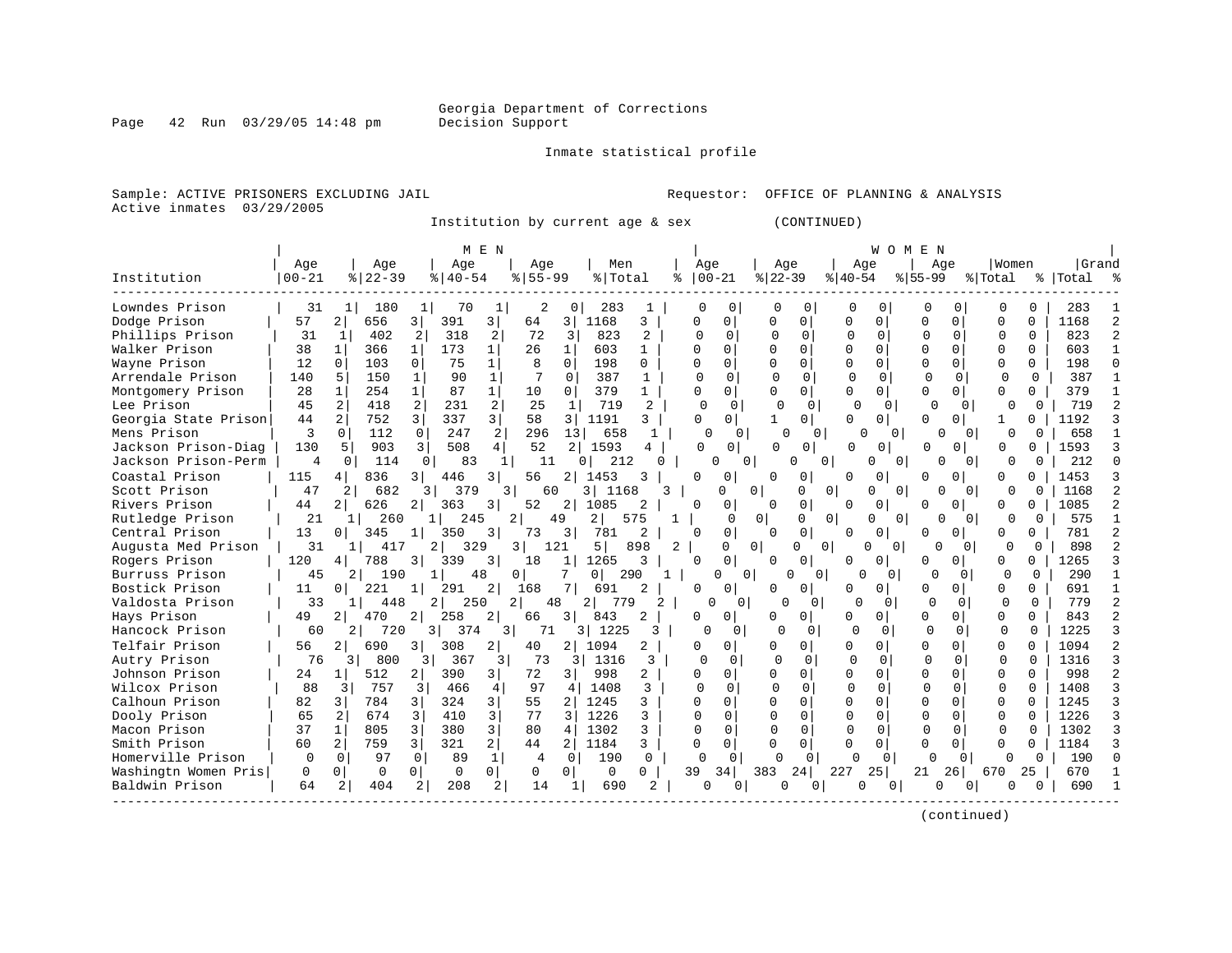Inmate statistical profile

Sample: ACTIVE PRISONERS EXCLUDING JAIL **Requestor:** OFFICE OF PLANNING & ANALYSIS

Active inmates 03/29/2005

Institution by current age & sex (CONTINUED)

|                      |                                                 |          |               |          |                       | M E N    |           |                |      |           |   |          |                |     |           |                |                           | W O M    | E N       |          |         |              |                            |          |
|----------------------|-------------------------------------------------|----------|---------------|----------|-----------------------|----------|-----------|----------------|------|-----------|---|----------|----------------|-----|-----------|----------------|---------------------------|----------|-----------|----------|---------|--------------|----------------------------|----------|
|                      | Age                                             |          | Age           |          | Age                   |          | Age       |                |      | Men       |   |          | Age            |     | Age       |                |                           | Age      |           | Age      |         | Women        |                            | Grand    |
| Institution          | $00 - 21$                                       |          | $8   22 - 39$ |          | $\frac{1}{6}$   40-54 |          | $8 55-99$ |                |      | %   Total |   |          | $ 00 - 21 $    |     | $ 22-39 $ |                | $ 40-54 $                 |          | $ 55-99 $ |          | % Total |              | % Total %                  |          |
| Metro Womens Prison  |                                                 |          |               |          |                       | U        |           |                |      |           |   |          | 27<br>24       |     | 453       | 28             | 293                       | 32       | 30        | 38       | 803     | 29           | 804                        |          |
| Pulaski Womens Pris  | 0                                               | $\Omega$ | 0             | $\Omega$ |                       |          |           | 0              | 0    |           |   | 43       | 38             | 661 |           | 41             | 306                       | 34       | 28        | 35       | 1038    | 38           | 1038                       |          |
| Pelham PreTrans Unit | 6                                               |          | 108           | $\Omega$ | 73                    |          | 8         | $\Omega$       | 195  |           |   | $\Omega$ |                |     |           |                | 0                         |          | O         |          |         | 0            | 195                        | $\Omega$ |
| Milan Prison         | 29                                              |          | 155           |          | 55                    | 0        |           | 0              | 242  |           |   | n        |                |     |           |                |                           |          |           |          |         |              | 242                        |          |
| D Ray James Prison   | 145                                             |          | 1013          |          | 396                   |          | 48        |                | 1602 |           | 4 |          |                |     |           |                |                           |          |           |          |         |              | 1602                       | 3        |
| Coffee Corr Facility | 127                                             |          | 940           |          | 370                   |          | 53        |                | 1490 |           |   |          |                |     |           |                |                           |          |           |          |         |              | 1490                       |          |
| Wheeler Corr Facilty | 104                                             |          | 913           |          | 415                   |          | 67        |                | 1499 |           |   |          |                |     |           |                |                           |          |           |          |         |              | 1499                       |          |
| Ware Annex           | 21                                              |          | 140           |          | 45                    | 0        | 2         |                | 208  |           |   |          |                |     |           |                |                           |          |           |          |         |              | 208                        |          |
| Phillips Annex       | 17                                              |          | 121           |          | 43                    | 0        |           |                | 183  |           |   |          |                |     |           |                |                           |          | U         |          |         |              | 183                        |          |
| Hays Annex           | 41                                              |          | 258           |          | 90                    |          |           |                | 392  |           |   | $\Omega$ |                |     |           | 0              | $\Omega$                  | $\cap$   | $\Omega$  |          |         |              | 392                        |          |
| Hancock Annex        | 16                                              |          | 119           |          | 50                    | 0        |           | 0              | 187  | 0         |   |          |                |     |           |                |                           |          |           |          |         |              | 187                        |          |
| Dodge IBC            | 15                                              |          | 56            |          |                       |          |           |                |      | 71        |   |          |                | 0   |           | 0              |                           |          |           | $\Omega$ |         |              | 71                         |          |
| West GA IBC          | 32                                              |          | 89            |          |                       |          |           |                | 121  |           |   |          |                |     |           | 0              |                           | 01       |           |          |         |              | 121                        |          |
| Montgomery IBC       | 22                                              |          | 60            |          | $\Omega$              |          | ∩         |                |      | 82        |   |          |                | 01  |           |                | 0                         |          | $\Omega$  |          |         |              | 82                         |          |
| Burruss IBC          | 28                                              |          | 111           |          | <sup>0</sup>          | $\Omega$ | 0         | $\circ$        | 139  | $\Omega$  |   | ∩        |                |     |           | 0 <sup>1</sup> | U                         | $\Omega$ |           |          |         |              | 139                        |          |
| Hays IBC             | 45                                              |          | 139           |          | $\Omega$              | 0        |           | 0              | 0    | 184       |   |          |                | 01  |           | 0              | $\overline{0}$            | 0        | 0         | 0        |         |              | 184                        |          |
| Baldwin IBC          | 54                                              |          | 182           |          |                       | 0        | 0         | 0 <sup>1</sup> | 236  |           |   | O        | 0 <sup>1</sup> |     |           | 0 <sup>1</sup> |                           |          |           |          |         |              | 236                        |          |
| Total reported       | 5630 100 52424 100 25947 100 4565 100 88566 100 |          |               |          |                       |          |           |                |      |           |   |          |                |     |           |                | 228 100 3258 100 1818 100 |          |           |          |         |              | 160 100 5464 100 94030 100 |          |
| Percent reported     |                                                 | 99.6     |               | 99.8     |                       | 99.8     |           | 100.0          |      | 99.8      |   |          | 100.0          |     |           | 100.0          |                           | 100.0    |           | 100.0    |         | 100.0        |                            | 99.8     |
| Not Reported         | 10                                              |          | 60            |          | 29                    |          |           |                |      | 100       |   |          |                |     |           | $\cap$         |                           |          |           | U        |         | <sup>0</sup> |                            | 100      |
| Total                | 2820                                            |          | 26242         |          | 12988                 |          |           | 2283           |      | 44333     |   |          | 114            |     |           | 1629           |                           | 909      |           | 80       |         | 2732         |                            | 47065    |

Page 43 Run 03/29/05 14:48 pm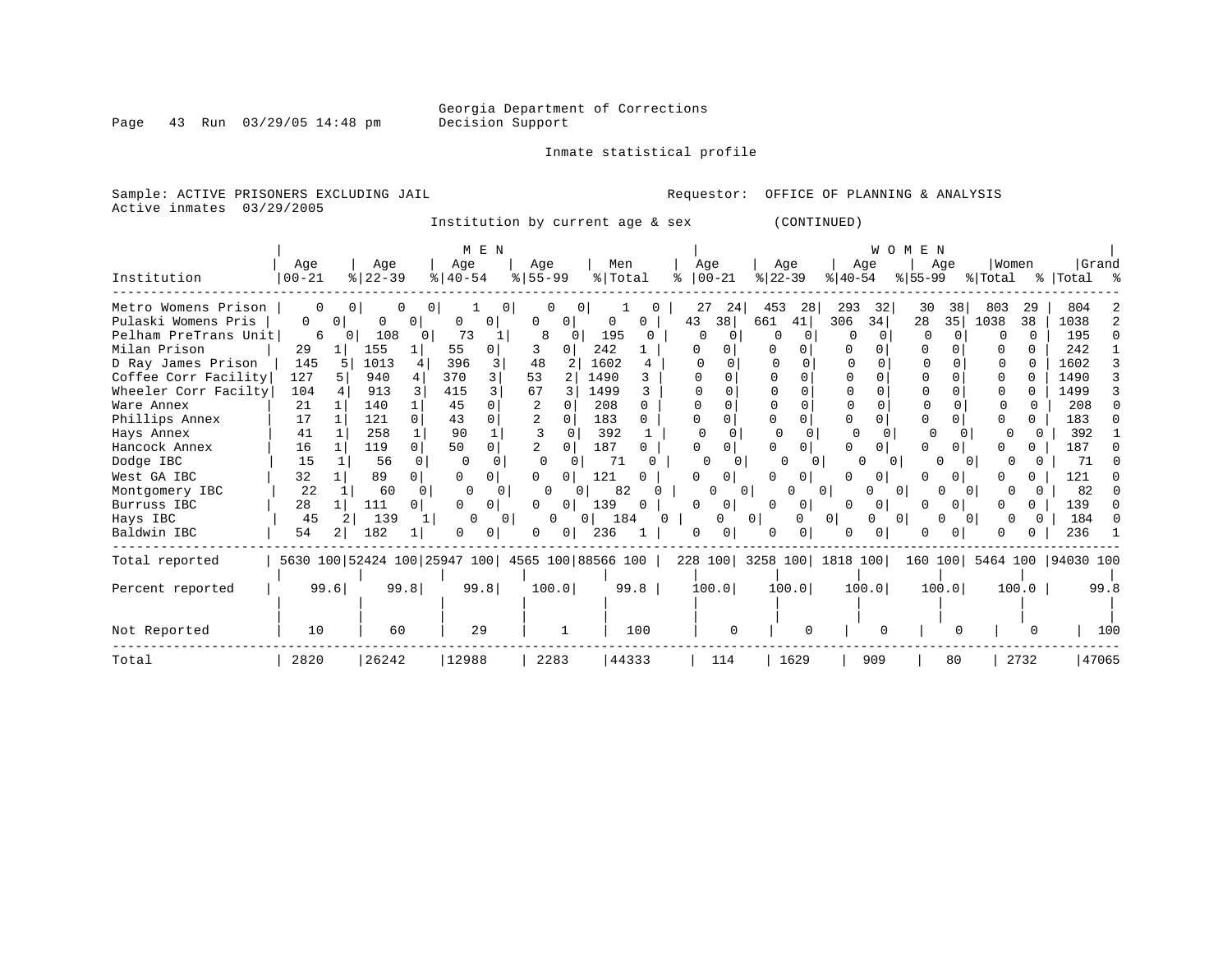Inmate statistical profile

Page 44 Run 03/29/05 14:48 pm

### Sample: ACTIVE PRISONERS EXCLUDING JAIL **Requestor:** OFFICE OF PLANNING & ANALYSIS Active inmates 03/29/2005

Misdemeanors And Felonies by current age & sex

| Crime Type            | Age<br>$00 - 21$ | Aqe<br>$8 22-39$                                           | M E N<br>Age<br>$8140 - 54$ | Age<br>$8155 - 99$ | Men<br>% Total      | Age<br>$ 00 - 21$                         | Aqe<br>$ 22-39 $               | W O M E N<br>Age<br>$ 40-54 $ | Women<br>Aqe<br>$ 55-99 $<br>% Total                 | Grand<br>% Total %              |
|-----------------------|------------------|------------------------------------------------------------|-----------------------------|--------------------|---------------------|-------------------------------------------|--------------------------------|-------------------------------|------------------------------------------------------|---------------------------------|
| MISDEMEANOR<br>FELONY |                  | $\overline{0}$<br>$\Omega$<br>2811 100 26225 100 12973 100 | 0 <sup>1</sup>              | 2282 100 44291 100 | 5<br>$\overline{0}$ | $\overline{0}$<br>$\mathbf{0}$<br>114 100 | 0 <br>$\mathbf{0}$<br>1628 100 | 0<br> 0 <br>909 100           | $\overline{0}$<br>$\Omega$<br>$\mathbf{0}$<br>80 100 | $\Omega$<br>2731 100  47022 100 |
| Total reported        |                  | 2812 100 26225 100 12976 100                               |                             |                    | 2283 100 44296 100  | 114 100                                   | 1628 100                       | 909 100                       | 80 100                                               | 2731 100   47027 100            |
| Percent reported      | 99.7             | 99.9                                                       | 99.9                        | 100.0              | 99.9                | 100.0                                     | 99.9                           | 100.0                         | 100.0<br>100.0                                       | 99.9                            |
| <b>NOT REPORTED</b>   | 8                | 17                                                         | 12                          | $\mathbf 0$        | 37                  | 0                                         |                                | $\Omega$                      | $\Omega$                                             | 38                              |
| Total                 | 2820             | 26242                                                      | 12988                       | 2283               | 44333               | 114                                       | 1629                           | 909                           | 80<br>2732                                           | 47065                           |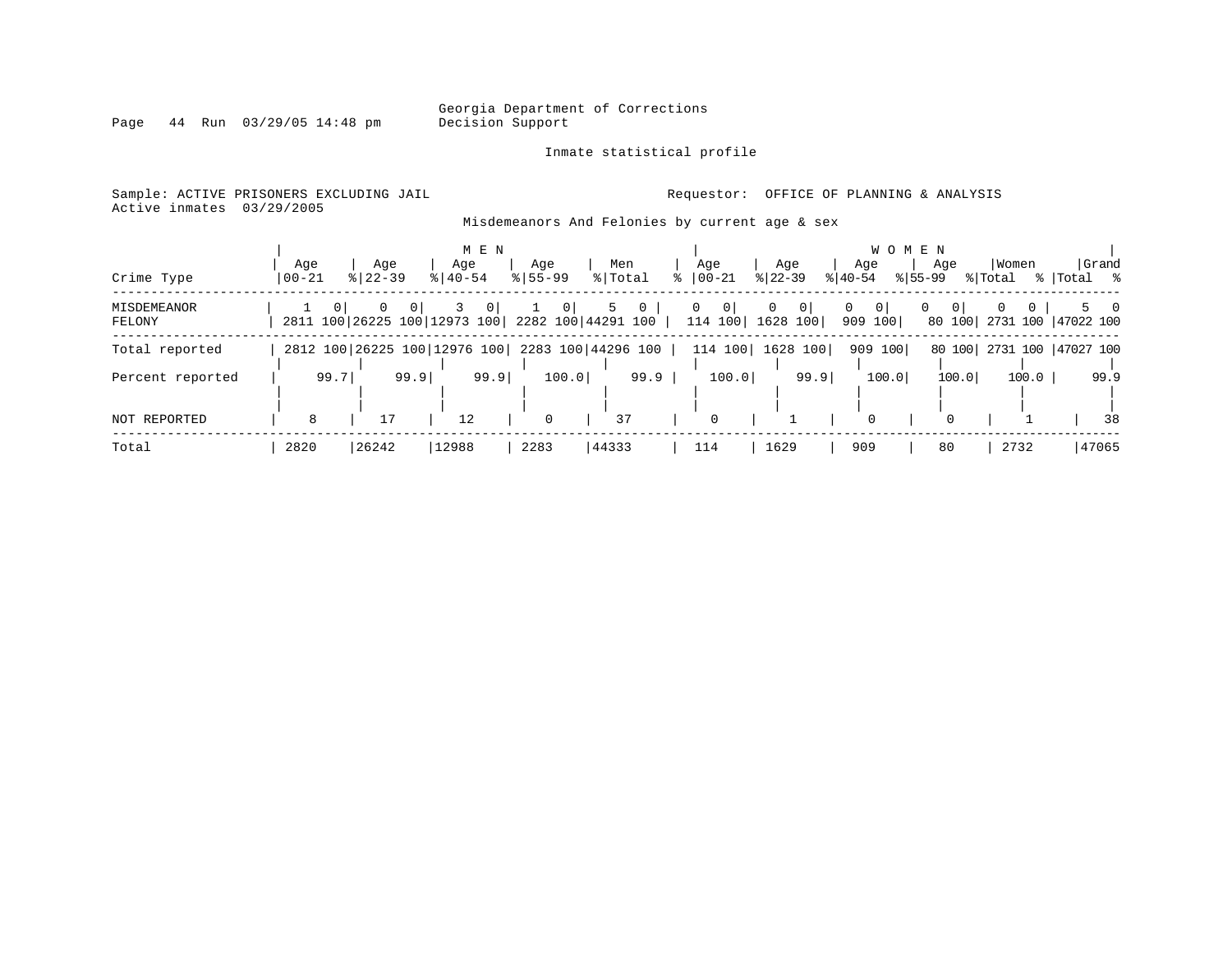Inmate statistical profile

Sample: ACTIVE PRISONERS EXCLUDING JAIL **Requestor:** OFFICE OF PLANNING & ANALYSIS Active inmates 03/29/2005

Crimes By Group by current age & sex

|                      |                        |                                                 | M E N              |                      |                       |                            |                 |                    | WOMEN                   |                       |                 |          |
|----------------------|------------------------|-------------------------------------------------|--------------------|----------------------|-----------------------|----------------------------|-----------------|--------------------|-------------------------|-----------------------|-----------------|----------|
| Crimes By Group      | Age<br>$00 - 21$       | Age<br>$8$   22-39                              | Age<br>$8140 - 54$ | Age<br>$8155 - 99$   | Men<br>% Total        | Age<br>$00 - 21$           | Age<br>$ 22-39$ | Age<br>$8140 - 54$ | Age<br>$8 55-99$        | Women<br>% Total<br>⊱ | Grand<br> Total | ം ക      |
|                      |                        |                                                 |                    |                      |                       |                            |                 |                    |                         |                       |                 |          |
| HOMICIDE             | 5<br>141               | 12<br>3094                                      | 2019<br>16         | 28<br>636            | 5890<br>13            | 14<br>12                   | 233<br>14       | 162<br>18          | 42<br>53                | 451<br>17             | 6341            | -13      |
| ABORTION             | 0<br>0                 | 0<br>0                                          | 0<br>0             | $\Omega$<br>$\Omega$ | 0<br>0                | $\Omega$<br>$\mathbf 0$    | 0<br>0          | $\mathbf 0$<br>0   | $\mathbf 0$<br>$\Omega$ | $\Omega$<br>$\Omega$  | $\Omega$        | $\Omega$ |
| BODILY INJRY&REL OFF | 478<br>17              | 4660<br>18                                      | 1941<br>15         | 305<br>13            | 7384<br>17            | 24<br>21                   | 234<br>14       | 125<br>14          | 13<br>16                | 396<br>15             | 7780            | 17       |
| ARSON & REL OFF      | $\Omega$               | 58<br>0                                         | 38<br>0            | 0<br>6               | 109<br>0              | 0<br>$\Omega$              | 10<br>1         | 6<br>1             | 0<br>0                  | 16                    | 125             | $\Omega$ |
| DAMAGE OF PROPERTY   | 20                     | 68<br><sup>0</sup>                              | 29<br>$\Omega$     | U<br>$\Omega$        | 117<br>U              | 0                          | $\Omega$<br>6   | $\mathbf{1}$<br>n  | C<br>0                  | $\cap$                | 124             | $\Omega$ |
| BURGLARY & REL OFF   | 395<br>14              | 2820<br>11                                      | 1550<br>12         | 80<br>4              | 4845<br>11            | 6                          | 104<br>6        | 46<br>5            | 0<br>0                  | 157                   | 5002            | -11      |
| FORGERY & REL OFF    | 34<br>1                | 667<br>3                                        | 417<br>3           | 1<br>34              | 1152<br>3             | 7<br>6                     | 254<br>16       | 116<br>13          | 5<br>6                  | 382<br>14             | 1534            | -3       |
| <b>THEFT</b>         | 229<br>8               | 1347<br>5                                       | 782<br>6           | 85<br>4              | 2443<br>6             | 6<br>5                     | 134<br>8        | 126<br>14          | 7<br>9                  | 273<br>10             | 2716            | 6        |
| <b>ROBBERY</b>       | 832<br>30              | 4732<br>18                                      | 1315<br>10         | 117<br>5             | 6996<br>16            | 33<br>29                   | 180<br>11       | 5<br>48            | 3<br>4                  | 264<br>10             | 7260            | 15       |
| SEXUAL OFFENSES      | 269<br>10 <sub>1</sub> | 2961<br>11                                      | 2587<br>20         | 746<br>331           | 6563<br>15            | -1                         | 3<br>44         | 34<br>4            | 3                       | 82<br>3               | 6645            | 14       |
| OBSCENITY CRIMES     | O<br><sup>0</sup>      |                                                 | 0                  | 0                    | 3                     | n                          |                 | 0<br>$\Omega$<br>O | 0<br>O                  | U<br>0                | 3               | $\cap$   |
| TREASON & REL OFF    | 0<br>0                 | 0<br>1                                          | 0<br>0             | 0<br>0               | 0                     | 0                          | 0<br>0          | 0                  | 0<br>0                  | $\Omega$              |                 |          |
| CRIMES INVOLVNG GOVT | 43                     | 433                                             | 124<br>1           | 8                    | 0<br>608              | 2                          | 25<br>2         | 19<br>2<br>2       | 0<br>$\Omega$           | 46<br>2               | 654             |          |
| FALSIFICATIONS       | 1<br>$\Omega$          | 21<br>0                                         | 5<br>0             | $\mathbf{1}$<br>0    | 28<br>$\Omega$        | 0                          | 3<br>0          | 0<br>4             | 0<br>U                  |                       | 35              |          |
| OBSTRUCT LAW ENFORCE | 6                      | 0<br>67                                         | 26<br>0            | 0<br>-1              | 100<br>0 I            | -1<br>0                    | 1<br>3          | $\Omega$<br>0<br>0 | 0<br>$\Omega$           | 4<br>O                | 104             | $\cap$   |
| DISORDERLY CONDUCT   | 4<br>$\Omega$          | 28                                              | 11<br>0            | 2<br>0               | 45<br>0               | 0                          | 0<br>3          | U<br>0             | U                       | 3                     | 48              |          |
| GAMBLING & REL OFF   | 0                      | O<br>2                                          | 0<br>3             | 0<br>0               | 0                     | N<br>0                     | 0<br>$\Omega$   | O<br>$\Omega$      | n<br>$\Omega$           | U<br>O                | 5               |          |
| CRUELTY TO CHILDREN  | 3<br>$\Omega$          | 167<br>-1                                       | 69<br>1            | 10<br>0              | 249                   |                            | 56<br>3         | 10                 | 0<br>0                  | 67<br>2               | 316             |          |
| CRIMES WITH GUNS     | 36                     | 653                                             | 245<br>$2\vert$    | 2<br>41              | 2 <sub>1</sub><br>975 | O                          | 0<br>16<br>-1   | 9<br>1             | U<br>$\Omega$           | 25<br>-1              | 1000            |          |
| INVASION PRIVACY     | 3<br>$\Omega$          | 10<br>0                                         | 9<br>0             | 0<br>1               | 23<br>O               | O                          | U<br>0          | N<br>O             | U<br>0                  | $\Omega$<br>0         | 23              | n        |
| RACKETEERING         | $\mathfrak{D}$         | 35<br>O                                         | 20<br>0            | 6<br>0               | 0<br>63               | O                          | 9               | 10                 | 2<br>3                  | 21                    | 84              |          |
| DRUG ABUSE OFFENSES  | 9  <br>260             | 13 <sup>1</sup><br>3332                         | 1381<br>11         | 130<br>6             | 5103<br>12            | 11<br>10                   | 245<br>15       | 152                | 5.<br>4                 | 412<br>15             | 5515            | 12       |
| DRUG TRAFFICKING     | 31                     | 901<br>$\mathbf{1}$                             | 259<br>3 I         | 2 <sub>1</sub><br>41 | 2 1232<br>3           | ҕ                          | 60              | 28<br>3            | $\Omega$<br>0           | 93<br>3               | 1325            | 3        |
| AUTO CRIMES          | 0                      | 85<br>0 <sup>1</sup>                            | 119                | 20<br>1              | 228                   | 0<br>0                     | 3<br>0          | 7<br>1             | 0<br>0                  | 10<br>0               | 238             | 1        |
| REVENUE & CONTRABAND | $\Omega$               | 0 <sup>1</sup><br>0<br>0                        | 0<br>0             | 0<br>0               | 0<br>0                | 0<br>$\Omega$              | C<br>0          | $\Omega$<br>0      | 0<br>0                  | $\Omega$<br>0         |                 | $\cap$   |
| CRIMES OF OTH STATES | 0<br>$\Omega$          | $\Omega$<br>0                                   | 0<br>0             | 0<br>O               | 0<br>0                | $\Omega$<br>$\overline{0}$ | O<br>$\Omega$   | $\Omega$<br>0      | O<br>0                  | $\Omega$<br>$\Omega$  | $\Omega$        | n        |
| MISC. FELONIES       | 12<br>0                | 57<br>0                                         | 16<br>0            | 0                    | 92<br>0               | 2                          | 5<br>$\Omega$   | 3<br>$\Omega$      | $\Omega$<br>$\Omega$    | 10<br>0               | 102             |          |
| MISDEMEANORS         | 1<br>0                 | U<br>0                                          | 3                  | -1<br>0              | 5<br><sup>0</sup>     | $\cap$<br>0                | $\Omega$<br>0   | $\cap$             | U<br>0                  | ∩                     | 5               |          |
| Total reported       |                        | 2811 100 26200 100 12969 100 2279 100 44259 100 |                    |                      |                       | 114 100 1627 100           |                 | 906 100            | 79 100                  | 2726 100   46985 100  |                 |          |
|                      |                        |                                                 |                    |                      |                       |                            |                 |                    |                         |                       |                 |          |
| Percent reported     | 99.7                   | 99.8                                            | 99.9               | 99.8                 | 99.8                  | 100.0                      | 99.9            | 99.7               | 98.8                    | 99.8                  |                 | 99.8     |
|                      |                        |                                                 |                    |                      |                       |                            |                 |                    |                         |                       |                 |          |
| NOT REPORTED         | 9                      | 42                                              | 19                 | 4                    | 74                    | 0                          | 2               | 3                  |                         | 6                     |                 | 80       |
| Total                | 2820                   | 26242                                           | 12988              | 2283                 | 44333                 | 114                        | 1629            | 909                | 80                      | 2732                  | 47065           |          |

Page 45 Run 03/29/05 14:48 pm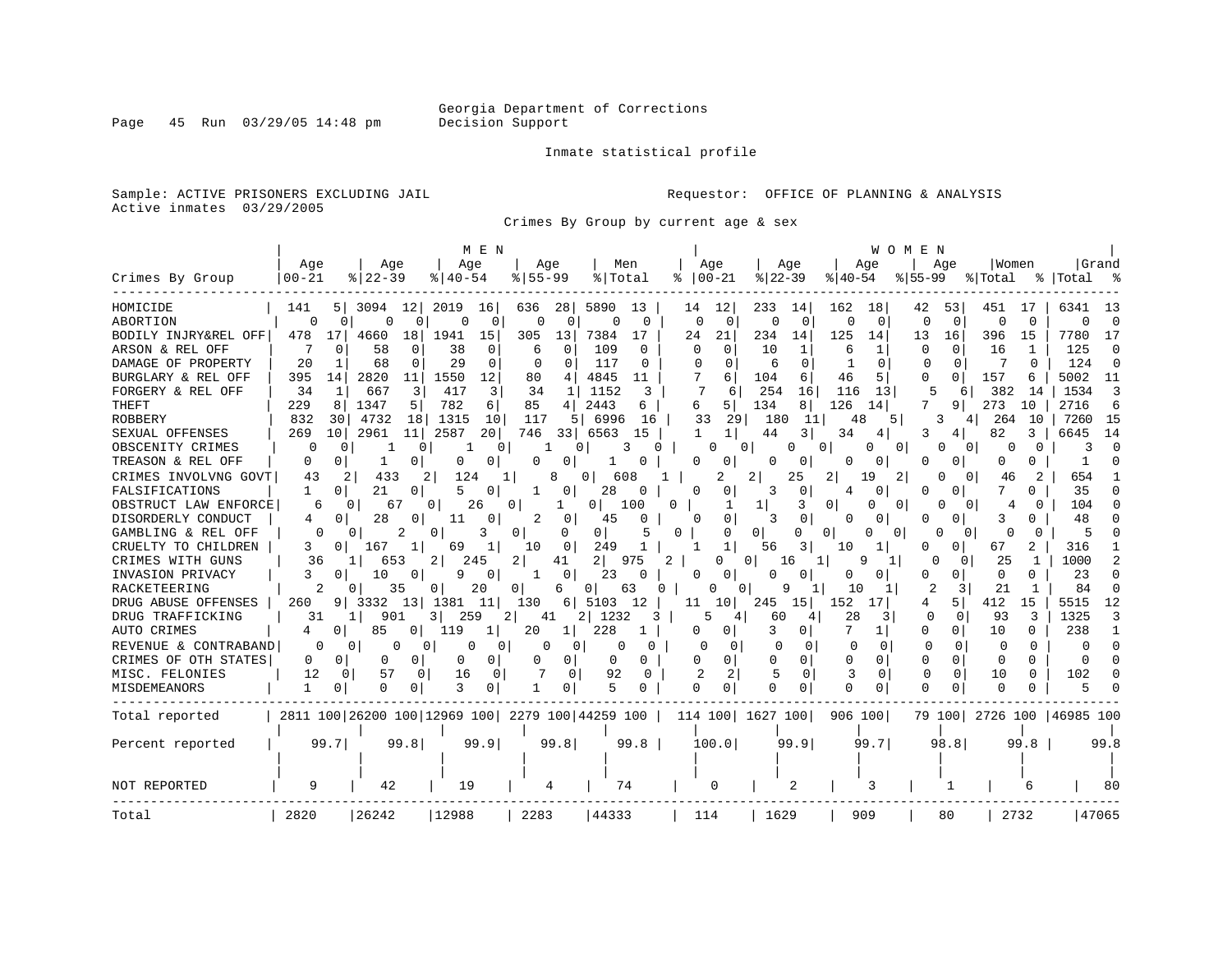Page 46 Run 03/29/05 14:48 pm

### Inmate statistical profile

Sample: ACTIVE PRISONERS EXCLUDING JAIL **Requestor:** OFFICE OF PLANNING & ANALYSIS Active inmates 03/29/2005

Most Serious Offense by current age & sex

|                                                                                                                                   |              |                     | M E N                    |                          |                              |                         |              |                    |                      | W O M E N            |                      |              |              |           |    |
|-----------------------------------------------------------------------------------------------------------------------------------|--------------|---------------------|--------------------------|--------------------------|------------------------------|-------------------------|--------------|--------------------|----------------------|----------------------|----------------------|--------------|--------------|-----------|----|
|                                                                                                                                   | Aqe          | Aqe                 | Aqe                      | Aqe                      | Men                          |                         | Age          | Age                | Aqe                  |                      | Aqe                  | Women        |              | Grand     |    |
| Most Serious Offense 00-21                                                                                                        |              | $ 22-39 $           | $8140 - 54$              | $8155 - 99$              | % Total                      | $8   00 - 21$           |              | $ 22-39 $          | $ 40-54 $            | $ 55-99 $            |                      | % Total      |              | %   Total |    |
| NOTE: In the table below, misdemeanors come first, and are in lower-case letters. AFTER THAT COME FELONIES, IN UPPER-CASE LETTERS |              |                     |                          |                          |                              |                         |              |                    |                      |                      |                      |              |              |           |    |
| reckless conduct                                                                                                                  |              | $\Omega$<br>O       | 0                        | 0<br>0<br>0              |                              | Ω                       | 0            | 0                  | <sup>0</sup><br>0    | O                    |                      | U            | O            |           |    |
| viol motor yeh law                                                                                                                |              | 0<br>O              | 0                        | $\Omega$                 | <sup>0</sup>                 | O                       | $\Omega$     | $\Omega$           | ∩                    | $\Omega$<br>C        | 0                    |              | ∩            |           |    |
| dui                                                                                                                               |              |                     |                          | 0<br>$\Omega$            |                              | Ω                       | 0            | $\Omega$           | 0<br>U               | U                    | 0                    |              | U            |           |    |
| obstr of law enf off                                                                                                              | U            | 0                   | 0                        | $\Omega$<br>0            | O                            | U<br><sup>n</sup>       | O            | $\Omega$<br>C      | $\Omega$             | O.                   | $\Omega$             |              | U            |           |    |
| misc public order of                                                                                                              | 1            | $\Omega$<br>U       | 0<br><sup>0</sup>        | O<br>U<br>O              | 0                            |                         | $\Omega$     |                    | O                    |                      | $\Omega$             |              | U            |           |    |
| MISC HOMICIDE OFFENS                                                                                                              | $\Omega$     | 13<br>$\Omega$      | $\Omega$                 | $\Omega$<br>-1           | 16<br>$\Omega$<br>O          | $\Omega$                | $\Omega$     | $\Omega$           | ∩                    |                      | $\mathbf{1}$         |              | ∩            | 19        |    |
| <b>MURDER</b>                                                                                                                     | 70           | 2168<br>2           | 8<br>1583<br>12          | 515<br>23                | 4336<br>10                   | q                       | 8<br>119     | 7                  | 92<br>10             | 31                   | 39                   | 251          | 9            | 4587      | 10 |
| VOLUNTARY MANSLAUGHT                                                                                                              | 49           | 2<br>646            | 310<br>2                 | 2<br>90<br>4             | 1095<br>2.                   |                         | 3            | 5<br>85            | 54<br>6              |                      | 9                    | 149          | 5            | 1244      |    |
| INVOLUNTARY MANSLAUG                                                                                                              |              | $\Omega$<br>81      | $\Omega$<br>19           | $\Omega$<br>6            | 115<br>0                     | $\overline{\mathbf{c}}$ | 2            | 10                 | $\overline{4}$       | O.<br>2              | 3                    | 18           | 1.           | 133       |    |
| RECKLESS ABANDONMENT                                                                                                              | <sup>0</sup> | $\Omega$<br>O       | $\Omega$<br><sup>0</sup> | $\Omega$<br>O<br>O       | $\Omega$<br>0                | $\Omega$                | $\Omega$     | <sup>0</sup><br>1  | <sup>0</sup>         | <sup>0</sup>         | 0                    | $\mathbf{1}$ | 0            |           |    |
| FETICIDE                                                                                                                          | <sup>0</sup> | $\Omega$<br>-1      | 0                        | $\Omega$<br>$\cap$       | <sup>o</sup><br><sup>0</sup> | $\Omega$                | $\Omega$     | $\Omega$           | O                    | $\Omega$             | $\Omega$<br>$\Omega$ | O            | n            | 2         |    |
| VEHICULAR HOMICIDE                                                                                                                | 13           | 188<br>0            | 101<br>1                 | 1<br>23                  | 325                          |                         | 0            | 16<br>1            | 12<br>$\mathbf{1}$   | 2                    | 3                    | 30           |              | 355       |    |
| CONCEAL DEATH OF ANO                                                                                                              | $\Omega$     | $\Omega$<br>9       | $\Omega$                 | $\Omega$<br>2            | 14                           | ∩                       | <sup>0</sup> | $\Omega$           |                      | $\Omega$             | 0<br>0               | 2            | $\Omega$     | 16        |    |
| ATMPT MURDER                                                                                                                      | 0            | U<br>1              | 2<br>$\Omega$            | 0<br>U<br>$\Omega$       | ζ<br>U                       |                         | 0            | 0                  | U                    |                      | 0                    |              | U            | 3         |    |
| MISC ASSAULT/BATTERY                                                                                                              | 5            | 27<br><sup>0</sup>  |                          | 2<br>O                   | 40                           | O                       |              | O                  |                      |                      | $\Omega$             |              |              | 42        |    |
| FAMILY VIOLENCE BATT                                                                                                              | $\Omega$     | 41<br>0             | 19<br>0                  | <sup>0</sup><br>0<br>U   | 60                           |                         | O            |                    | <sup>0</sup>         |                      |                      | 0            | U            | 60        |    |
| <b>AGGRAV ASSAULT</b>                                                                                                             | 301          | 2765<br>11          | 1088<br>11               | 8<br>191                 | 8<br>43<br>45                |                         | 15           | 146                | 9<br>96              | 11                   | 8<br>6               | 265          | 10           | 4610      |    |
| ATMPT AGGRAV ASSAULT                                                                                                              | $\Omega$     | 2<br>0              | 0                        | 0<br>0<br>0              | 3                            |                         | 0            | 0                  | <sup>0</sup><br>0    | $\left( \right)$     | $\Omega$             | 2            | 0            | 5         |    |
| <b>AGGRAV BATTERY</b>                                                                                                             | 42           | 394                 | 2.<br>171                | 31                       | 638                          |                         | 1<br>1       | 26                 | 10                   |                      | 4                    | 40           |              | 678       |    |
| TERRORIST THREATS &                                                                                                               | 19           | $\mathbf{1}$<br>197 | 97<br>1                  | 2<br>$\Omega$            | 315                          |                         | 2            | 13                 | 6                    |                      | 0                    | 21           |              | 336       |    |
| FALSE IMPRISONMENT                                                                                                                | 8            | 95<br>0             | 28<br>0                  | 3<br>0                   | 0<br>134                     | O                       | 0<br>0       | 3                  |                      | O                    | n                    | 5            | 0            | 139       |    |
| KIDNAPPING                                                                                                                        | 81           | 3<br>788            | 3<br>365                 | 2<br>3<br>46             | 1280<br>3                    |                         |              | 27                 | 5                    | 2                    | 3                    | 35           |              | 1315      |    |
| INTERFERENCE WITH CU                                                                                                              |              | 3                   | 0<br>0                   | 0<br>0                   | 01<br>3                      | ∩                       | 0            |                    | U                    |                      | U                    | O            |              | 3         |    |
| AGGRAV ASSAULT POLCE                                                                                                              | 13           | 190<br>0            | 70                       | 21                       | 294                          | 2                       | 2            | C                  | 4                    | O                    | 0                    | 11           | U            | 305       |    |
| AGGRAV BATTERY PEACE                                                                                                              |              | 9                   | $\Omega$<br>4            | $\Omega$<br>0            | $\Omega$                     | O                       | 0            | 0                  |                      | $\Omega$<br>$\Omega$ | ∩                    | $\Omega$     | <sup>0</sup> | 14        |    |
| SIMPLE BATTERY                                                                                                                    | 0            | O<br>4              | 0<br>1                   | 0<br>0 <sup>1</sup><br>2 |                              | O                       | 0            | 0                  | O.<br>0              | O                    | 0                    | U            | 0            |           |    |
| RECK COND                                                                                                                         | <sup>0</sup> | 4<br>0              | $\Omega$<br>4            | $\Omega$<br>O            | 8<br>$\Omega$                | O<br><sup>0</sup>       | n            | $\Omega$           |                      | $\Omega$<br>$\Omega$ | $\Omega$             | 4            | $\Omega$     | 12        |    |
| INJURY BY VEHICLE                                                                                                                 |              | 25<br>0             | 0<br>11                  | 0<br>O<br>0              | 37<br>0                      |                         | 0            | $\Omega$           | <sup>0</sup><br>0    |                      | 1                    | 5            | 0            | 42        |    |
| STALKING                                                                                                                          |              | 2<br>$\Omega$       | O<br>O                   | 0<br><sup>0</sup>        | O<br>2                       |                         | <sup>0</sup> | 0                  | <sup>0</sup>         | $\Omega$             | $\Omega$             | O            |              | 2         |    |
| AGGRAV STALKING                                                                                                                   |              | 112<br>0            | 0<br>75                  | 1<br>0<br>6              | 200<br>O                     |                         | 0            | 0                  | O                    |                      | 1                    | 6            | O            | 206       |    |
| ATMPT KIDNAP                                                                                                                      | U            | ∩                   | $\Omega$                 | 0<br>-1                  | 0<br><sup>0</sup>            | U                       | <sup>0</sup> | $\Omega$<br>∩      | $\Omega$<br>$\Omega$ | $\Omega$             | 0                    | $\cap$       | <sup>0</sup> |           |    |
| ARSON MISC                                                                                                                        |              | 2<br>$\Omega$       | $\Omega$<br>0            | 0<br>$\Omega$            | 2<br>O                       |                         | 0            | 0<br>$\Omega$      | $\Omega$<br>0        | O                    | 0                    | $\Omega$     | U            | 2         |    |
| ARSON 1ST DEGREE                                                                                                                  |              | 48                  | 0<br>38                  | 5<br>$\Omega$<br>0       | 98                           | $\Omega$                | 0            | $\mathbf{1}$<br>10 | 6                    |                      | 0                    | 16           |              | 114       |    |
|                                                                                                                                   |              |                     |                          |                          |                              |                         |              |                    |                      |                      |                      |              |              |           |    |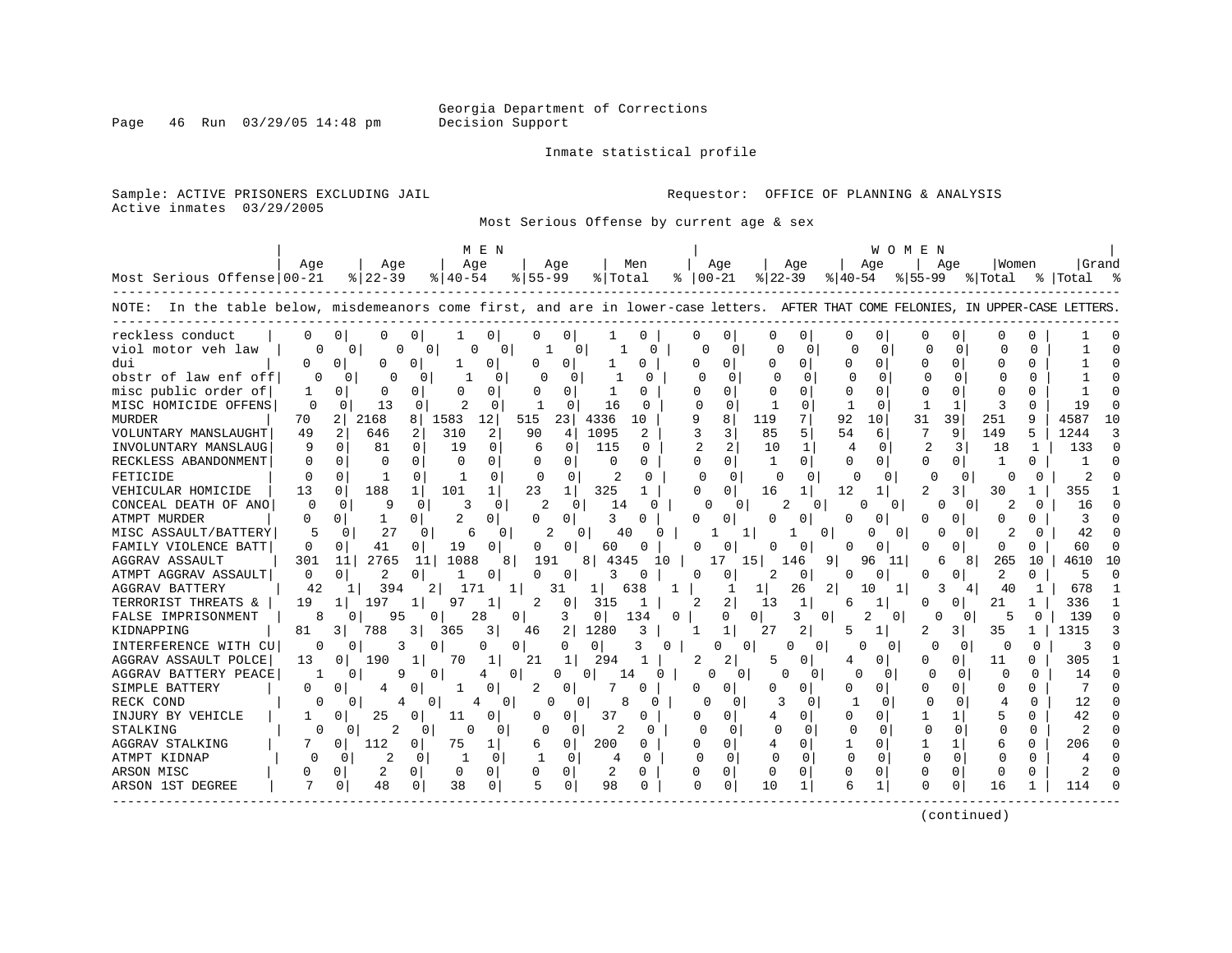Page 47 Run 03/29/05 14:48 pm

Inmate statistical profile

Active inmates 03/29/2005

Sample: ACTIVE PRISONERS EXCLUDING JAIL **Requestor:** OFFICE OF PLANNING & ANALYSIS

Most Serious Offense by current age & sex (CONTINUED)

|                            |              |                     |                           | M E N                |                       |          |                      |                            |                      | W O M E N            |                          |                 |
|----------------------------|--------------|---------------------|---------------------------|----------------------|-----------------------|----------|----------------------|----------------------------|----------------------|----------------------|--------------------------|-----------------|
|                            | Aqe          | Aqe                 | Aqe                       | Aqe                  | Men                   |          | Aqe                  | Age                        | Age                  | Age                  | Women                    | <b>Grand</b>    |
| Most Serious Offense 00-21 |              | $ 22-39$            | $8140 - 54$               | $8155 - 99$          | % Total               | ႜ        | $ 00-21$             | $ 22-39 $                  | $ 40-54 $            | $ 55-99$             | % Total                  | %   Total       |
| ARSON 2ND DEGREE           | 0            | 0 I<br>8            | 0<br>$\Omega$             | 0                    | 0<br>9                | 0        | 0                    | 0<br>0                     | 0                    | U<br>0               | <sup>0</sup>             |                 |
| MISC CRIMINAL DAMAGE       |              | 0                   | 0                         | 0<br>0<br>Ω          | 0                     | 0        | 0<br>O               | 0<br>0                     | $\Omega$<br>0        | 0<br><sup>0</sup>    | U<br>$\Omega$            |                 |
| CRMNL DAMAGE 1ST DEG       |              | 0<br>16             | O<br>9                    | 0                    | O<br>32               |          | 0<br>O               | 0                          | U<br>$\Omega$        | O<br>0               | U                        | 33<br>n         |
| CRMNL DAMAGE 2ND DEG       | 12           | 0<br>46             | 0 <sup>1</sup><br>17      | U<br>$\Omega$        | 75<br>0 l             |          | U<br>$\Omega$        | 5<br>$\Omega$              | -1<br>∩              | $\Omega$<br>$\Omega$ | 6<br>U                   | 81<br>∩         |
| ALTER ID                   |              | 5<br>0              | 0<br>3                    | 0<br>0               | 0<br>9                | 0        | n                    | U<br>O                     | O<br>O               | O<br>0               | $\Omega$<br><sup>o</sup> | Q<br>$\Omega$   |
| <b>BURGLARY</b>            | 382          | 2789<br>14          | 1532<br>11                | 12<br>77             | 4780<br>3             | 11       | 6                    | 101<br>6                   | 5<br>46              | $\Omega$             | 154<br>6                 | 4934<br>10      |
| POSS BURGLAR TOOLS         | 6            | 21<br>0             | 11<br>0                   | 0                    | 40                    | O        | 0                    | O                          | U<br>C               | O                    |                          | 43<br>n         |
| ATMPT BURGLARY             |              | 10<br>C             | <sup>0</sup>              | -1<br>$\Omega$       | 25<br>O               | U        | $\Omega$<br>$\Omega$ | U                          | $\Omega$<br>∩        | $\Omega$<br>$\cap$   | $\cap$                   | 25              |
| MISC FORGERY               | <sup>0</sup> | O<br>4              | 3<br>0                    | $\Omega$<br>0        | 7<br>O                | $\Omega$ | $\Omega$<br>$\Omega$ | -1<br>O                    |                      | U<br>$\Omega$        | 2<br><sup>0</sup>        | q               |
| FORGERY 1ST DEGREE         | 26           | 562                 | 2<br>364                  | 3<br>30              | 982<br>$\mathbf{1}$   |          | 5<br>6               | 222<br>14                  | 104<br>11            | 6<br>5               | 337<br>12                | 1319            |
| FORGERY 2ND DEGREE         | 2            | 24<br>0             | $\Omega$<br>11            | $\Omega$<br>$\Omega$ | $\Omega$<br>37        | 0        | $\Omega$<br>N        | $\Omega$<br>$\overline{4}$ | $\Omega$<br>1        | 0<br>O               | 5<br>0                   | 42              |
| <b>BAD CHECKS</b>          |              | $\Omega$<br>8       | 0<br>6                    | 0 <sup>1</sup><br>O  | 0<br>15               | 0        | $\Omega$<br>$\Omega$ | 2<br>0                     | Ω<br>$\Omega$        | 0<br>O               | 2                        | 17              |
| THEFT CREDIT CARD          |              | $\Omega$<br>11      | $\Omega$<br>8             | $\Omega$             | 24<br>$\Omega$        | $\Omega$ | $\mathbf{1}$<br>ı    | $\Omega$                   | $\Omega$             | $\Omega$<br>U        | 2                        | 26<br>0         |
| FRAUDULENT CREDIT CA       | 0            | 37<br>0             | $\Omega$<br>16            | 0                    | 54<br>$\Omega$        | $\Omega$ | O<br>0               | 16<br>1                    | 6<br>1               | 0<br>0               | 22                       | 76              |
| FINANCIAL IDENTITY F       | O            | $\Omega$<br>8       | $\mathcal{D}$<br>$\Omega$ | $\Omega$<br>-1       | $\Omega$<br>11        | U        | n<br>$\Omega$        | $\mathcal{D}$<br>0         | <sup>0</sup>         | O                    | 3<br><sup>o</sup>        | 14<br>0         |
| TELECOMMUNICATIONS F       | O            | U<br>1              | 0<br>O                    | 0<br>$\Omega$        | 0                     | U        | 0<br>U               | ∩<br>0                     | $\Omega$<br>$\Omega$ | U<br>O               | O                        |                 |
| ATMPT FORGERY              |              | $\Omega$            |                           | $\Omega$             | 0                     |          | 0                    | U                          | 0                    |                      | O                        |                 |
| FRAUDULENT ACCESS CO       | U            |                     | U<br>0                    | U<br>O               | O                     |          | U<br>O               | 0                          | O<br>$\Omega$        | O                    |                          |                 |
| MISC FRAUD                 |              | 11                  |                           | U                    | 19<br><sup>n</sup>    | n        | $\Omega$             | 5                          | 0<br>3               | $\Omega$             |                          | 27              |
| THEFT BY TAKING            | 67           | 413<br>2 I          | 225                       | 2<br>19              | 724                   |          | 4                    | 56<br>3                    | 40                   | 5.<br>4              | 104                      | 828             |
| THEFT BY DECEPTION         | O            | 14<br>O             | 8<br>0                    | 5<br>0               | $\Omega$<br>27        | U        | 0                    | $\Omega$<br>2              | 2<br>0               | $\Omega$<br>0<br>U   | 4<br>U                   | 31              |
| THEFT BY EXTORTION         | 0            | 0<br>O              |                           | 0<br>O               | 0                     | O        | 0<br>0               | $\mathbf 0$<br>0           | 0<br>0               | 0<br>0               | 0<br>O                   |                 |
| THEFT OF LOST PROPER       |              | O                   | O                         | 0                    | 0<br>1                | 3        | 0                    | $\Omega$<br>U              | $\Omega$             | 0<br>$\Omega$<br>0   | Ω                        | 4               |
| THEFT BY REC STOLEN        | 110          | 526<br>4            | 181                       | 22<br>1              | 1<br>839              |          | 2                    | 22<br>1                    | 12                   | 0<br>0               | 36                       | 875             |
| THEFT OF SERVICES          |              | 2<br>O              | O                         | 0<br>4               | $\Omega$<br>$\Omega$  | 6<br>U   | $\Omega$<br>0        | O                          | 0                    | 0                    | $\Omega$                 |                 |
| THEFT BY CONVERSION        | 1            | 17<br>0             | 0<br>15                   | 0<br>1               | $\Omega$<br>34        |          | 0<br>n               | 0                          | 0<br>4               | O<br>0               | 6<br><sup>n</sup>        | 40              |
| ATMPT THEFT BY TAKIN       | <sup>0</sup> | 3<br>O              | 0                         | 0<br><sup>0</sup>    | 7<br>0                | $\Omega$ | U<br>$\Omega$        | U<br>0                     | $\Omega$<br>n        | $\cap$<br>$\Omega$   | O<br>$\Omega$            |                 |
| THEFT MOTORVEH OR PA       | 20           | 111<br>$\mathbf{1}$ | 0<br>30                   | 0<br>2               | 0 <sup>1</sup><br>163 | O        | 0<br>$\Box$          | 0                          | 0                    | O<br>0               | 6<br>0                   | 169<br>n        |
| THEFT BRING PROP IN        |              |                     | 0                         | 0                    | 10                    | 0        | O                    | U<br>$\Omega$              | U<br>$\Omega$        | n<br>$\Omega$        |                          | 10              |
| THEFT RECV PROP OUT        |              | O                   | O                         | O                    | 2                     | Ω        | 0                    | U<br>O                     | 0<br>0               | O                    |                          |                 |
| LIVESTOCK THEFT            | <sup>0</sup> | 0                   | 0                         | n<br>O               |                       | U        | U<br>O               | U<br>0                     | $\Omega$<br>$\Omega$ | $\Omega$<br>$\Omega$ | ∩<br>U                   |                 |
| THEFT BY SHOPLIFTING       | 4            | $\Omega$<br>165     | 249                       | 2<br>32              | 450<br>1              |          | 0<br>0               | 3<br>46                    | 65<br>7              | 3<br>4               | 114<br>4                 | 564             |
| ENTERING VEHICLE           | 26           | 88                  | 0<br>60                   | 0<br>2               | 176<br>0              | 0        | $\Omega$<br>0        | $\Omega$                   | $\Omega$<br>$\Omega$ | $\Omega$<br>0        | 0<br>-1                  | 177<br>$\Omega$ |
| <b>ROBBERY</b>             | 275          | 1259<br>10 I        | 5 I<br>395                | 3 I<br>30            | 1959<br>1             | 14       | 12                   | 5.<br>84                   | 3<br>24              |                      | 123                      | 2082            |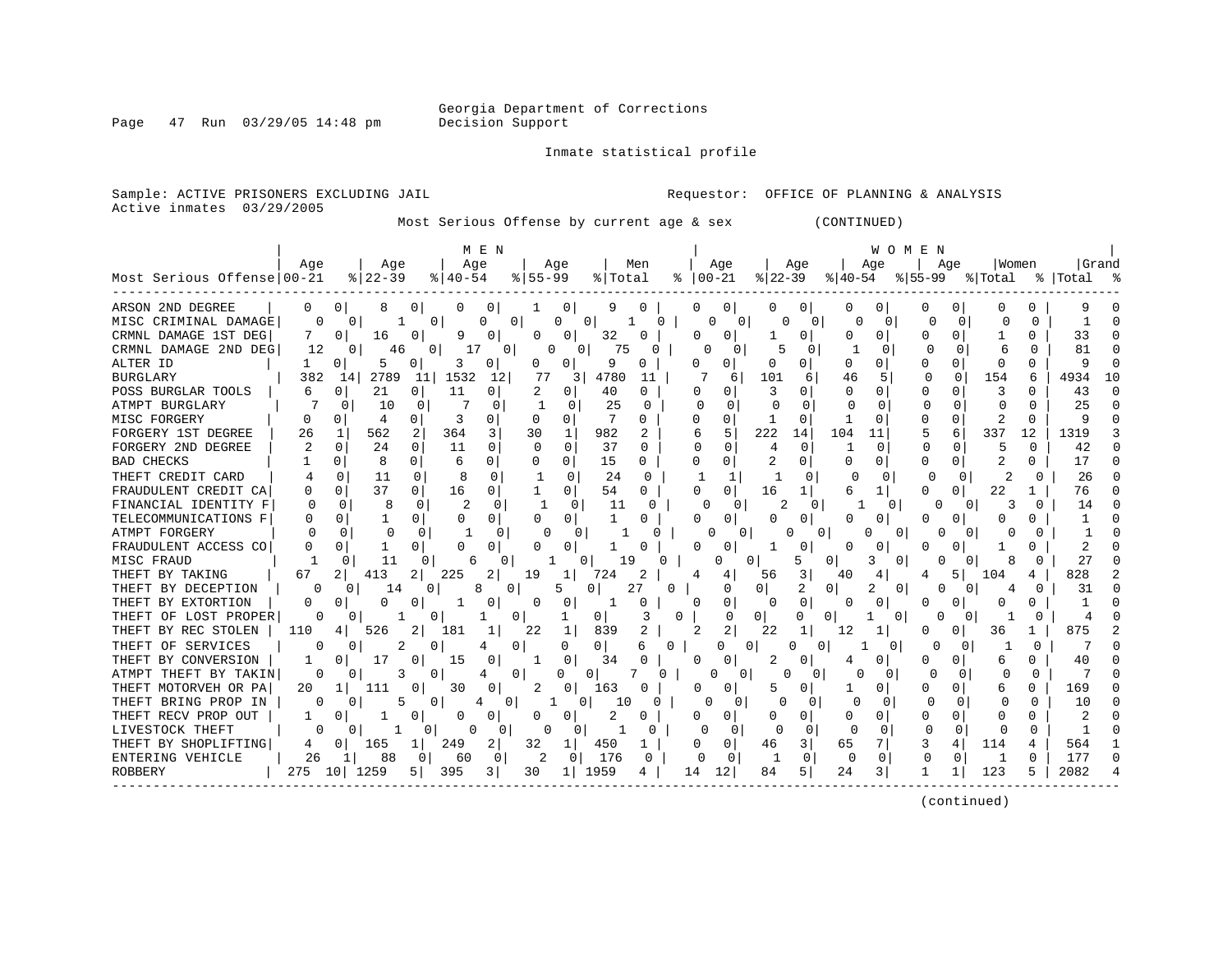Page 48 Run 03/29/05 14:48 pm

Inmate statistical profile

Sample: ACTIVE PRISONERS EXCLUDING JAIL **Requestor:** OFFICE OF PLANNING & ANALYSIS Active inmates 03/29/2005

Most Serious Offense by current age & sex (CONTINUED)

|                            |              |                |                    | M E N               |                     |                 |          |          |                       |                   |                |              |          | WOMEN          |              |              |                |              |           |          |
|----------------------------|--------------|----------------|--------------------|---------------------|---------------------|-----------------|----------|----------|-----------------------|-------------------|----------------|--------------|----------|----------------|--------------|--------------|----------------|--------------|-----------|----------|
|                            | Age          |                | Age                | Age                 | Age                 |                 | Men      |          | Age                   |                   | Age            |              | Age      |                | Age          |              | Women          |              | Grand     |          |
| Most Serious Offense 00-21 |              | $ 22-39$       |                    | $\frac{8}{40} - 54$ | $8155 - 99$         |                 | % Total  |          | $\frac{1}{6}$   00-21 |                   | $ 22-39$       |              | $ 40-54$ |                | $ 55-99$     |              | % Total        |              | %   Total |          |
| ARMED ROBBERY              | 445          | 16             | 3145<br>12         | 847                 | 7 I                 | 85              | 4   4522 | 10       |                       | 13<br>11          | 76             | 5            | 22       | $\overline{2}$ |              | 1            | 112            | 4            | 4634      | - 10     |
| ROBBERY BY FORCE           | 35           | 1 <sup>1</sup> | 78<br>$\Omega$     | 8<br>0              | <sup>0</sup>        | 0               | 121      | N        | 3                     | 3                 |                | 0            |          | O              | n            | $\Omega$     | 7              | 0            | 128       | $\Gamma$ |
| ROBBERY BY INTIMIDAT       | 36           | 1              | 103                | 27<br>0             | 0                   | O               | 166<br>0 | 0        |                       |                   | ۹              |              | ∩        | 0              | ד            |              | 11             | $\Omega$     | 177       | $\cap$   |
| ROBBERY BY SUDDEN SN       | 12           | U              | 0<br>61            | 24<br>0             | 2                   | 0               | 99       |          |                       | 0                 |                | $\Omega$     |          | U              |              | $\Omega$     | 5              | 0            | 104       | ∩        |
| HIJACKING MOTOR VEHI       | q            | 0              | 22                 | 0<br>Ω              | 0                   | 0               | 31       | O        |                       |                   |                |              | ∩        | O              | $\Omega$     | n            | $\overline{c}$ | U            | 33        |          |
| ATMPT ROBBERY              | 6            | $\Omega$       | 19<br><sup>0</sup> | 8<br>O              | <sup>0</sup>        | 0               | 33       | O        |                       | U                 |                | O            | U        | O              | <sup>0</sup> |              |                |              | 34        |          |
| ATMPT ARMED ROBBERY        | 14           | $\Omega$       | 45<br>$\Omega$     | 6                   | 0                   | O               | 65       | U        |                       | 1                 |                | $\Omega$     |          | U              | $\cap$       | ∩            | 3              | U            | 68        |          |
| MISC SEXUAL OFFENSE        | 4            | 0              | 15<br>0            | 9                   | 0                   | $\Omega$        | 29       | O        |                       | 0                 |                | <sup>0</sup> | U        | O              | $\Omega$     | <sup>0</sup> | O              | O            | 29        |          |
| <b>RAPE</b>                | 30           | 1              | 722<br>3           | 852                 | 7<br>161            | 7               | 1765     | 4        | ∩                     | <sup>0</sup>      |                | U            | 2        | O              | -1           | 1            | 4              | O            | 1769      |          |
| SODOMY                     |              | 0              | 11<br>0            | 0                   | 4                   | 0               | 22       | 0        | n                     | 0                 |                | 0            | 0        | 0              | 0            | $\Omega$     |                | O            | 23        |          |
| AGGRAV SODOMY              |              | 0              | 84<br>0            | 101                 | 1<br>46             | 2               | 236      |          |                       | $\Omega$          |                | $\Omega$     |          | O              |              | 1            |                | U            | 239       |          |
| <b>INCEST</b>              |              | $\Omega$       | 50<br>0            | 74<br>$\mathbf{1}$  | 26                  | 1               | 156      | O        | ∩                     | 0                 | $\overline{2}$ | $\Omega$     | 2        | ∩              | $\Omega$     | <sup>0</sup> | 4              | 0            | 160       |          |
| <b>BIGAMY</b>              |              | 0              | 1<br>0             |                     | 0                   | $\Omega$        | 3        | 0        |                       | 0                 | 0              | $\Omega$     | 0        | 0              | 0            |              | 0              | 0            | 3         |          |
| AGGRAV SEXUAL BATTER       |              | $\Omega$       | $\Omega$<br>44     | 52                  | $\Omega$<br>15      | 1               | 112      | $\Omega$ | $\cap$                | $\Omega$          | $\Omega$       | $\Omega$     | 2        | <sup>0</sup>   | $\Omega$     | $\Omega$     | $\mathcal{D}$  | ∩            | 114       |          |
| PIMPING A MINOR UNDE       | -1           | 0              | 3<br>0             | 0                   | 0<br>$\Omega$       | 0               | 4        | 0        |                       | 0                 |                | O            | U        |                | ∩            |              |                | U            |           |          |
| STATUTORY RAPE             | 80           | 3              | 491<br>2           | 106                 | 20<br>1             | 1               | 697      |          |                       | O                 | 4              |              |          | U              |              |              | 6              | O            | 703       |          |
| CHILD MOLESTATION          | 107          | 975            |                    | 802                 | 289<br>6            | 13 <sup>1</sup> | 2173     |          |                       |                   | 24             |              | 12       |                |              |              | 38             |              | 2211      |          |
| ENTICING CHILD-INDEC       | 4            |                | O<br>44            | 21                  | 11<br>0             | <sup>0</sup>    | 86       |          |                       | O                 | 3              |              |          | O              |              |              | 3              | O            | 89        |          |
| AGGRAV CHILD MOLESTA       | 27           | 478            | 2                  | 536                 | 170<br>4            |                 | 1211     | 3        |                       | 0                 |                |              | 13       |                | n            |              | 20             |              | 1231      |          |
| SEXL/ASSLT/AGN/PERS/       | 0            | n              | $\Omega$           |                     | 0                   | O               |          | O        | U                     | 0                 | N              |              |          | 0              | U            |              | O              | O            |           |          |
| SOLICIT SODOMY FROM        | 0            | O              | 0<br>0             | $\Omega$<br>0       | 1                   | 0               | -1       |          | 0                     | 0                 | O              | 0            | 0        | 0              | O            | O            | O              | O            |           |          |
| SEX OFFENDER FAIL RE       | 0            | 0              | 0<br>11            | 3                   | 0                   | 0               | 14       | O        |                       | 0<br>0            |                | 0<br>0       | O        | 0              | O            | O            | 0              | O            | 14        |          |
| ENTICE CHILD, ATTEMP       | 0            | O              | 0<br>0             | 0                   | 1                   | 0               | -1       | O        |                       | 0                 |                | $\Omega$     | U        | 0              |              |              | O              | N            |           |          |
| ATMPT RAPE                 |              | 0              | 12                 | 8<br>0              | 0                   | <sup>0</sup>    | 0        | 22<br>O  |                       | $\Omega$          | 0              | 0<br>0       | O        | O              | O            |              | O              | O            | 22        |          |
| ATMPT AGGRAV SODOMY        |              | 0              | 0                  | $\mathbf 0$         | $\cap$              | 0               | 6        |          |                       | 0                 |                | $\Omega$     | O        | 0              |              |              |                | U            | 6         |          |
| ATMPT CHILD MOLESTAT       |              | O              | 5                  | 2.<br>0             | $\Omega$            | 0               | 0        | 0        |                       | U<br><sup>n</sup> | 0              | $\Omega$     |          |                | O            |              |                | O            |           |          |
| AGG ASLT W ATMPT TO        |              | 0              | 10<br>0            | 0                   | n                   | 0               | 14       |          | U                     | 0                 |                | 0            | Ω        | O              | n            |              |                | 0            | 14        |          |
| AGG SEX BATTERY ATMP       |              | O              |                    | 0                   | <sup>0</sup>        |                 | 0        | N        | O                     | 0                 | O              | $\Omega$     | Λ        | O              | U            | ∩            |                | <sup>0</sup> |           |          |
| MISC OBSCENITY             | U            | 0              |                    | 0                   |                     | $\Omega$        | 2        |          | O                     | U                 |                | 0            | N        | O              | <sup>0</sup> |              | U              |              |           |          |
| EXHIB SEX SHOWS TO M       |              | O              |                    | 0                   | $\Omega$            | 0               |          | U        |                       | 0                 | Ω              |              | n        | O              | ∩            | U            | 0              | O            |           |          |
| FALSE SWEARNG WRITTN       | <sup>0</sup> |                | 0                  | 0<br>U              | U                   | <sup>0</sup>    |          |          |                       | 0                 |                | $\Omega$     | O.       |                | U            |              | U              | U            |           |          |
| BRIBERY GOVT OFFICER       |              | 0              | 2<br>0             |                     | 0                   | $\Omega$        |          | $\Omega$ | O                     | $\Omega$          | O              | $\Omega$     | $\Omega$ | $\Omega$       | $\Omega$     | <sup>n</sup> | O              | $\Omega$     |           |          |
| INFLUENCE LEGISLATIV       | 0            | O              | 0                  |                     | 0<br>O              | $\Omega$        |          | 0        |                       | 0                 |                | 0            | 0        | N              | O            | 0            |                | N            |           |          |
| DEFRAUDING STATE           | 0            | 0              | 0                  | O                   | $\overline{0}$<br>O | 0               | O        |          | O                     |                   | O              | 0            |          | 0              | O            | 0            | 3              | O            | 3         |          |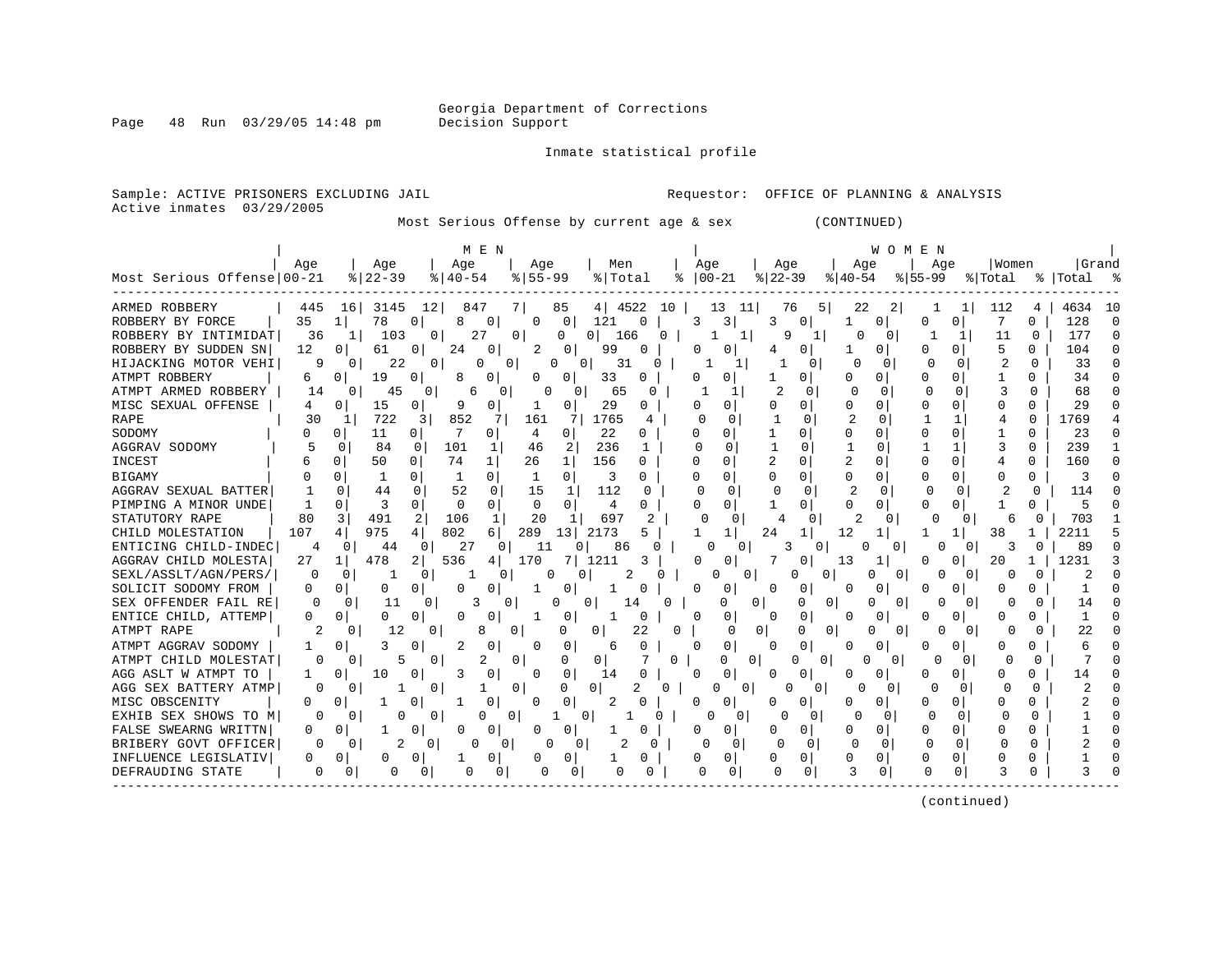Georgia Department of Corrections

Page 49 Run 03/29/05 14:48 pm

Inmate statistical profile

Sample: ACTIVE PRISONERS EXCLUDING JAIL **Requestor:** OFFICE OF PLANNING & ANALYSIS Active inmates 03/29/2005

Most Serious Offense by current age & sex (CONTINUED)

| Grand<br>Age<br>Aqe<br>Men<br>  Women<br>Aqe<br>Aqe<br>Aqe<br>Age<br>Aqe<br>Aqe<br>Most Serious Offense 00-21<br>$ \frac{1}{22-39} \cdot \frac{1}{8} 40-54 \cdot \frac{1}{8} 55-99$<br>$8$   22-39<br>$8   40 - 54$<br>$8   00 - 21$<br>% Total<br>%   Total<br>$8155 - 99$<br>% Total<br>0<br>0<br>0 <sup>1</sup><br>0<br>0<br>0<br>0<br>1<br>0<br>0<br>0<br>0 <sup>1</sup><br>2<br>0<br>0<br>$\overline{2}$<br>2<br>43<br>2<br>430<br>123<br>8<br>0<br>604<br>2<br>24<br>16<br>2<br>42<br>2<br>646<br>1<br>$\Omega$<br>0<br>-1 I<br>2<br>$\Omega$<br>0<br>0<br>N<br>0<br>$\Omega$<br>3<br>O<br>0<br><sup>0</sup><br>U<br>0<br>0<br>0<br>0<br>$\Omega$<br>1<br>$\Omega$<br>0<br>0<br>O<br>$\Omega$<br>1<br>$\Omega$<br>0<br>O<br>O<br>$\Omega$<br>∩<br>0<br>U<br>$\Omega$<br>$\Omega$<br>0<br>0<br>0<br>$\Omega$<br>0<br>0<br>$\Omega$<br>3<br>O<br>3<br>U<br>U<br>O<br>U<br>U<br>U<br>0<br>$\Omega$<br>0<br>0<br>0<br>O<br>$\Omega$<br>$\Omega$<br>O<br><sup>0</sup><br>O<br>1<br>$\Omega$<br>O<br>$\Omega$<br>0<br>13<br>0<br>23<br>0<br>2<br>0<br>17<br>0<br>2<br>O<br>0<br>U<br>0<br>6<br>2<br>U<br>O<br>$\Omega$<br>O<br>3<br>O<br>∩<br>C<br>U<br>n<br>0<br>0<br>$\Omega$<br>U<br>$\Omega$<br><sup>0</sup><br>O<br>$\Omega$<br>58<br>$\cap$<br>$\Omega$<br>89<br>6<br>O<br>20<br>0<br>$\Omega$<br>85<br>O<br>0<br>U<br>0<br>0<br>4<br>$\Omega$<br>$\cap$<br>$\Omega$<br>$\Omega$<br>$\Omega$<br>$\cap$<br>$\cap$<br>O<br>U<br>$\Omega$<br>U<br>∩<br>$\Omega$<br>∩<br>0<br>U<br>$\cap$<br>0<br><sup>0</sup><br>0<br>0<br>5<br>0<br>0<br>N<br>O<br>$\Omega$<br>U<br>0<br>б<br>0<br>U<br>0<br><sup>0</sup><br>$\overline{2}$<br>$\Omega$<br>$\Omega$<br>$\Omega$<br>0<br>$\Omega$<br>$\Omega$<br>$\Omega$<br>$\Omega$<br><sup>0</sup><br>$\Omega$<br>0<br>0<br>2<br>$\Omega$<br>U<br>$\Omega$<br>U<br>$\Omega$<br>$\overline{2}$<br>$\Omega$<br>0<br>$\Omega$<br>0<br>0<br>U<br>$\Omega$<br>$\Omega$<br>0<br>0<br>$\Omega$<br>O<br>O<br>U<br>U<br>6<br>4<br>6<br>O<br>28<br>$\Omega$<br>$\Omega$<br>2<br>45<br>$\Omega$<br>U<br>$\Omega$<br>11<br>$\Omega$<br>$\Omega$<br>3<br>$\Omega$<br>$\Omega$<br>$\Omega$<br>48<br>O<br>O<br>$\Omega$<br>O<br>$\Omega$<br>$\Omega$<br>$\mathbf{1}$<br>0<br>$\Omega$<br>$\Omega$<br>0<br>U<br>O<br>$\Omega$<br><sup>0</sup><br>Ω<br>U<br>-1<br>O<br>U<br>$\mathbf{1}$<br>$\mathbf 0$<br>$\mathbf{1}$<br>0<br>0<br>0<br>O<br>0<br>0<br>U<br>0<br>0<br>$\Omega$<br>O<br>$\Omega$<br>0<br>0<br>0<br>$\Omega$<br>$\Omega$<br>O<br>$\Omega$<br><sup>0</sup><br>3<br>0<br>O<br>3<br>0<br>$\Omega$<br>0<br>$\Omega$<br>U<br>$\Omega$<br>0<br>U<br>3<br>$\Omega$<br>158<br>58<br>5<br>224<br>53<br>q<br>$\overline{2}$<br>287<br>$\Omega$<br>1<br>3<br>0<br>63<br>3<br>1<br>0<br>1<br>n<br>$\Omega$<br>0<br>$\cap$<br>$\cap$<br>O<br>$\Omega$<br>$\Omega$<br>0<br>$\Omega$<br>0<br>-1<br>U<br>0<br>U<br>0<br>U<br>$\Omega$<br>N<br>0<br><sup>0</sup><br>5<br>2<br>22<br><sup>0</sup><br>8<br>0<br>20<br>O<br>0<br>0<br>O<br>O<br>U<br>-1<br>U<br>U<br>O<br>0<br>3<br>0<br>0<br>O<br>0<br>$\Omega$<br>n<br>O<br>0<br>0<br>$\Omega$<br>U<br><sup>0</sup><br>0<br>0<br>0<br>$\Omega$<br>U<br>0<br>0<br>$\Omega$<br>$\Omega$<br>O<br>O<br>U<br>$\Omega$<br>6<br>0<br>0<br>0<br>9<br>U<br>O<br>0<br>$\Omega$<br>0<br>$\Omega$<br>O<br>q<br>0<br>O<br>5<br>0<br>0<br>0<br>$\Omega$<br>0<br>0<br>0<br>0<br>0<br>0<br>$\Omega$<br>0<br>0<br>0<br>1<br>5<br>0<br>0<br>O<br>203<br>209<br>$\overline{0}$<br>$\Omega$<br>$\Omega$<br>144<br>1<br>$\Omega$<br>8<br>01<br>0<br>$\Omega$<br>2<br>0<br>$\Omega$<br>∩<br>44<br>4<br>6<br>17<br>0<br>0<br>32<br>2<br>01<br>0<br>8<br>$\Omega$<br>0<br>31<br>0<br>0<br>0<br>$\Omega$<br>$\Omega$<br>1<br>0<br>4<br>0<br>720<br>2<br>188<br>28<br>1 <sup>1</sup><br>703<br>2<br>$\Omega$<br>19<br>468<br>1<br>$\Omega$<br>10<br>$\Omega$<br>17<br>1<br>O<br>1<br>1<br>$\mathbf 0$<br>3<br>0<br>$\Omega$<br>0<br>10<br>$\Omega$<br>0<br>10<br>0<br>0<br>O<br>0<br>0<br>0<br>0<br>O<br>0<br>0<br>3<br>$\Omega$<br>$\Omega$<br>0<br>0<br>0<br>0<br>4<br>0<br>U<br>0<br>O<br>∩<br>O<br>$\Omega$<br>U<br><sup>0</sup><br>1<br>0<br>0<br>0<br>0<br>0<br>$\Omega$<br>$\Omega$<br>0<br>O<br>U<br>0<br>O<br>0<br>$\Omega$<br>0<br>6<br>6<br>3<br>$\Omega$<br>0<br>3<br>$\Omega$<br>0<br>$\Omega$<br>$\Omega$<br>$\Omega$<br>$\Omega$<br>n<br>01<br>U<br>$\Omega$<br>1<br>0<br>∩<br>$\Omega$<br><sup>0</sup><br>0<br>0<br>$\Omega$<br>0<br>0<br>0<br>0<br>0<br>0<br>$\Omega$<br>O<br>0<br>O<br>0<br>U<br>O<br>O<br>22<br>ς<br>9<br>22<br><sup>0</sup><br>$\Omega$<br>$\Omega$<br>q<br>0<br><sup>o</sup><br>0<br>0<br>O<br><sup>0</sup><br>O<br>O<br>O<br>$\mathfrak{D}$<br>21<br>84<br>2<br>20<br>0<br>10<br>3.<br>35<br>0<br>0<br>6<br>63<br>O<br>N<br>0 |                       |  |  | M E N |  |  |  |  | WOMEN |  |  |  |
|--------------------------------------------------------------------------------------------------------------------------------------------------------------------------------------------------------------------------------------------------------------------------------------------------------------------------------------------------------------------------------------------------------------------------------------------------------------------------------------------------------------------------------------------------------------------------------------------------------------------------------------------------------------------------------------------------------------------------------------------------------------------------------------------------------------------------------------------------------------------------------------------------------------------------------------------------------------------------------------------------------------------------------------------------------------------------------------------------------------------------------------------------------------------------------------------------------------------------------------------------------------------------------------------------------------------------------------------------------------------------------------------------------------------------------------------------------------------------------------------------------------------------------------------------------------------------------------------------------------------------------------------------------------------------------------------------------------------------------------------------------------------------------------------------------------------------------------------------------------------------------------------------------------------------------------------------------------------------------------------------------------------------------------------------------------------------------------------------------------------------------------------------------------------------------------------------------------------------------------------------------------------------------------------------------------------------------------------------------------------------------------------------------------------------------------------------------------------------------------------------------------------------------------------------------------------------------------------------------------------------------------------------------------------------------------------------------------------------------------------------------------------------------------------------------------------------------------------------------------------------------------------------------------------------------------------------------------------------------------------------------------------------------------------------------------------------------------------------------------------------------------------------------------------------------------------------------------------------------------------------------------------------------------------------------------------------------------------------------------------------------------------------------------------------------------------------------------------------------------------------------------------------------------------------------------------------------------------------------------------------------------------------------------------------------------------------------------------------------------------------------------------------------------------------------------------------------------------------------------------------------------------------------------------------------------------------------------------------------------------------------------------------------------------------------------------------------------------------------------------------------------------------------------------------------------------------------------------------------------------------------------------------------------------------------------------------------------------------------------------------------------------------------------------------------------------------------------------------------------------------------------------------------------------------------------------------------------------------------------------------------------------------------------------------------------------------------------|-----------------------|--|--|-------|--|--|--|--|-------|--|--|--|
|                                                                                                                                                                                                                                                                                                                                                                                                                                                                                                                                                                                                                                                                                                                                                                                                                                                                                                                                                                                                                                                                                                                                                                                                                                                                                                                                                                                                                                                                                                                                                                                                                                                                                                                                                                                                                                                                                                                                                                                                                                                                                                                                                                                                                                                                                                                                                                                                                                                                                                                                                                                                                                                                                                                                                                                                                                                                                                                                                                                                                                                                                                                                                                                                                                                                                                                                                                                                                                                                                                                                                                                                                                                                                                                                                                                                                                                                                                                                                                                                                                                                                                                                                                                                                                                                                                                                                                                                                                                                                                                                                                                                                                                                                                              |                       |  |  |       |  |  |  |  |       |  |  |  |
|                                                                                                                                                                                                                                                                                                                                                                                                                                                                                                                                                                                                                                                                                                                                                                                                                                                                                                                                                                                                                                                                                                                                                                                                                                                                                                                                                                                                                                                                                                                                                                                                                                                                                                                                                                                                                                                                                                                                                                                                                                                                                                                                                                                                                                                                                                                                                                                                                                                                                                                                                                                                                                                                                                                                                                                                                                                                                                                                                                                                                                                                                                                                                                                                                                                                                                                                                                                                                                                                                                                                                                                                                                                                                                                                                                                                                                                                                                                                                                                                                                                                                                                                                                                                                                                                                                                                                                                                                                                                                                                                                                                                                                                                                                              |                       |  |  |       |  |  |  |  |       |  |  |  |
|                                                                                                                                                                                                                                                                                                                                                                                                                                                                                                                                                                                                                                                                                                                                                                                                                                                                                                                                                                                                                                                                                                                                                                                                                                                                                                                                                                                                                                                                                                                                                                                                                                                                                                                                                                                                                                                                                                                                                                                                                                                                                                                                                                                                                                                                                                                                                                                                                                                                                                                                                                                                                                                                                                                                                                                                                                                                                                                                                                                                                                                                                                                                                                                                                                                                                                                                                                                                                                                                                                                                                                                                                                                                                                                                                                                                                                                                                                                                                                                                                                                                                                                                                                                                                                                                                                                                                                                                                                                                                                                                                                                                                                                                                                              | INFLUENCING WITNESS   |  |  |       |  |  |  |  |       |  |  |  |
|                                                                                                                                                                                                                                                                                                                                                                                                                                                                                                                                                                                                                                                                                                                                                                                                                                                                                                                                                                                                                                                                                                                                                                                                                                                                                                                                                                                                                                                                                                                                                                                                                                                                                                                                                                                                                                                                                                                                                                                                                                                                                                                                                                                                                                                                                                                                                                                                                                                                                                                                                                                                                                                                                                                                                                                                                                                                                                                                                                                                                                                                                                                                                                                                                                                                                                                                                                                                                                                                                                                                                                                                                                                                                                                                                                                                                                                                                                                                                                                                                                                                                                                                                                                                                                                                                                                                                                                                                                                                                                                                                                                                                                                                                                              | OBSTR OF LAW ENF OFF  |  |  |       |  |  |  |  |       |  |  |  |
|                                                                                                                                                                                                                                                                                                                                                                                                                                                                                                                                                                                                                                                                                                                                                                                                                                                                                                                                                                                                                                                                                                                                                                                                                                                                                                                                                                                                                                                                                                                                                                                                                                                                                                                                                                                                                                                                                                                                                                                                                                                                                                                                                                                                                                                                                                                                                                                                                                                                                                                                                                                                                                                                                                                                                                                                                                                                                                                                                                                                                                                                                                                                                                                                                                                                                                                                                                                                                                                                                                                                                                                                                                                                                                                                                                                                                                                                                                                                                                                                                                                                                                                                                                                                                                                                                                                                                                                                                                                                                                                                                                                                                                                                                                              | PERJURY               |  |  |       |  |  |  |  |       |  |  |  |
|                                                                                                                                                                                                                                                                                                                                                                                                                                                                                                                                                                                                                                                                                                                                                                                                                                                                                                                                                                                                                                                                                                                                                                                                                                                                                                                                                                                                                                                                                                                                                                                                                                                                                                                                                                                                                                                                                                                                                                                                                                                                                                                                                                                                                                                                                                                                                                                                                                                                                                                                                                                                                                                                                                                                                                                                                                                                                                                                                                                                                                                                                                                                                                                                                                                                                                                                                                                                                                                                                                                                                                                                                                                                                                                                                                                                                                                                                                                                                                                                                                                                                                                                                                                                                                                                                                                                                                                                                                                                                                                                                                                                                                                                                                              | <b>FALSE SWEARING</b> |  |  |       |  |  |  |  |       |  |  |  |
|                                                                                                                                                                                                                                                                                                                                                                                                                                                                                                                                                                                                                                                                                                                                                                                                                                                                                                                                                                                                                                                                                                                                                                                                                                                                                                                                                                                                                                                                                                                                                                                                                                                                                                                                                                                                                                                                                                                                                                                                                                                                                                                                                                                                                                                                                                                                                                                                                                                                                                                                                                                                                                                                                                                                                                                                                                                                                                                                                                                                                                                                                                                                                                                                                                                                                                                                                                                                                                                                                                                                                                                                                                                                                                                                                                                                                                                                                                                                                                                                                                                                                                                                                                                                                                                                                                                                                                                                                                                                                                                                                                                                                                                                                                              | IMPERSONATING OFFICE  |  |  |       |  |  |  |  |       |  |  |  |
|                                                                                                                                                                                                                                                                                                                                                                                                                                                                                                                                                                                                                                                                                                                                                                                                                                                                                                                                                                                                                                                                                                                                                                                                                                                                                                                                                                                                                                                                                                                                                                                                                                                                                                                                                                                                                                                                                                                                                                                                                                                                                                                                                                                                                                                                                                                                                                                                                                                                                                                                                                                                                                                                                                                                                                                                                                                                                                                                                                                                                                                                                                                                                                                                                                                                                                                                                                                                                                                                                                                                                                                                                                                                                                                                                                                                                                                                                                                                                                                                                                                                                                                                                                                                                                                                                                                                                                                                                                                                                                                                                                                                                                                                                                              | <b>EMBRACERY</b>      |  |  |       |  |  |  |  |       |  |  |  |
|                                                                                                                                                                                                                                                                                                                                                                                                                                                                                                                                                                                                                                                                                                                                                                                                                                                                                                                                                                                                                                                                                                                                                                                                                                                                                                                                                                                                                                                                                                                                                                                                                                                                                                                                                                                                                                                                                                                                                                                                                                                                                                                                                                                                                                                                                                                                                                                                                                                                                                                                                                                                                                                                                                                                                                                                                                                                                                                                                                                                                                                                                                                                                                                                                                                                                                                                                                                                                                                                                                                                                                                                                                                                                                                                                                                                                                                                                                                                                                                                                                                                                                                                                                                                                                                                                                                                                                                                                                                                                                                                                                                                                                                                                                              | FALSE STATEMENTS GOV  |  |  |       |  |  |  |  |       |  |  |  |
|                                                                                                                                                                                                                                                                                                                                                                                                                                                                                                                                                                                                                                                                                                                                                                                                                                                                                                                                                                                                                                                                                                                                                                                                                                                                                                                                                                                                                                                                                                                                                                                                                                                                                                                                                                                                                                                                                                                                                                                                                                                                                                                                                                                                                                                                                                                                                                                                                                                                                                                                                                                                                                                                                                                                                                                                                                                                                                                                                                                                                                                                                                                                                                                                                                                                                                                                                                                                                                                                                                                                                                                                                                                                                                                                                                                                                                                                                                                                                                                                                                                                                                                                                                                                                                                                                                                                                                                                                                                                                                                                                                                                                                                                                                              | IMPERSNTNG IN LEGAL   |  |  |       |  |  |  |  |       |  |  |  |
|                                                                                                                                                                                                                                                                                                                                                                                                                                                                                                                                                                                                                                                                                                                                                                                                                                                                                                                                                                                                                                                                                                                                                                                                                                                                                                                                                                                                                                                                                                                                                                                                                                                                                                                                                                                                                                                                                                                                                                                                                                                                                                                                                                                                                                                                                                                                                                                                                                                                                                                                                                                                                                                                                                                                                                                                                                                                                                                                                                                                                                                                                                                                                                                                                                                                                                                                                                                                                                                                                                                                                                                                                                                                                                                                                                                                                                                                                                                                                                                                                                                                                                                                                                                                                                                                                                                                                                                                                                                                                                                                                                                                                                                                                                              | <b>ESCAPE</b>         |  |  |       |  |  |  |  |       |  |  |  |
|                                                                                                                                                                                                                                                                                                                                                                                                                                                                                                                                                                                                                                                                                                                                                                                                                                                                                                                                                                                                                                                                                                                                                                                                                                                                                                                                                                                                                                                                                                                                                                                                                                                                                                                                                                                                                                                                                                                                                                                                                                                                                                                                                                                                                                                                                                                                                                                                                                                                                                                                                                                                                                                                                                                                                                                                                                                                                                                                                                                                                                                                                                                                                                                                                                                                                                                                                                                                                                                                                                                                                                                                                                                                                                                                                                                                                                                                                                                                                                                                                                                                                                                                                                                                                                                                                                                                                                                                                                                                                                                                                                                                                                                                                                              | AIDING ESCAPE         |  |  |       |  |  |  |  |       |  |  |  |
|                                                                                                                                                                                                                                                                                                                                                                                                                                                                                                                                                                                                                                                                                                                                                                                                                                                                                                                                                                                                                                                                                                                                                                                                                                                                                                                                                                                                                                                                                                                                                                                                                                                                                                                                                                                                                                                                                                                                                                                                                                                                                                                                                                                                                                                                                                                                                                                                                                                                                                                                                                                                                                                                                                                                                                                                                                                                                                                                                                                                                                                                                                                                                                                                                                                                                                                                                                                                                                                                                                                                                                                                                                                                                                                                                                                                                                                                                                                                                                                                                                                                                                                                                                                                                                                                                                                                                                                                                                                                                                                                                                                                                                                                                                              | HINDERING APPREH OR   |  |  |       |  |  |  |  |       |  |  |  |
|                                                                                                                                                                                                                                                                                                                                                                                                                                                                                                                                                                                                                                                                                                                                                                                                                                                                                                                                                                                                                                                                                                                                                                                                                                                                                                                                                                                                                                                                                                                                                                                                                                                                                                                                                                                                                                                                                                                                                                                                                                                                                                                                                                                                                                                                                                                                                                                                                                                                                                                                                                                                                                                                                                                                                                                                                                                                                                                                                                                                                                                                                                                                                                                                                                                                                                                                                                                                                                                                                                                                                                                                                                                                                                                                                                                                                                                                                                                                                                                                                                                                                                                                                                                                                                                                                                                                                                                                                                                                                                                                                                                                                                                                                                              | MUTINY IN PENAL INST  |  |  |       |  |  |  |  |       |  |  |  |
|                                                                                                                                                                                                                                                                                                                                                                                                                                                                                                                                                                                                                                                                                                                                                                                                                                                                                                                                                                                                                                                                                                                                                                                                                                                                                                                                                                                                                                                                                                                                                                                                                                                                                                                                                                                                                                                                                                                                                                                                                                                                                                                                                                                                                                                                                                                                                                                                                                                                                                                                                                                                                                                                                                                                                                                                                                                                                                                                                                                                                                                                                                                                                                                                                                                                                                                                                                                                                                                                                                                                                                                                                                                                                                                                                                                                                                                                                                                                                                                                                                                                                                                                                                                                                                                                                                                                                                                                                                                                                                                                                                                                                                                                                                              | <b>BAIL JUMPING</b>   |  |  |       |  |  |  |  |       |  |  |  |
|                                                                                                                                                                                                                                                                                                                                                                                                                                                                                                                                                                                                                                                                                                                                                                                                                                                                                                                                                                                                                                                                                                                                                                                                                                                                                                                                                                                                                                                                                                                                                                                                                                                                                                                                                                                                                                                                                                                                                                                                                                                                                                                                                                                                                                                                                                                                                                                                                                                                                                                                                                                                                                                                                                                                                                                                                                                                                                                                                                                                                                                                                                                                                                                                                                                                                                                                                                                                                                                                                                                                                                                                                                                                                                                                                                                                                                                                                                                                                                                                                                                                                                                                                                                                                                                                                                                                                                                                                                                                                                                                                                                                                                                                                                              | CRMNL INTERFERE GOVT  |  |  |       |  |  |  |  |       |  |  |  |
|                                                                                                                                                                                                                                                                                                                                                                                                                                                                                                                                                                                                                                                                                                                                                                                                                                                                                                                                                                                                                                                                                                                                                                                                                                                                                                                                                                                                                                                                                                                                                                                                                                                                                                                                                                                                                                                                                                                                                                                                                                                                                                                                                                                                                                                                                                                                                                                                                                                                                                                                                                                                                                                                                                                                                                                                                                                                                                                                                                                                                                                                                                                                                                                                                                                                                                                                                                                                                                                                                                                                                                                                                                                                                                                                                                                                                                                                                                                                                                                                                                                                                                                                                                                                                                                                                                                                                                                                                                                                                                                                                                                                                                                                                                              | DOGFIGHTING           |  |  |       |  |  |  |  |       |  |  |  |
|                                                                                                                                                                                                                                                                                                                                                                                                                                                                                                                                                                                                                                                                                                                                                                                                                                                                                                                                                                                                                                                                                                                                                                                                                                                                                                                                                                                                                                                                                                                                                                                                                                                                                                                                                                                                                                                                                                                                                                                                                                                                                                                                                                                                                                                                                                                                                                                                                                                                                                                                                                                                                                                                                                                                                                                                                                                                                                                                                                                                                                                                                                                                                                                                                                                                                                                                                                                                                                                                                                                                                                                                                                                                                                                                                                                                                                                                                                                                                                                                                                                                                                                                                                                                                                                                                                                                                                                                                                                                                                                                                                                                                                                                                                              | BUS HIJACKING         |  |  |       |  |  |  |  |       |  |  |  |
|                                                                                                                                                                                                                                                                                                                                                                                                                                                                                                                                                                                                                                                                                                                                                                                                                                                                                                                                                                                                                                                                                                                                                                                                                                                                                                                                                                                                                                                                                                                                                                                                                                                                                                                                                                                                                                                                                                                                                                                                                                                                                                                                                                                                                                                                                                                                                                                                                                                                                                                                                                                                                                                                                                                                                                                                                                                                                                                                                                                                                                                                                                                                                                                                                                                                                                                                                                                                                                                                                                                                                                                                                                                                                                                                                                                                                                                                                                                                                                                                                                                                                                                                                                                                                                                                                                                                                                                                                                                                                                                                                                                                                                                                                                              | REMOVAL BAGGAGE, CARG |  |  |       |  |  |  |  |       |  |  |  |
|                                                                                                                                                                                                                                                                                                                                                                                                                                                                                                                                                                                                                                                                                                                                                                                                                                                                                                                                                                                                                                                                                                                                                                                                                                                                                                                                                                                                                                                                                                                                                                                                                                                                                                                                                                                                                                                                                                                                                                                                                                                                                                                                                                                                                                                                                                                                                                                                                                                                                                                                                                                                                                                                                                                                                                                                                                                                                                                                                                                                                                                                                                                                                                                                                                                                                                                                                                                                                                                                                                                                                                                                                                                                                                                                                                                                                                                                                                                                                                                                                                                                                                                                                                                                                                                                                                                                                                                                                                                                                                                                                                                                                                                                                                              | CRUELTY TO CHILDREN   |  |  |       |  |  |  |  |       |  |  |  |
|                                                                                                                                                                                                                                                                                                                                                                                                                                                                                                                                                                                                                                                                                                                                                                                                                                                                                                                                                                                                                                                                                                                                                                                                                                                                                                                                                                                                                                                                                                                                                                                                                                                                                                                                                                                                                                                                                                                                                                                                                                                                                                                                                                                                                                                                                                                                                                                                                                                                                                                                                                                                                                                                                                                                                                                                                                                                                                                                                                                                                                                                                                                                                                                                                                                                                                                                                                                                                                                                                                                                                                                                                                                                                                                                                                                                                                                                                                                                                                                                                                                                                                                                                                                                                                                                                                                                                                                                                                                                                                                                                                                                                                                                                                              | ATMPT CRUELTY TO CHI  |  |  |       |  |  |  |  |       |  |  |  |
|                                                                                                                                                                                                                                                                                                                                                                                                                                                                                                                                                                                                                                                                                                                                                                                                                                                                                                                                                                                                                                                                                                                                                                                                                                                                                                                                                                                                                                                                                                                                                                                                                                                                                                                                                                                                                                                                                                                                                                                                                                                                                                                                                                                                                                                                                                                                                                                                                                                                                                                                                                                                                                                                                                                                                                                                                                                                                                                                                                                                                                                                                                                                                                                                                                                                                                                                                                                                                                                                                                                                                                                                                                                                                                                                                                                                                                                                                                                                                                                                                                                                                                                                                                                                                                                                                                                                                                                                                                                                                                                                                                                                                                                                                                              | SEX EXPLOITATION CHI  |  |  |       |  |  |  |  |       |  |  |  |
|                                                                                                                                                                                                                                                                                                                                                                                                                                                                                                                                                                                                                                                                                                                                                                                                                                                                                                                                                                                                                                                                                                                                                                                                                                                                                                                                                                                                                                                                                                                                                                                                                                                                                                                                                                                                                                                                                                                                                                                                                                                                                                                                                                                                                                                                                                                                                                                                                                                                                                                                                                                                                                                                                                                                                                                                                                                                                                                                                                                                                                                                                                                                                                                                                                                                                                                                                                                                                                                                                                                                                                                                                                                                                                                                                                                                                                                                                                                                                                                                                                                                                                                                                                                                                                                                                                                                                                                                                                                                                                                                                                                                                                                                                                              | ABANDONMENT OF CHILD  |  |  |       |  |  |  |  |       |  |  |  |
|                                                                                                                                                                                                                                                                                                                                                                                                                                                                                                                                                                                                                                                                                                                                                                                                                                                                                                                                                                                                                                                                                                                                                                                                                                                                                                                                                                                                                                                                                                                                                                                                                                                                                                                                                                                                                                                                                                                                                                                                                                                                                                                                                                                                                                                                                                                                                                                                                                                                                                                                                                                                                                                                                                                                                                                                                                                                                                                                                                                                                                                                                                                                                                                                                                                                                                                                                                                                                                                                                                                                                                                                                                                                                                                                                                                                                                                                                                                                                                                                                                                                                                                                                                                                                                                                                                                                                                                                                                                                                                                                                                                                                                                                                                              | CNTRBTNG DELINOENCY   |  |  |       |  |  |  |  |       |  |  |  |
|                                                                                                                                                                                                                                                                                                                                                                                                                                                                                                                                                                                                                                                                                                                                                                                                                                                                                                                                                                                                                                                                                                                                                                                                                                                                                                                                                                                                                                                                                                                                                                                                                                                                                                                                                                                                                                                                                                                                                                                                                                                                                                                                                                                                                                                                                                                                                                                                                                                                                                                                                                                                                                                                                                                                                                                                                                                                                                                                                                                                                                                                                                                                                                                                                                                                                                                                                                                                                                                                                                                                                                                                                                                                                                                                                                                                                                                                                                                                                                                                                                                                                                                                                                                                                                                                                                                                                                                                                                                                                                                                                                                                                                                                                                              | MISC WEAPON/EXPLOSIV  |  |  |       |  |  |  |  |       |  |  |  |
|                                                                                                                                                                                                                                                                                                                                                                                                                                                                                                                                                                                                                                                                                                                                                                                                                                                                                                                                                                                                                                                                                                                                                                                                                                                                                                                                                                                                                                                                                                                                                                                                                                                                                                                                                                                                                                                                                                                                                                                                                                                                                                                                                                                                                                                                                                                                                                                                                                                                                                                                                                                                                                                                                                                                                                                                                                                                                                                                                                                                                                                                                                                                                                                                                                                                                                                                                                                                                                                                                                                                                                                                                                                                                                                                                                                                                                                                                                                                                                                                                                                                                                                                                                                                                                                                                                                                                                                                                                                                                                                                                                                                                                                                                                              | CARRY CONCEALED WEAP  |  |  |       |  |  |  |  |       |  |  |  |
|                                                                                                                                                                                                                                                                                                                                                                                                                                                                                                                                                                                                                                                                                                                                                                                                                                                                                                                                                                                                                                                                                                                                                                                                                                                                                                                                                                                                                                                                                                                                                                                                                                                                                                                                                                                                                                                                                                                                                                                                                                                                                                                                                                                                                                                                                                                                                                                                                                                                                                                                                                                                                                                                                                                                                                                                                                                                                                                                                                                                                                                                                                                                                                                                                                                                                                                                                                                                                                                                                                                                                                                                                                                                                                                                                                                                                                                                                                                                                                                                                                                                                                                                                                                                                                                                                                                                                                                                                                                                                                                                                                                                                                                                                                              | POSS OF FIREARM DUR   |  |  |       |  |  |  |  |       |  |  |  |
|                                                                                                                                                                                                                                                                                                                                                                                                                                                                                                                                                                                                                                                                                                                                                                                                                                                                                                                                                                                                                                                                                                                                                                                                                                                                                                                                                                                                                                                                                                                                                                                                                                                                                                                                                                                                                                                                                                                                                                                                                                                                                                                                                                                                                                                                                                                                                                                                                                                                                                                                                                                                                                                                                                                                                                                                                                                                                                                                                                                                                                                                                                                                                                                                                                                                                                                                                                                                                                                                                                                                                                                                                                                                                                                                                                                                                                                                                                                                                                                                                                                                                                                                                                                                                                                                                                                                                                                                                                                                                                                                                                                                                                                                                                              | POSS OF CERTAIN WEAP  |  |  |       |  |  |  |  |       |  |  |  |
|                                                                                                                                                                                                                                                                                                                                                                                                                                                                                                                                                                                                                                                                                                                                                                                                                                                                                                                                                                                                                                                                                                                                                                                                                                                                                                                                                                                                                                                                                                                                                                                                                                                                                                                                                                                                                                                                                                                                                                                                                                                                                                                                                                                                                                                                                                                                                                                                                                                                                                                                                                                                                                                                                                                                                                                                                                                                                                                                                                                                                                                                                                                                                                                                                                                                                                                                                                                                                                                                                                                                                                                                                                                                                                                                                                                                                                                                                                                                                                                                                                                                                                                                                                                                                                                                                                                                                                                                                                                                                                                                                                                                                                                                                                              | POSS FIREARM CONVCT   |  |  |       |  |  |  |  |       |  |  |  |
|                                                                                                                                                                                                                                                                                                                                                                                                                                                                                                                                                                                                                                                                                                                                                                                                                                                                                                                                                                                                                                                                                                                                                                                                                                                                                                                                                                                                                                                                                                                                                                                                                                                                                                                                                                                                                                                                                                                                                                                                                                                                                                                                                                                                                                                                                                                                                                                                                                                                                                                                                                                                                                                                                                                                                                                                                                                                                                                                                                                                                                                                                                                                                                                                                                                                                                                                                                                                                                                                                                                                                                                                                                                                                                                                                                                                                                                                                                                                                                                                                                                                                                                                                                                                                                                                                                                                                                                                                                                                                                                                                                                                                                                                                                              | CARRY WEAPON AT SCHO  |  |  |       |  |  |  |  |       |  |  |  |
|                                                                                                                                                                                                                                                                                                                                                                                                                                                                                                                                                                                                                                                                                                                                                                                                                                                                                                                                                                                                                                                                                                                                                                                                                                                                                                                                                                                                                                                                                                                                                                                                                                                                                                                                                                                                                                                                                                                                                                                                                                                                                                                                                                                                                                                                                                                                                                                                                                                                                                                                                                                                                                                                                                                                                                                                                                                                                                                                                                                                                                                                                                                                                                                                                                                                                                                                                                                                                                                                                                                                                                                                                                                                                                                                                                                                                                                                                                                                                                                                                                                                                                                                                                                                                                                                                                                                                                                                                                                                                                                                                                                                                                                                                                              | POSS WEAPON BY PRISO  |  |  |       |  |  |  |  |       |  |  |  |
|                                                                                                                                                                                                                                                                                                                                                                                                                                                                                                                                                                                                                                                                                                                                                                                                                                                                                                                                                                                                                                                                                                                                                                                                                                                                                                                                                                                                                                                                                                                                                                                                                                                                                                                                                                                                                                                                                                                                                                                                                                                                                                                                                                                                                                                                                                                                                                                                                                                                                                                                                                                                                                                                                                                                                                                                                                                                                                                                                                                                                                                                                                                                                                                                                                                                                                                                                                                                                                                                                                                                                                                                                                                                                                                                                                                                                                                                                                                                                                                                                                                                                                                                                                                                                                                                                                                                                                                                                                                                                                                                                                                                                                                                                                              | CRUELTY TO ANIMALS    |  |  |       |  |  |  |  |       |  |  |  |
|                                                                                                                                                                                                                                                                                                                                                                                                                                                                                                                                                                                                                                                                                                                                                                                                                                                                                                                                                                                                                                                                                                                                                                                                                                                                                                                                                                                                                                                                                                                                                                                                                                                                                                                                                                                                                                                                                                                                                                                                                                                                                                                                                                                                                                                                                                                                                                                                                                                                                                                                                                                                                                                                                                                                                                                                                                                                                                                                                                                                                                                                                                                                                                                                                                                                                                                                                                                                                                                                                                                                                                                                                                                                                                                                                                                                                                                                                                                                                                                                                                                                                                                                                                                                                                                                                                                                                                                                                                                                                                                                                                                                                                                                                                              | AGGRAV CRUELTY TO AN  |  |  |       |  |  |  |  |       |  |  |  |
|                                                                                                                                                                                                                                                                                                                                                                                                                                                                                                                                                                                                                                                                                                                                                                                                                                                                                                                                                                                                                                                                                                                                                                                                                                                                                                                                                                                                                                                                                                                                                                                                                                                                                                                                                                                                                                                                                                                                                                                                                                                                                                                                                                                                                                                                                                                                                                                                                                                                                                                                                                                                                                                                                                                                                                                                                                                                                                                                                                                                                                                                                                                                                                                                                                                                                                                                                                                                                                                                                                                                                                                                                                                                                                                                                                                                                                                                                                                                                                                                                                                                                                                                                                                                                                                                                                                                                                                                                                                                                                                                                                                                                                                                                                              | EAVESDROP & SURVEILL  |  |  |       |  |  |  |  |       |  |  |  |
|                                                                                                                                                                                                                                                                                                                                                                                                                                                                                                                                                                                                                                                                                                                                                                                                                                                                                                                                                                                                                                                                                                                                                                                                                                                                                                                                                                                                                                                                                                                                                                                                                                                                                                                                                                                                                                                                                                                                                                                                                                                                                                                                                                                                                                                                                                                                                                                                                                                                                                                                                                                                                                                                                                                                                                                                                                                                                                                                                                                                                                                                                                                                                                                                                                                                                                                                                                                                                                                                                                                                                                                                                                                                                                                                                                                                                                                                                                                                                                                                                                                                                                                                                                                                                                                                                                                                                                                                                                                                                                                                                                                                                                                                                                              | PEEPING TOM           |  |  |       |  |  |  |  |       |  |  |  |
|                                                                                                                                                                                                                                                                                                                                                                                                                                                                                                                                                                                                                                                                                                                                                                                                                                                                                                                                                                                                                                                                                                                                                                                                                                                                                                                                                                                                                                                                                                                                                                                                                                                                                                                                                                                                                                                                                                                                                                                                                                                                                                                                                                                                                                                                                                                                                                                                                                                                                                                                                                                                                                                                                                                                                                                                                                                                                                                                                                                                                                                                                                                                                                                                                                                                                                                                                                                                                                                                                                                                                                                                                                                                                                                                                                                                                                                                                                                                                                                                                                                                                                                                                                                                                                                                                                                                                                                                                                                                                                                                                                                                                                                                                                              | RACKETEERING          |  |  |       |  |  |  |  |       |  |  |  |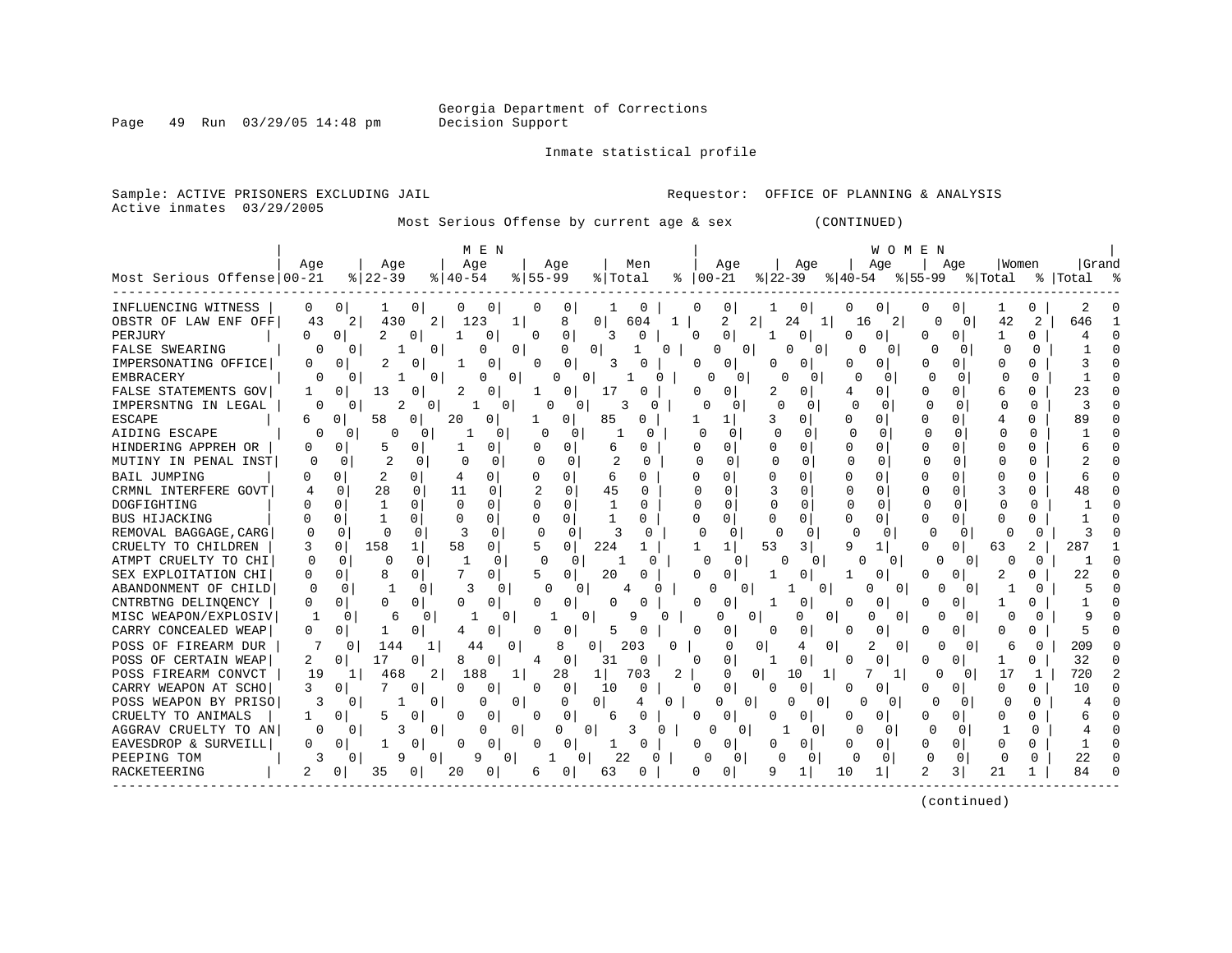Page 50 Run 03/29/05 14:48 pm

### Inmate statistical profile

Active inmates 03/29/2005

Sample: ACTIVE PRISONERS EXCLUDING JAIL **Requestor:** OFFICE OF PLANNING & ANALYSIS

Most Serious Offense by current age & sex (CONTINUED)

| Most Serious Offense 00-21                  | Age      | Age<br>$ 22-39$                             | M E N<br>Age<br>$\frac{1}{6}$   40-54 | Age<br>$8 55-99$                | Men<br>% Total        | Age<br>$8   00 - 21$ | Age<br>$ 22-39$               | W O M E N<br>Age<br>$ 40-54$               | Age<br>$ 55-99$                  | Women<br>% Total         | Grand<br>%   Total          |
|---------------------------------------------|----------|---------------------------------------------|---------------------------------------|---------------------------------|-----------------------|----------------------|-------------------------------|--------------------------------------------|----------------------------------|--------------------------|-----------------------------|
|                                             |          |                                             |                                       |                                 |                       |                      |                               |                                            |                                  |                          |                             |
| S/D NARCOTICS OPIATE                        | 2        | 0 <sup>1</sup><br>38                        | $\circ$<br>45                         | 01                              | 92<br>0 <sub>1</sub>  | 0                    | 11<br>3<br>19                 | $\mathbf{0}$<br>0                          |                                  | 33                       | 98                          |
| S/D DEP STIM CNTRF D<br>S/D OF LSD          | 11<br>0  | 142<br>0 <sup>1</sup><br>$\mathbf{0}$<br>-1 | 67<br>1<br>0                          | 7<br>0<br>0<br>0                | 227<br>1<br>$\circ$   | 1<br>1<br>0<br>0     | $\mathbf 1$<br>$\Omega$<br>0  | 13<br>1<br>0 <sup>1</sup><br>0<br>0        | 0<br>0<br>0<br>0                 | 0<br>$\Omega$            | 260<br>-1<br>$\Omega$       |
| S/D OF MARIJUANA                            | 19       | $1\vert$<br>169                             | 0<br>60<br>O                          | 12                              | 260<br>1              | 0<br>U               | 0<br>5                        | 0                                          | 0 <sup>1</sup><br>U              | $\Omega$                 | 267                         |
| POSS NARCOTICS OPIAT                        | 8        | 87<br>0                                     | 48<br>0                               | $\Omega$<br>6                   | 0 <sup>1</sup><br>149 | 0<br>0               | 13<br>0                       | 11<br>$\mathbf{1}$<br>1                    | O<br>$\Omega$                    | 24<br>1                  | 173<br>$\Omega$             |
| POSS DEP STIM CNTRF                         | 20       | 312<br>1 <sup>1</sup>                       | 120<br>1<br>1                         | 5<br>$\Omega$                   | 457                   | 1                    | 2<br>35                       | 12                                         | $\Omega$<br>O                    | 48<br>2                  | 505                         |
| POSS OF LSD                                 |          | 2<br>0                                      | 0<br>2                                | 0<br>0                          | 0                     | 0<br>O.              | 0<br>O                        | 0<br>$\Omega$<br>$\Omega$                  | U<br>0                           | $\Omega$<br>0            | $\Omega$<br>$\overline{4}$  |
| POSS OF MARIJUANA                           | 27       | 188                                         | 42                                    | 0<br>6                          | 263                   | 0<br>0               | 10<br>1                       | 2<br>0                                     |                                  | 13<br>$\Omega$           | 276                         |
| ILLEGAL ATTM TO OBT                         | O        | O                                           | $\Omega$<br>1                         | $\Omega$<br>U                   | 0<br>3                | O                    | $\Omega$<br>3<br>$\Omega$     | $\overline{2}$<br><sup>0</sup>             | $\Omega$<br>$\Omega$             | 5<br>$\Omega$            | 8<br>$\Omega$               |
| VIOL GA CNTRL SBST A                        | 0        | 18<br>0                                     | 12<br>$\Omega$<br>0                   | $\Omega$<br>$\Omega$            | 30<br>0               | 0<br>O               | $\Omega$<br>0                 | 1<br>0                                     | $\Omega$<br>$\Omega$             | 1<br>$\Omega$            | 31<br>$\Omega$              |
| VIOL DNGROUS DRGS AC                        | 0        | 0<br>1                                      | 0 <sup>1</sup><br>0                   | 0<br><sup>0</sup>               | 0                     | 0<br>$\Omega$        | 0<br>0<br>O                   | 0<br>0                                     | $\Omega$<br>$\Omega$             | $\Omega$<br>0            | $\mathbf{1}$<br>0           |
| UNLWFL MFG/DEL/DIST                         | 1        | 17<br>01                                    | 5<br>0<br>0                           | $\Omega$<br>01                  | 23<br>0               | 0                    | $\Omega$<br>$\Omega$          | $\Omega$<br>$\Omega$                       | $\Omega$<br>0                    | 0<br>$\Omega$            | 23<br>$\Omega$              |
| POSS DRUG RELATED MA                        | 1        | 0<br>0                                      | 0<br>0                                | 0<br>$\Omega$<br>$\Omega$       | 1<br>0                | O                    | 0<br>$\Omega$<br><sup>0</sup> | 0<br>0                                     | $\Omega$<br>0                    | <sup>0</sup><br>0        | O<br>-1                     |
| S/D CONT SUB PUBLIC                         | 5        | 73<br>0                                     | 0<br>13<br>0                          | $\Omega$                        | 95<br>$\Omega$        | 1                    | 0                             | $\overline{2}$<br>$\Omega$                 | $\Omega$<br>Ω                    | 4<br>$\Omega$            | 99<br><sup>0</sup>          |
| S/D CONT SUB SCHOOL                         | $\Omega$ | 29<br>0                                     | 8<br>$\Omega$<br>$\Omega$             | 3<br>0                          | 40<br>$\Omega$        | $\cap$<br>$\Omega$   | 2<br>$\Omega$                 | 0                                          | $\Omega$<br>0                    | 3<br>$\Omega$            | 43<br>U                     |
| S/D COCAINE                                 | 53       | 2 <sup>1</sup><br>922                       | 406<br>3<br>4                         | 33<br>1 <sup>1</sup>            | 1414<br>3             | $\mathbf{1}$         | $\overline{a}$<br>40          | 38<br>4                                    | $\mathbf{1}$                     | 80<br>3                  | 1494<br>κ                   |
| POSS OF COCAINE<br>110                      |          | 1273<br>4                                   | 5<br>527<br>4                         | 45<br>2                         | 1955<br>4             | 5<br>4               | 7<br>108                      | 7<br>63                                    | $\mathbf{1}$                     | 177<br>6                 | 2132                        |
| ATMPT VIOL SUBSTANCE                        | 2        | $\Omega$<br>58                              | 23<br>0                               | 0<br>2<br>$\Omega$              | 85<br>0               | 1                    | $\mathbf 0$<br>6              | 3<br>$\mathbf 0$                           | 0<br>O                           | 10<br>$\Omega$           | 95<br>$\Omega$              |
| MISC DRUGS TRAFFICKI                        | 11       | $\Omega$<br>356                             | $1\vert$<br>100                       | 18<br>1                         | 485<br>1              | 3<br>3               | 24<br>1                       | $\overline{a}$<br>15                       | U<br>0 <sup>1</sup>              | 42<br>$\overline{2}$     | 527                         |
| TRAF COCAINE LESS 20                        | 14       | 316<br>$\Omega$                             | 79<br>1                               | $\mathbf{1}$<br>0               | 418                   | 1<br>∩               | $\Omega$<br>11<br>-1          |                                            | <sup>0</sup><br>$\Omega$         | 1<br>18                  | 436                         |
| TRAF COCAINE 201-400                        |          | 63<br>$\Omega$                              | $\Omega$<br>18                        | 3<br>$\Omega$<br>$\Omega$       | 85<br>0               | O                    | $\Omega$<br>6<br>0            | 2<br>0                                     | O<br>0                           | 8<br>O.                  | 93<br><sup>0</sup>          |
| TRAF COCAINE 401+ GM                        | -1       | 85<br>$\mathbf 0$                           | $\Omega$<br>24                        | 0<br>6                          | 116<br>$\Omega$       | 0<br><sup>n</sup>    | 0<br>8                        | 0<br>0                                     | $\Omega$<br>0                    | 9                        | 125<br>$\Omega$<br>$\Omega$ |
| TRAF NARCOTIC LESS 1                        | 0        | 2<br>$\Omega$                               | 3<br>01<br>$\Omega$                   | $\Omega$<br>$\Omega$            | 5<br>0                | 0<br>$\Omega$        | 0                             | $\Omega$<br>0                              | $\mathbf{0}$<br>0                | 0                        | 6                           |
| TRAF NARCOTIC 15-28                         | 0        | 0                                           | 0                                     | 0<br>$\Omega$                   | 0                     | O<br>O               | 0<br>$\Omega$                 | 0<br>0<br>0                                | $\Omega$<br>0                    | O                        | 0                           |
| TRAF NARCOTIC 29+ GM                        |          | 9<br>0 I                                    | 2<br>0<br>0                           | $\Omega$<br>$\Omega$            | 12<br>0               | 0<br>0               | 0<br>$\Omega$                 | 0                                          | 0 <sup>1</sup><br>0              | $\Omega$                 | 13                          |
| TRAF MARIJNA 101-200                        |          | 11<br>0                                     | $\Omega$                              | 2<br>0                          | 17<br>$\Omega$        | U<br>U               | 1<br>0                        | 0<br>O<br>$\Omega$                         | $\Omega$<br>$\Omega$             |                          | 18<br>O                     |
| TRAF MARIJNA 2001-10                        | U        | $\Omega$<br>0                               | 0 <sup>1</sup>                        | 0<br>O<br>$\Omega$              | O                     | $\Omega$             | 0<br>0<br>O                   | O<br>0                                     | 0  <br>n                         | U<br>0                   | 1<br>∩                      |
| TRAF AMPHTMINE 28-19                        | $\Omega$ | 30<br>0                                     | 0<br>11                               | 0                               | 0<br>42               | 0                    | $\Omega$<br>0<br>4            | 0<br>0<br>$\Omega$                         | O<br>$\Omega$                    | 4                        | 0<br>46                     |
| TRAF AMPHTMINE 200-3                        | O        | κ<br>0<br>q                                 | 0                                     | $\Omega$<br>O                   | $\Omega$<br>б         | O<br>O               | 2                             | O                                          | O<br>0                           | 2<br>$\Omega$            | 8<br>O                      |
| TRAF AMPHTMINE 400+<br>CNSPIRE TRAFFIC CNTR | U        | O<br><sup>0</sup>                           | 0                                     | 2<br>0<br>$\Omega$              | 0<br>13<br>3<br>0     | 0<br>0<br>O          | $1\vert$                      | $\mathbf{0}$<br>0<br>0                     | O<br>$\Omega$<br>O               | $\Omega$                 | 15<br>3<br>$\cap$           |
| USE COMM FACLTY VIO                         | O        | O<br>$\Omega$<br>O                          | 0<br>3<br>0                           | $\Omega$<br>0 <sup>1</sup><br>0 | $\mathbf 0$<br>1      | $\Omega$             | 0<br>0<br>1<br>0              | 0<br>$\Omega$<br>$\Omega$<br>O<br>$\Omega$ | $\Omega$<br>$\Omega$<br>$\Omega$ | 0<br>$\Omega$<br>-1<br>0 | $\overline{2}$<br>$\Omega$  |
| ATT/CONSPRCY COMMT C                        | 0        | 15<br>0                                     | 0<br>1<br>$\mathbf 0$<br>0<br>9       | 0<br>0                          | 24<br>0               | 0                    | 0<br>2                        | 2<br>0                                     | 0<br>$\mathbf{0}$                | 4<br>0                   | 28<br>$\Omega$              |
| VIOL MOTOR VEHICLE L                        |          | 27<br>$\mathbf{0}$                          | 25<br>$\overline{0}$                  | 0 I<br>$\Omega$                 | 0 <sup>1</sup><br>55  | 0                    | $\mathbf{0}$                  | 5<br>0                                     | $\Omega$                         | 6                        | 61                          |
|                                             |          |                                             |                                       |                                 |                       |                      |                               |                                            |                                  |                          |                             |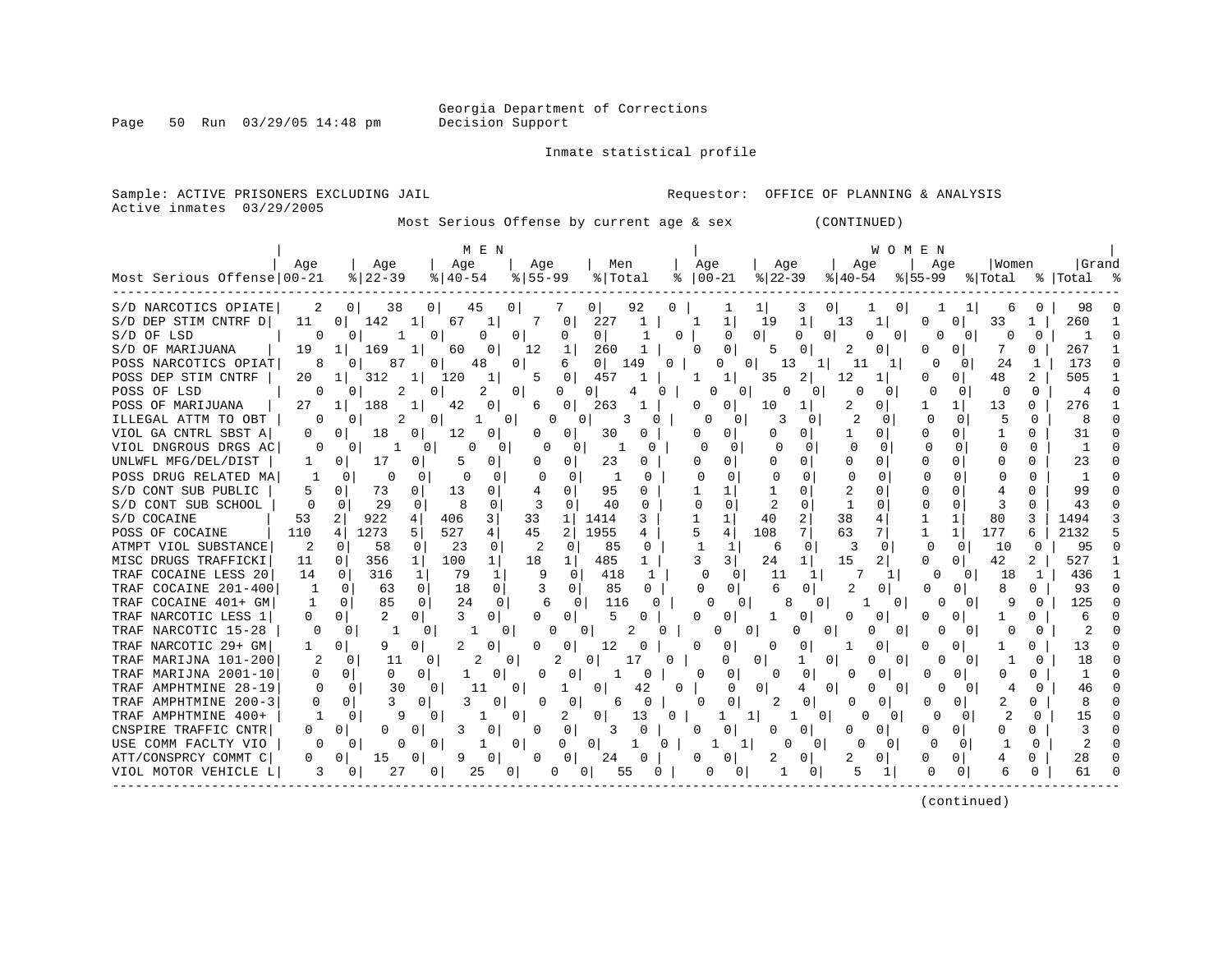Page 51 Run 03/29/05 14:48 pm

Inmate statistical profile

| Sample: ACTIVE PRISONERS EXCLUDING JAIL<br>Active inmates<br>03/29/2005 |                |                |                  |                |                           |                |                                           |                |                |                |             | Requestor:                   |                |                |                |                |                |          | OFFICE OF PLANNING & ANALYSIS |      |              |                                                                                                        |                  |
|-------------------------------------------------------------------------|----------------|----------------|------------------|----------------|---------------------------|----------------|-------------------------------------------|----------------|----------------|----------------|-------------|------------------------------|----------------|----------------|----------------|----------------|----------------|----------|-------------------------------|------|--------------|--------------------------------------------------------------------------------------------------------|------------------|
|                                                                         |                |                |                  |                |                           |                | Most Serious Offense by current age & sex |                |                |                |             |                              |                |                | (CONTINUED)    |                |                |          |                               |      |              |                                                                                                        |                  |
| Most Serious Offense 00-21                                              | Age            |                | Age<br>$8 22-39$ |                | M E N<br>Age<br>$ 40-54 $ |                | Age<br>$8 55-99$                          |                | Men<br>% Total |                |             | Age<br>$\frac{1}{6}$   00-21 |                | Age            |                | Age            | W O M E N      |          | Age                           |      | Women        | $ \frac{1}{22-39} \cdot \frac{1}{10-54} \cdot \frac{1}{55-99} \cdot \frac{1}{100a1} \cdot \frac{1}{5}$ | Grand            |
| CHOP SHOP VIOLATION                                                     |                | 0 <sup>1</sup> |                  | 0              | 0                         |                | U                                         |                | $\overline{0}$ |                |             | $\mathbf{0}$                 |                | 0 <sub>1</sub> | 0              |                |                |          |                               |      |              |                                                                                                        |                  |
| DRVNG HABTL VIOLATOR                                                    | 1              | $\mathbf{0}$   | 55               | U              | 90                        |                | 17                                        | -11            | 163            | 0 <sub>1</sub> |             | 0                            | 0 <sup>1</sup> | 2              | 0 <sup>1</sup> |                | - 0 I          |          | () I                          |      |              | 167                                                                                                    | $\left( \right)$ |
| HABIT TRAF VOIL/IMPA                                                    | $\overline{0}$ | 0 <sup>1</sup> |                  | $\mathbf{0}$   | 0 <sup>1</sup>            |                | 2<br>0 <sup>1</sup>                       | 8              | $\overline{0}$ |                | 0           | $\overline{0}$               |                | 0 <sup>1</sup> | $\Omega$       | 0 <sub>1</sub> |                | 0        | 0 I                           |      |              |                                                                                                        |                  |
| MISC MRALS/PBLIC H/S                                                    | $\mathbf{0}$   |                |                  |                |                           | 0 <sup>1</sup> | 3                                         |                | 14             | $\overline{0}$ |             |                              | 0 <sup>1</sup> |                | 0              |                | 0 <sup>1</sup> |          |                               |      |              | 15                                                                                                     |                  |
| MISC CORRECTIONL INS                                                    |                | 0 <sub>1</sub> | 5.               | $\circ$        | 0 <sup>1</sup>            |                | $\overline{0}$<br>$\Omega$                |                | $\overline{0}$ |                |             | 0                            |                | 0 <sup>1</sup> |                | 0 <sub>1</sub> |                |          | 01                            |      |              |                                                                                                        |                  |
| CONSPIRACY                                                              | 9              |                | 37               | 0 <sup>1</sup> | 5                         | 0              | 2                                         | $\circ$        | 53             | $\mathbf{0}$   |             | 2                            | 2 <sub>1</sub> |                | 0              |                | 0 <sup>1</sup> | 0        |                               |      |              | 60                                                                                                     |                  |
| CRMNL ATMPT                                                             |                | 0              | 12               | $\overline{0}$ | -9<br>0                   |                | 0 <sup>1</sup><br>2                       | 24             |                |                | $\Omega$    | 0                            | 0              | 0              | 2              | 01             |                |          |                               |      |              | 26                                                                                                     |                  |
| AIRCRAFT HIJACKING                                                      | 0              |                | 1                | 0 <sup>1</sup> | 0                         | 0 <sup>1</sup> | 0                                         | 0 <sub>1</sub> |                |                |             | 0<br>0                       |                | 0<br>0         |                | 0              |                | 0        |                               |      | $\Omega$     |                                                                                                        |                  |
| UNAUTH DIST RECRD DE                                                    | 0              |                |                  | 0              | 0                         |                | 0                                         |                |                |                |             | 0                            | 0              | 0              | 0              | $\circ$        |                | 0        |                               |      |              |                                                                                                        |                  |
| CRMNL SOLICITATION                                                      | 0              | $\Omega$       | 2                | 0 <sup>1</sup> | 2                         | 0 <sup>1</sup> | 2                                         | 0 I            | 6              |                | 0           | $\overline{0}$               |                |                | $\Omega$       |                |                |          |                               |      |              |                                                                                                        |                  |
| PARTY TO A CRIME                                                        |                | $\overline{0}$ |                  | $\overline{0}$ | $\mathbf{0}$              |                | 0 <sup>1</sup>                            | 5              | $\Omega$       |                | 0           | 0                            | $\mathbf{0}$   | 0              | 0              | $\circ$        |                | 0        | 0                             |      |              |                                                                                                        |                  |
| CRMNL TRESPASSING                                                       | 0              | 0              |                  | 0 <sup>1</sup> | $\mathbf{0}$              | 0 <sup>1</sup> | 0                                         | 0 <sup>1</sup> |                |                | $\mathbf 0$ | 0                            | $\Omega$       | $\overline{0}$ | $\Omega$       | $\Omega$       |                | $\Omega$ |                               |      | <sup>0</sup> |                                                                                                        |                  |
| GANG PARTICIPATION                                                      |                | 0 <sup>1</sup> |                  | 0              | 0                         |                |                                           |                | $\Omega$       |                | 0           | 0                            | 0              | 0 <sup>1</sup> | 0              | $\Omega$       |                | 0        | 0 <sup>1</sup>                |      |              |                                                                                                        |                  |
| Total                                                                   | 2820           |                | 26242            | 12988          |                           |                | 2283                                      | 44333          |                |                | 114         |                              | 1629           |                |                | 909            |                | 80       |                               | 2732 |              | 47065                                                                                                  |                  |